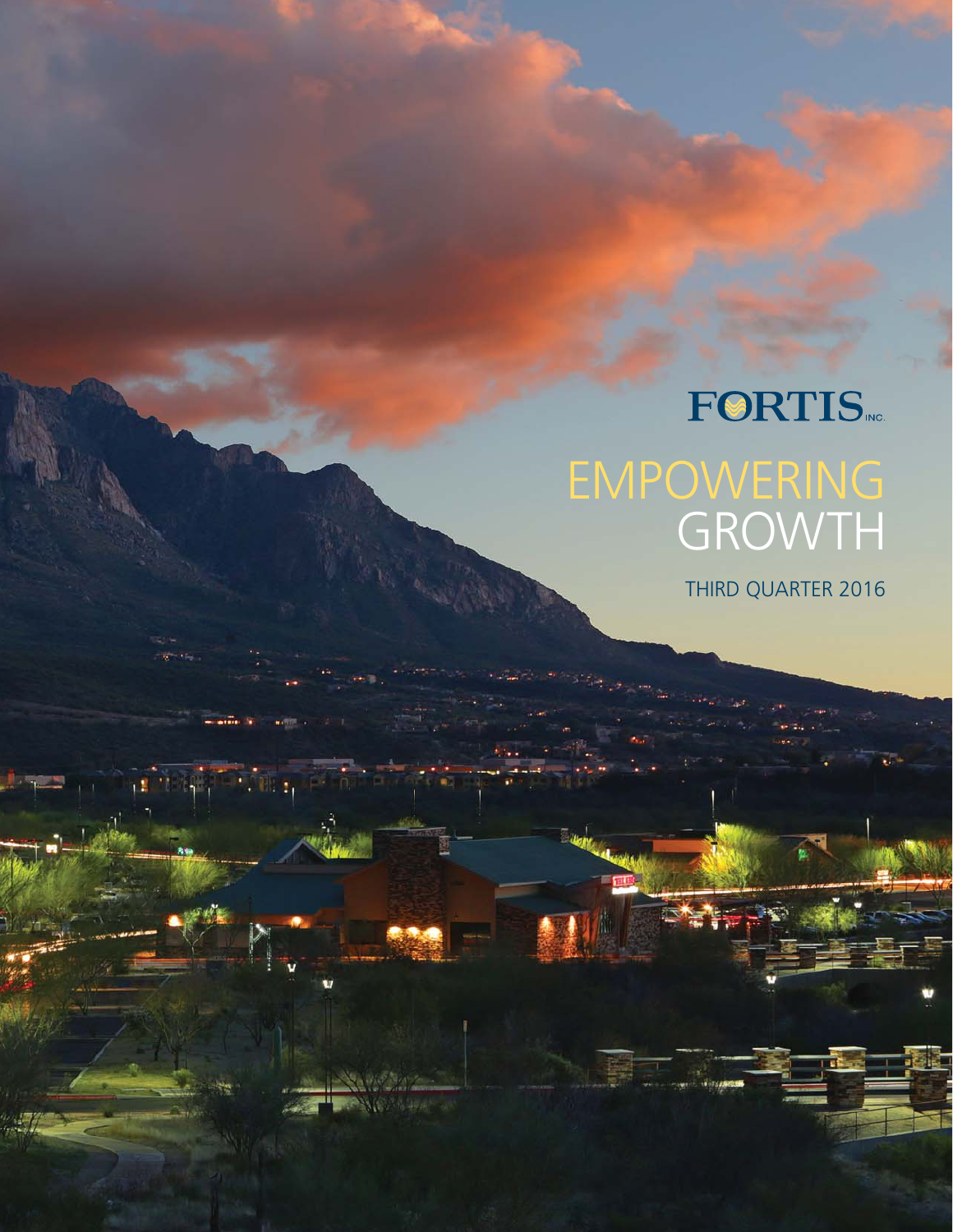#### **Dear Fortis Shareholder,**

Ourthird quarterfinancial results were strong and in line with our expectations. Net earnings attributable to common equity shareholders for the third quarter were \$127 million, or \$0.45 per common share, compared to \$151 million, or \$0.54 per common share, for the third quarter of 2015. On a year-to-date basis, earnings were \$396 million, or \$1.40 per common share, compared to \$593 million, or \$2.13 per common share, for 2015. Results reflect acquisition-related expenses associated with ITC Holdings Corp. ("ITC") in 2016 and gains on the sale of non-core assets in 2015.

On an adjusted basis, net earnings attributable to common equity shareholders for the third quarter were \$154 million, or \$0.54 per common share, an increase of \$9 million, or \$0.02 per common share, over the third quarter of



2015. On a year-to-date basis, adjusted earnings were \$475 million, or \$1.67 per common share, an increase of \$28 million, or \$0.06 per common share, over 2015. A reconciliation of adjusted net earnings and adjusted earnings per common share is provided in the attached Interim Management Discussion and Analysis for the three and nine months ended September 30, 2016.

#### Third quarter performance continues to demonstrate strength of our low-risk and diversified portfolio of utilities

Growth in adjusted earnings for the third quarter reflects strong performance at most of our regulated utilities. Performance was driven by UNS Energy, largely due to the settlement of Springerville Unit 1 matters, and Central Hudson, due to an increase in delivery revenue. The Corporation's utilities in Canada and the Caribbean, with the exception of FortisAlberta, also delivered strong results. Other drivers included the timing of quarterly earnings at FortisBC Electric compared to the third quarter of 2015 and contribution of \$2 million from the Aitken Creek gas storage facility in British Columbia, which was acquired in early April 2016.

Earnings growth for the third quarter was tempered by lower earnings at FortisAlberta due to higher operating expenses, a negative capital tracker revenue adjustment as a result of the outcome of the Generic Cost of Capital ("GCOC") Proceeding in Alberta and lower average energy consumption; the sale of hotel assets in 2015; and an increase in Corporate and Other expenses.

Cash flow from operating activitiestotalled \$1.4 billion year to date, an increase of approximately 10% over the same period in 2015. The increase was driven by higher cash earnings and favourable changes in working capital.

The Corporation's capital expenditure plan is on track and capital investments reached almost \$1.4 billion year to date. Consolidated capital expenditures for 2016 are now expected to total \$2.1 billion, up from the original forecast of \$1.9 billion. The increase is primarily due to expected capital investments at ITC from the date of acquisition. In the third quarter, UNS Energy purchased the remaining 50.5% interest in Springerville Unit 1 for US\$85 million as part of a settlement agreement with the third-party owners.

#### **A transformative acquisition**

On October 14, 2016, Fortis and GIC Private Limited closed the acquisition of ITC in a transaction valued at approximately US\$11.8 billion on closing, including approximately US\$4.8 billion of ITC consolidated indebtedness at fair value. Under the terms of the transaction, ITC shareholders received US\$22.57 in cash and 0.7520 of a Fortis common share per ITC share, representing total consideration of approximately US\$7.0 billion. Details on the financing of the acquisition are included in the attached Interim Management Discussion and Analysis for the three and nine months ended September 30, 2016.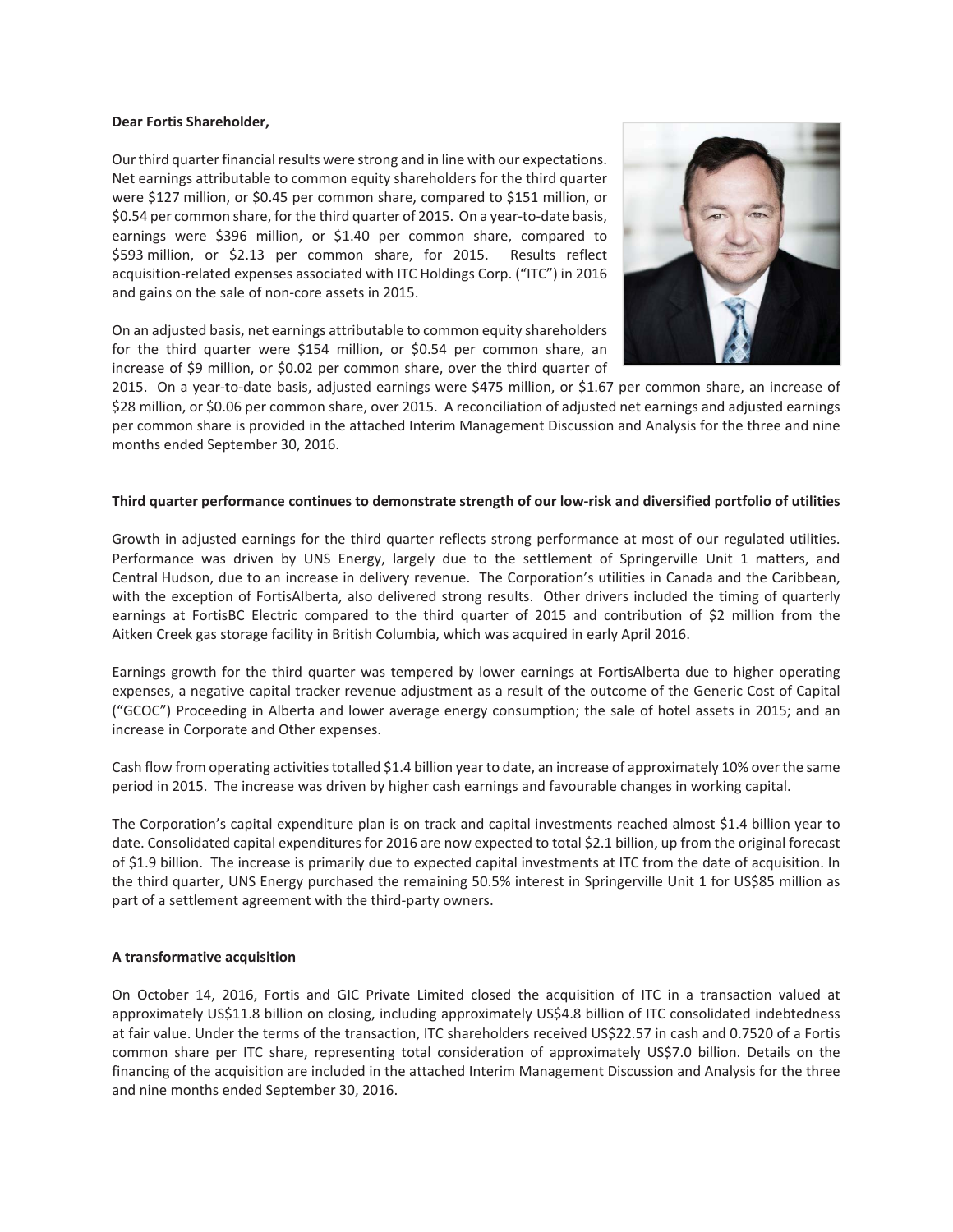ITC is the largest independent electric transmission company in the United States. As a result of the acquisition, 2017 forecast midyear rate base of Fortis is expected to increase by almost \$7.5 billion to approximately \$26 billion.

The ITC acquisition is the largest in the history of Fortis and dramatically increases our North American footprint. ITC further diversifies our business and positions us well for continued growth. We remain confident that this transaction will be accretive to earnings per common share in 2017.

## **Execution of growth strategy**

Our five-year consolidated capital expenditures through 2021 are expected to be approximately \$13 billion, including more than \$3.5 billion in capital investments at ITC. The Corporation's highly executable capital plan primarily consists of a large number of individually small capital projects.

Construction continues on the Tilbury liquefied natural gas ("LNG") facility expansion ("Tilbury 1A") in British Columbia, the Corporation's largest ongoing capital project, at an estimated cost of \$440 million. Approximately \$388 million has been invested in Tilbury 1A to the end of the third quarter of 2016 and the facility is expected to be in service in mid-2017. We will continue to invest in four Multi-Value Projects ("MVPs") at ITC. Three of the MVPs are expected to be completed by the end of 2018, with the fourth scheduled for completion in 2023.

In addition to the Fortis base consolidated capital expenditure forecast, management is pursuing additional investment opportunities within existing service territories, including ITC. Specifically, the Corporation continues to pursue LNG infrastructure investment opportunities in British Columbia, including FortisBC Energy's potential pipeline expansion to the Woodfibre LNG export facility. The potential pipeline expansion has an estimated total project cost of up to \$600 million.

#### **Regulatory proceedings**

In the third quarter, our regulated utilities made significant progress on a number of key regulatory proceedings.

In August, Tucson Electric Power Company ("TEP") entered into a partial settlement agreement regarding its general rate application requesting new retail rates to be effective January 1, 2017, using the year ended June 30, 2015 as a historical test year. The settlement agreement includes an increase in non-fuel base revenue of US\$81.5 million, an allowed rate of return on common shareholder's equity ("ROE") of 9.75%, and a common equity component of capital structure of approximately 50%. Since its last approved rate order in 2013, which used a 2011 historical test year, TEP's total rate base has increased by approximately US\$0.6 billion and the common equity component of capital structure has increased from 43.5% to approximately 50%. Certain aspects of the general rate application, including net metering and rate design for distributed generation customers, have been deferred to a second rate case proceeding, which is expected to begin in the first quarter of 2017. The settlement agreement is subject to regulatory approval, which is expected by the end of 2016.

GCOC Proceedings in British Columbia and Alberta also concluded in recent months. In British Columbia, the outcome resulted in FortisBC Energy maintaining its allowed ROE at 8.75% and common equity component of capital structure at 38.5%. In Alberta, the GCOC Proceeding resulted in FortisAlberta maintaining its allowed ROE at 8.30% for 2016, with a decrease in the common equity component of capital structure from 40% to 37% effective January 1, 2016. The allowed ROE for 2017 has been approved at 8.50%. Changes in FortisAlberta's allowed ROE and common equity component of capital structure impact only the portion of rate base that is funded by capital tracker revenue.

These regulatory outcomes provide stability for the Corporation's utilities in the near term. Fortis continues to be actively engaged with all of its existing regulators and isfocused on maintaining constructive regulatory relationships and outcomes across its utilities.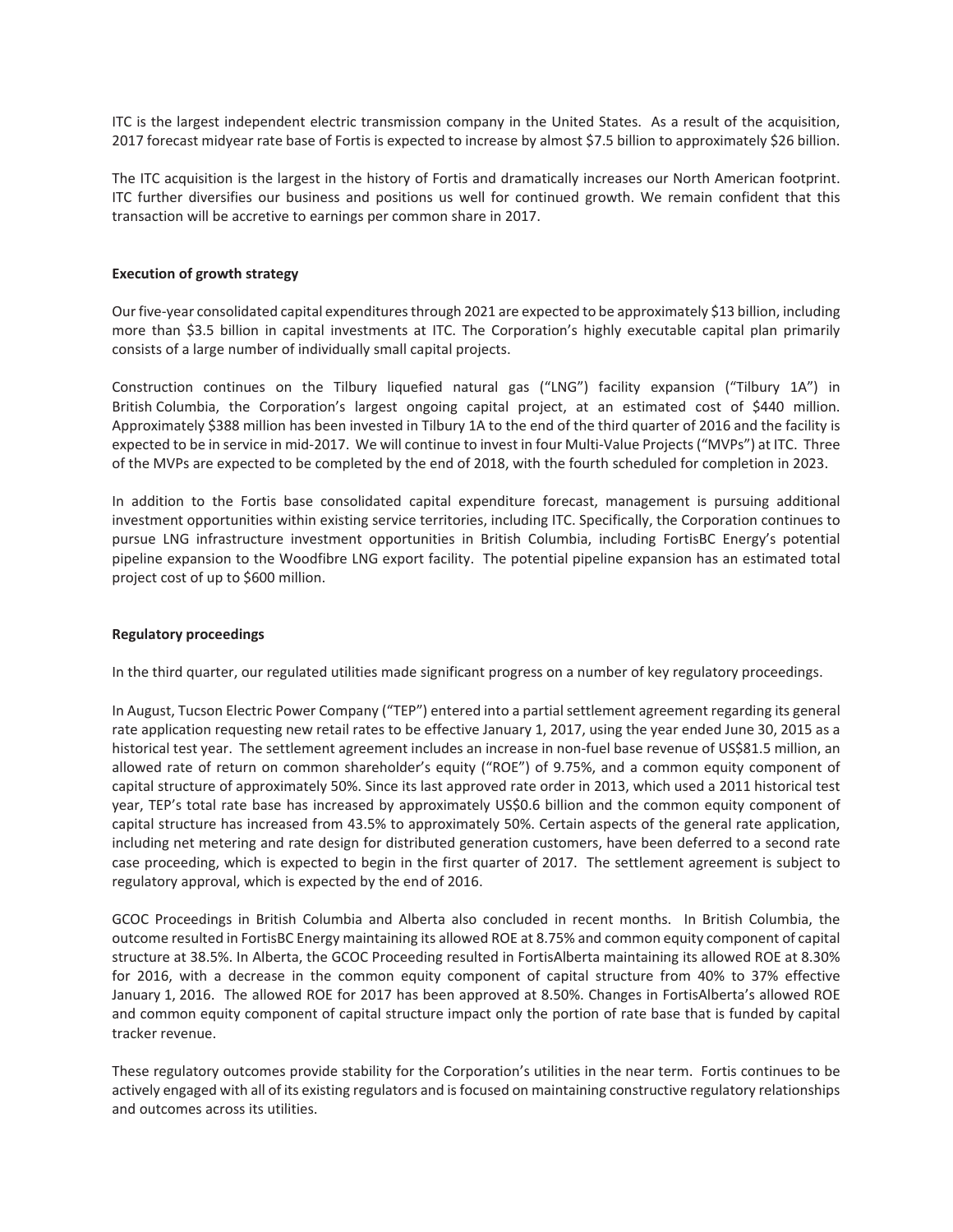#### **Outlook**

The Corporation's business continues to grow in 2016 and results for 2017 will benefit from the impact of ITC, the expected outcome of the TEP general rate case and continued growth of the underlying business. Over the long term, Fortisis well positioned to enhance value forshareholdersthrough the execution of its capital plan, the balance and strength of its diversified portfolio of businesses, as well as growth opportunities within its franchise regions.

Over the five-year period through 2021, including ITC, our capital program is expected to be approximately \$13 billion. This investment in energy infrastructure is expected to increase rate base to almost \$30 billion in 2021. Fortis expects long-term sustainable growth in rate base, resulting from investment in its existing utility operations and strategic utility acquisitions, to support continuing growth in earnings and dividends.

Fortis extended its targeted average annual dividend growth of approximately 6% through 2021. This dividend guidance takes into account many factors, including the expectation of reasonable outcomes for regulatory proceedings at the Corporation's utilities, the successful execution of the five-year capital expenditure program, and management's continued confidence in the strength of the Corporation's diversified portfolio of utilities and record of operational excellence.

In September, we raised our quarterly common share dividend by almost 7%, marking 43 consecutive years of common share dividend payment increases. This is the longest record of any public company in Canada and is one that we will strive to maintain.

BanyFary

Barry V. Perry President and Chief Executive Officer Fortis Inc.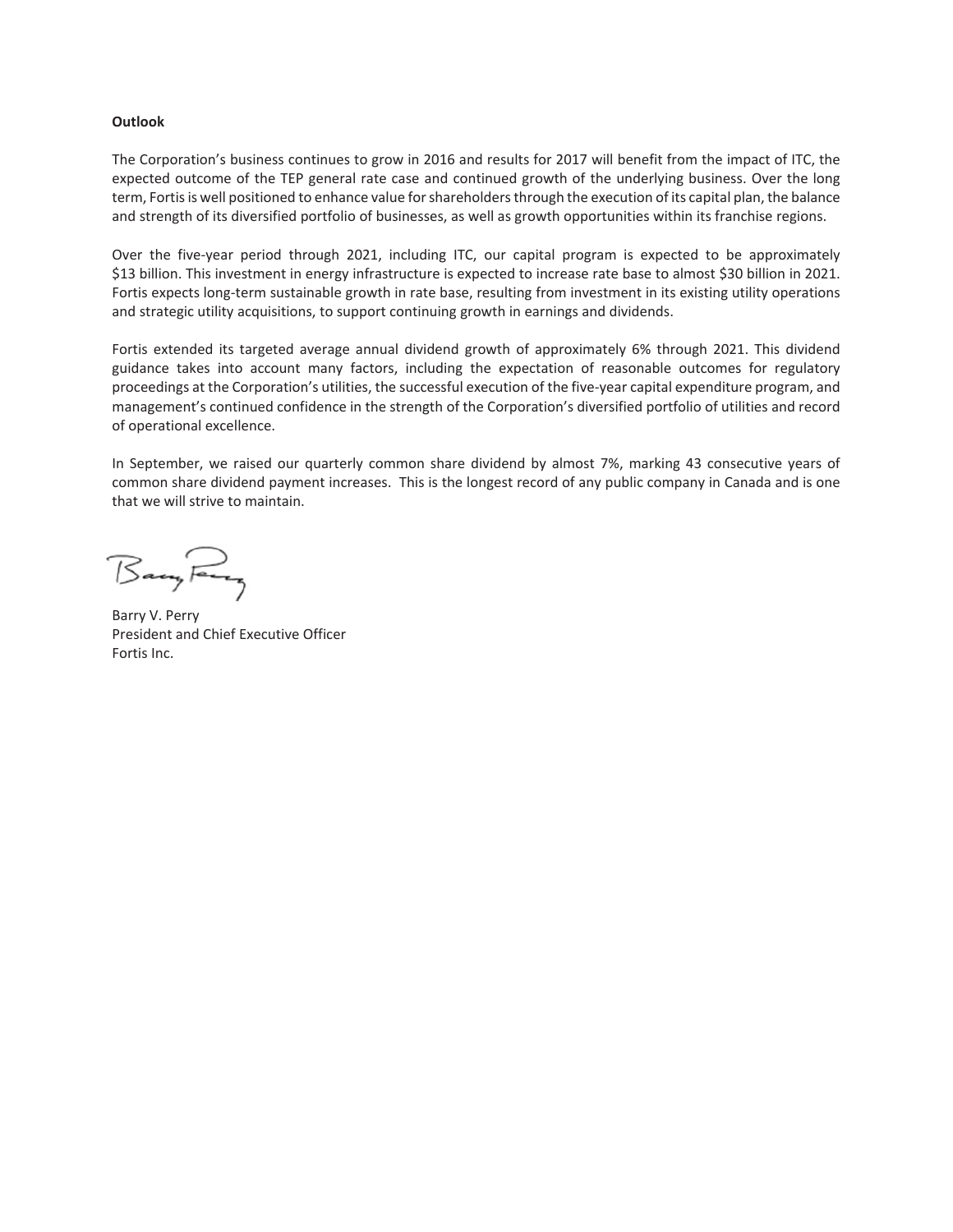# **Interim Management Discussion and Analysis**

For the three and nine months ended September 30, 2016 Dated November 4, 2016

#### **TABLE OF CONTENTS**

|                                                    | 1 |                                                       | 19    |
|----------------------------------------------------|---|-------------------------------------------------------|-------|
|                                                    | 2 | Summary of Consolidated Cash Flows                    | 19    |
|                                                    | 3 |                                                       | 22    |
|                                                    | 5 |                                                       | 23    |
|                                                    | 8 |                                                       | 23    |
| Regulated Electric & Gas Utilities - United States |   |                                                       | 24    |
|                                                    | 8 |                                                       | 25    |
|                                                    | 9 |                                                       | 25    |
| Regulated Gas Utility - Canadian                   |   |                                                       | 26    |
|                                                    |   |                                                       | 27    |
| Regulated Electric Utilities - Canadian            |   |                                                       | 28    |
|                                                    |   |                                                       | 28    |
|                                                    |   |                                                       | 29    |
| Eastern Canadian Electric Utilities  12            |   |                                                       | 30    |
| Regulated Electric Utilities - Caribbean 12        |   |                                                       | 31    |
| Non-Regulated - Energy Infrastructure 13           |   |                                                       | 32    |
|                                                    |   |                                                       | 33    |
|                                                    |   |                                                       | 34    |
| Material Regulatory Decisions and Applications 15  |   |                                                       | 34    |
|                                                    |   |                                                       | 35    |
|                                                    |   | Interim Consolidated Financial Statements (Unaudited) | $F-1$ |

## **FORWARD-LOOKING INFORMATION**

The following Fortis Inc. ("Fortis" or the "Corporation") Management Discussion and Analysis ("MD&A") has been prepared in accordance with National Instrument 51-102 - *Continuous Disclosure Obligations*. The MD&A should be read in conjunction with the interim unaudited consolidated financial statements and notes thereto for the three and nine months ended September 30, 2016 and the MD&A and audited consolidated financial statements for the year ended December 31, 2015 included in the Corporation's 2015 Annual Report. Financial information contained in this MD&A has been prepared in accordance with accounting principles generally accepted in the United States ("US GAAP") and is presented in Canadian dollars unless otherwise specified.

Fortis includes forward-looking information in the MD&A within the meaning of applicable securities laws including the Private Securities *Litigation Reform Act of 1995. Forward-looking statements included in this MD&A reflect expectations of Fortis management regarding future growth, results of operations, performance and business prospects and opportunities as of November 4, 2016. Wherever possible, words such as "anticipates", "believes", "budgets", "could", "estimates", "expects", "forecasts", "intends", "may", "might", "plans", "projects", "schedule", "should", "target", "will", "would" and the negative of these terms and other similar terminology or expressions have been used to identify the forward-looking statements, which include, without limitation: the expectation that the acquisition of ITC Holdings Corp. ("ITC") will be accretive to earnings per common share in the first full year following closing, excluding one-time acquisition-related expenses; the expectation that the Corporation will recognize additional acquisition-related expenses in the fourth quarter of 2016; targeted annual dividend growth through 2021; the expected timing of filing of regulatory applications and receipt and outcome of regulatory decisions; the Corporation's forecast midyear rate base for 2017 and the expectation that midyear rate base will increase from 2016 to 2021; the Corporation's forecast gross consolidated capital expenditures for 2016 and total capital spending through 2021; forecast gross consolidated capital expenditures for 2016 for certain of the Corporation's subsidiaries, including ITC, FortisAlberta and UNS Energy; the nature, timing and expected costs of certain capital projects including, without limitation, expansions of the Tilbury liquefied natural gas ("LNG") facility, including Tilbury 1A, the pipeline expansion to the Woodfibre LNG site, and additional opportunities including electric transmission, LNG and renewable-related infrastructure and generation; the expectation that the Corporation's significant capital expenditure program will support continuing growth in earnings and dividends; the expectation that the*  acquisition of ITC will increase total capitalization, but will not have a significant impact on the percentage breakdown of the *Corporation's capital structure; the expectation that cash required to complete subsidiary capital expenditure programs will be sourced from a combination of cash from operations, borrowings under credit facilities, equity injections from Fortis and long-term debt offerings; the expectation that maintaining the targeted capital structure of the Corporation's regulated operating subsidiaries will not have an impact on its ability to pay dividends in the foreseeable future; the expectation that the Corporation's subsidiaries will be able to source the cash required to fund their 2016 capital expenditure programs; the expected consolidated fixed-term debt maturities and repayments over the next five years, including ITC; the expectation that the combination of available credit facilities and relatively low annual debt maturities and repayments will provide the Corporation and its subsidiaries with flexibility in the timing of access to capital markets; the expectation that the Corporation and its subsidiaries will remain compliant with debt covenants throughout 2016; the intent*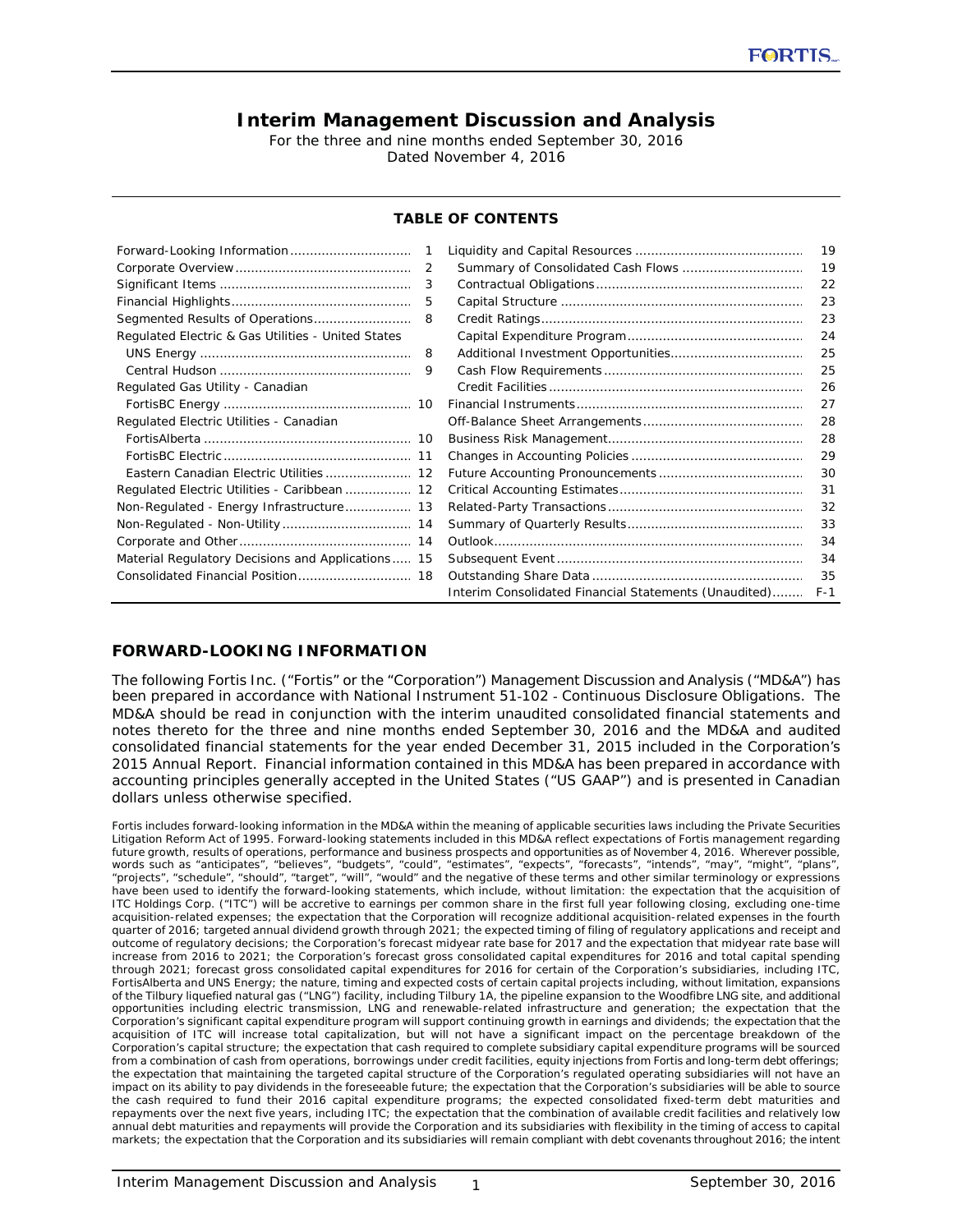*of management to hedge future exchange rate fluctuations and monitor its foreign currency exposure; the expectation that FortisAlberta will recognize capital tracker revenue in 2016; Tucson Electric Power Company's expected share of mine reclamation costs; Central Hudson's estimated total remediation costs for manufactured gas plant sites; the estimated range of return on common shareholder's equity refunds and associated regulatory liabilities at ITC; the expectation that any liability from current legal proceedings will not have a material adverse effect on the Corporation's consolidated financial position and results of operations; and the expectation that the adoption of future accounting pronouncements will not have a material impact on the Corporation's consolidated financial statements.*

*Certain material factors or assumptions have been applied in drawing the conclusions contained in the forward-looking statements, including, without limitation: the receipt of applicable regulatory approvals and requested rate orders, no material adverse regulatory decisions being received, and the expectation of regulatory stability; no material capital project and financing cost overrun related to any of the Corporation's capital projects; the realization of additional opportunities including natural gas related infrastructure and generation; the Board of Directors exercising its discretion to declare dividends, taking into account the business performance and financial conditions of the Corporation; no significant variability in interest rates; no significant operational disruptions or environmental liability due to a catastrophic event or environmental upset caused by severe weather, other acts of nature or other major events; the continued ability to maintain the electricity and gas systems to ensure their continued performance; no severe and prolonged* downturn in economic conditions; no significant decline in capital spending; sufficient liquidity and capital resources; the continuation of *regulator-approved mechanisms to flow through the cost of natural gas and energy supply costs in customer rates; the ability to hedge exposures to fluctuations in foreign exchange rates, natural gas prices and electricity prices; no significant counterparty defaults; the continued competitiveness of natural gas pricing when compared with electricity and other alternative sources of energy; the continued availability of natural gas, fuel, coal and electricity supply; continuation and regulatory approval of power supply and capacity purchase contracts; the ability to fund defined benefit pension plans, earn the assumed long term rates of return on the related assets and recover net pension costs in customer rates; no significant changes in government energy plans, environmental laws and regulations that may materially negatively affect the operations and cash flows of the Corporation and its subsidiaries; no material change in public policies and directions by governments that could materially negatively affect the Corporation and its subsidiaries; maintenance of adequate insurance coverage; the ability to obtain and maintain licences and permits; retention of existing service areas; the continued tax-deferred treatment of earnings from the Corporation's Caribbean operations; continued maintenance of information technology infrastructure; continued favourable relations with First Nations; favourable labour relations; that the Corporation can reasonably assess the merit of and potential liability attributable to ongoing legal proceedings; and sufficient human resources to deliver service and execute the capital program.*

*Forward-looking statements involve significant risks, uncertainties and assumptions. Fortis cautions readers that a number of factors could cause actual results, performance or achievements to differ materially from the results discussed or implied in the forward-looking statements. These factors should be considered carefully and undue reliance should not be placed on the forward-looking statements. Risk factors which could cause results or events to differ from current expectations are detailed under the heading "Business Risk Management" in this MD&A and in continuous disclosure materials filed from time to time with Canadian securities regulatory authorities and the Securities and Exchange Commission. Key risk factors for 2016 include, but are not limited to: uncertainty related to the realization of some or all of the expected benefits of the acquisition of ITC; uncertainty regarding the outcome of regulatory proceedings of the Corporation's utilities; uncertainty of the impact a continuation of a low interest rate environment may have on the allowed rate of return on common shareholders' equity at the Corporation's regulated utilities; the impact of fluctuations in foreign exchange rates; and risk associated with the impact of less favorable economic conditions on the Corporation's results of operations.*

*All forward-looking information in the MD&A is qualified in its entirety by the above cautionary statements and, except as required by law, Fortis disclaims any intention or obligation to update or revise any forward-looking statements, whether as a result of new information, future events or otherwise.*

# **CORPORATE OVERVIEW**

Fortis is a leader in the North American regulated electric and gas utility business, with total assets of approximately \$47 billion, on a pro forma basis as at September 30, 2016 including the acquisition of ITC Holdings Corp. ("ITC"). The Corporation's 8,000 employees serve utility customers in five Canadian provinces, nine U.S. states and three Caribbean countries.

Year-to-date September 30, 2016, the Corporation's electricity distribution systems met a combined peak demand of 9,590 megawatts ("MW") and its gas distribution system met a peak day demand of 1,335 terajoules. In addition, ITC's electricity transmission system serves a combined peak load exceeding 26,000 MW. For additional information on the Corporation's business segments, refer to Note 1 to the Corporation's interim unaudited consolidated financial statements for the three and nine months ended September 30, 2016 and to the "Corporate Overview" section of the 2015 Annual MD&A.

The Corporation's main business, utility operations, is highly regulated and the earnings of the Corporation's regulated utilities are determined under cost of service ("COS") regulation and, in certain jurisdictions, performance-based rate-setting ("PBR") mechanisms. Generally, under COS regulation the respective regulatory authority sets customer electricity and/or gas rates to permit a reasonable opportunity for the utility to recover, on a timely basis, estimated costs of providing service to customers, including a fair rate of return on a regulatory deemed or targeted capital structure applied to an approved regulatory asset value ("rate base"). The ability of a regulated utility to recover prudently incurred costs of providing service and earn the regulator-approved rate of return on common shareholders' equity ("ROE") and/or rate of return on rate base assets ("ROA") depends on the utility achieving the forecasts established in the rate-setting processes. If a historical test year is used to set customer rates, there may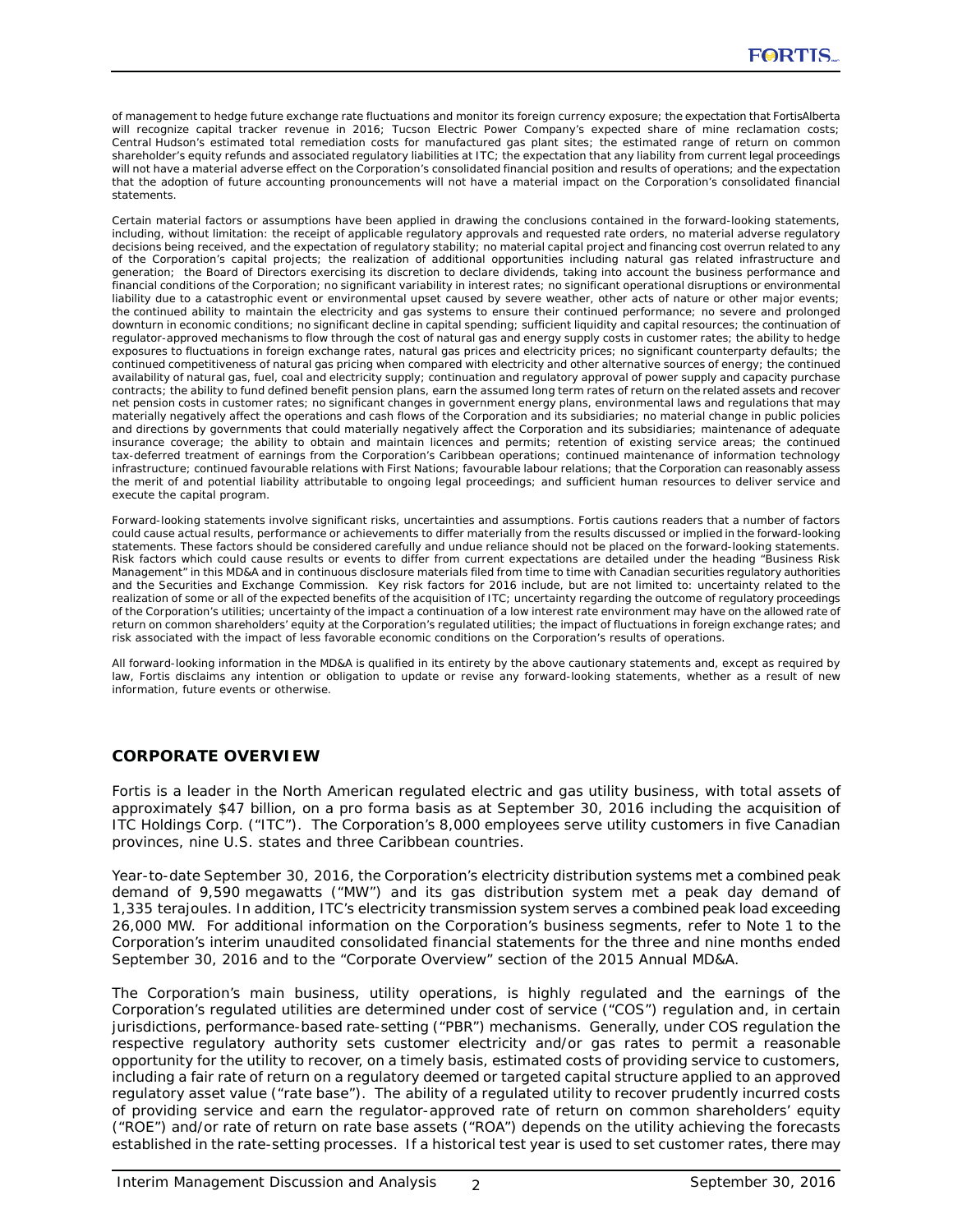be regulatory lag between when costs are incurred and when they are reflected in customer rates. When PBR mechanisms are utilized in determining annual revenue requirements and resulting customer rates, a formula is generally applied that incorporates inflation and assumed productivity improvements. The use of PBR mechanisms should allow a utility a reasonable opportunity to recover prudently incurred costs and earn its allowed ROE or ROA.

Earnings of regulated utilities may be impacted by: (i) changes in the regulator-approved allowed ROE and/or ROA and common equity component of capital structure; (ii) changes in rate base; (iii) changes in energy sales or gas delivery volumes; (iv) changes in the number and composition of customers; (v) variances between actual expenses incurred and forecast expenses used to determine revenue requirements and set customer rates; (vi) regulatory lag in the case of a historical test year; and (vii) timing differences within an annual financial reporting period between when actual expenses are incurred and when they are recovered from customers in rates. When future test years are used to establish revenue requirements and set base customer rates, these rates are not adjusted as a result of the actual COS being different from that which is estimated, other than for certain prescribed costs that are eligible to be deferred on the balance sheet. In addition, the Corporation's regulated utilities, where applicable, are permitted by their respective regulatory authority to flow through to customers, without markup, the cost of natural gas, fuel and/or purchased power through base customer rates and/or the use of rate stabilization and other mechanisms.

# **SIGNIFICANT ITEMS**

*Acquisition of ITC:* On October 14, 2016, Fortis and GIC Private Limited ("GIC") acquired all of the outstanding common shares of ITC for an aggregate purchase price of approximately US\$11.8 billion on closing, including approximately US\$4.8 billion of ITC consolidated indebtedness at fair value. ITC is now a subsidiary of Fortis, with an affiliate of GIC owning a 19.9% minority interest in ITC.

Under the terms of the transaction, ITC shareholders received US\$22.57 in cash and 0.7520 of a Fortis common share per ITC share, representing total consideration of approximately US\$7.0 billion. The net cash consideration totalled approximately US\$3.4 billion and was financed using: (i) net proceeds from the issuance of US\$2.0 billion unsecured notes on October 4, 2016; (ii) net proceeds from GIC's US\$1.228 billion minority investment; and (iii) drawings of approximately US\$404 million (\$535 million) under the Corporation's non-revolving term senior unsecured equity bridge credit facility. On October 14, 2016, approximately 114.4 million common shares of Fortis were issued to shareholders of ITC, representing share consideration of approximately US\$3.6 billion, based on the closing price for Fortis common shares of \$40.96 and the closing foreign exchange rate of 1.32 on October 13, 2016. The financing of the acquisition has been structured to allow Fortis to maintain investment-grade credit ratings.

ITC is the largest independent electric transmission company in the United States. Based in Novi, Michigan, ITC invests in the electrical transmission grid to improve reliability, expand access to markets, allow new generating resources to interconnect to its transmission systems and lower the overall cost of delivered energy. Through its regulated operating subsidiaries ITC*Transmission*, Michigan Electric Transmission Company, ITC Midwest and ITC Great Plains, ITC owns and operates high-voltage transmission facilities in Michigan, Iowa, Minnesota, Illinois, Missouri, Kansas and Oklahoma, serving a combined peak load exceeding 26,000 MW along approximately 15,700 circuit miles of transmission line. In addition, ITC Midwest maintains utility status in Wisconsin.

ITC's tariff rates are regulated by the United States Federal Energy Regulatory Commission ("FERC"). As at September 30, 2016, the weighted average allowed ROEs for ITC's regulated operating subsidiaries are more than 11.00% on a 60% common equity component of capital structure. Rates are set using a forward-looking rate-setting mechanism with an annual true-up, which provides timely cost recovery and reduces regulatory lag. Dating back to 2013, two third-party complaints were filed with FERC requesting that FERC find the Midcontinent Independent System Operator ("MISO") regional base ROE rate for all MISO transmission organizations, including ITC*Transmission*, Michigan Electric Transmission Company and ITC Midwest, for the periods November 2013 through February 2015 (the "Initial Refund Period") and February 2015 through May 2016 (the "Second Refund Period") to no longer be just and reasonable. In September 2016 FERC issued an order affirming the presiding Administrative Law Judge's ("ALJ's") initial decision for the Initial Refund Period and setting the base ROE at 10.32%, with a maximum ROE of 11.35%. Additionally, the rates established by the September 2016 order will be used prospectively from the date of the order until a new approved rate is established for the Second Refund Period. In June 2016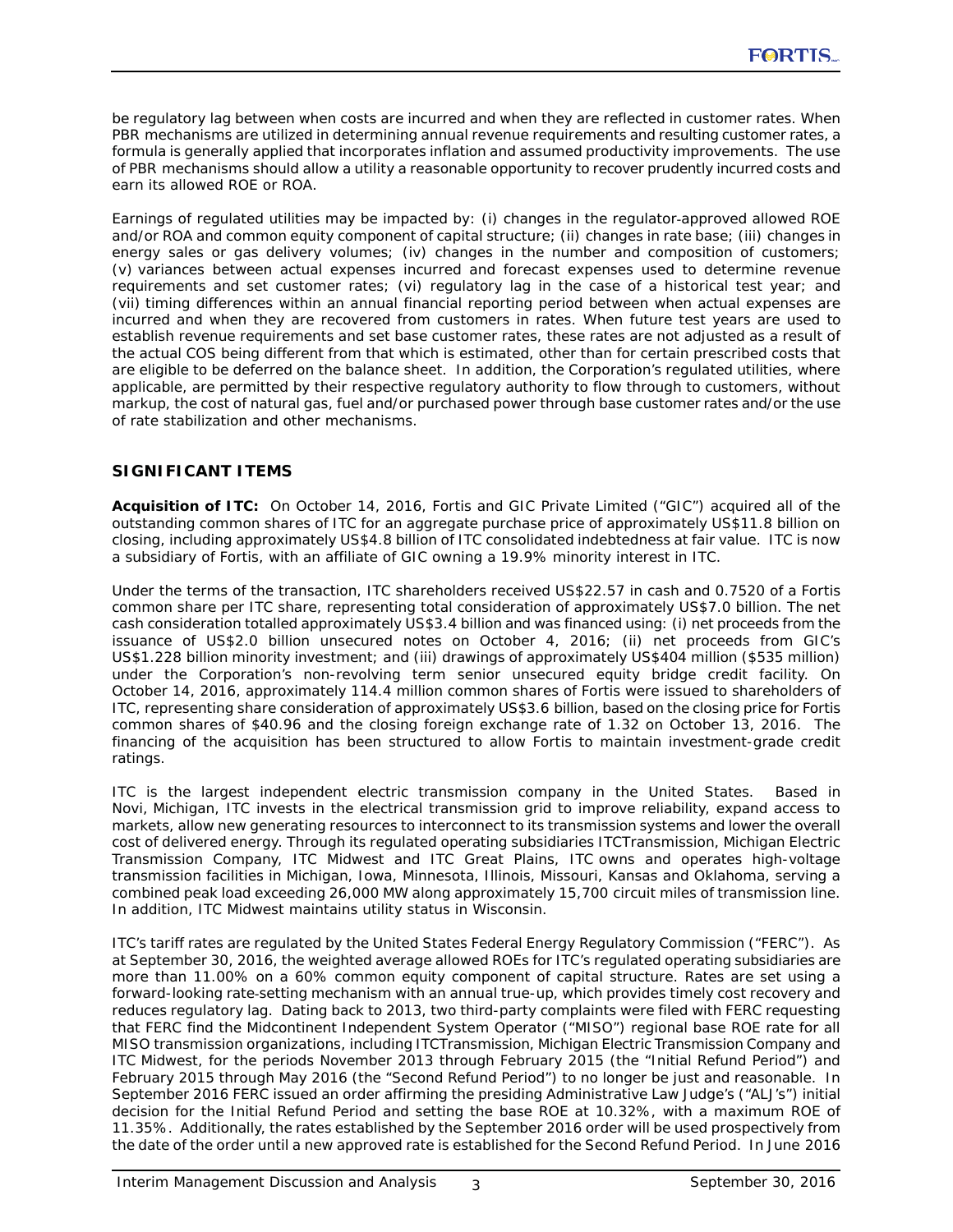the presiding ALJ issued an initial decision for the Second Refund Period, which recommended a base ROE of 9.7%, with a maximum ROE of 10.68%, which is a non-binding recommendation to FERC. A decision from FERC for the Second Refund Period is expected in 2017. As at September 30, 2016, the estimated range of refunds for both periods is between US\$219 million and US\$256 million and ITC has recognized an aggregate estimated regulatory liability of US\$256 million. It is possible that the outcome of these matters could differ materially from the estimated range of refunds.

Fortis and ITC shareholders approved the acquisition at shareholder meetings held in May and June 2016, respectively. All required regulatory, state and federal approvals associated with the acquisition, including, among others, those of FERC and the United States Federal Trade Commission/Department of Justice under the *Hart-Scott-Rodino Antitrust Improvements Act,* were received prior to closing.

The acquisition is expected to be accretive to earnings per common share in the first full year following closing, excluding one-time acquisition-related expenses. ITC represents a singular opportunity for Fortis to significantly diversify its business in terms of regulatory jurisdictions, business risk profile and regional economic mix. As a result of the acquisition, 2017 forecast midyear rate base of Fortis is expected to increase by almost \$7.5 billion to approximately \$26 billion.

In connection with the acquisition, on May 17, 2016, Fortis became a U.S. Securities and Exchange Commission registrant and, on October 14, 2016, commenced trading its common shares on the New York Stock Exchange. Fortis continues to list its shares on the Toronto Stock Exchange.

Acquisition-related expenses totalling \$25 million (\$19 million after tax) and \$74 million (\$58 million after tax) were recognized in earnings for the third quarter and year-to-date 2016, respectively. Acquisition-related expenses included: (i) investment banking, legal, consulting and other fees totalling approximately \$4 million (\$3 million after tax) and \$39 million (\$32 million after tax) for the third quarter and year-to-date 2016, respectively, which were included in operating expenses; and (ii) fees associated with the Corporation's acquisition credit facilities and deal-contingent interest rate swap contracts totalling approximately \$21 million (\$16 million after tax) and \$35 million (\$26 million after tax) for third quarter and year-to-date 2016, respectively, which were included in finance charges. The Corporation expects to recognize additional acquisition-related expenses in the fourth quarter of 2016.

## *Acquisition of Aitken Creek Gas Storage Facility*

On April 1, 2016, Fortis acquired Aitken Creek Gas Storage ULC ("ACGS") from Chevron Canada Properties Ltd. for approximately \$349 million (US\$266 million), plus working gas inventory. The net cash purchase price was primarily financed through US dollar-denominated borrowings under the Corporation's committed revolving credit facility.

ACGS owns 93.8% of the Aitken Creek gas storage site ("Aitken Creek"), with the remaining share owned by BP Canada Energy Company. Aitken Creek is the only underground natural gas storage facility in British Columbia and has a total working gas capacity of 77 billion cubic feet. The facility is an integral part of western Canada's natural gas transmission network. ACGS also owns 100% of the North Aitken Creek gas storage site which offers future expansion potential. The financial results of ACGS have been included in the Corporation's consolidated results from the date of acquisition and are included in the Non-Regulated – Energy Infrastructure reporting segment.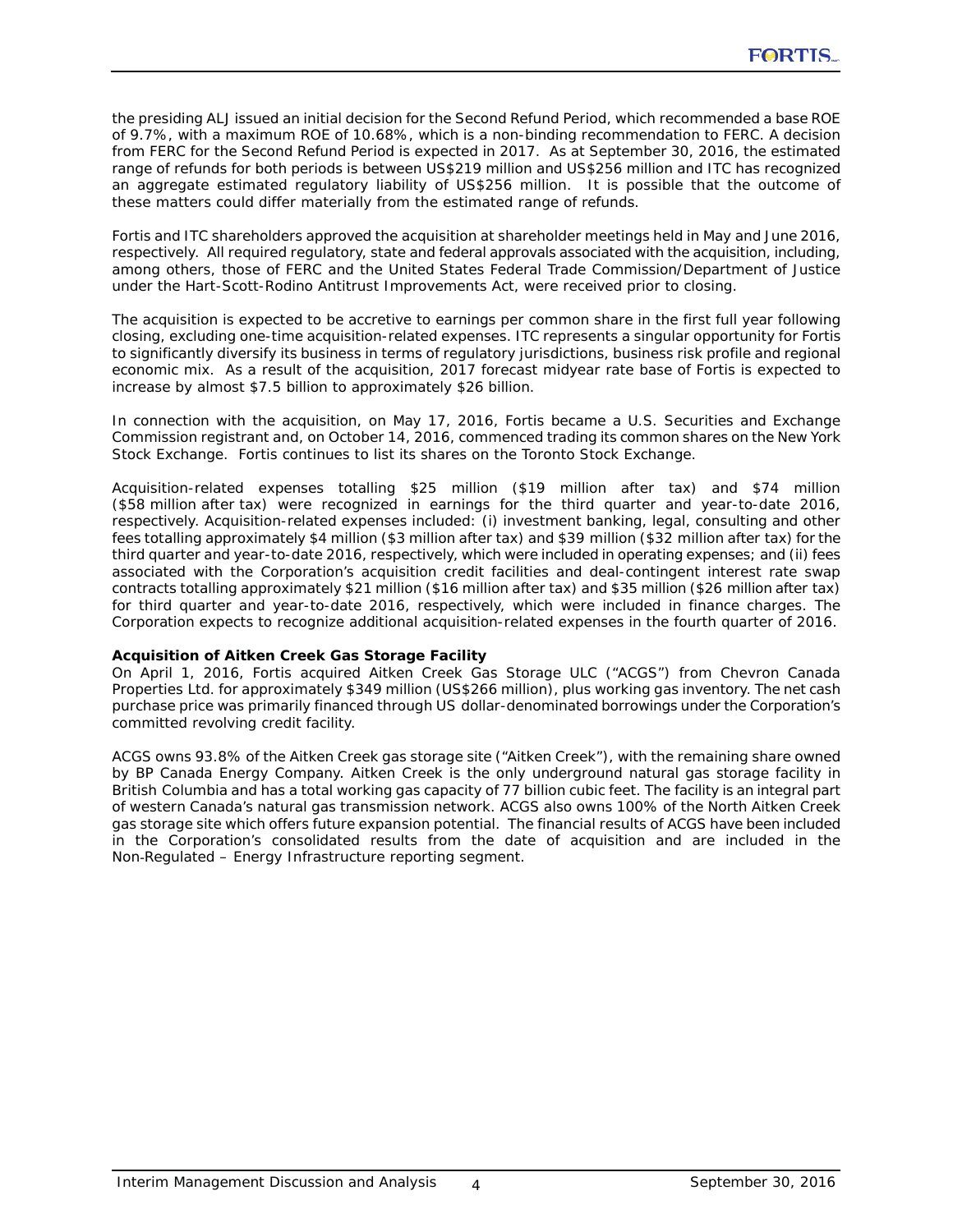# **FINANCIAL HIGHLIGHTS**

Fortis has adopted a strategy of long-term profitable growth with the primary measures of financial performance being earnings per common share and total shareholder return. The Corporation's business is segmented by franchise area and, depending on regulatory requirements, by the nature of the assets. Key financial highlights for the third quarter and year-to-date periods ended September 30, 2016 and 2015 are provided in the following table.

|                                             | <b>Consolidated Financial Highlights (Unaudited)</b> |         |                          |              |       |               |  |  |
|---------------------------------------------|------------------------------------------------------|---------|--------------------------|--------------|-------|---------------|--|--|
| Periods Ended September 30                  |                                                      | Quarter |                          | Year-to-Date |       |               |  |  |
| (\$ millions, except for common share data) | 2016                                                 | 2015    | Variance                 | 2016         |       | 2015 Variance |  |  |
| Revenue                                     | 1,510                                                | 1,566   | (56)                     | 4,744        | 5,019 | (275)         |  |  |
| <b>Energy Supply Costs</b>                  | 485                                                  | 533     | (48)                     | 1,657        | 1,897 | (240)         |  |  |
| <b>Operating Expenses</b>                   | 439                                                  | 461     | (22)                     | 1,367        | 1,392 | (25)          |  |  |
| Depreciation and Amortization               | 234                                                  | 217     | 17                       | 700          | 652   | 48            |  |  |
| Other Income (Expenses), Net                | 10 <sup>1</sup>                                      | 5       | 5                        | 35           | 188   | (153)         |  |  |
| Finance Charges                             | 164                                                  | 141     | 23                       | 457          | 416   | 41            |  |  |
| Income Tax Expense                          | 40                                                   | 40      | $\overline{\phantom{0}}$ | 110          | 173   | (63)          |  |  |
| Net Earnings                                | 158                                                  | 179     | (21)                     | 488          | 677   | (189)         |  |  |
| Net Earnings Attributable to:               |                                                      |         |                          |              |       |               |  |  |
| Non-Controlling Interests                   | 9                                                    | 9       |                          | 33           | 26    |               |  |  |
| Preference Equity Shareholders              | 22                                                   | 19      | 3                        | 59           | 58    |               |  |  |
| Common Equity Shareholders                  | 127                                                  | 151     | (24)                     | 396          | 593   | (197)         |  |  |
| Net Earnings                                | 158                                                  | 179     | (21)                     | 488          | 677   | (189)         |  |  |
| Earnings per Common Share                   |                                                      |         |                          |              |       |               |  |  |
| Basic $($                                   | 0.45                                                 | 0.54    | (0.09)                   | 1.40         | 2.13  | (0.73)        |  |  |
| Diluted $(\$)$                              | 0.45                                                 | 0.54    | (0.09)                   | 1.39         | 2.11  | (0.72)        |  |  |
| Weighted Average Number of Common           |                                                      |         |                          |              |       |               |  |  |
| Shares Outstanding (# millions)             | 285.0                                                | 279.1   | 5.9                      | 283.7        | 277.9 | 5.8           |  |  |
| Cash Flow from Operating Activities         | 478                                                  | 358     | 120                      | 1,409        | 1,276 | 133           |  |  |

## **Revenue**

The decrease in revenue for the quarter and year to date was mainly due to a decrease in non-utility revenue due to the sale of commercial real estate and hotel assets in 2015 and the flow through in customer rates of lower overall energy supply costs, partially offset by contribution from Aitken Creek, which was acquired in April 2016. The decrease year to date was partially offset by the impact of favourable foreign exchange associated with the translation of US dollar-denominated revenue.

## **Energy Supply Costs**

The decrease in energy supply costs for the quarter and year to date was mainly due to lower overall commodity costs, partially offset by energy supply costs at Aitken Creek. The decrease year to date was partially offset by the impact of unfavourable foreign exchange associated with the translation of US dollar-denominated energy supply costs.

## **Operating Expenses**

The decrease in operating expenses for the quarter and year to date was mainly due to a decrease in non-utility operating expenses due to the sale of commercial real estate and hotel assets. The decrease was partially offset by acquisition-related expenses associated with ITC, operating expenses at Aitken Creek, and general inflationary and employee-related cost increases. The year-to-date decrease was also partially offset by the impact of unfavourable foreign exchange associated with the translation of US dollar-denominated operating expenses.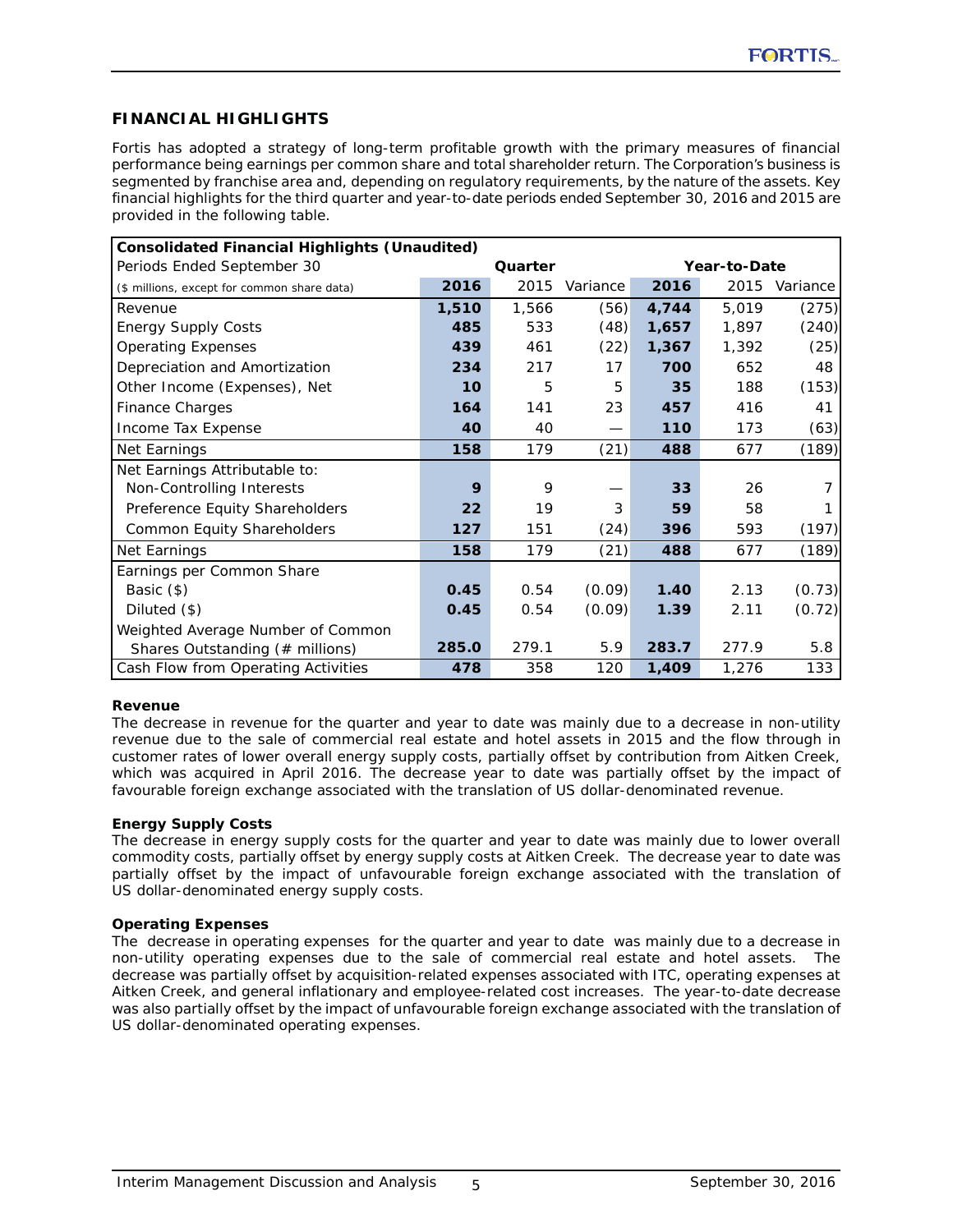#### **Depreciation and Amortization**

The increase in depreciation for the quarter and year to date was primarily due to continued investment in energy infrastructure at the Corporation's regulated utilities and depreciation at Aitken Creek. The impact of unfavourable foreign exchange associated with the translation of US dollar-denominated depreciation also contributed to the year-to-date increase. The year-to-date increase was partially offset by lower non-utility depreciation due to the sale of commercial real estate and hotel assets.

#### **Other Income (Expenses), Net**

The decrease in other income, net of expenses, year to date was primarily due to a net gain of approximately \$109 million (\$101 million after tax), net of expenses, related to the sale of commercial real estate and hotel assets in 2015 and a gain of approximately \$56 million (\$32 million after tax), net of expenses and foreign exchange impacts, on the sale of generation assets in 2015.

#### **Finance Charges**

The increase in finance charges for the quarter and year to date was primarily due to acquisition-related fees associated with the Corporation's acquisition credit facilities and deal-contingent interest rate swap contracts. The impact of unfavourable foreign exchange associated with the translation of US dollar-denominated interest expense also contributed to the year-to-date increase.

## **Income Tax Expense**

The decrease in income tax expense year to date was primarily due to lower earnings before income taxes, mainly due to the net gains on the sale of commercial real estate and hotel assets and generation assets in 2015.

## **Net Earnings Attributable to Common Equity Shareholders and Basic Earnings Per Common Share**

Fortis supplements the use of US GAAP financial measures with non-US GAAP financial measures, including adjusted net earnings attributable to common equity shareholders and adjusted basic earnings per common share. The Corporation refers to these measures as non-US GAAP financial measures since they are not required by, or presented in accordance with, US GAAP.

The Corporation defines: (i) adjusted net earnings attributable to common equity shareholders as net earnings attributable to common equity shareholders plus or minus items that management believes help investors better evaluate results of operations; and (ii) adjusted basic earnings per common share as adjusted net earnings attributable to common equity shareholders divided by the weighted average number of common shares outstanding. The most directly comparable US GAAP measures to adjusted net earnings attributable to common equity shareholders and adjusted basic earnings per common share are net earnings attributable to common equity shareholders and basic earnings per common share.

The following table provides a reconciliation of the non-US GAAP financial measures and each of the adjusting items are discussed in the segmented results of operations for the respective reporting segments. The adjusting items do not have a standardized meaning as prescribed under US GAAP and are not considered US GAAP measures. Therefore, these adjusting items may not be comparable with similar measures presented by other companies.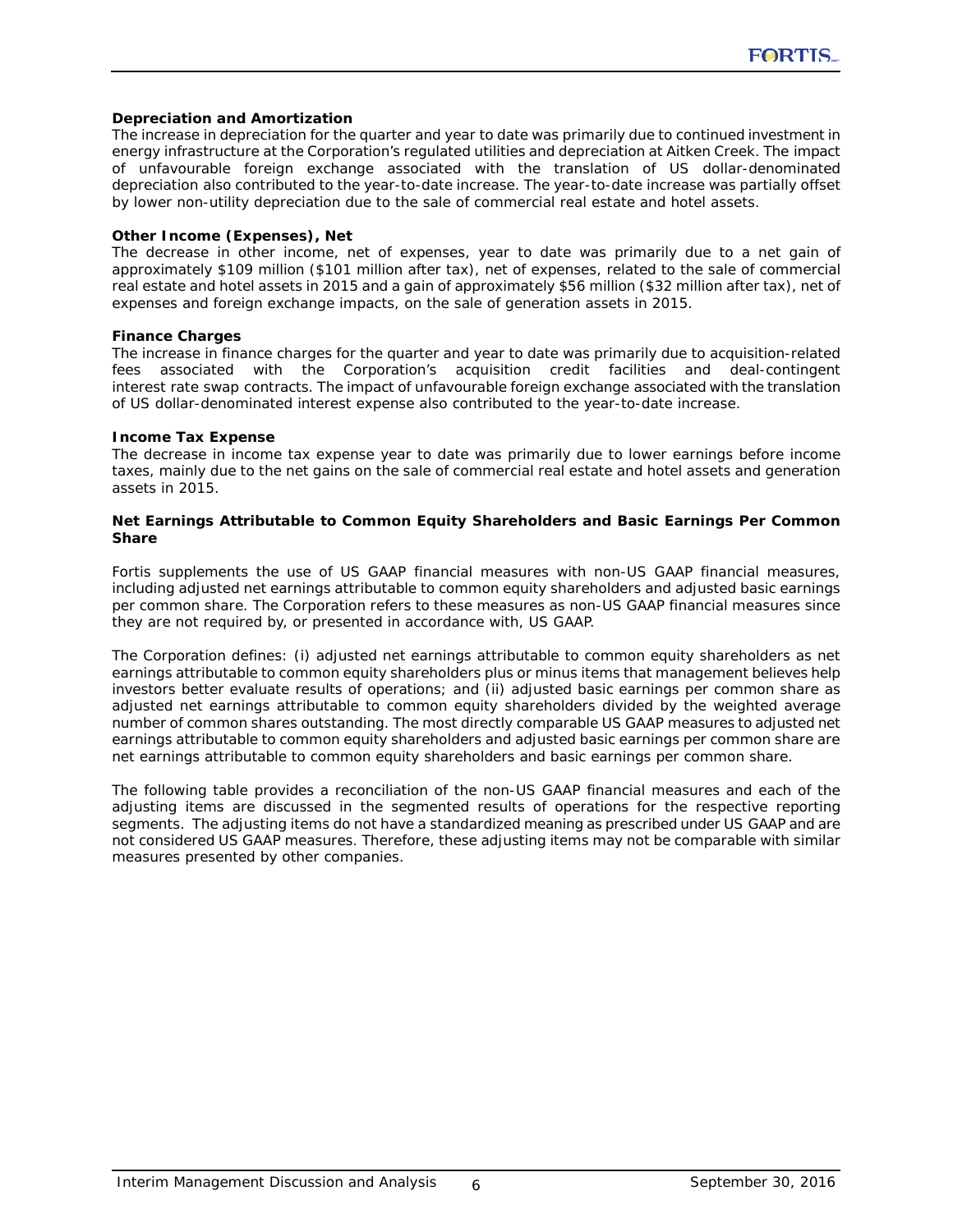|                                                                      | <b>Non-US GAAP Reconciliation (Unaudited)</b> |         |          |       |              |               |  |
|----------------------------------------------------------------------|-----------------------------------------------|---------|----------|-------|--------------|---------------|--|
| Periods Ended September 30                                           |                                               | Quarter |          |       | Year-to-Date |               |  |
| (\$ millions, except for common share data)                          | 2016                                          | 2015    | Variance | 2016  |              | 2015 Variance |  |
| Net Earnings Attributable to Common<br><b>Equity Shareholders</b>    | 127                                           | 151     | (24)     | 396   | 593          | (197)         |  |
| Adjusting Items:                                                     |                                               |         |          |       |              |               |  |
| <b>UNS Energy -</b><br>FERC ordered transmission refunds             | $\overline{7}$                                |         | 7        | 18    |              | 18            |  |
| FortisAlberta -                                                      |                                               |         |          |       |              |               |  |
| Capital tracker revenue adjustment for<br>2013 and 2014              |                                               |         |          |       | (9)          | 9             |  |
| Non-Regulated - Energy Infrastructure -                              |                                               |         |          |       |              |               |  |
| Gain on sale of generation assets                                    |                                               | (5)     | 5        |       | (32)         | 32            |  |
| Unrealized loss on mark-to-market of<br>derivatives                  | 1                                             |         | 1        | 3     |              | 3             |  |
| Non-Utility -                                                        |                                               |         |          |       |              |               |  |
| Net gain on sale of commercial real<br>estate and hotel assets       |                                               | (5)     | 5        |       | (101)        | 101           |  |
| Corporate and Other -                                                |                                               |         |          |       |              |               |  |
| Acquisition-related expenses and fees                                | 19                                            |         | 19       | 58    |              | 58            |  |
| Loss on settlement of expropriation<br>matters                       |                                               | 9       | (9)      |       | 9            | (9)           |  |
| Foreign exchange gain                                                |                                               | (5)     | 5        |       | (13)         | 13            |  |
| Adjusted Net Earnings Attributable to<br>Common Equity Shareholders  | 154                                           | 145     | 9        | 475   | 447          | 28            |  |
| Adjusted Basic Earnings Per Common<br>Share $(\$)$                   | 0.54                                          | 0.52    | 0.02     | 1.67  | 1.61         | 0.06          |  |
| Weighted Average Number of Common<br>Shares Outstanding (# millions) | 285.0                                         | 279.1   | 5.9      | 283.7 | 277.9        | 5.8           |  |

The increase in adjusted net earnings attributable to common equity shareholders for the quarter was mainly due to: (i) strong performance at most of the Corporation's regulated utilities driven by UNS Energy, largely due to the settlement of Springerville Unit 1 matters, and Central Hudson, due to an increase in delivery revenue; (ii) the timing of quarterly earnings at FortisBC Electric compared to the third quarter of 2015; and (iii) contribution of \$2 million from Aitken Creek, which was acquired in early April 2016. The increase was partially offset by: (i) lower earnings at FortisAlberta due to higher operating expenses, a negative capital tracker revenue adjustment as a result of the outcome of the 2016 Generic Cost of Capital ("GCOC") Proceeding in Alberta, and lower average energy consumption; (ii) the sale of hotel assets in 2015; and (iii) an increase in Corporate and Other expenses.

The increase in adjusted net earnings attributable to common equity shareholders year to date was mainly due to: (i) strong performance at most of the Corporation's regulated utilities, driven by the same factors discussed above for the quarter, a higher allowance for funds used during construction ("AFUDC") at FortisBC Energy Inc. ("FEI"), equity income of \$3 million from Belize Electricity and electricity sales growth at Caribbean Utilities; (ii) favourable foreign exchange associated with US dollar-denominated earnings; and (iii) contribution of \$6 million from Aitken Creek and higher earnings at the Waneta Expansion, which commenced production in early April 2015. The increase was partially offset by: (i) the sale of commercial real estate and hotel assets in 2015; (ii) lower earnings at FortisAlberta due to higher operating expenses, a negative capital tracker revenue adjustment, as discussed above, and lower average energy consumption; (iii) the timing of quarterly earnings at FortisBC Electric compared to the same period in 2015; and (iv) higher Corporate and Other expenses.

Adjusted earnings per common share for the quarter and year to date were \$0.02 and \$0.06 higher, respectively, compared to the same periods in 2015. The impact of the above-noted items on adjusted net earnings attributable to common equity shareholders were partially offset by an increase in the weighted average number of common shares outstanding.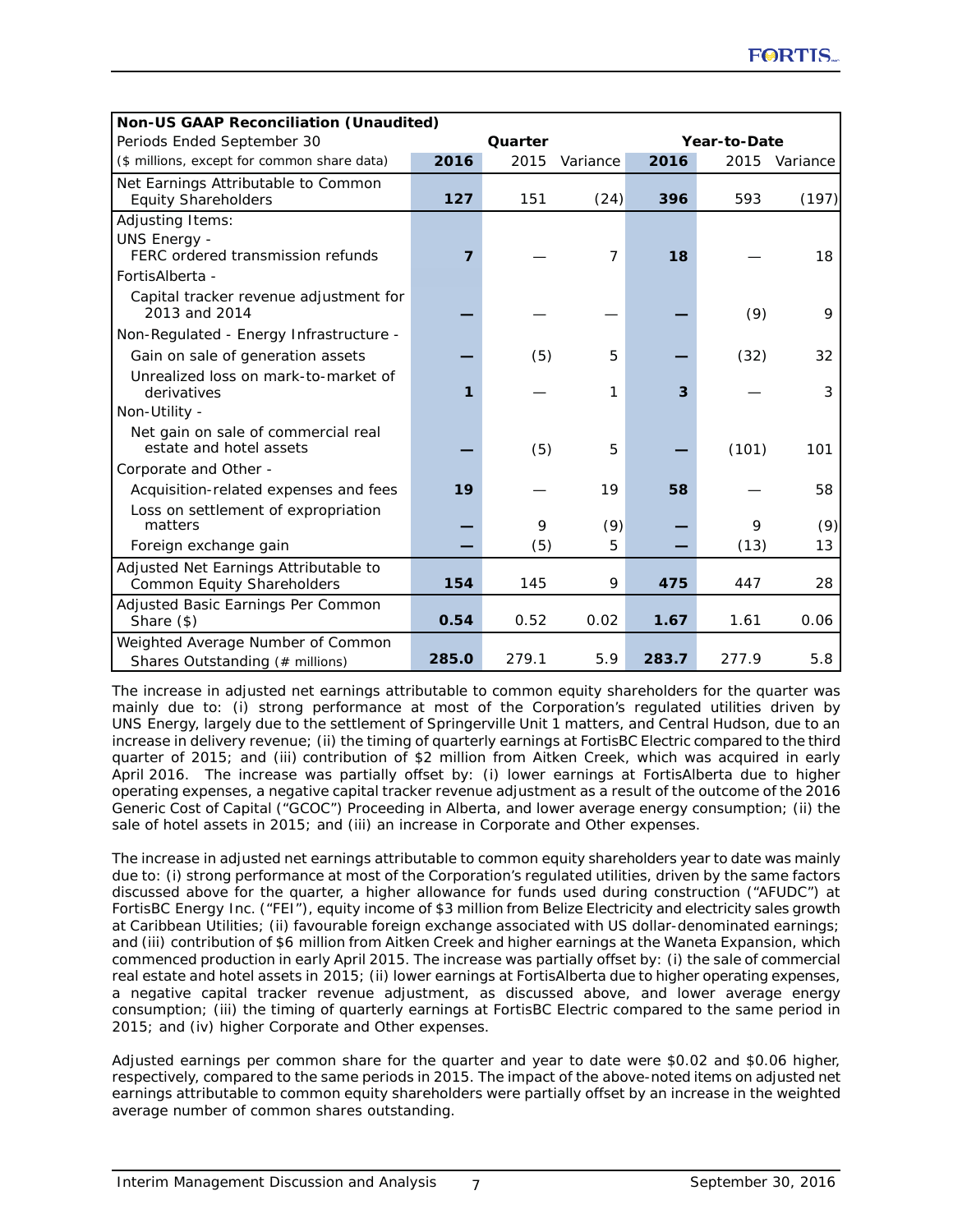# **SEGMENTED RESULTS OF OPERATIONS**

| Segmented Net Earnings Attributable to Common Equity Shareholders (Unaudited) |      |         |                |       |              |          |
|-------------------------------------------------------------------------------|------|---------|----------------|-------|--------------|----------|
| Periods Ended September 30                                                    |      | Quarter |                |       | Year-to-Date |          |
| $($$ millions)                                                                | 2016 | 2015    | Variance       | 2016  | 2015         | Variance |
| <b>Regulated Gas &amp; Electric Utilities</b>                                 |      |         |                |       |              |          |
| - United States                                                               |      |         |                |       |              |          |
| <b>UNS Energy</b>                                                             | 102  | 97      | 5              | 170   | 169          |          |
| <b>Central Hudson</b>                                                         | 14   | 11      | 3              | 50    | 43           |          |
|                                                                               | 116  | 108     | 8              | 220   | 212          | 8        |
| <b>Regulated Gas Utility - Canadian</b>                                       |      |         |                |       |              |          |
| FortisBC Energy                                                               | (19) | (20)    | 1              | 81    | 75           | 6        |
| <b>Regulated Electric Utilities -</b>                                         |      |         |                |       |              |          |
| Canadian                                                                      |      |         |                |       |              |          |
| FortisAlberta                                                                 | 30   | 37      | (7)            | 91    | 109          | (18)     |
| <b>FortisBC Electric</b>                                                      | 11   | 8       | 3              | 41    | 42           | (1)      |
| Eastern Canadian                                                              | 14   | 13      | 1              | 48    | 47           |          |
|                                                                               | 55   | 58      | (3)            | 180   | 198          | (18)     |
| Regulated Electric Utilities - Caribbean                                      | 13   | 11      | $\overline{2}$ | 34    | 25           | 9        |
| Non-Regulated - Energy Infrastructure                                         | 15   | 18      | (3)            | 45    | 66           | (21)     |
| Non-Regulated - Non-Utility                                                   |      | 11      | (11)           |       | 113          | (113)    |
| Corporate and Other                                                           | (53) | (35)    | (18)           | (164) | (96)         | (68)     |
| Net Earnings Attributable to                                                  |      |         |                |       |              |          |
| <b>Common Equity Shareholders</b>                                             | 127  | 151     | (24)           | 396   | 593          | (197)    |

The following is a discussion of the financial results of the Corporation's reporting segments. Refer to the "Material Regulatory Decisions and Applications" section of this MD&A for a further discussion pertaining to the Corporation's regulated utilities.

# **REGULATED ELECTRIC & GAS UTILITIES - UNITED STATES**

## **UNS ENERGY** *(1)*

| <b>Financial Highlights (Unaudited)</b>    | Quarter |       |          | Year-to-Date |        |          |  |
|--------------------------------------------|---------|-------|----------|--------------|--------|----------|--|
| Periods Ended September 30                 | 2016    | 2015  | Variance | 2016         | 2015   | Variance |  |
| Average US: CAD Exchange Rate (2)          | 1.31    | 1.31  |          | 1.32         | 1.26   | 0.06     |  |
| Electricity Sales (gigawatt hours ("GWh")) | 4,379   | 4.426 | (47)     | 11,031       | 11,804 | (773)    |  |
| Gas Volumes (petajoules ("PJ"))            |         |       | (1)      |              |        |          |  |
| Revenue (\$ millions)                      | 604     | 623   | (19)     | 1,534        | 1,552  | (18)     |  |
| Earnings (\$ millions)                     | 102     | 97    | 5        | 170          | 169    |          |  |

*(1)* Primarily includes Tucson Electric Power Company ("TEP"), UNS Electric, Inc. ("UNS Electric") and UNS Gas, Inc. ("UNS Gas")

*(2)* The reporting currency of UNS Energy is the US dollar.

# **Electricity Sales & Gas Volumes**

The decrease in electricity sales for the quarter was primarily due to lower mining retail sales and year to date was primarily due to lower short-term wholesale and mining retail sales, all as a result of less favourable commodity prices compared to the same periods in 2015. The majority of short-term wholesale sales is flowed through to customers and has no impact on earnings. The decrease in electricity sales year to date was partially offset by higher residential retail electricity sales, mainly due to warmer temperatures in the second quarter of 2016, which increased air conditioning load, and cooler temperatures in the first quarter of 2016, which increased electric heating load.

Gas volumes for the quarter and year to date were comparable with the same periods in 2015.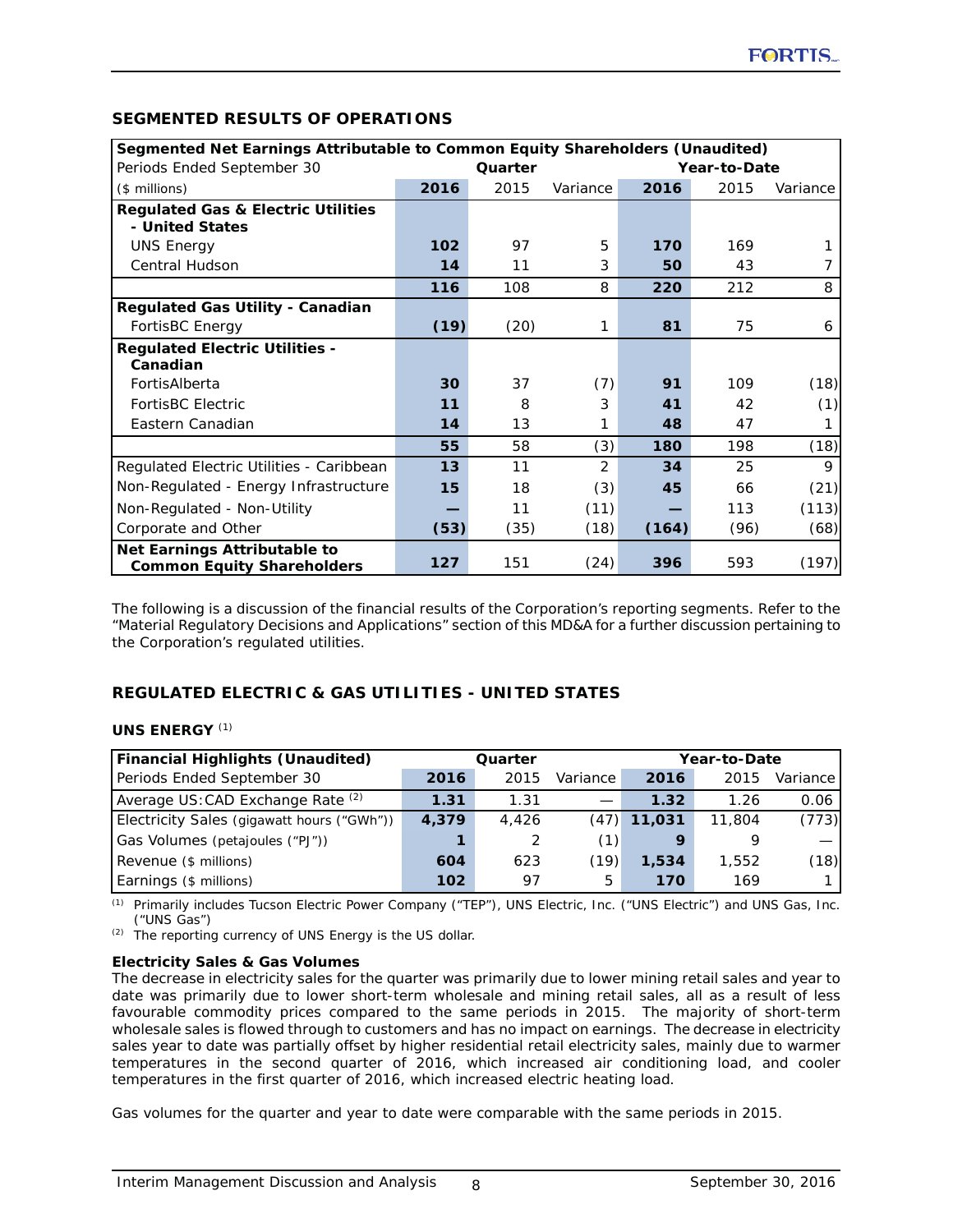## **Revenue**

The decrease in revenue for the quarter was mainly due to the flow through to customers of lower purchased power and fuel supply costs, and \$11 million (US\$9 million), or \$7 million (US\$5 million) after tax, in FERC ordered transmission refunds associated with late-filed transmission service agreements. The decrease was partially offset by \$17 million (US\$13 million), or \$10 million (US\$8 million) after tax, in revenue related to the settlement of Springerville Unit 1. For details on the FERC order, refer to the "Material Regulatory Decisions and Applications" section of this MD&A. For details on the settlement of Springerville Unit 1, refer to the "Critical Accounting Estimates" section of this MD&A.

The decrease in revenue year to date was mainly due to the flow through to customers of lower purchased power and fuel supply costs, lower short-term wholesale electricity sales, and \$29 million (US\$22 million), or \$18 million (US\$13 million) after tax, in FERC ordered transmission refunds. The decrease was partially offset by approximately \$51 million of favourable foreign exchange associated with the translation of US dollar-denominated revenue, revenue related to the settlement of Springerville Unit 1, an increase in lost fixed-cost recovery revenue and higher residential retail electricity sales.

## **Earnings**

The increase in earnings for the quarter was primarily due to \$10 million (US\$8 million) related to the settlement of Springerville Unit 1, lower deferred income tax expense, and higher gains on investments. The increase was partially offset by \$7 million (US\$5 million) in FERC ordered transmission refunds in the third quarter of 2016 and higher depreciation and amortization.

The increase in earnings year to date was primarily due to the settlement of Springerville Unit 1, approximately \$5 million of favourable foreign exchange associated with the translation of US dollar-denominated earnings, lower deferred income tax expense, an increase in lost fixed-cost recovery revenue and higher residential retail electricity sales. The increase was partially offset by \$18 million (US\$13 million) in FERC ordered transmission refunds and higher operating expenses and depreciation and amortization.

| <b>Financial Highlights (Unaudited)</b> | Quarter |       |          | Year-to-Date |       |          |  |
|-----------------------------------------|---------|-------|----------|--------------|-------|----------|--|
| Periods Ended September 30              | 2016    | 2015  | Variance | 2016         | 2015  | Variance |  |
| Average US: CAD Exchange Rate (1)       | 1.31    | 1.31  |          | 1.32         | 1.26  | 0.06     |  |
| Electricity Sales (GWh)                 | 1,513   | 1,340 | 173      | 3,917        | 3.972 | (55)     |  |
| Gas Volumes (PJ)                        | 15.     | 4     |          | 18           | 19    | (1)      |  |
| Revenue (\$ millions)                   | 208     | 193   | 15       | 642          | 678   | (36)     |  |
| Earnings (\$ millions)                  | 14      |       | 3        | 50           | 43    |          |  |

## **CENTRAL HUDSON**

*(1)* The reporting currency of Central Hudson is the US dollar.

## **Electricity Sales & Gas Volumes**

Electricity sales and gas volumes for the quarter and year to date were favorably impacted by the timing of customer billings, as a result of regulatory approval to increase billing frequency to monthly effective July 1, 2016. The increase in electricity sales for the quarter was also due to higher average consumption as a result of warmer temperatures, which increased air conditioning load. The decrease in electricity sales and gas volumes year to date was due to lower average consumption in the first quarter of 2016 as a result of warmer temperatures, which reduced heating load.

Changes in electricity sales and gas volumes at Central Hudson are subject to regulatory revenue decoupling mechanisms and, as a result, do not have a material impact on revenue and earnings.

#### **Revenue**

The increase in revenue for the quarter was primarily due to the recovery from customers of higher commodity costs and higher delivery revenue from an increase in base electricity rates effective July 1, 2016.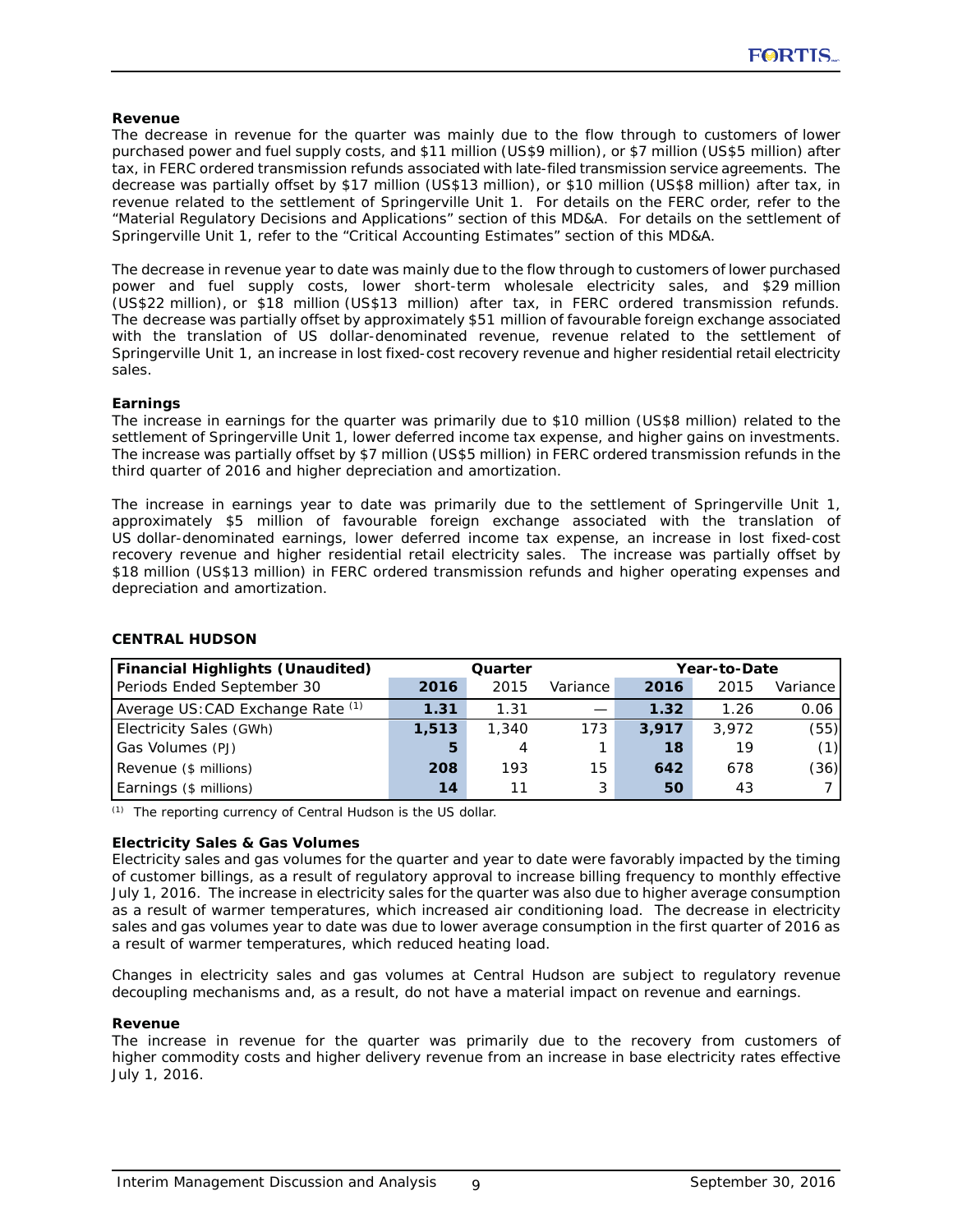The decrease in revenue year to date was mainly due to the recovery from customers of lower commodity costs, which were mainly due to overall lower wholesale prices, and the impact of energy-efficiency incentives earned during the first half 2015 upon achieving energy saving targets established by the regulator. The decrease was partially offset by approximately \$19 million of favourable foreign exchange associated with the translation of US dollar-denominated revenue and higher delivery revenue from increases in base electricity rates effective July 1, 2016 and 2015.

## **Earnings**

The increase in earnings for the quarter and year to date was primarily due to increases in delivery revenue. The increase year to date was also due to approximately \$4 million of favourable foreign exchange associated with the translation of US dollar-denominated earnings, partially offset by the impact of energy-efficiency incentives earned during the first half of 2015, as discussed above.

# **REGULATED GAS UTILITY - CANADIAN**

## **FORTISBC ENERGY**

| Financial Highlights (Unaudited) | Quarter |      |          |      | Year-to-Date |          |  |  |
|----------------------------------|---------|------|----------|------|--------------|----------|--|--|
| Periods Ended September 30       | 2016    | 2015 | Variance | 2016 | 2015         | Variance |  |  |
| Gas Volumes (PJ)                 | 28      | 26   |          | 130  | 124          |          |  |  |
| Revenue (\$ millions)            | 151     | 168  | (17)     | 758  | 884          | (126)    |  |  |
| (Loss) Earnings (\$ millions)    | (19)    | (20) |          | 81   |              |          |  |  |

## **Gas Volumes**

The increase in gas volumes for the quarter and year to date was primarily due to higher volumes for transportation customers, due to certain transportation customers switching to natural gas compared to alternative fuel sources. Also contributing to the year to date increase was higher average consumption by residential and commercial customers during the first quarter of 2016 due to colder temperatures.

#### **Revenue**

The decrease in revenue for the quarter and year to date was primarily due to a lower commodity cost of natural gas charged to customers and the timing of regulatory flow-through deferral amounts. The decrease was partially offset by an increase in customer delivery rates effective January 1, 2016 and higher gas volumes.

## **(Loss) Earnings**

The lower loss for the quarter and increase in earnings year to date were primarily due to higher AFUDC, partially offset by the timing of regulatory flow-through deferral amounts compared to the same periods in 2015.

FortisBC Energy earns approximately the same margin regardless of whether a customer contracts for the purchase and delivery of natural gas or only for the delivery of natural gas. As a result of the operation of regulatory deferral mechanisms, changes in consumption levels and the cost of natural gas do not materially affect earnings.

# **REGULATED ELECTRIC UTILITIES - CANADIAN**

## **FORTISALBERTA**

| <b>Financial Highlights (Unaudited)</b> | Quarter |       |          | Year-to-Date |        |          |
|-----------------------------------------|---------|-------|----------|--------------|--------|----------|
| Periods Ended September 30              | 2016    | 2015  | Variance | 2016         | 2015   | Variance |
| Energy Deliveries (GWh)                 | 4.081   | 4,251 | (170)    | 12,436       | 12.944 | (508)    |
| Revenue (\$ millions)                   | 143     | 141   |          | 429          | 423    |          |
| Earnings (\$ millions)                  | 30      | 37    | 7)       | 91           | 109    | (18)     |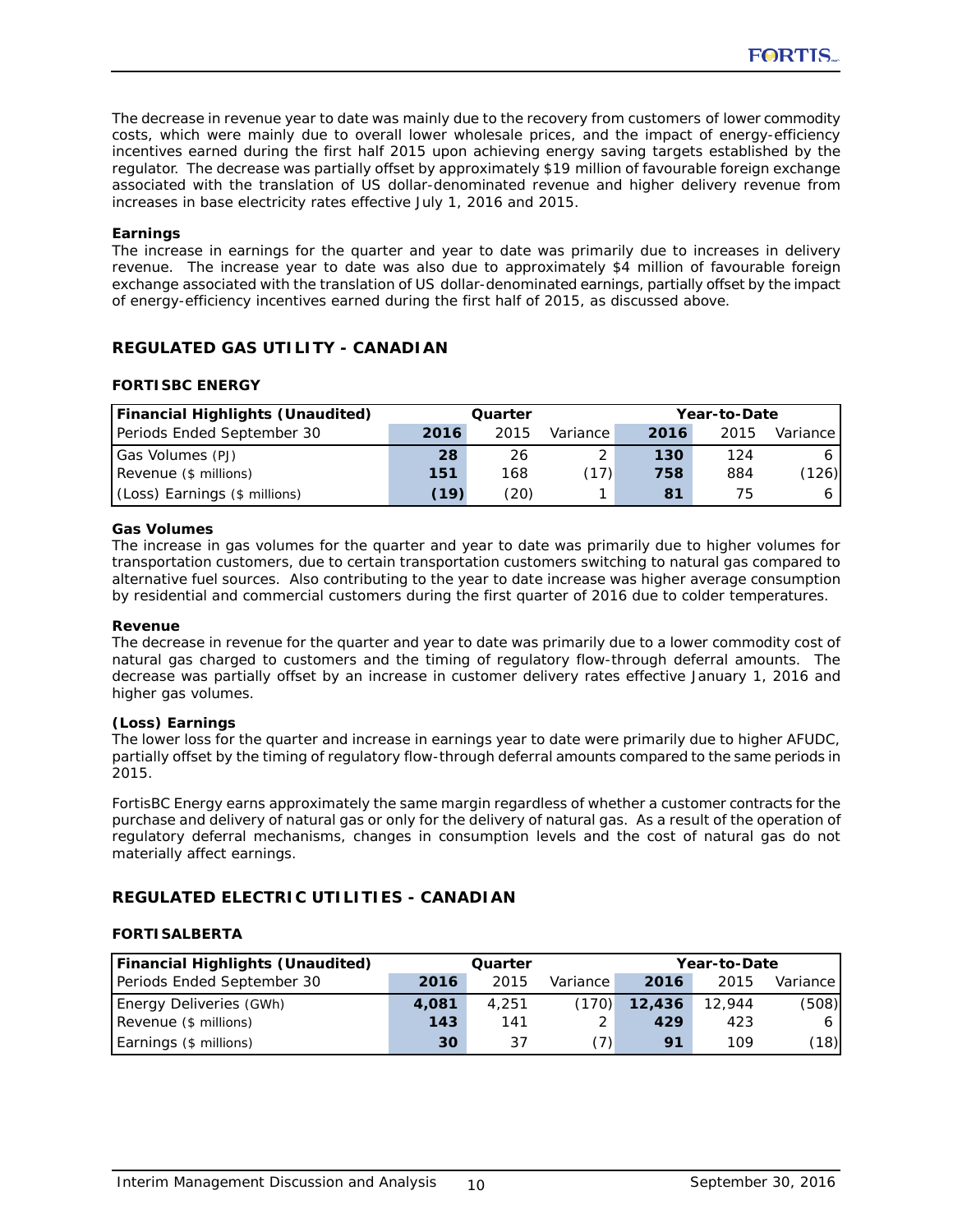## **Energy Deliveries**

The decrease in energy deliveries for the quarter and year to date was primarily due to lower average consumption by oil and gas customers as a result of low commodity prices for oil and gas, and lower average consumption by residential, commercial and irrigation customers, mainly due to cooler temperatures in the third quarter of 2016. The decrease was partially offset by higher energy deliveries to residential customers due to customer growth.

#### **Revenue**

The increase in revenue for the quarter was due to an increase in customer rates effective January 1, 2016 based on a combined inflation and productivity factor of 0.9%, growth in the number of residential customers and higher revenue related to flow-through costs to customers. The increase was partially offset by lower average consumption and a \$2 million negative capital tracker revenue adjustment as a result of the outcome of the 2016 GCOC Proceeding in Alberta. For details on this regulatory decision, refer to the "Material Regulatory Decisions and Applications" section of this MD&A.

The increase in revenue year to date was due to the same factors discussed above for the quarter, partially offset by the impact of a \$9 million positive capital tracker revenue adjustment recognized in the first half of 2015 that related to 2013 and 2014.

#### **Earnings**

The decrease in earnings for the quarter and year to date was due to higher operating expenses, the \$2 million negative capital tracker revenue adjustment recognized in the third quarter of 2016, as discussed above, and lower average energy consumption, partially offset by rate base growth and growth in the number of customers. The decrease in earnings year to date was also due to the \$9 million positive capital tracker revenue adjustment recognized in the first half of 2015, as discussed above.

| <b>Financial Highlights (Unaudited)</b> | Quarter |      |          | Year-to-Date |       |                |  |
|-----------------------------------------|---------|------|----------|--------------|-------|----------------|--|
| Periods Ended September 30              | 2016    | 2015 | Variance | 2016         | 2015  | Variance       |  |
| Electricity Sales (GWh)                 | 728     | 742  | (14)     | 2.263        | 2,280 | (17)           |  |
| Revenue (\$ millions)                   | 88      | 85   | 3        | 275          | 261   | 14             |  |
| Earnings (\$ millions)                  | 11      |      |          | 41'          | 42    | $^{\prime}$ 1) |  |

#### **FORTISBC ELECTRIC** *(1)*

*(1)* Includes the regulated operations of FortisBC Inc. and operating, maintenance and management services related to the Waneta, Brilliant and Arrow Lakes hydroelectric generating plants. Excludes the non-regulated generation operations of FortisBC Inc.'s wholly owned Walden hydroelectric generating facility, which was sold in February 2016.

#### **Electricity Sales**

The decrease in electricity sales for the quarter and year to date was mainly due to lower average consumption as a result of changes in temperatures.

#### **Revenue**

The increase in revenue for the quarter and year to date was driven by increases in base electricity rates and surplus capacity sales, partially offset by a decrease in electricity sales. Revenue year to date was also favourably impacted by higher contribution from non-regulated operating, maintenance and management services associated with the Waneta Expansion.

#### **Earnings**

The increase in earnings for the quarter was primarily due to approximately \$2 million associated with the timing of quarterly earnings compared to the same period in 2015, as a result of the impact of regulatory deferral mechanisms and the timing of power purchase costs in 2015. An increase in base electricity rates effective January 1, 2015 was established to recover higher power purchase costs, which commenced in the second quarter of 2015. As a result, net earnings were higher in the first quarter of 2015 and the timing effect reversed in the third and fourth quarters of 2015. Also contributing to the increase in earnings was lower operating and maintenance expenses and rate base growth.

The decrease in earnings year to date was primarily due to approximately \$4 million associated with the timing of quarterly earnings compared to the same period in 2015, as discussed above for the quarter. The decrease was partially offset by higher earnings from non-regulated operating, maintenance and management services, lower operating and maintenance expenses, and rate base growth.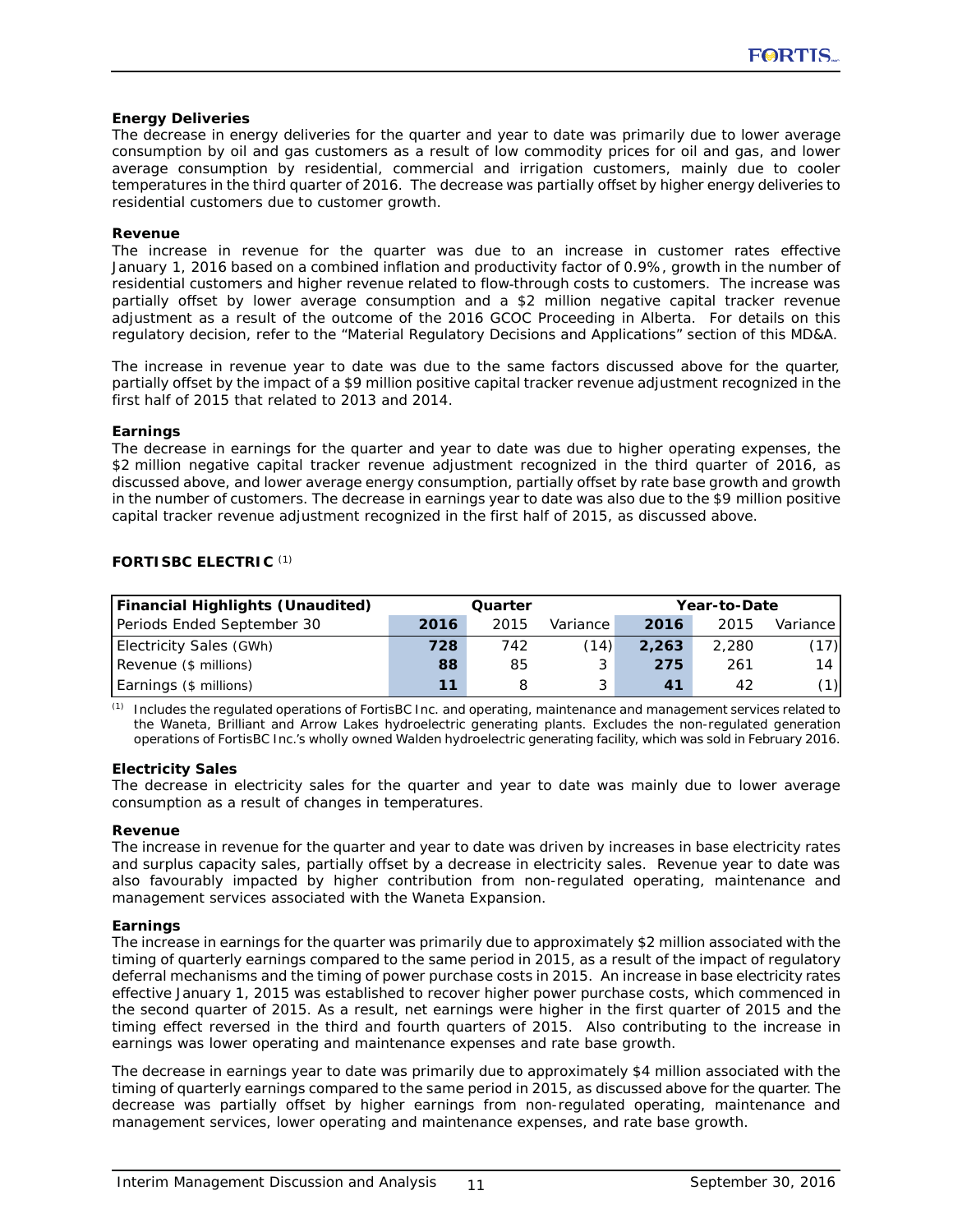## **EASTERN CANADIAN ELECTRIC UTILITIES** *(1)*

| <b>Financial Highlights (Unaudited)</b> | Quarter |       |          | Year-to-Date |       |            |
|-----------------------------------------|---------|-------|----------|--------------|-------|------------|
| Periods Ended September 30              | 2016    | 2015  | Variance | 2016         | 2015  | Variance I |
| Electricity Sales (GWh)                 | 1,540   | 1,543 | (3)      | 6.167        | 6.214 | (47)       |
| Revenue (\$ millions)                   | 211     | 206   | 5        | 785          | 760   | 25         |
| Earnings (\$ millions)                  | 14      | 13    |          | 48           | 47    |            |

*(1)* Comprised of Newfoundland Power Inc. ("Newfoundland Power"), Maritime Electric Company, Limited ("Maritime Electric") and FortisOntario Inc. ("FortisOntario"). FortisOntario mainly includes Canadian Niagara Power Inc., Cornwall Street Railway, Light and Power Company, Limited, and Algoma Power Inc.

## **Electricity Sales**

Electricity sales for the quarter were comparable to the same period last year. Lower average consumption by commercial customers in Newfoundland was largely offset by higher average consumption by residential customers in Ontario due to warmer temperatures.

The decrease in electricity sales year to date was primarily due to lower average consumption by residential customers in all regions, mainly due to warmer temperatures. The decrease was partially offset by customer growth in Newfoundland.

## **Revenue**

The increase in revenue for the quarter and year to date was mainly due to the flow through in customer electricity rates of higher energy supply costs at Newfoundland Power and FortisOntario, partially offset by lower electricity sales.

## **Earnings**

Earnings for the quarter and year to date were comparable with the same periods in 2015. The quarterly impact of the timing of earnings at Newfoundland Power was partially offset by a decrease in the allowed ROE effective January 1, 2016. The year to date impact of approximately \$1 million in business development costs in Ontario in the second quarter of 2015 was partially offset by lower electricity sales.

# **REGULATED ELECTRIC UTILITIES - CARIBBEAN** *(1)*

| <b>Financial Highlights (Unaudited)</b> | Quarter |      |          | Year-to-Date |      |             |  |
|-----------------------------------------|---------|------|----------|--------------|------|-------------|--|
| Periods Ended September 30              | 2016    | 2015 | Variance | 2016         | 2015 | Variance    |  |
| Average US: CAD Exchange Rate (2)       | 1.31    | 1.31 |          | 1.32         | 1.26 | 0.06        |  |
| Electricity Sales (GWh)                 | 227     | 219  | 8        | 632          | 601  | 31          |  |
| Revenue (\$ millions)                   | 79      | 87   | (8)      | 225          | 239  | (14)        |  |
| Earnings (\$ millions)                  | 13      |      | 2        | 34           | 25   | $\mathbf Q$ |  |

*(1)* Comprised of Caribbean Utilities Company, Ltd. ("Caribbean Utilities") on Grand Cayman, Cayman Islands, in which Fortis holds an approximate 60% controlling interest, and two wholly owned utilities in the Turks and Caicos Islands, FortisTCI Limited and Turks and Caicos Utilities Limited (collectively "Fortis Turks and Caicos"). Also includes the Corporation's 33% equity investment in Belize Electricity.

*(2)* The reporting currency of Caribbean Utilities and Fortis Turks and Caicos is the US dollar.

## **Electricity Sales**

The increase in electricity sales for the quarter and year to date was primarily due to growth in the number of customers as a result of increased economic activity. Overall warmer temperatures, which increased air conditioning load, also contributed to the year-to-date increase.

#### **Revenue**

The decrease in revenue for the quarter and year to date was mainly due to the flow through in customer electricity rates of lower fuel costs at Caribbean Utilities, partially offset by electricity sales growth. The translation of US dollar-denominated revenue had a \$5 million favourable impact on revenue year to date.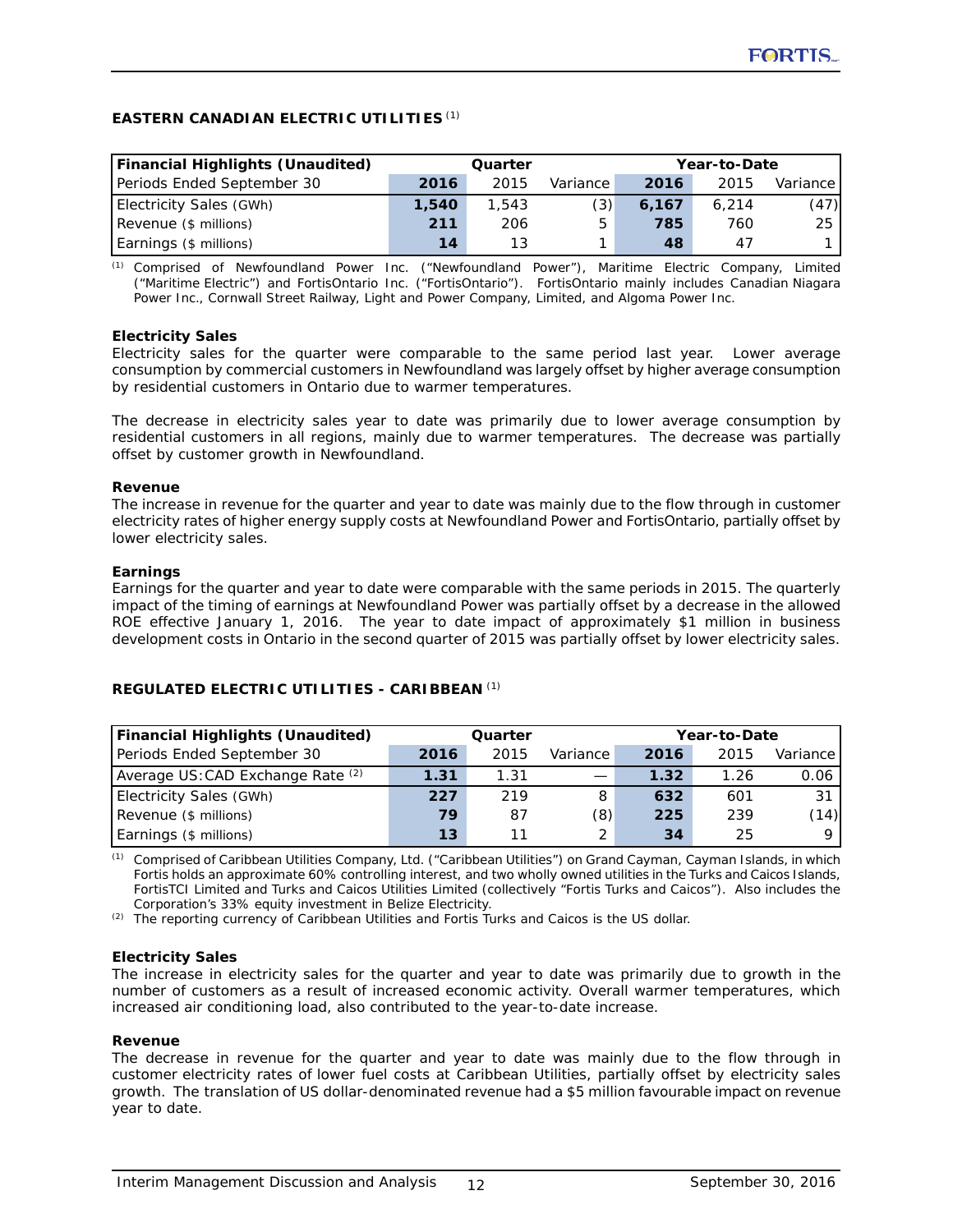## **Earnings**

The increase in earnings for the quarter and year to date was primarily due to equity income from Belize Electricity and electricity sales growth. Favourable foreign exchange of approximately \$3 million associated with the translation of US dollar-denominated earnings and higher capitalized interest at Caribbean Utilities also contributed to the year-to-date increase. The increase was partially offset by higher depreciation.

| NON-REGULATED - ENERGY INFRASTRUCTURE (1) |  |
|-------------------------------------------|--|
|-------------------------------------------|--|

| <b>Financial Highlights (Unaudited)</b> | Quarter |      |          |      | Year-to-Date |          |
|-----------------------------------------|---------|------|----------|------|--------------|----------|
| Periods Ended September 30              | 2016    | 2015 | Variance | 2016 | 2015         | Variance |
| Energy Sales (GWh)                      | 181     | 170  | 11       | 786  | 722          | 64       |
| Revenue (\$ millions)                   | 44      | 29   | 15       | 139  |              | 62       |
| Earnings (\$ millions)                  | 15      | 18   | (3)      | 45   | 66           | (21)     |

*(1)* Primarily comprised of long-term contracted generation assets in British Columbia and Belize, with a combined generating capacity of 391 MW, and the Aitken Creek natural gas storage facility in British Columbia, with a total working gas capacity of 77 billion cubic feet. Aitken Creek was acquired by Fortis on April 1, 2016 and the financial results are included in this segment from the date of acquisition. For further information, refer to the "Significant Items" section of this MD&A and Note 16 to the interim unaudited consolidated financial statements. In February 2016 the Corporation sold its 16-MW Walden hydroelectric generating facility.

## **Energy Sales**

The increase in energy sales for the quarter was primarily due to increased production in Belize due to higher rainfall, partially offset by lower energy sales due to the sale of generation assets in February 2016.

The increase in energy sales year to date was driven by the Waneta Expansion, which commenced production in April 2015, and increased production in Belize. The increase was partially offset by lower energy sales due to the sale of generation assets in 2015 and February 2016.

## **Revenue**

The increase in revenue for the quarter was driven by the acquisition of Aitken Creek in April 2016, and increased production in Belize.

The increase in revenue year to date was driven by Aitken Creek and the Waneta Expansion, which commenced production in April 2015. The impacts of increased production in Belize and approximately \$1 million of favourable foreign exchange associated with the translation of US dollar-denominated revenue were partially offset by lower revenue due to the sale of generation assets.

## **Earnings**

The decrease in earnings for the quarter was primarily due to the recognition of an after-tax gain of approximately \$5 million on the sale of generation assets in the third quarter of 2015. The decrease was partially offset by contribution of \$1 million from Aitken Creek, net of an after-tax \$1 million unrealized loss on the mark-to-market of derivatives, and increased production in Belize.

The decrease in earnings year to date was primarily due to the recognition of after-tax gains of approximately \$27 million and \$5 million on the sale of generation assets in the second and third quarters of 2015, respectively, and lower earnings due to the sale of generation assets. The decrease was partially offset by the Waneta Expansion, which commenced production in April 2015, contribution of \$3 million from Aitken Creek, net of an after-tax \$3 million unrealized loss on the mark-to-market of derivatives, increased production in Belize, and approximately \$1 million of favourable foreign exchange associated with the translation of US dollar-denominated earnings.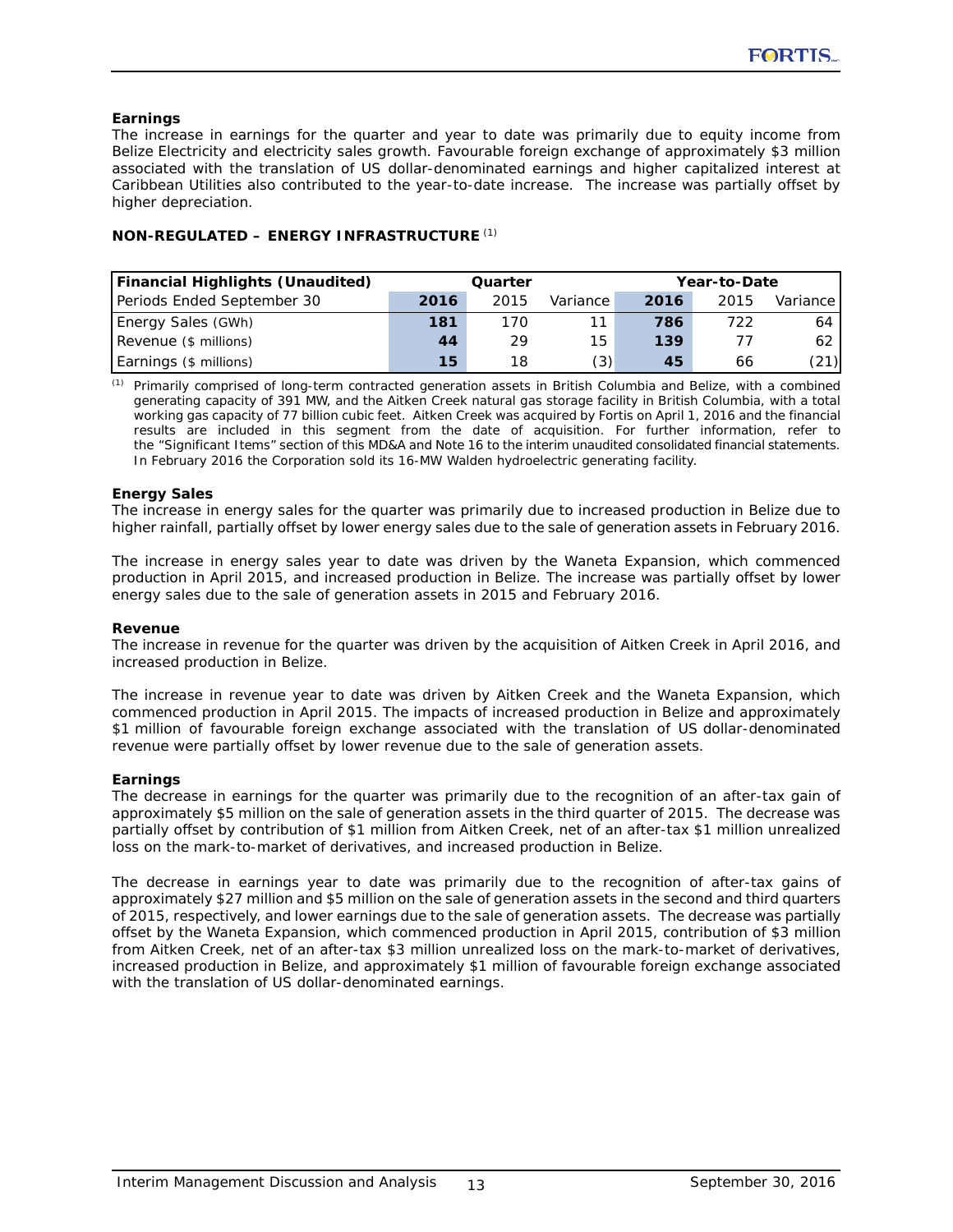## **NON-REGULATED - NON-UTILITY** *(1)*

| <b>Financial Highlights (Unaudited)</b> |      |         |          |      |              |          |
|-----------------------------------------|------|---------|----------|------|--------------|----------|
| Periods Ended September 30              |      | Quarter |          |      | Year-to-Date |          |
| $($$ millions)                          | 2016 | 2015    | Variance | 2016 | 2015         | Variance |
| Revenue                                 |      |         | (47)     |      | 165          | (165)    |
| Earnings                                |      | 11      | (11)     |      | 113          | (113)    |

*(1)* Comprised of Fortis Properties, which completed the sale of its commercial real estate and hotel assets in June 2015 and October 2015, respectively.

## **Revenue**

The decrease in revenue for the quarter and year to date was due to the sale of commercial real estate and hotel assets in 2015.

## **Earnings**

The decrease in earnings for the quarter and year to date was due to the sale of commercial real estate and hotel assets in 2015. In the third quarter of 2015, a \$5 million positive adjustment was recognized, largely related to a deferred income tax recovery associated with the sale of hotel assets. Year-to-date 2015, an after-tax net gain of approximately \$101 million was recognized related to the sale of commercial real estate and hotel assets.

## **CORPORATE AND OTHER** *(1)*

| <b>Financial Highlights (Unaudited)</b> |      |         |          |       |              |          |  |
|-----------------------------------------|------|---------|----------|-------|--------------|----------|--|
| Periods Ended September 30              |      | Quarter |          |       | Year-to-Date |          |  |
| $($$ millions)                          | 2016 | 2015    | Variance | 2016  | 2015         | Variance |  |
| Revenue                                 | 2    | 8       | (6)      |       | 22           | (15)     |  |
| <b>Operating Expenses</b>               | 8    | 8       |          | 61    | 25           | 36       |  |
| Depreciation and Amortization           |      |         |          | 3     |              |          |  |
| Other Income (Expenses), Net            |      | (4)     | 5        | 5     | 4            |          |  |
| <b>Finance Charges</b>                  | 47   | 25      | 22       | 109   | 70           | 39       |  |
| Income Tax Recovery                     | (22) | (13)    | (9)      | (56)  | (32)         | (24)     |  |
|                                         | (31) | (16)    | (15)     | (105) | (38)         | (67)     |  |
| Preference Share Dividends              | 22   | 19      | 3        | 59    | 58           |          |  |
| Net Corporate and Other Expenses        | (53) | (35)    | (18)     | (164) | (96)         | (68)     |  |

*(1)* Includes Fortis net Corporate expenses; non-regulated holding company expenses of FortisBC Holdings Inc. ("FHI"), CH Energy Group, Inc. and UNS Energy Corporation; and the financial results of FHI's wholly owned subsidiary FortisBC Alternative Energy Services Inc.

Net Corporate and Other expenses were impacted by the following items:

- (i) Acquisition-related expenses totalling \$25 million (\$19 million after tax) and \$74 million (\$58 million after tax) for the third quarter and year-to-date 2016, respectively, associated with ITC. Acquisition-related expenses included: (i) investment banking, legal, consulting and other fees totalling approximately \$4 million (\$3 million after tax) and \$39 million (\$32 million after tax) for the third quarter and year-to-date 2016, respectively, which were included in operating expenses; and (ii) fees associated with the Corporation's acquisition credit facilities and deal-contingent interest rate swap contracts totalling approximately \$21 million (\$16 million after tax) and \$35 million (\$26 million after tax) for the third quarter and year-to-date 2016, respectively, which were included in finance charges;
- (ii) A foreign exchange gain of \$5 million and \$13 million for the third quarter and year-to-date 2015, respectively, associated with the Corporation's previous US dollar-denominated long-term other asset that represented the book value of its expropriated investment in Belize Electricity; and
- (iii) A loss of \$9 million recognized in the third quarter of 2015 on settlement of expropriation matters related to the Corporation's investment in Belize Electricity.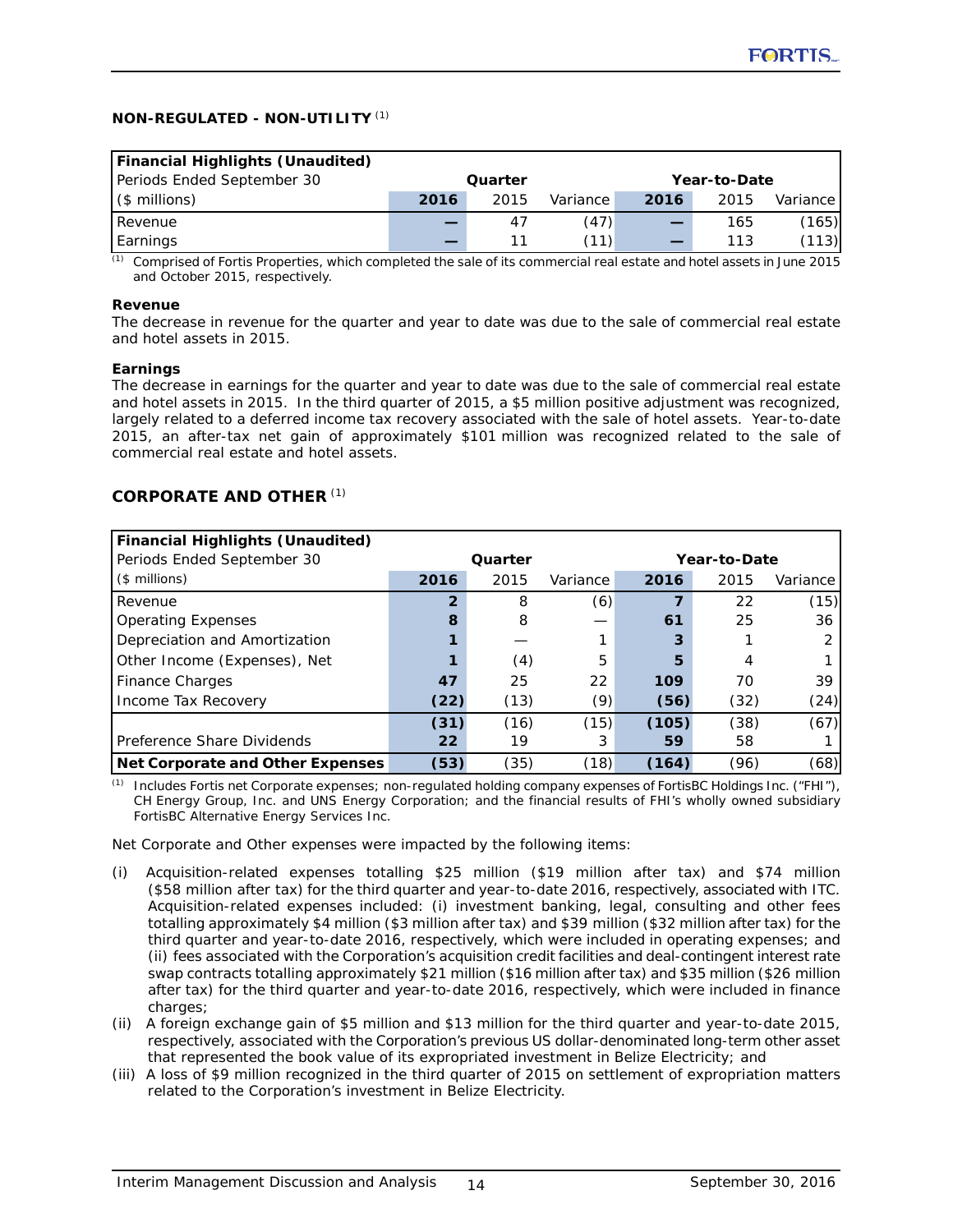Excluding the above-noted items, net Corporate and Other expenses were \$34 million for the quarter compared to \$31 million for the same period in 2015. A decrease in revenue due to lower related-party interest income, mainly due to the sale of commercial real estate and hotel assets in 2015, and higher preference share dividends, mainly due to approximately \$3 million of costs associated with the redemption of First Preference Shares, Series E in September 2016, was largely offset by lower operating expenses and a higher income tax recovery. The decrease in operating expenses was mainly due to lower share-based compensation expenses and a decrease in legal fees, largely as a result of the settlement of expropriation matters in the third quarter of 2015.

Excluding the above-noted items, net Corporate and Other expenses were \$106 million year to date compared to \$100 million for the same period in 2015. The increase was primarily due to lower revenue, as discussed above for the quarter, and higher finance charges, due to the impact of no longer capitalizing interest upon the completion of the Waneta Expansion in April 2015 and the impact of unfavourable foreign exchange associated with the translation of US dollar-denominated interest expense, partially offset by lower interest on the Corporation's credit facility. The increase was partially offset by other income associated with the release of provisions on the wind-up of a partnership in the first quarter of 2016, lower operating expenses, largely as a result of a corporate donation of \$3 million (\$2 million after tax) in the second quarter of 2015, and a higher income tax recovery.

# **MATERIAL REGULATORY DECISIONS AND APPLICATIONS**

The nature of regulation associated with each of the Corporation's regulated electric and gas utilities is generally consistent with that disclosed in the 2015 Annual MD&A. The following summarizes the significant ongoing regulatory proceedings and significant decisions and applications for the Corporation's regulated utilities year-to-date 2016.

## **UNS Energy**

## *General Rate Applications*

In November 2015 Tucson Electric Power Company ("TEP"), UNS Energy's largest utility, filed a general rate application ("GRA") with the Arizona Corporation Commission ("ACC") requesting new retail rates to be effective January 1, 2017, using the year ended June 30, 2015 as a historical test year. The key provisions of the rate request included: (i) a non-fuel base revenue increase of US\$110 million, or 12.0%, compared with adjusted test year revenue; (ii) a 7.34% return on original cost rate base of US\$2.1 billion; (iii) a common equity component of capital structure of approximately 50%; (iv) a cost of equity of 10.35% and an average cost of debt of 4.32%; and (v) rate design changes that would reduce the reliance on volumetric sales to recover fixed costs, and a new net metering tariff that would ensure that customers who install distributed generation pay an equitable price for their electric service. Since its last approved rate order in 2013, which used a 2011 historical test year, TEP's total rate base has increased by approximately US\$0.6 billion and the common equity component of capital structure has increased from 43.5% to approximately 50%.

In August 2016 TEP entered into a partial settlement agreement with several parties regarding TEP's revenue requirement in its pending rate case. The terms of the settlement agreement include: (i) an increase in non-fuel base revenue of US\$81.5 million, including US\$15 million of operating costs related to the 50.5% undivided interest in Springerville Unit 1 purchased by TEP in September 2016; (ii) a 7.04% return on original cost rate base, including a cost of equity of 9.75% and an embedded cost of long-term debt of 4.32%; (iii) a common equity component of capital structure of approximately 50%; and (iv) the adoption of proposed depreciation rates which reflect a reduction in the depreciable life for San Juan Unit 1. Certain aspects of the GRA, including net metering and rate design for distributed generation customers, have been deferred to a second rate case proceeding, which is expected to begin in the first quarter of 2017. Hearings before an Administrative Law Judge ("ALJ") were held in September 2016 with a Recommended Opinion and Order expected in the fourth quarter of 2016. That recommendation is then subject to review and approval by the ACC before new rates can become effective. TEP requested new rates to be implemented by January 1, 2017.

In May 2015 UNS Electric filed a GRA requesting new retail rates to be effective May 1, 2016, using 2014 as a historical test year. The nature of UNS Electric's GRA was similar to that of TEP. In July 2016 the presiding ALJ issued a Recommended Opinion and Order that was subsequently approved by the ACC in August 2016. The approved order included a US\$15 million non-fuel base revenue increase and an allowed ROE of 9.50% on a common equity component of capital structure of 52.8%. New rates were implemented in August 2016.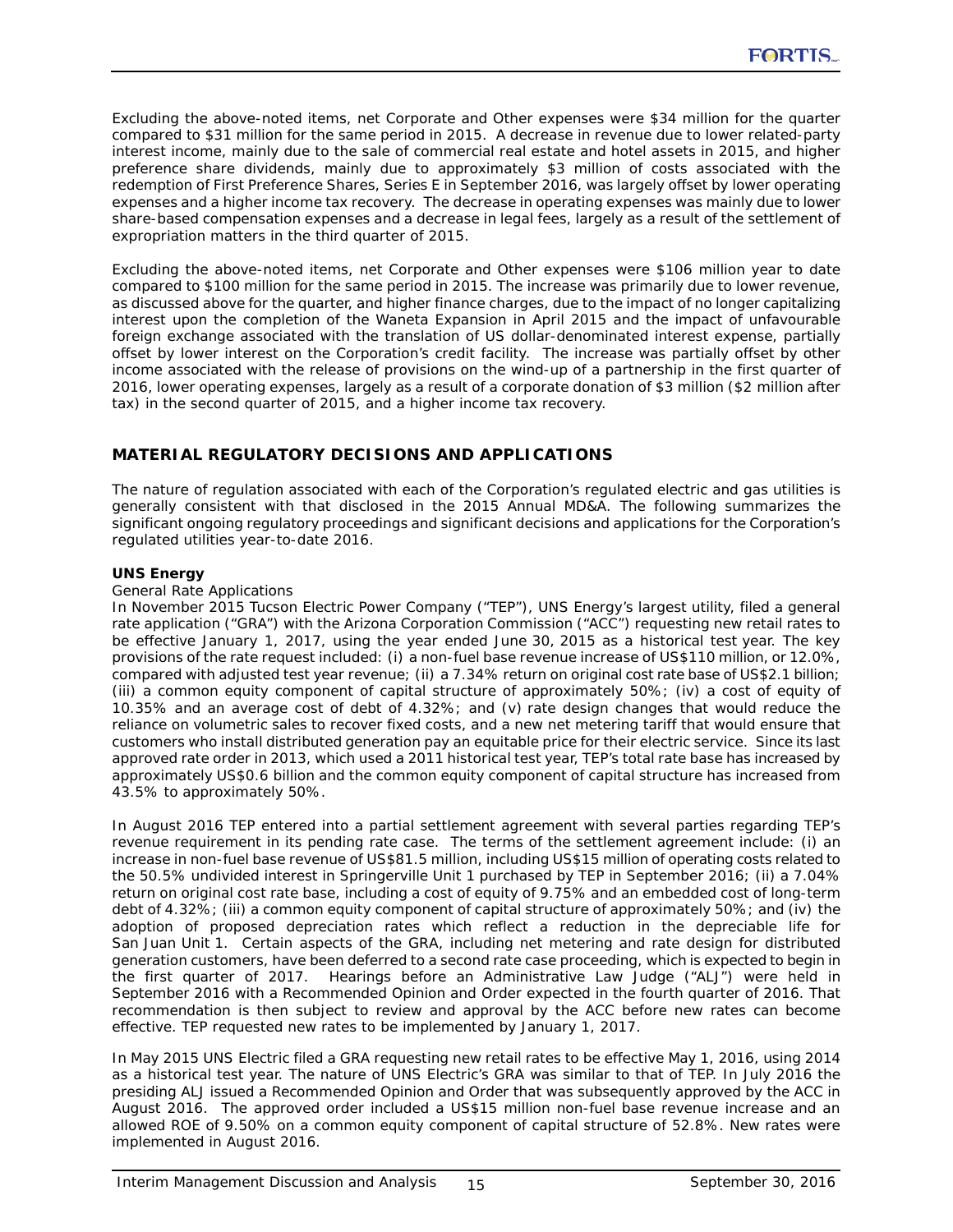#### *FERC Order*

In 2015 TEP reported to FERC that it had not filed on a timely basis certain FERC jurisdictional agreements and, at that time, TEP made compliance filings, including the filing of several TEP transmission service agreements, the majority of which were entered into before the acquisition of UNS Energy by Fortis in 2014, that contained certain deviations from TEP's standard form of service agreement. In April 2016 FERC issued an order relating to the late-filed transmission service agreements, which directed TEP to issue time value refunds to the counterparties of the agreements. TEP accrued \$18 million (US\$13 million), or \$11 million (US\$8 million) after tax, in the first quarter of 2016. As authorized in the order, TEP reviewed its refund calculations, including losses incurred as a result of the calculated refund, and determined the refund amount to be US\$3 million. TEP filed a refund report, including the updated calculations, with FERC in July 2016.

In October 2016, in response to TEP's filed refund report, FERC issued an additional order which: (i) rejected the filed refund report; (ii) directed TEP to recalculate and pay additional time value refunds within 30 days; and (iii) file a revised report with FERC within 30 days thereafter. TEP has the right to seek rehearing of this order within 30 days of issuance. As a result of this order and ongoing discussions with the Office of Enforcement, TEP accrued an additional \$11 million (US\$9 million), or \$7 million (US\$5 million) after tax, in the third quarter of 2016. TEP paid time value refunds of US\$3 million year-to-date 2016 and an additional US\$14 million in October 2016.

In June 2016, to preserve its rights, TEP petitioned the District of Columbia Circuit Court of Appeals to review the refund order. In July 2016 TEP filed an unopposed motion to hold the appeal, which the Court has since granted. As a result of the October order issued by FERC, TEP intends to pursue the appeal. In addition, FERC's Office of Enforcement is reviewing the matter, and FERC could impose civil penalties on TEP as a result of this review. At this time, TEP cannot predict the outcome of these matters or the range of possible recoveries or additional losses, if any.

## **FortisBC Energy and FortisBC Electric**

#### *Generic Cost of Capital Proceeding*

In October 2015, as required by the regulator, FEI filed its application to review the 2016 benchmark allowed ROE and common equity component of capital structure. In August 2016 the British Columbia Utilities Commission issued its decision, which reaffirmed FEI as the benchmark utility and established that the ROE and common equity component of capital structure for the benchmark utility would remain unchanged at 8.75% and 38.5%, respectively, both effective January 1, 2016. As FEI is the benchmark utility, FortisBC Electric's allowed ROE also remains unchanged at 9.15%.

#### **FortisAlberta**

## *Capital Tracker Applications*

In February 2016 the Alberta Utilities Commission ("AUC") issued its decision related to FortisAlberta's 2014 True-Up and 2016-2017 Capital Tracker Applications, resulting in a capital tracker revenue adjustment of less than \$1 million in the first quarter of 2016. Capital tracker revenue related to 2015 is subject to change and FortisAlberta filed a 2015 True-Up Application in June 2016, with a decision expected in the first quarter of 2017.

In April 2016 FortisAlberta filed its Compliance Filing related to the February 2016 capital tracker decision, which was approved by the AUC in September 2016, including approval of capital tracker revenue of \$71 million and \$90 million for 2016 and 2017, respectively. The adjustments to capital tracker revenue have been included in the 2017 Annual Rates Application, as discussed below. Any further differences between 2016 capital tracker revenue collected from customers and actual capital expenditures will be included in 2017 applications to be refunded to or collected from customers in 2018.

FortisAlberta expects to recognize capital tracker revenue of \$60 million for 2016, down \$11 million from the \$71 million approved in the Compliance Filing, which reflects actual capital expenditures and associated financing costs compared to forecast, and the impact of the 2016 GCOC Decision, as discussed below.

#### *2017 Annual Rates Application Proceeding*

In September 2016 FortisAlberta filed its 2017 Annual Rates Application requesting new rates to be effective, on an interim basis, for January 1, 2017. The key provisions of the rate application include a decrease of approximately 2.4% to the distribution component of customer rates reflecting: (i) a combined inflation and productivity factor of negative 1.9%; (ii) a K factor placeholder of \$90 million, which is 100% of the depreciation and return associated with the 2017 forecast capital tracker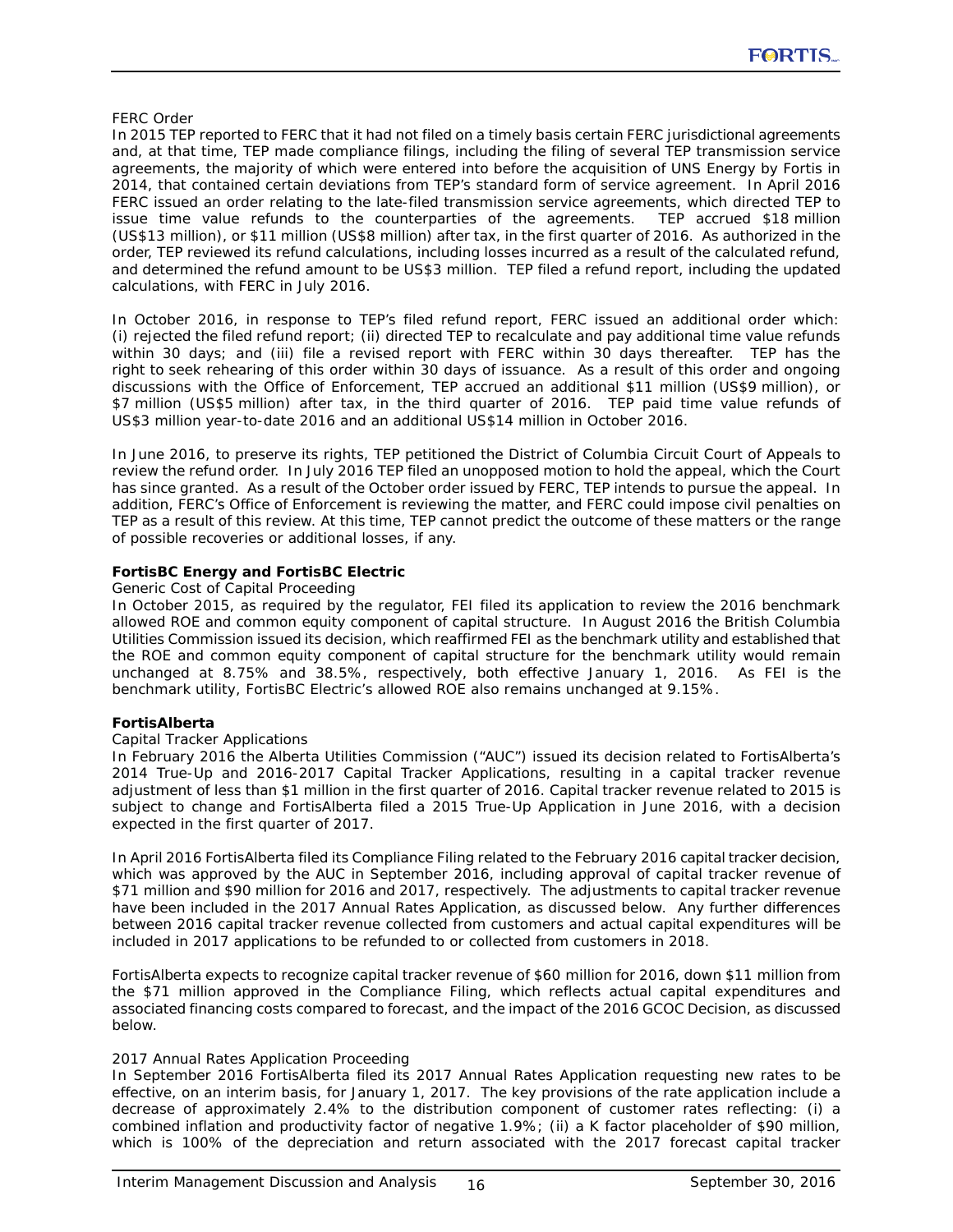expenditures; (iii) a refund of \$13 million representing the difference between the 2013 through 2016 K factor amounts applied for, or approved, and the amounts collected from customers, including associated carrying costs; (iv) a refund of less than \$1 million of K factor carrying costs; and (v) a net collection of Y factor amounts of approximately \$1 million. A decision on the 2017 Annual Rates Application is expected in the fourth quarter of 2016.

## *Generic Cost of Capital Proceeding*

In October 2016 the AUC issued its decision related to FortisAlberta's 2016 and 2017 GCOC Proceeding, establishing that FortisAlberta's allowed ROE remain unchanged at 8.30% for 2016 and increase to 8.50% for 2017. The decision also set the common equity component of capital structure at 37%, effective January 1, 2016, down from 40% approved on an interim basis. Changes in FortisAlberta's allowed ROE and common equity component of capital structure impact only the portion of rate base that is funded by capital tracker revenue.

## *Utility Asset Disposition Matters*

In November 2015 the utilities in Alberta filed an application with the Supreme Court of Canada (the "Supreme Court") seeking leave to appeal the Court of Appeal of Alberta's September 2015 decision, which implied that the shareholder is responsible for the cost of stranded assets. In April 2016 the Supreme Court dismissed the leave to appeal application. This decision has no immediate impact on FortisAlberta's financial position; however, it exposes the Company to the risk that unrecovered costs associated with utility assets deemed by the AUC to have been subject to an extraordinary retirement will not be recoverable from customers.

## *Next Generation PBR Proceeding*

In May 2015 the AUC initiated a generic proceeding to establish parameters for the next term of PBR, being the five-year period from 2018 to 2022. The AUC is assessing three main issues: (i) rebasing and the going-in rates for the next PBR term; (ii) the productivity factor; and (iii) the ongoing treatment of capital. In March 2016 FortisAlberta, along with other Alberta utilities, submitted common expert evidence to the AUC on the design of the next PBR term. At that time, FortisAlberta also submitted Company specific evidence for the implementation of the next PBR term. A hearing was held in July 2016 with a decision expected by the end of 2016.

## **Eastern Canadian Electric Utilities**

In June 2016 the Newfoundland and Labrador Board of Commissioners of Public Utilities issued an order on Newfoundland Power's 2016/2017 GRA, with new customer rates effective July 1, 2016. The order, which established the cost of capital for rate-making purposes for 2016 through 2018, resulted in a decrease in the allowed ROE to 8.50% from 8.80%, effective January 1, 2016, on a 45% common equity component of capital structure. Newfoundland Power is required to file its next GRA for 2019 on or before June 1, 2018.

In October 2015 Maritime Electric filed a GRA with the Island Regulatory and Appeals Commission ("IRAC") to set customer rates effective March 1, 2016, on expiry of the *Prince Edward Island Energy Accord*. In January 2016 Maritime Electric and the Government of Prince Edward Island entered into a 2016 General Rate Agreement covering the three-year period from March 1, 2016 through February 28, 2019. In February 2016 IRAC issued an order effective March 1, 2016 that reflected the terms of the Agreement. The order provides for an allowed ROE capped at 9.35% on an average common equity component of capital structure of approximately 40% for 2016 through 2018.

#### **Significant Regulatory Proceedings**

The following table summarizes significant ongoing regulatory proceedings, including filing dates and expected timing of decisions for the Corporation's regulated utilities.

|                | <b>Regulated Utility Application/Proceeding</b> | <b>Filing Date</b> | <b>Expected Decision</b> |
|----------------|-------------------------------------------------|--------------------|--------------------------|
| <b>TFP</b>     | GRA for 2017                                    | November 2015      | Fourth quarter of 2016   |
| Central Hudson | Reforming the Energy Vision                     | Not applicable     | To be determined         |
| FortisAlberta  | Next Generation PBR Proceeding                  | Not applicable     | Fourth quarter of 2016   |
| <b>ITC</b>     | Second MISO Base ROE Complaint                  | Not applicable     | 2017                     |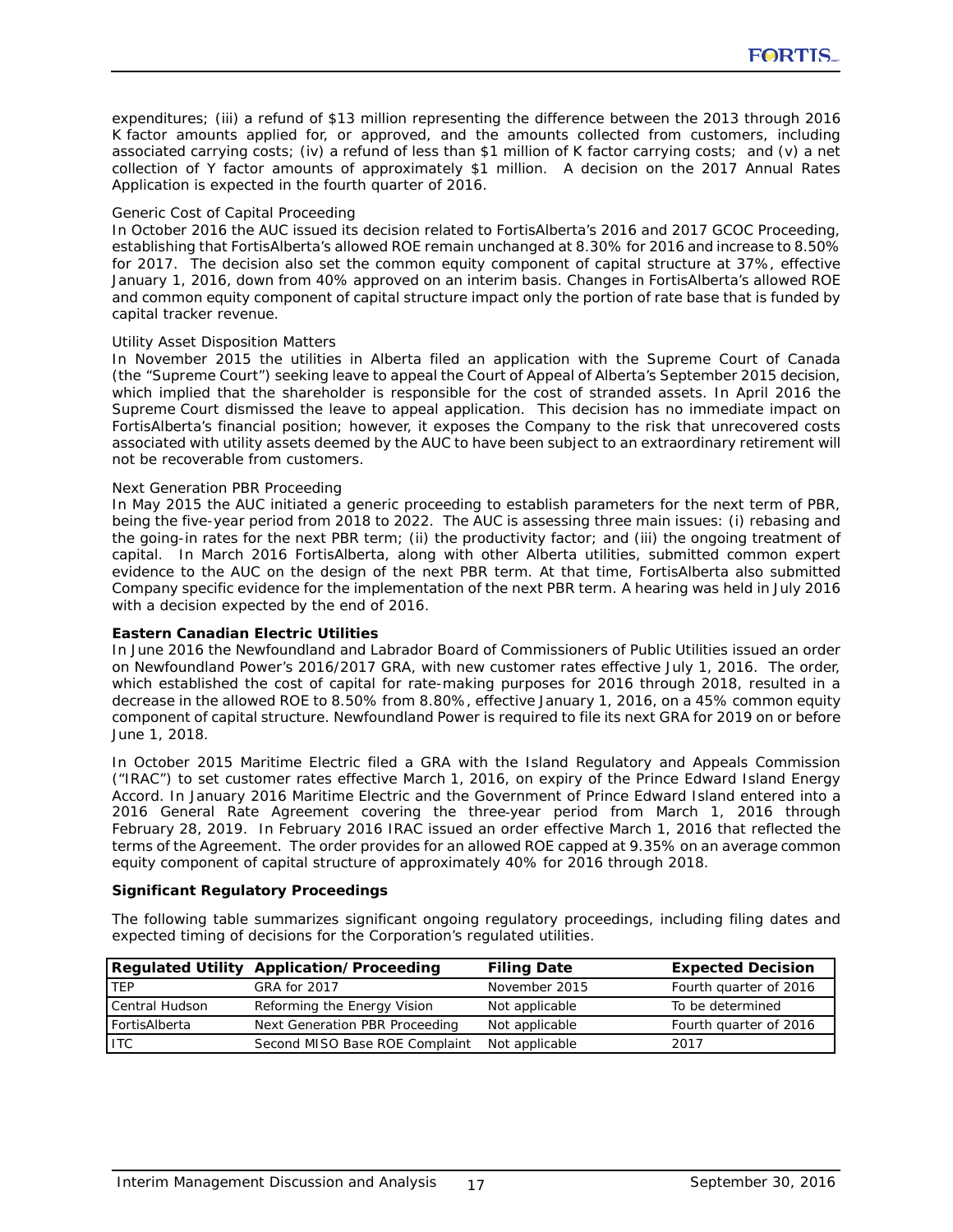# **CONSOLIDATED FINANCIAL POSITION**

The following table outlines the significant changes in the consolidated balance sheets between September 30, 2016 and December 31, 2015.

# **Significant Changes in the Consolidated Balance Sheets (Unaudited) between September 30, 2016 and December 31, 2015**

| <b>Balance Sheet Account</b>                               | Increase/<br>(Decrease)<br>$($$ millions) | Explanation                                                                                                                                                                                                                                                                                                                                                                                                                                                                                                                                                                                                                                                                                                  |
|------------------------------------------------------------|-------------------------------------------|--------------------------------------------------------------------------------------------------------------------------------------------------------------------------------------------------------------------------------------------------------------------------------------------------------------------------------------------------------------------------------------------------------------------------------------------------------------------------------------------------------------------------------------------------------------------------------------------------------------------------------------------------------------------------------------------------------------|
| Accounts receivable and other<br>current assets            | (127)                                     | The decrease was primarily due to the impact of a<br>seasonal decrease in sales at FortisBC Energy,<br>Newfoundland Power and Central Hudson and the impact<br>foreign<br>exchange<br>the<br>translation<br>οf<br>on<br>of<br>US dollar-denominated accounts receivable.                                                                                                                                                                                                                                                                                                                                                                                                                                     |
| Utility capital assets                                     | 610                                       | The increase was mainly due to utility capital<br>expenditures and the acquisition of Aitken Creek, partially<br>offset by the impact of foreign exchange on the<br>translation of US dollar-denominated utility capital assets<br>and depreciation.                                                                                                                                                                                                                                                                                                                                                                                                                                                         |
| Goodwill                                                   | (115)                                     | The decrease was primarily due to the impact of foreign<br>exchange on the translation of US dollar-denominated<br>goodwill.                                                                                                                                                                                                                                                                                                                                                                                                                                                                                                                                                                                 |
| Long-term debt (including<br>current portion)              | 574                                       | The increase was primarily due to higher borrowings<br>under the Corporation's committed credit facility, primarily<br>to finance the acquisition of Aitken Creek and redeem the<br>First Preference Shares, Series E in September 2016, and<br>the issuance of long-term debt mainly at FortisBC Energy<br>and FortisAlberta. The increase was partially offset by the<br>impact of foreign exchange on the translation of<br>US dollar-denominated debt and regularly scheduled debt<br>repayments.                                                                                                                                                                                                        |
| Deferred income tax liabilities                            | 153                                       | The increase was mainly due to timing differences<br>associated with the acquisition of Aitken Creek and capital<br>expenditures at the regulated utilities, partially offset by<br>the impact of foreign exchange on the translation of<br>US dollar-denominated deferred income tax liabilities.                                                                                                                                                                                                                                                                                                                                                                                                           |
| Shareholders' equity (before<br>non-controlling interests) | (212)                                     | The decrease was primarily due to a decrease in<br>accumulated other comprehensive income associated with<br>the translation of the Corporation's US dollar-denominated<br>investment in subsidiaries, net of hedging activities and<br>tax, and a decrease in preference shares due to the<br>redemption of First Preference Shares, Series E in<br>September 2016. The decrease was partially offset by net<br>earnings attributable to common equity shareholders for<br>the nine months ended September 30, 2016, less<br>dividends declared on common shares, and the issuance<br>of common shares under the Corporation's dividend<br>reinvestment, employee share purchase and stock option<br>plans. |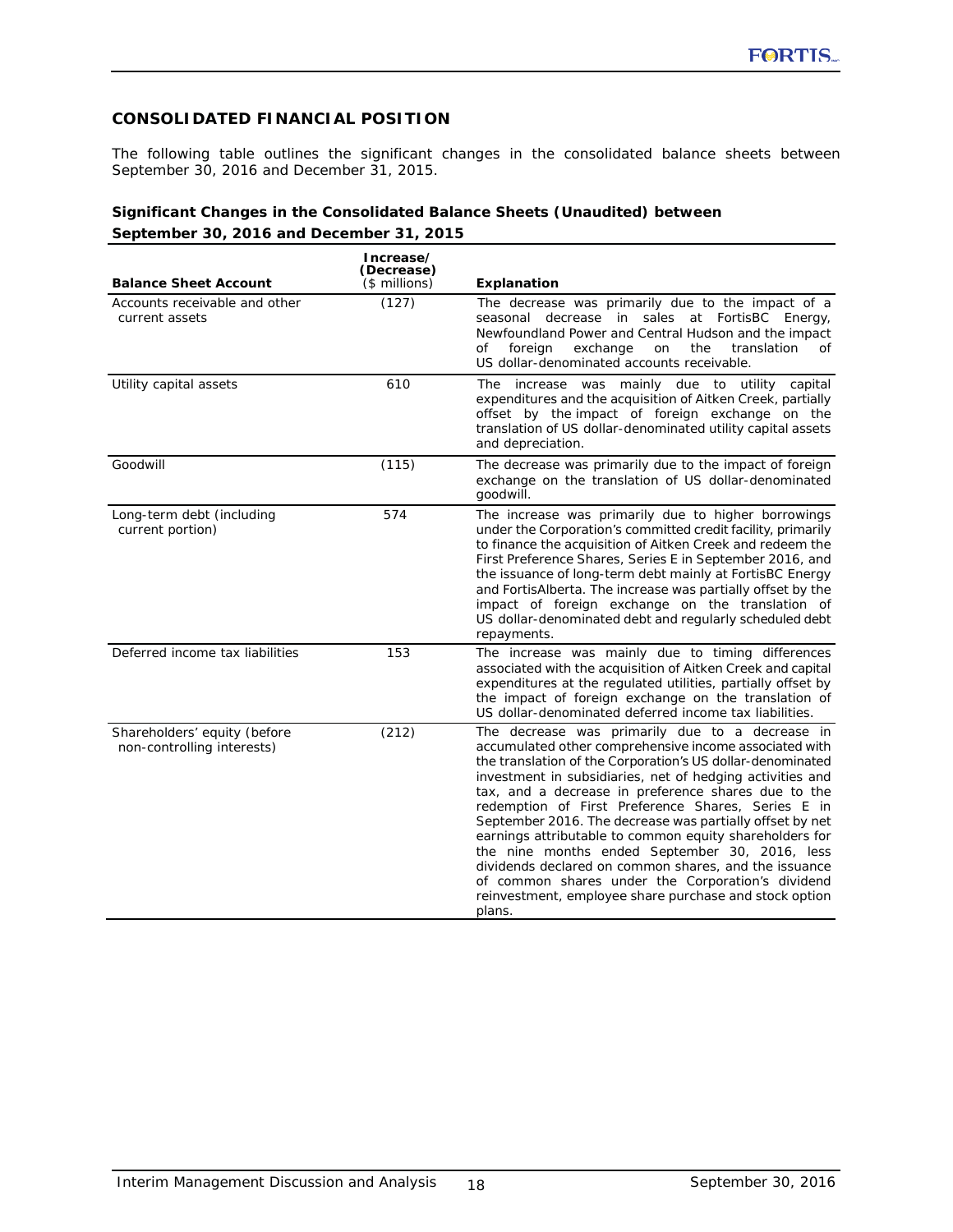# **LIQUIDITY AND CAPITAL RESOURCES**

The table below outlines the Corporation's sources and uses of cash for the three and nine months ended September 30, 2016, as compared to the same periods in 2015, followed by a discussion of the nature of the variances in cash flows.

| Summary of Consolidated Cash Flows (Unaudited)                  |       |                         |          |         |          |          |  |  |  |
|-----------------------------------------------------------------|-------|-------------------------|----------|---------|----------|----------|--|--|--|
| Periods Ended September 30                                      |       | Quarter<br>Year-to-Date |          |         |          |          |  |  |  |
| $($$ millions)                                                  | 2016  | 2015                    | Variance | 2016    | 2015     | Variance |  |  |  |
| Cash, Beginning of Period                                       | 296   | 797                     | (501)    | 242     | 230      | 12       |  |  |  |
| Cash Provided by (Used in):                                     |       |                         |          |         |          |          |  |  |  |
| <b>Operating Activities</b>                                     | 478   | 358                     | 120      | 1,409   | 1,276    | 133      |  |  |  |
| <b>Investing Activities</b>                                     | (529) | (446)                   | (83)     | (1,704) | (1, 134) | (570)    |  |  |  |
| <b>Financing Activities</b>                                     | 51    | (388)                   | 439      | 365     | (66)     | 431      |  |  |  |
| Effect of Exchange Rate Changes on<br>Cash and Cash Equivalents | 5     | 24                      | (19)     | (11)    | 41       | (52)     |  |  |  |
| Change in Cash Associated with<br>Assets Held for Sale          |       | 2                       | (2)      |         |          |          |  |  |  |
| <b>Cash, End of Period</b>                                      | 301   | 347                     | (46)     | 301     | 347      | (46)     |  |  |  |

**Operating Activities:** Cash flow from operating activities was \$120 million higher for the quarter and \$133 million higher year to date compared to the same periods in 2015. The increase was mainly due to favourable changes in working capital and long-term regulatory deferrals for both periods and higher cash earnings year to date. The favourable changes in working capital were mainly associated with accounts receivable at UNS Energy and current regulatory deferrals at FortisAlberta, partially offset by unfavourable changes at FortisBC Energy due to timing differences.

**Investing Activities:**Cash used in investing activities was \$83 million higher quarter over quarter. The increase was primarily due to higher capital spending at UNS Energy, due to the purchase of the third-party owners' 50.5% undivided interest in the Springerville Unit 1 generating facility for US\$85 million, partially offset by lower capital spending at FortisBC Energy, due to lower capital expenditures related to the Tilbury liquefied natural gas ("LNG") facility expansion ("Tilbury 1A"), and Caribbean Utilities, due to the completion of its generation expansion project in the second quarter of 2016. The increase also reflects proceeds of US\$35 million received in the third quarter of 2015 on the settlement of expropriation matters related to the Corporation's investment in Belize Electricity.

Cash used in investing activities was \$570 million higher year to date compared to the same period in 2015. The increase was primarily due to proceeds received from the sale of commercial real estate and generation assets in the second quarter of 2015 of approximately \$430 million and \$77 million (US\$63 million), respectively, and the acquisition of Aitken Creek in the second quarter of 2016 for a net purchase price of \$318 million. The increase was partially offset by lower capital spending at UNS Energy, FortisBC Energy and FortisAlberta. The decrease in capital spending at UNS Energy was mainly due to the purchase of additional ownership interests in the Springerville Unit 1 generating facility and previously leased coal-handling assets in the first and second quarters of 2015, respectively, partially offset by the purchase of the third-party owners' 50.5% undivided interest in Springerville Unit 1 in the third quarter of 2016, as discussed above. Lower capital spending at FortisBC Energy was related to Tilbury 1A, as discussed above. At FortisAlberta, the decrease was mainly due to lower Alberta Electric System Operator ("AESO") contributions and lower capital expenditures for customer growth.

**Financing Activities:** Cash provided by financing activities was \$439 million higher for the quarter and \$431 million higher year to date compared to the same periods in 2015. The changes were primarily due to higher net borrowings under committed credit facilities and lower repayments of long-term debt, partially offset by lower proceeds from the issuance of long-term debt and the redemption of preference shares in September 2016.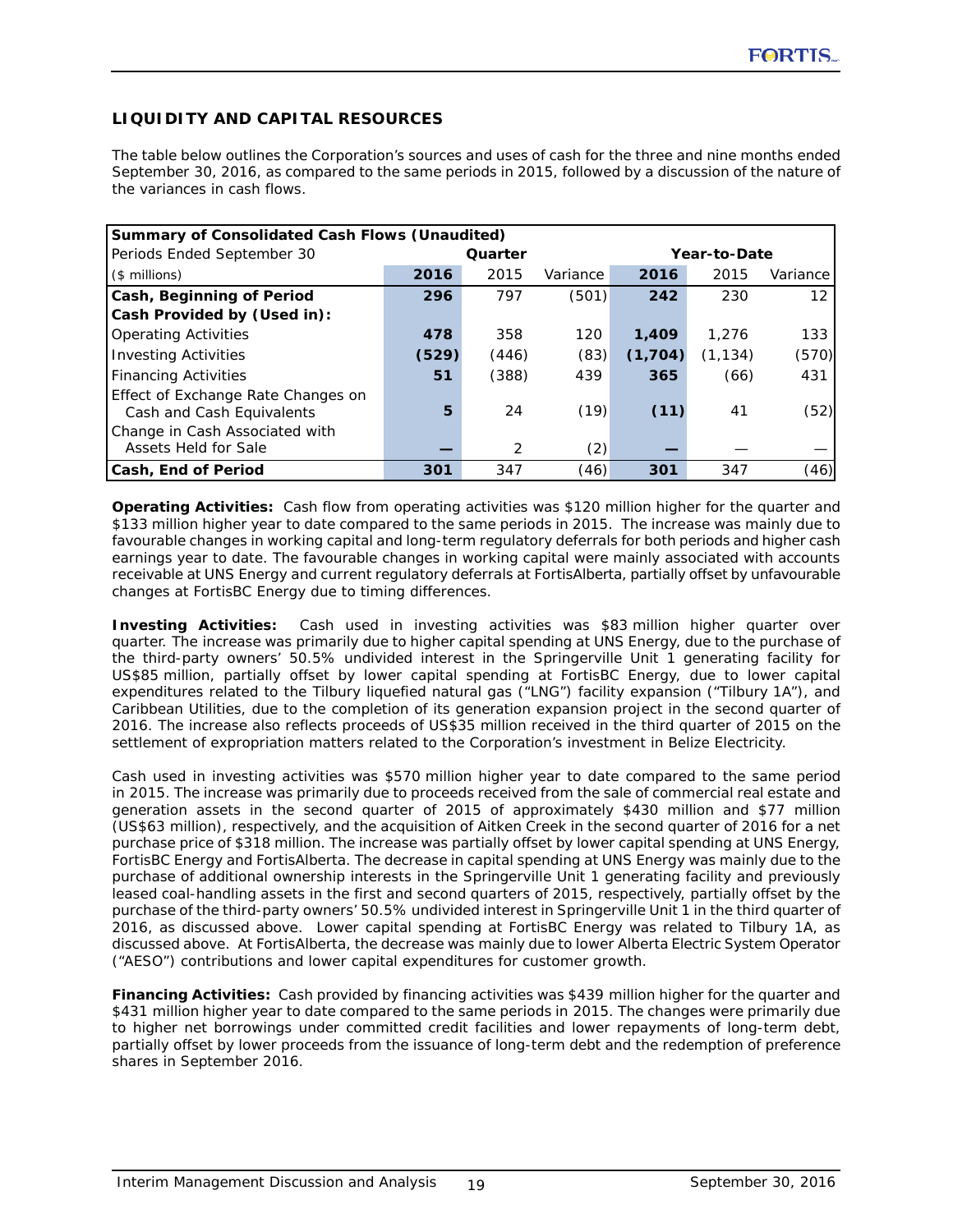Proceeds from long-term debt, net of issue costs, repayments of long-term debt and capital lease and finance obligations, and net (repayments) borrowings under committed credit facilities for the quarter and year to date compared to the same periods in 2015 are summarized in the following tables.

| Proceeds from Long-Term Debt, Net of Issue Costs (Unaudited) |      |         |          |      |              |          |  |  |  |
|--------------------------------------------------------------|------|---------|----------|------|--------------|----------|--|--|--|
| Periods Ended September 30                                   |      | Quarter |          |      | Year-to-Date |          |  |  |  |
| $($$ millions)                                               | 2016 | 2015    | Variance | 2016 | 2015         | Variance |  |  |  |
| UNS Energy $(1)$                                             |      | 163     | (163)    |      | 594          | (594)    |  |  |  |
| Central Hudson <sup>(2)</sup>                                |      |         |          | 29   | 25           |          |  |  |  |
| FortisBC Energy (3)                                          |      |         |          | 298  | 150          | 148      |  |  |  |
| FortisAlberta <sup>(4)</sup>                                 | 149  | 149     |          | 149  | 149          |          |  |  |  |
| Newfoundland Power $(5)$                                     |      | 75      | (75)     |      | 75           | (75)     |  |  |  |
| Maritime Electric (6)                                        | 40   |         | 40       | 40   |              | 40       |  |  |  |
| Fortis Turks and Caicos (7)                                  | 36   |         | 36       | 65   | 12           | 53       |  |  |  |
| Corporate                                                    | (2)  |         | (2)      | (2)  |              | (2)      |  |  |  |
| <b>Total</b>                                                 | 223  | 387     | (164)    | 579  | 1,005        | (426)    |  |  |  |

*(1)* In February 2015 TEP issued 10-year US\$300 million 3.05% senior unsecured notes. Net proceeds were used to repay long-term debt and credit facility borrowings and to finance capital expenditures. In April 2015 UNS Electric issued 30-year US\$50 million 3.95% unsecured notes. The net proceeds were primarily used for general corporate purposes. In August 2015 UNS Electric issued 12-year US\$80 million 3.22% unsecured notes and UNS Gas issued 30-year US\$45 million 4.00% unsecured notes. The net proceeds were used to repay maturing long-term debt.

*(2)* In June 2016 Central Hudson issued 4-year US\$24 million 2.16% unsecured notes. The net proceeds were used to finance capital expenditures and for general corporate purposes. In March 2015 Central Hudson issued 10-year US\$20 million 2.98% unsecured notes. The net proceeds were used to finance capital expenditures and for general corporate purposes.

- *(3)* In April 2016 FortisBC Energy issued \$300 million of unsecured debentures in a dual tranche of 10-year \$150 million unsecured debentures at 2.58% and 30-year \$150 million unsecured debentures at 3.67%. The net proceeds were used to repay short-term borrowings and to finance capital expenditures. In April 2015 FortisBC Energy issued 30-year \$150 million 3.38% unsecured debentures. The net proceeds were used to repay short-term borrowings and for general corporate purposes.
- *(4)* In September 2016 FortisAlberta issued 30-year \$150 million unsecured debentures at 3.34%. The net proceeds were used to repay credit facility borrowings, to finance capital expenditures and for general corporate purposes. In September 2015 FortisAlberta issued 30-year \$150 million 4.27% unsecured debentures. The net proceeds were used to repay credit facility borrowings and for general corporate purposes.
- *(5)* In September 2015 Newfoundland Power issued 30-year \$75 million 4.446% secured first mortgage sinking fund bonds. The net proceeds were used to repay credit facility borrowings and for general corporate purposes.
- *(6)* In August 2016 Maritime Electric issued 40-year \$40 million secured first mortgage bonds at 3.657%. The net proceeds were primarily used to repay long-term debt and short-term borrowings.
- *(7)* In May and September 2016, Fortis Turks and Caicos issued 15-year US\$45 million unsecured notes, in a dual tranche of US\$22.5 million at 5.14% and 5.29%, respectively. In July 2016 Fortis Turks and Caicos issued 15-year US\$5 million unsecured bonds at 5.14%. The net proceeds were used to finance capital expenditures and for general corporate purposes. In January 2015 Fortis Turks and Caicos issued 15-year US\$10 million 4.75% unsecured notes. The net proceeds were used to finance capital expenditures and for general corporate purposes.

| Repayments of Long-Term Debt and Capital Lease and Finance Obligations (Unaudited) |       |         |          |       |              |          |  |  |
|------------------------------------------------------------------------------------|-------|---------|----------|-------|--------------|----------|--|--|
| Periods Ended September 30                                                         |       | Quarter |          |       | Year-to-Date |          |  |  |
| $($$ millions)                                                                     | 2016  | 2015    | Variance | 2016  | 2015         | Variance |  |  |
| <b>UNS Energy</b>                                                                  |       | (276)   | 276      | (19)  | (449)        | 430      |  |  |
| Central Hudson                                                                     |       |         |          | (10)  |              | (10)     |  |  |
| FortisBC Energy                                                                    | (202) | (75)    | (127)    | (211) | (89)         | (122)    |  |  |
| <b>FortisBC Electric</b>                                                           |       |         |          | (25)  |              | (25)     |  |  |
| Newfoundland Power                                                                 |       |         |          | (30)  |              | (30)     |  |  |
| Maritime Electric                                                                  | (12)  |         | (12)     | (12)  |              | (12)     |  |  |
| Caribbean Utilities                                                                |       |         |          | (14)  | (13)         | (1)      |  |  |
| <b>Fortis Turks and Caicos</b>                                                     | (1)   |         | (1)      | (3)   |              | (3)      |  |  |
| Other                                                                              |       | (2)     | 2        |       | (38)         | 38       |  |  |
| <b>Total</b>                                                                       | (215) | (353)   | 138      | (324) | (589)        | 265      |  |  |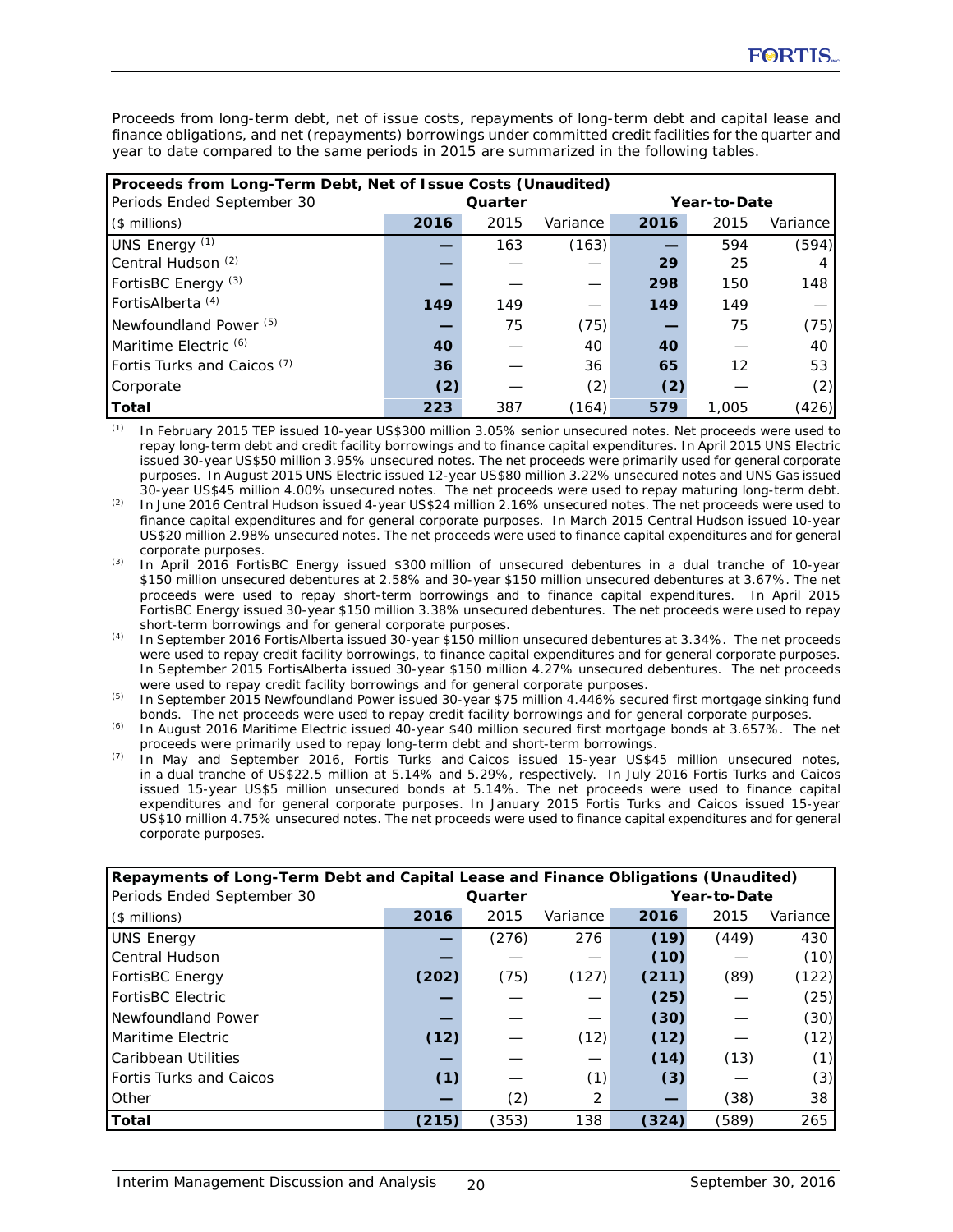| Net (Repayments) Borrowings Under Committed Credit Facilities (Unaudited) |         |       |          |              |       |          |  |  |  |
|---------------------------------------------------------------------------|---------|-------|----------|--------------|-------|----------|--|--|--|
| Periods Ended September 30                                                | Quarter |       |          | Year-to-Date |       |          |  |  |  |
| $($$ millions)                                                            | 2016    | 2015  | Variance | 2016         | 2015  | Variance |  |  |  |
| <b>UNS Energy</b>                                                         | (17)    | (19)  | 2        | 51           | (141) | 192      |  |  |  |
| FortisAlberta                                                             | (115)   | (105) | (10)     | (53)         | (23)  | (30)     |  |  |  |
| Newfoundland Power                                                        | (13)    | (92)  | 79       | 33           | (65)  | 98       |  |  |  |
| Corporate $(1)$                                                           | 228     | (370) | 598      | 565          | (95)  | 660      |  |  |  |
| Total                                                                     | 83      | (586) | 669      | 596          | (324) | 920      |  |  |  |

*(1)* Borrowings under the Corporation's committed credit facility in the third quarter of 2016 were primarily used to redeem preference shares in September 2016. Year-to-date 2016, borrowings were primarily used to redeem the preference shares and finance the acquisition of Aitken Creek. Repayments under the Corporation's committed credit facility in the third quarter of 2015 were made using net proceeds from the sale of commercial real estate assets in June 2015. Year-to-date 2015, net repayments were partially offset by borrowings to finance equity injections into UNS Energy and FortisBC Energy, and for other general corporate purposes.

Borrowings under committed credit facilities by the utilities are primarily in support of their respective capital expenditure programs and/or for working capital requirements. Repayments are primarily financed through the issuance of long-term debt, cash from operations and/or equity injections from Fortis. From time to time, proceeds from preference share, common share and long-term debt offerings are used to repay borrowings under the Corporation's committed credit facility.

In September 2016 the Corporation redeemed all of the First Preference Shares, Series E for \$200 million.

Common share dividends paid in the third quarter of 2016 were \$69 million, net of \$37 million of dividends reinvested, compared to \$56 million, net of \$38 million of dividends reinvested, paid in the third quarter of 2015. Common share dividends paid year-to-date 2016 were \$216 million, net of \$102 million of dividends reinvested, compared to \$171 million, net of \$112 million of dividends reinvested, paid year-to-date 2015. The dividend paid per common share for each of the first, second and third quarters of 2016 was \$0.375 compared to \$0.34 for each of the same quarters of 2015. The weighted average number of common shares outstanding for the third quarter and year-to-date 2016 was 285.0 million and 283.7 million, respectively, compared to 279.1 million and 277.9 million for the same periods in 2015.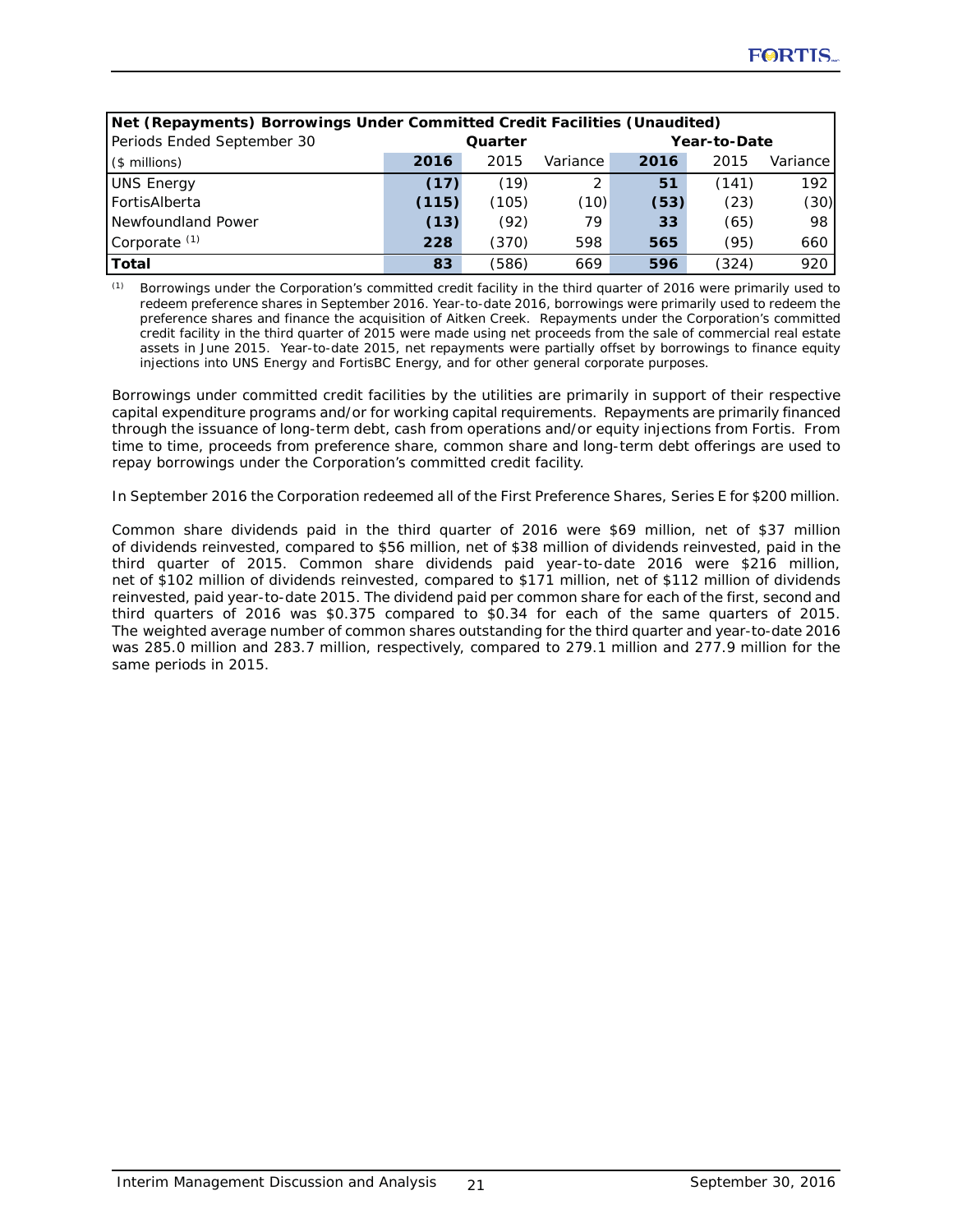# **CONTRACTUAL OBLIGATIONS**

The Corporation's consolidated contractual obligations with external third parties in each of the next five years and for periods thereafter as at September 30, 2016, are outlined in the following table. A detailed description of the nature of the obligations is provided in the 2015 Annual MD&A and below, where applicable.

| <b>Contractual Obligations (Unaudited)</b>      |              |                  |                  |                  |                  |                  |                  |
|-------------------------------------------------|--------------|------------------|------------------|------------------|------------------|------------------|------------------|
| As at September 30, 2016                        |              | Due              |                  |                  |                  |                  | Due              |
| $($$ millions)                                  | <b>Total</b> | within<br>l year | Due in<br>year 2 | Due in<br>year 3 | Due in<br>year 4 | Due in<br>year 5 | after<br>5 years |
| Long-term debt $(1)$                            | 11,816       | 118              | 86               | 378              | 119              | 1,634            | 9,481            |
| Interest obligations on long-term debt (1)      | 9,345        | 521              | 517              | 507              | 499              | 489              | 6,812            |
| Capital lease and finance obligations           | 2,422        | 72               | 65               | 92               | 86               | 52               | 2,055            |
| Renewable power purchase obligations (2)        | 1,621        | 97               | 97               | 97               | 97               | 96               | 1,137            |
| Gas purchase contract obligations               | 1,329        | 448              | 261              | 176              | 134              | 104              | 206              |
| Power purchase obligations                      | 1,285        | 265              | 207              | 115              | 47               | 33               | 618              |
| Long-term contracts - UNS Energy <sup>(3)</sup> | 1,153        | 184              | 162              | 154              | 129              | 94               | 430              |
| Capital cost                                    | 485          | 19               | 19               | 19               | 20               | 20               | 388              |
| Operating lease obligations                     | 165          | 11               | 11               | 10               | 9                | 6                | 118              |
| Renewable energy credit purchase agreements     | 145          | 12               | 12               | 12               | 12               | 12               | 85               |
| Purchase of Springerville common facilities     | 139          |                  | 50               |                  |                  | 89               |                  |
| Defined benefit pension funding contributions   | 105          | 23               | 12               | 9                | 9                | 10               | 42               |
| Waneta Partnership promissory note              | 72           |                  |                  |                  | 72               |                  |                  |
| Joint-use asset and shared service agreements   | 54           | 3                | 3                | 3                | 3                | 3                | 39               |
| Other                                           | 83           | 21               | 15               | 20               |                  |                  | 27               |
| <b>Total</b>                                    | 30,219       | 1,794            | 1,517            | 1,592            | 1,236            |                  | 2,642 21,438     |

*(1)* In October 2016 Fortis issued US\$2 billion unsecured notes to finance a portion of the cash purchase price of the acquisition of ITC. Long-term debt and interest obligations in the table, which are as at September 30, 2016, do not reflect this debt issuance. For further details refer to the "Significant Items" section of this MD&A.

*(2)* UNS Energy is party to renewable power purchase agreements totalling approximately US\$1,236 million as at September 30, 2016, which require UNS Energy to purchase 100% of the output of certain renewable energy generation facilities that have achieved commercial operation. In March and July 2016 two of the facilities achieved commercial operation, increasing estimated future payments of renewable power purchase contracts by US\$58 million and US\$86 million, respectively, as at September 30, 2016.

*(3)* In January 2016 the ownership of the San Juan generating station was restructured and a new coal supply agreement came into effect under which TEP's minimum purchase obligations are US\$137 million as at September 30, 2016.

Other contractual obligations, which are not reflected in the above table, did not materially change from those disclosed in the 2015 Annual MD&A.

For a discussion of the nature and amount of the Corporation's consolidated capital expenditure program not included in the preceding Contractual Obligations table, refer to the "Capital Expenditure Program" section of this MD&A.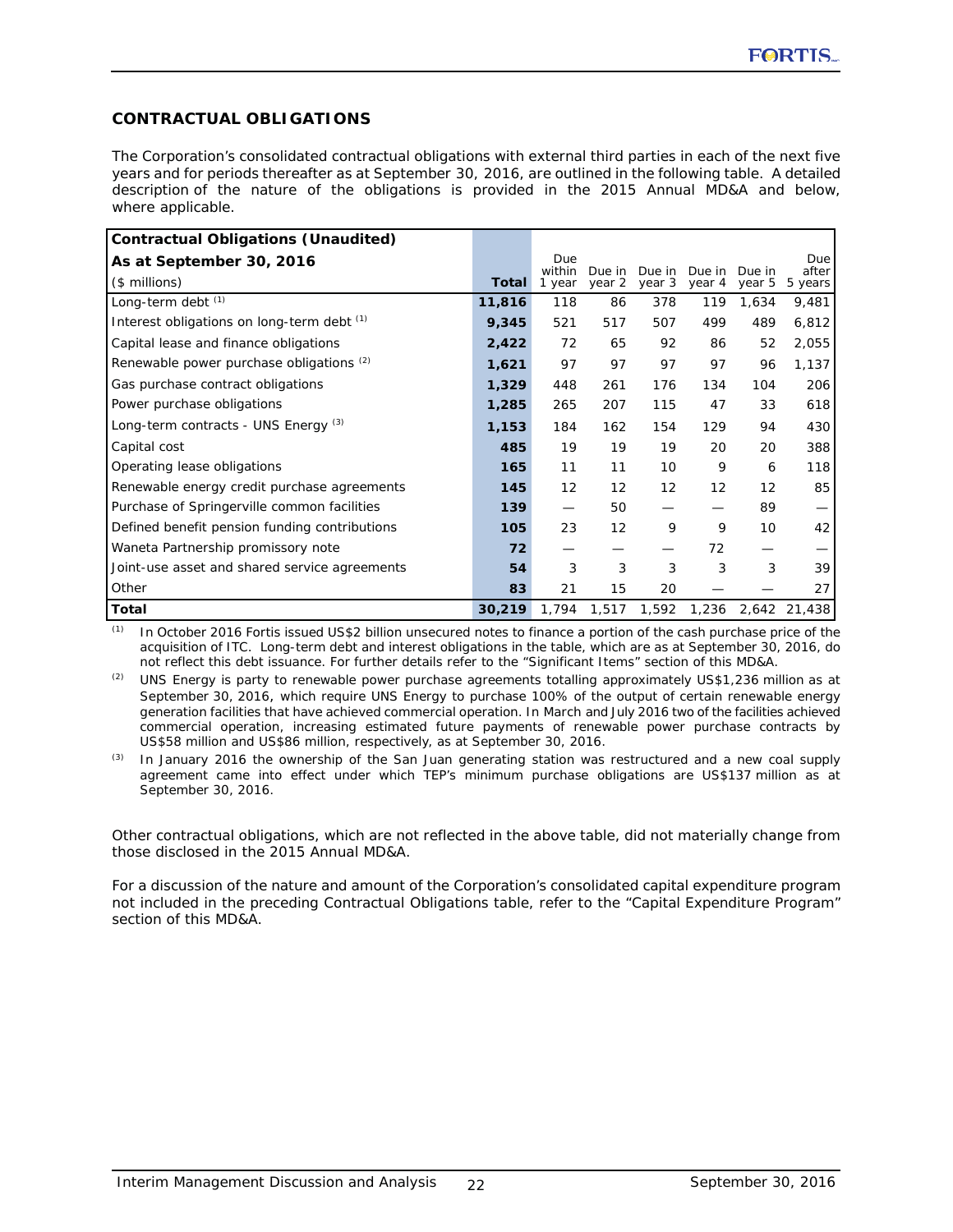# **CAPITAL STRUCTURE**

The Corporation's principal businesses of regulated electric and gas utilities require ongoing access to capital to enable the utilities to fund maintenance and expansion of infrastructure. Fortis raises debt at the subsidiary level to ensure regulatory transparency, tax efficiency and financing flexibility. Fortis generally finances a significant portion of acquisitions at the corporate level with proceeds from common share, preference share and long-term debt offerings. To help ensure access to capital, the Corporation targets a consolidated long-term capital structure that will enable it to maintain investment-grade credit ratings. Each of the Corporation's regulated utilities maintains its own capital structure in line with the deemed capital structure reflected in each of the utility's customer rates.

The consolidated capital structure of Fortis is presented in the following table.

| <b>Capital Structure (Unaudited)</b>                                      | As at              |       |                   |       |  |  |
|---------------------------------------------------------------------------|--------------------|-------|-------------------|-------|--|--|
|                                                                           | September 30, 2016 |       | December 31, 2015 |       |  |  |
|                                                                           | $($ millions)$     | (%)   | $($$ millions)    | (%)   |  |  |
| Total debt and capital lease and finance<br>obligations (net of cash) (1) | 12,430             | 56.2  | 12,022            | 54.9  |  |  |
| Preference shares                                                         | 1,623              | 7.4   | 1,820             | 8.3   |  |  |
| Common shareholders' equity                                               | 8,045              | 36.4  | 8,060             | 36.8  |  |  |
| Total $(2)$                                                               | 22,098             | 100.0 | 21,902            | 100.0 |  |  |

*(1)* Includes long-term debt, capital lease and finance obligations, including current portion, and short-term borrowings, net of cash. Excludes deferred financing costs.

*(2)* Excludes amounts related to non-controlling interests

Excluding capital lease and finance obligations, the Corporation's capital structure as at September 30, 2016 was 55.3% debt, 7.5% preference shares and 37.2% common shareholders' equity (December 31, 2015 - 53.8% debt, 8.5% preference shares and 37.7% common shareholders' equity). The change in the Corporation's capital structure was mainly due to an increase in total debt at the Corporation, primarily to finance the acquisition of Aitken Creek and redeem first preference shares, and at the regulated utilities, largely in support of energy infrastructure investment. The acquisition of ITC in October 2016 will significantly increase the Corporation's total capitalization, however, the percentage breakdown of the consolidated capital structure is expected to be comparable with September 30, 2016.

# **CREDIT RATINGS**

The Corporation's credit ratings are as follows:

| <b>Rating Agency</b>                 | <b>Credit Rating</b> | <b>Type of Rating</b> | Outlook |
|--------------------------------------|----------------------|-----------------------|---------|
| Standard & Poor's ("S&P")            | А-                   | Corporate             | Stable  |
|                                      | $BBB+$               | Unsecured debt        | Stable  |
| <b>DBRS</b>                          | BBB (high)           | Unsecured debt        | Stable  |
| Moody's Investor Service ("Moody's") | Baa3                 | <b>Issuer</b>         | Stable  |
|                                      | Baa3                 | Unsecured debt        | Stable  |

The above-noted credit ratings reflect the Corporation's low business-risk profile and diversity of its operations, the stand-alone nature and financial separation of each of the regulated subsidiaries of Fortis, and the level of debt at the holding company. In February 2016, after the announcement by Fortis that it had entered into an agreement to acquire ITC, S&P affirmed the Corporation's long-term corporate credit rating at A-, revised its unsecured debt credit rating to BBB+ from A-, and revised its outlook on the Corporation to negative from stable. Similarly, in February 2016 DBRS placed the Corporation's unsecured debt credit rating under review with negative implications. In September 2016 Moody's commenced rating Fortis and assigned the Corporation an issuer credit rating of Baa3 and an unsecured debt credit rating of Baa3, both with a stable outlook. In October 2016, following the completion of the acquisition of ITC, DBRS revised the Corporation's unsecured debt credit rating to BBB (high) from A (low) and revised its outlook to stable from under review with negative implications, and S&P affirmed the Corporation's long-term corporate and unsecured debt credit ratings, as previously discussed, and revised its outlook to stable from negative.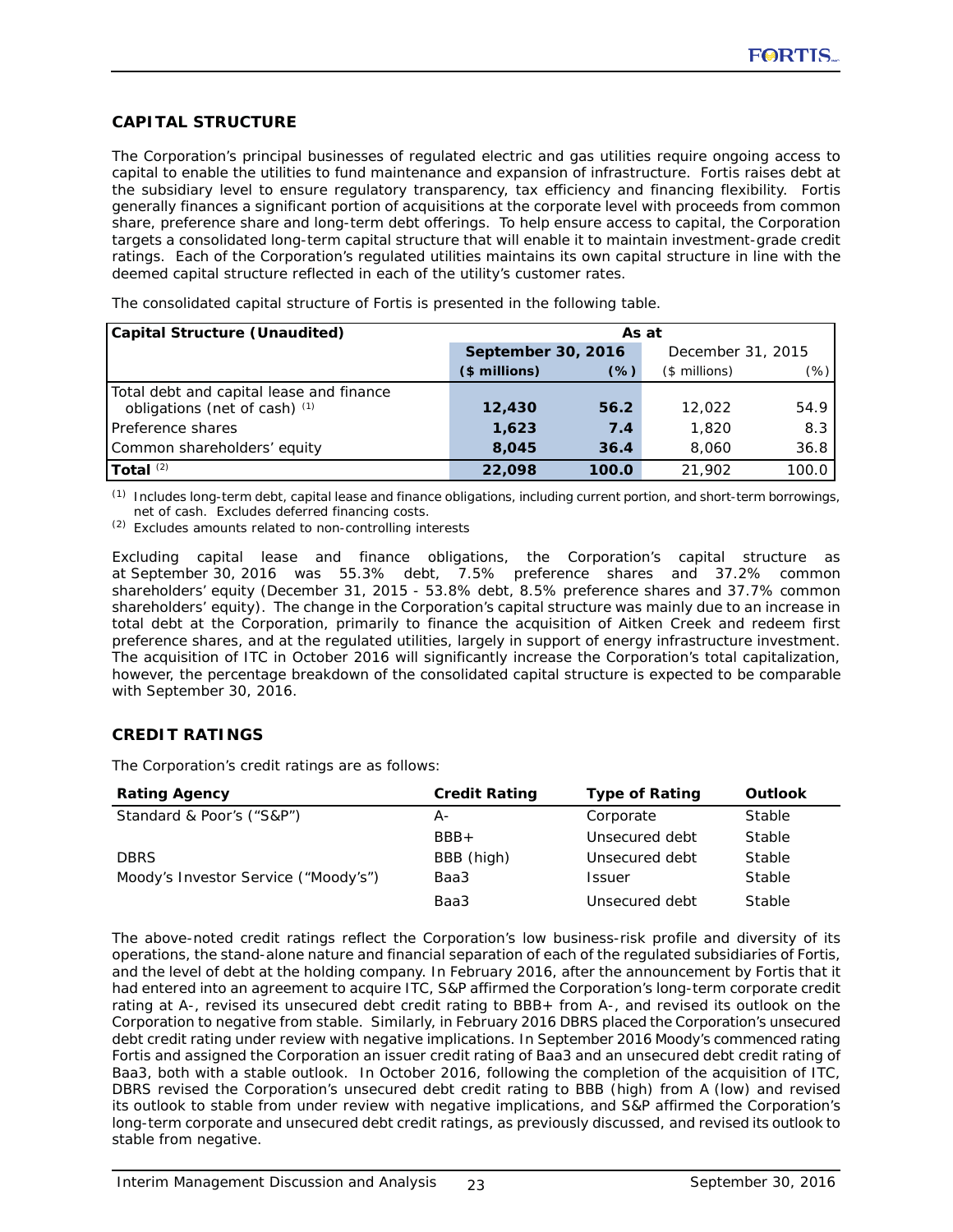# **CAPITAL EXPENDITURE PROGRAM**

A breakdown of the \$1,381 million in gross consolidated capital expenditures by segment year-to-date 2016 is provided in the following table.

| <b>Section</b> Consolidated Capital Expenditures (Unaudited) $\omega$<br>Year-to-Date September 30, 2016<br>$($$ millions) |                   |                    |                   |                      |                     |                       |                                        |                                 |                        |       |
|----------------------------------------------------------------------------------------------------------------------------|-------------------|--------------------|-------------------|----------------------|---------------------|-----------------------|----------------------------------------|---------------------------------|------------------------|-------|
| <b>Regulated Utilities</b>                                                                                                 |                   |                    |                   |                      |                     |                       |                                        | Non-Regulated                   |                        |       |
| <b>UNS</b><br>Energy                                                                                                       | Central<br>Hudson | FortisBC<br>Energy | Fortis<br>Alberta | FortisBC<br>Electric | Eastern<br>Canadian | Electric<br>Caribbean | Total<br>Regulated<br><b>Utilities</b> | Energy<br><b>Infrastructure</b> | Corporate<br>and Other | Total |
| 416                                                                                                                        | 177               | 252                | 260               | 53                   | 113                 | 83                    | 1,354                                  | 17                              | 10                     | 1,381 |

*(1)* Relates to cash payments to acquire or construct utility capital assets and intangible assets, as reflected on the consolidated statement of cash flows. Excludes the non-cash equity component of AFUDC.

Planned capital expenditures are based on detailed forecasts of energy demand, weather, cost of labour and materials, as well as other factors, including economic conditions, which could change and cause actual expenditures to differ from those forecast.

Gross consolidated capital expenditures for 2016 are forecast to be approximately \$2.1 billion, an increase from the original forecast of \$1.9 billion, as disclosed in the 2015 Annual MD&A. The increase is primarily due to expected capital investments at ITC from the date of acquisition. There have been no other material changes in the overall expected level, nature and timing of the Corporation's significant capital projects from those that were disclosed in the 2015 Annual MD&A, with the exception of those noted below for FortisAlberta and UNS Energy.

Capital expenditures at FortisAlberta for 2016 are expected to be lower than the original forecast of \$441 million, primarily due to lower AESO contributions and as a result of the current economic downturn in Alberta. Capital expenditures at UNS Energy for 2016 are expected to be higher than the original forecast, primarily due to the purchase of the remaining 50.5% undivided interest in Springerville Unit 1 for US\$85 million in September 2016 as part of a settlement agreement with the third-party owners. For a discussion of the nature of the Springerville Unit 1 settlement, refer to the "Critical Accounting Estimates" section of this MD&A.

FortisBC Energy's construction of Tilbury 1A in Delta, British Columbia is ongoing. Key activities during the third quarter included the continued construction of the internal LNG storage tank and the control building, as well as the continued installation of the liquefaction process area major equipment. Tilbury 1A will be included in regulated rate base and is estimated to cost \$440 million. It will include a second LNG tank and a new liquefier, both expected to be in service in mid-2017. Approximately \$388 million has been invested in Tilbury 1A to the end of the third quarter of 2016.

In the second quarter of 2016, Caribbean Utilities completed its 39.7-MW generation expansion project, which included two 18.5 MW diesel-generating units, one 2.7 MW waste heat recovery steam turbine and associated auxiliary equipment. The generating units replaced retiring generators and provide firm capacity to meet expected load growth. The generation expansion project was completed on schedule and below budget, for a total cost of US\$79 million.

Over the five-year period through 2021, including ITC, gross consolidated capital expenditures are expected to be approximately \$13 billion. The approximate breakdown of the capital spending expected to be incurred is as follows: 29% at U.S. Regulated Electric & Gas Utilities; 28% at U.S. Regulated Transmission Utility, which is ITC; 26% at Canadian Regulated Electric Utilities, driven by FortisAlberta; 13% at Canadian Regulated Gas Utility; 3% at Caribbean Regulated Electric Utilities; and the remaining 1% at non-regulated operations. Capital expenditures at the regulated utilities are subject to regulatory approval. Over the five-year period, on average annually, the approximate breakdown of the total capital spending expected to be incurred is as follows: 58% for sustaining capital expenditures, 30% to meet customer growth, and 12% for facilities, equipment, vehicles, information technology and other assets.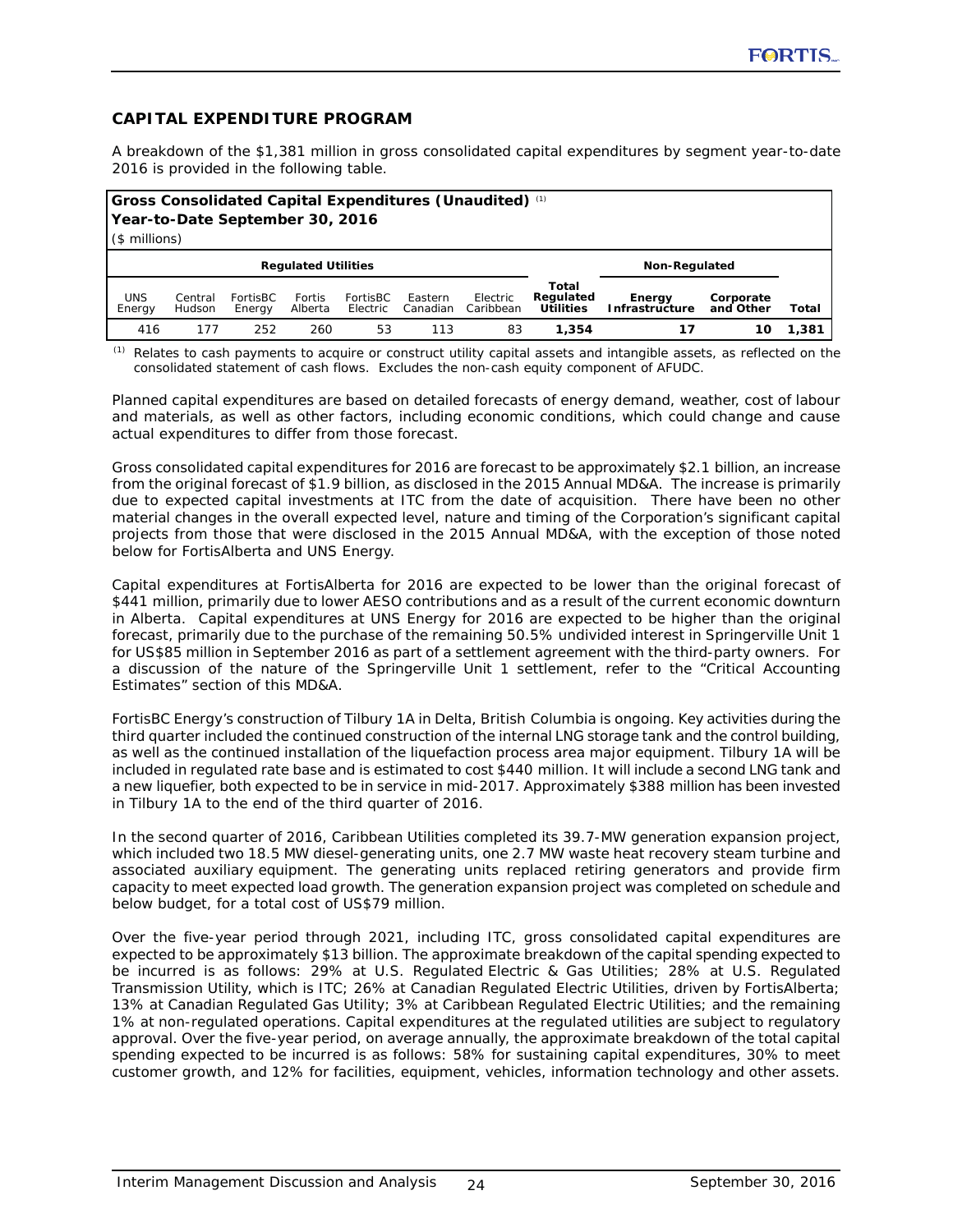# **ADDITIONAL INVESTMENT OPPORTUNITIES**

In addition to the Corporation's base consolidated capital expenditure forecast, management is pursuing additional investment opportunities within existing service territories. These additional investment opportunities, as discussed below, are not included in the Corporation's base capital expenditure forecast.

The Corporation continues to pursue additional LNG infrastructure investment opportunities in British Columbia, including a pipeline expansion to the proposed Woodfibre LNG site near Squamish, British Columbia and a further expansion of Tilbury. In December 2014 FortisBC Energy received an Order in Council from the Government of British Columbia effectively exempting these projects from further regulatory approval by the British Columbia Utilities Commission.

FortisBC Energy's potential pipeline expansion is conditional on Woodfibre LNG proceeding with its LNG export facility. Woodfibre LNG has obtained an export license from the National Energy Board and received environmental assessment approvals from the Squamish First Nation, the British Columbia Environmental Assessment Office, and the Canadian Environmental Assessment Agency. FortisBC Energy also received environmental assessment approval from the Squamish First Nation and provincial environmental assessment approval to date in 2016. The potential pipeline expansion has an estimated total project cost of up to \$600 million. A final investment decision by Woodfibre LNG is targeted for late 2016.

In July 2016, following the dissolution of a proposed merger between Hawaiian Electric Company, Inc. ("Hawaiian Electric") and NextEra Energy Resources, the 20-year agreement between Fortis Hawaii Energy Inc., a wholly owned subsidiary of Fortis, and Hawaiian Electric to export LNG to Hawaii was terminated. The Corporation's Tilbury LNG facility is uniquely positioned to meet customer demand for clean-burning natural gas. The site is scalable and can accommodate additional storage and liquefaction equipment, and is relatively close to international shipping lanes. Despite the termination of the agreement with Hawaiian Electric, Fortis continues to have discussions with a number of other potential export customers.

The Corporation also has other significant opportunities that have not yet been included in the Corporation's capital expenditure forecast including, but not limited to, transmission investment opportunities at ITC, including the 1,000 MW Lake Erie Connector project; the New York Transco, LLC to address electric transmission constraints in New York; renewable energy alternatives and transmission investments at UNS Energy; the Wataynikaneyap transmission line to connect remote First Nations communities in Ontario; further gas infrastructure opportunities at FortisBC Energy; and potential further consolidation of Rural Electrification Associations at FortisAlberta.

## **CASH FLOW REQUIREMENTS**

At the subsidiary level, it is expected that operating expenses and interest costs will generally be paid out of subsidiary operating cash flows, with varying levels of residual cash flows available for subsidiary capital expenditures and/or dividend payments to Fortis. Borrowings under credit facilities may be required from time to time to support seasonal working capital requirements. Cash required to complete subsidiary capital expenditure programs is also expected to be financed from a combination of borrowings under credit facilities, equity injections from Fortis and long-term debt offerings.

The Corporation's ability to service its debt obligations and pay dividends on its common shares and preference shares is dependent on the financial results of the operating subsidiaries and the related cash payments from these subsidiaries. The Corporation's regulated subsidiaries may be subject to restrictions that may limit their ability to distribute cash to Fortis. These include restrictions by certain regulators limiting the amount of annual dividends and restrictions by certain lenders limiting the amount of debt to total capitalization at the subsidiaries. In addition, there are practical limitations on using the net assets of each of the Corporation's regulated operating subsidiaries to pay dividends based on management's intent to maintain the regulator-approved capital structures for each of its regulated operating subsidiaries. The Corporation does not expect that maintaining the targeted capital structures of its regulated operating subsidiaries will have an impact on its ability to pay dividends in the foreseeable future.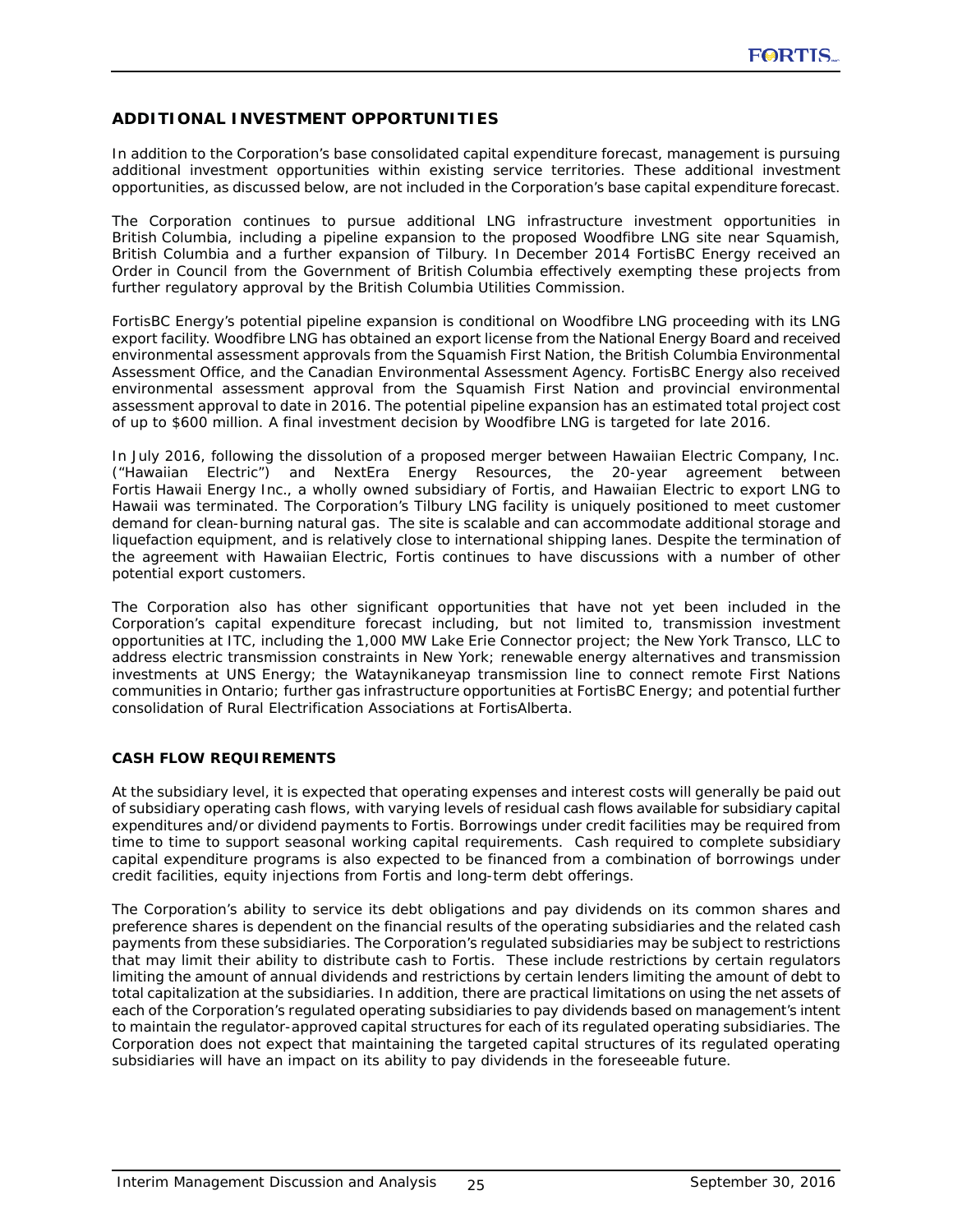Cash required of Fortis to support subsidiary capital expenditure programs and finance acquisitions is expected to be derived from a combination of borrowings under the Corporation's committed corporate credit facility and proceeds from the issuance of common shares, preference shares and long-term debt. Depending on the timing of cash payments from the subsidiaries, borrowings under the Corporation's committed corporate credit facility may be required from time to time to support the servicing of debt and payment of dividends. The subsidiaries expect to be able to source the cash required to fund their 2016 capital expenditure programs. For a discussion of the Corporation's cash flow requirements associated with the acquisition of ITC, refer to the "Significant Items" section of this MD&A.

In April 2015 FortisBC Energy filed a short-form base shelf prospectus to establish a Medium-Term Note Debenture Program, under which the Company may issue debentures in an aggregate principal amount of up to \$1 billion during the 25-month life of the shelf prospectus. In April 2016 FortisBC Energy issued \$300 million of unsecured debentures in a dual tranche of 10-year \$150 million unsecured debentures at 2.58% and 30-year \$150 million unsecured debentures at 3.67% under the base shelf prospectus. The net proceeds were used to repay short-term borrowings and to finance capital expenditures.

In October 2015 FortisAlberta filed a short-form base shelf prospectus to establish a Medium-Term Note Debenture Program, under which the Company may issue debentures in an aggregate principal amount of up to \$500 million during the 25-month life of the shelf prospectus. In September 2016 FortisAlberta issued 30-year \$150 million unsecured debentures at 3.34%. The net proceeds were used to repay credit facility borrowings, to finance capital expenditures and for general corporate purposes.

Management expects consolidated fixed-term debt maturities and repayments to average approximately \$450 million annually over the next five years, including an average of approximately \$210 million at ITC. The combination of available credit facilities and relatively low annual debt maturities and repayments provides the Corporation and its subsidiaries with flexibility in the timing of access to capital markets.

Fortis and its subsidiaries were compliant with debt covenants as at September 30, 2016 and are expected to remain compliant throughout 2016.

# **CREDIT FACILITIES**

As at September 30, 2016, the Corporation and its subsidiaries had consolidated credit facilities of approximately \$3.8 billion, of which approximately \$2.2 billion was unused, including \$327 million unused under the Corporation's committed credit facility. The credit facilities are syndicated mostly with the seven largest Canadian banks, as well as large banks in the United States, with no one bank holding more than 20% of these facilities. Approximately \$3.6 billion of the total credit facilities are committed facilities with maturities ranging from 2019 through 2021.

The following table outlines the credit facilities of the Corporation and its subsidiaries.

| <b>Credit Facilities (Unaudited)</b> |                  |           | As at         |              |  |
|--------------------------------------|------------------|-----------|---------------|--------------|--|
|                                      | Regulated        | Corporate | September 30, | December 31, |  |
| $($$ millions)                       | <b>Utilities</b> | and Other | 2016          | 2015         |  |
| Total credit facilities              | 2,176            | 1.647     | 3,823         | 3,565        |  |
| Credit facilities utilized:          |                  |           |               |              |  |
| Short-term borrowings                | (414)            | (9)       | (423)         | (511)        |  |
| Long-term debt $(1)$                 | (51)             | (1,068)   | (1, 119)      | (551)        |  |
| Letters of credit outstanding        | (68)             | (54)      | (122)         | (104)        |  |
| Credit facilities unused             | 1,643            | 516       | 2,159         | 2,399        |  |

*(1)* As at September 30, 2016, credit facility borrowings classified as long-term debt included \$51 million in current installments of long-term debt on the consolidated balance sheet (December 31, 2015 - \$71 million).

As at September 30, 2016 and December 31, 2015, certain borrowings under the Corporation's and subsidiaries' credit facilities were classified as long-term debt. These borrowings are under long-term committed credit facilities and it is management's intention to refinance these borrowings with long-term permanent financing during future periods. The significant changes in credit facilities from that disclosed in the Corporation's 2015 Annual MD&A are as follows.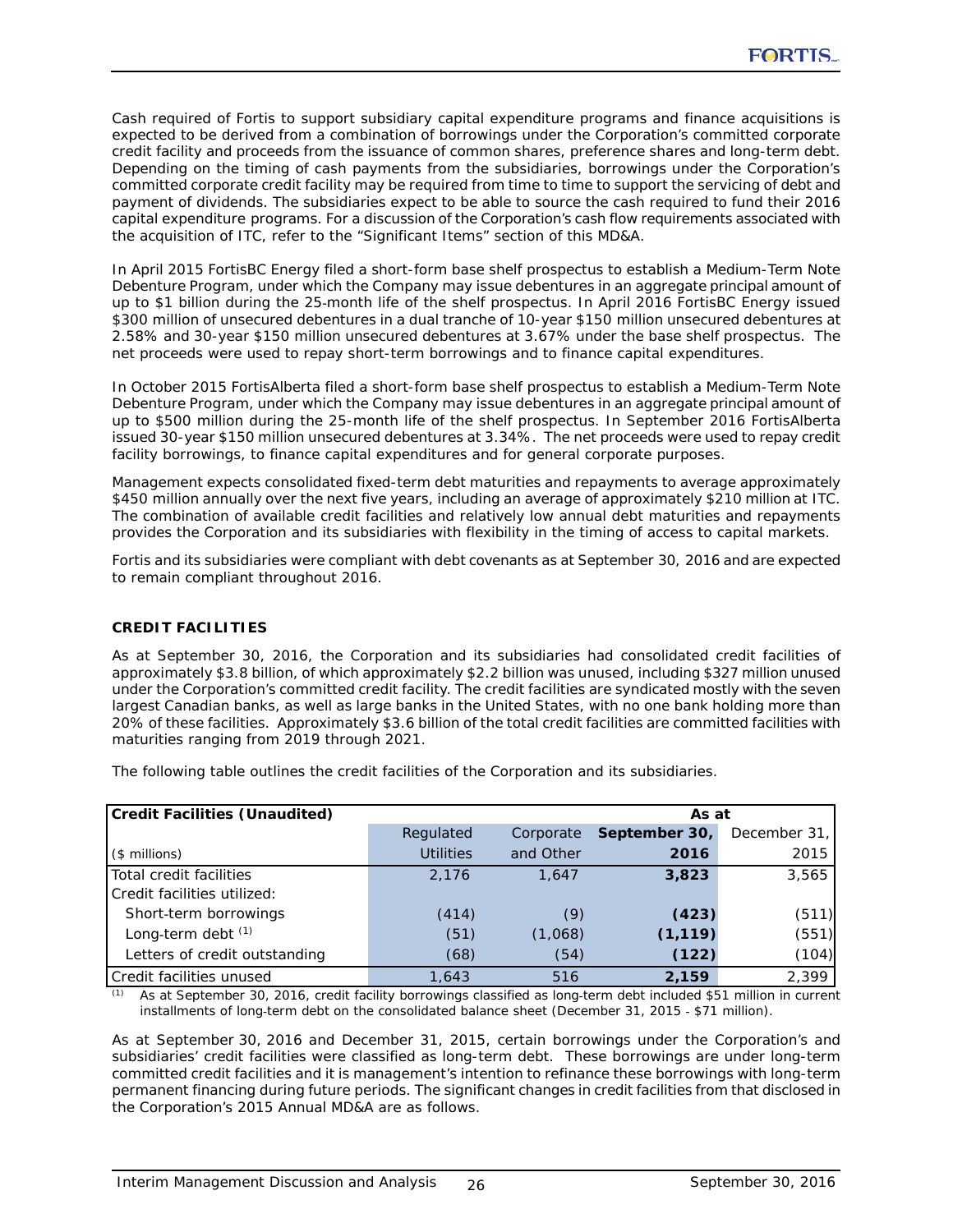In April 2016 FortisBC Electric amended its \$150 million unsecured committed revolving credit facility to now mature in May 2019.

In April 2016 FHI amended its unsecured committed revolving credit facility resulting in an increase in the facility to \$50 million and an extension of the maturity date to April 2019.

In April 2016 the Corporation amended its \$1 billion unsecured committed revolving credit facility, resulting in an extension of the maturity date to July 2021. In August 2016 the Corporation exercised its option to increase the facility to \$1.3 billion from \$1.0 billion.

In June 2016 FortisOntario amended its \$30 million unsecured committed revolving credit facility to now mature in June 2019.

In July 2016 FortisBC Energy amended its \$700 million unsecured committed revolving credit facility to now mature in August 2021.

In July 2016 FortisAlberta amended its \$250 million unsecured committed revolving credit facility to now mature in August 2021.

In July 2016 Newfoundland Power amended its \$100 million unsecured committed revolving credit facility to now mature in August 2021.

In October 2016 UNS Energy amended its US\$500 million unsecured committed revolving credit facilities resulting in an extension of the maturity dates to October 2021.

In connection with the acquisition of ITC, in February 2016 the Corporation obtained commitments of US\$2.0 billion from Goldman Sachs Bank USA to bridge the long-term debt financing and US\$1.7 billion from The Bank of Nova Scotia to primarily bridge the sale of the minority investment in ITC ("Equity Bridge Facilities"). In October 2016, \$535 million (US\$404 million) was drawn on the Equity Bridge Facility to finance a portion of the cash purchase price of the acquisition of ITC and is repayable in full within one year. All remaining acquisition credit facilities have been cancelled. The credit facilities table above does not include the acquisition credit facilities.

## **FINANCIAL INSTRUMENTS**

The carrying values of the Corporation's consolidated financial instruments approximate their fair values, reflecting the short-term maturity, normal trade credit terms and/or nature of these instruments, except as follows:

| <b>Financial Instruments (Unaudited)</b>  | As at              |                   |                   |                  |  |
|-------------------------------------------|--------------------|-------------------|-------------------|------------------|--|
|                                           | September 30, 2016 |                   | December 31, 2015 |                  |  |
|                                           | Carrying           | <b>Estimated</b>  | Carrying          | <b>Estimated</b> |  |
| $($$ millions)                            | Value              | <b>Fair Value</b> | Value             | Fair Value       |  |
| Waneta Partnership promissory note        | 58                 | 62                | 56                | 59               |  |
| Long-term debt, including current portion | 11,816             | 13,909            | 11,240            | 12,614           |  |

The fair value of long-term debt is calculated using quoted market prices when available. When quoted market prices are not available, as is the case with the Waneta Partnership promissory note and certain long-term debt, the fair value is determined by either: (i) discounting the future cash flows of the specific debt instrument at an estimated yield to maturity equivalent to benchmark government bonds or treasury bills with similar terms to maturity, plus a credit risk premium equal to that of issuers of similar credit quality; or (ii) obtaining from third parties indicative prices for the same or similarly rated issues of debt of the same remaining maturities. Since the Corporation does not intend to settle the long-term debt or promissory note prior to maturity, the excess of the estimated fair value above the carrying value does not represent an actual liability.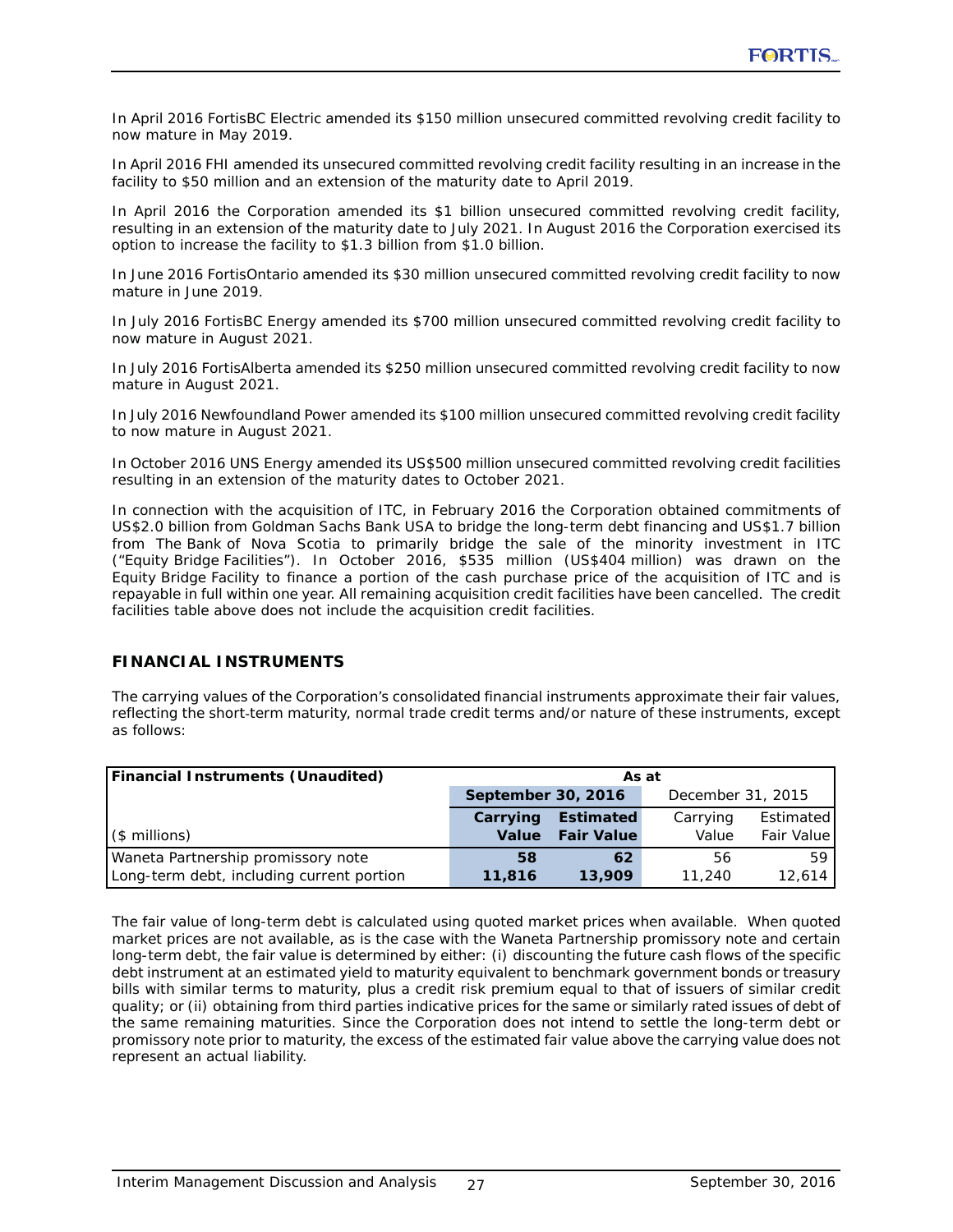## **Derivative Instruments**

The Corporation generally limits the use of derivative instruments to those that qualify as accounting, economic or cash flow hedges, or those that are approved for regulatory recovery. The Corporation records all derivative instruments at fair value, with certain exceptions including those derivatives that qualify for the normal purchase and normal sale exception. The fair value of derivative instruments is the estimate of the amounts that the Corporation would receive or have to pay to terminate the outstanding contracts as at the balance sheet dates. The Corporation's derivatives primarily include energy contracts that are subject to regulatory deferral, as permitted by the regulators, as well as certain limited energy contracts that are not subject to regulatory deferral and cash flow hedges.

For details of the Corporation's derivative instruments as at September 30, 2016, refer to Note 17 to the Corporation's interim unaudited consolidated financial statements. There were no material changes in the nature and amount of the Corporations' derivative instruments during the three and nine months ended September 30, 2016 from those disclosed in the 2015 Annual MD&A, except as follows.

Aitken Creek holds gas swap contracts to manage its exposure to changes in natural gas prices, to capture natural gas price spreads, and to manage the financial risk posed by physical transactions. The fair value of the gas swap contracts was calculated using forward pricing provided by third parties. The unrealized gains and losses on these derivative instruments are recorded in earnings. As at September 30, 2016, unrealized losses totalled \$4 million (\$3 million after tax).

In July 2016 the Corporation entered into forward-starting deal-contingent interest rate swap contracts with notional amounts totalling US\$1.25 billion. These derivatives were designated as a hedge of a portion of the cash flow risk associated with the expected issuance of US\$2 billion of long-term debt, which was completed on October 4, 2016, to finance a portion of the cash purchase price of the acquisition of ITC. As at September 30, 2016, the unrealized loss on the derivatives totalled approximately \$9 million (US\$7 million), of which \$5 million (US\$4 million) was recognized in other comprehensive income and \$4 million (US\$3 million) of hedge ineffectiveness was recognized in earnings. The derivative contracts were cancelled and settled in October 2016.

## **OFF-BALANCE SHEET ARRANGEMENTS**

With the exception of letters of credit outstanding of \$122 million as at September 30, 2016 (December 31, 2015 - \$104 million), the Corporation had no off-balance sheet arrangements that are reasonably likely to materially affect liquidity or the availability of, or requirements for, capital resources.

## **BUSINESS RISK MANAGEMENT**

Year-to-date 2016, the business risks of the Corporation were generally consistent with those disclosed in the Corporation's 2015 Annual MD&A, including certain risks, as disclosed below, and an update to those risks, where applicable.

**Regulatory Risk:** For further information, refer to the "Material Regulatory Decisions and Applications" section of this MD&A.

**Completion of the Acquisition of ITC:** As a result of the closing of the ITC acquisition on October 14, 2016, the risks associated with the completion of the transaction are no longer applicable.

As a result of the acquisition of ITC, consolidated earnings and cash flows of Fortis will be impacted to a greater extent by fluctuations in the US dollar-to-Canadian dollar exchange rate. On an annual basis, including ITC, it is estimated that a 5 cent increase or decrease in the US dollar relative-to-Canadian dollar exchange rate would increase or decrease earnings per common share of Fortis by approximately 7 cents. Management will continue to hedge future exchange rate fluctuations related to the Corporation's foreign net investments and US dollar-denominated earnings streams, where possible, through future US dollar-denominated borrowings, and will continue to monitor the Corporation's exposure to foreign currency fluctuations on a regular basis.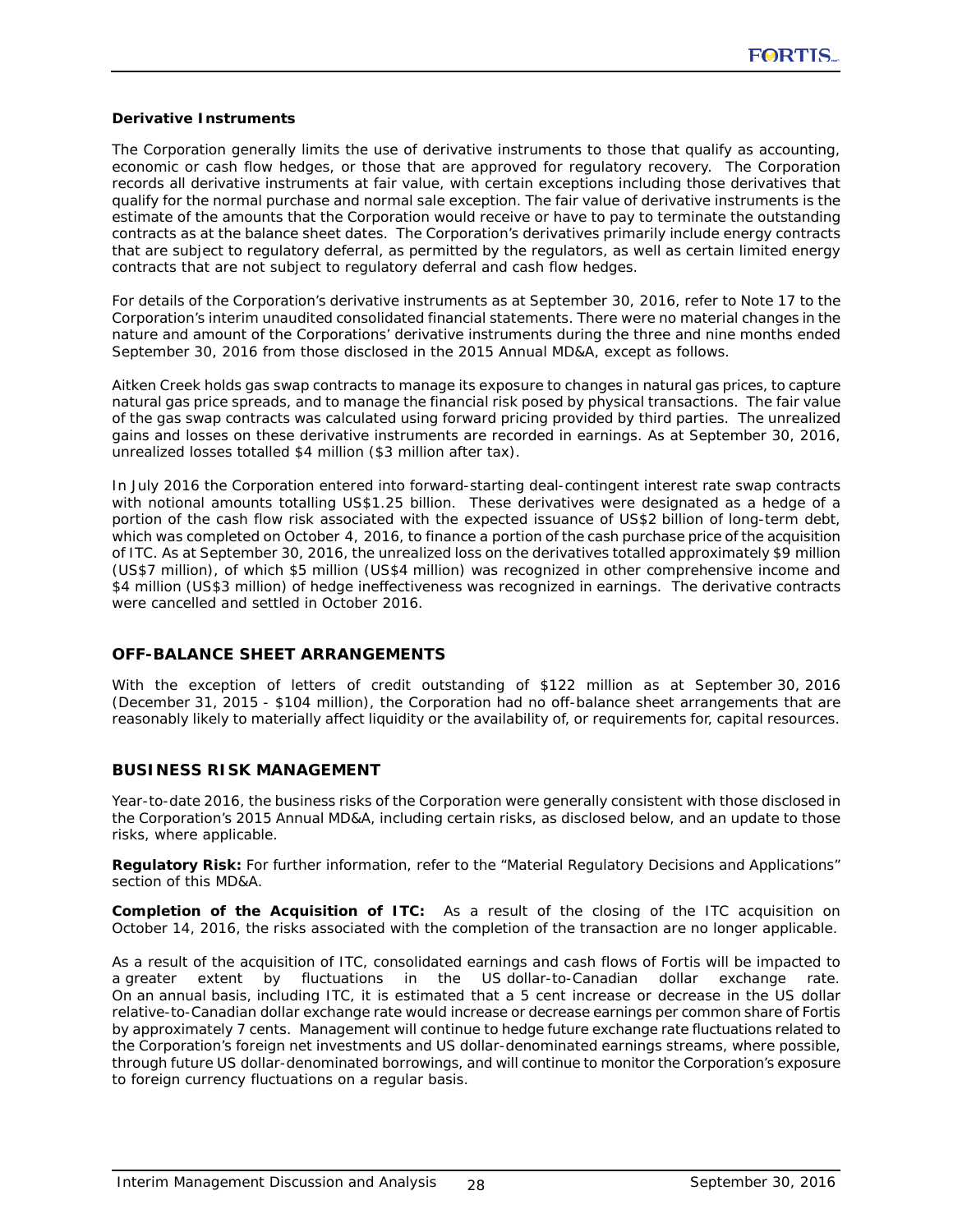**Capital Resources and Liquidity Risk - Credit Ratings:** Year-to-date 2016 the following changes occurred to the debt credit ratings of the Corporation's utilities: (i) in February 2016, after the announcement by Fortis that it had entered into an agreement to acquire ITC, S&P revised its outlook on TEP, Central Hudson, FortisAlberta, Maritime Electric and Caribbean Utilities to negative from stable; (ii) in March 2016 S&P affirmed Maritime Electric's secured debt credit rating at 'A' and revised its outlook to stable from negative; (iii) in June 2016 S&P downgraded Central Hudson's senior unsecured debt rating to 'A-' from 'A' and revised its outlook to stable from negative; (iv) in July 2016 S&P affirmed TEP's unsecured debt credit rating at BBB+ and revised its outlook to stable from negative; and (v) in October 2016, following the completion of the acquisition of ITC, S&P affirmed FortisAlberta's and Caribbean Utilities' debt credit ratings at 'A-' and revised its outlook to stable from negative. For a discussion on the Corporation's credit ratings refer to the "Liquidity and Capital Resources" section of this MD&A.

**Defined Benefit Pension and Other Post-Employment Benefit Plan Assets:** As at September 30, 2016, the fair value of the Corporation's consolidated defined benefit pension and other post-employment benefit plan assets was \$2,764 million, up \$117 million or 4%, from \$2,647 million as at December 31, 2015.

# **CHANGES IN ACCOUNTING POLICIES**

The interim consolidated financial statements have been prepared following the same accounting policies and methods as those used to prepare the Corporation's 2015 annual audited consolidated financial statements, except as described below.

*Simplifying Income Statement Presentation by Eliminating the Concept of Extraordinary Items* Effective January 1, 2016, the Corporation adopted Accounting Standards Update ("ASU") No. 2015-01, *Simplifying Income Statement Presentation by Eliminating the Concept of Extraordinary Items*. The amendments in this update are part of the Financial Accounting Standards Board's ("FASB") initiative to reduce complexity in accounting standards by eliminating the concept of extraordinary items. The above-noted ASU was applied prospectively and did not impact the Corporation's interim unaudited consolidated financial statements for the three and nine months ended September 30, 2016.

## *Amendments to the Consolidation Analysis*

Effective January 1, 2016, the Corporation adopted ASU No. 2015-02, *Amendments to the Consolidation Analysis*. The amendments in this update change the analysis that a reporting entity must perform to determine whether it should consolidate certain types of legal entities. Specifically, the amendments note the following regarding limited partnerships: (i) modify the evaluation of whether limited partnerships and similar legal entities are variable interest entities or voting interest entities; and (ii) eliminate the presumption that a general partner should consolidate a limited partnership. The amendments did not materially impact the Corporation's interim unaudited consolidated financial statements for the three and nine months ended September 30, 2016. The amendments did, however, change the Corporation's 51% controlling ownership interest in the Waneta Expansion Limited Partnership from a voting interest entity to a variable interest entity, resulting in additional disclosure in Note 18 to the Corporation's interim unaudited consolidated financial statements for the three and nine months ended September 30, 2016.

## *Simplifying the Accounting for Measurement-Period Adjustments*

Effective January 1, 2016, the Corporation adopted ASU No. 2015-16, *Simplifying the Accounting for Measurement-Period Adjustments*. The amendments in this update require that in a business combination, an acquirer recognize adjustments to provisional amounts that are identified during the measurement period in the reporting period in which the adjustment amounts are determined. Under previous guidance, these adjustments were required to be accounted for retrospectively. ASU No. 2015-16 was applied prospectively and did not have an impact on the Corporation's interim unaudited consolidated financial statements for the three and nine months ended September 30, 2016.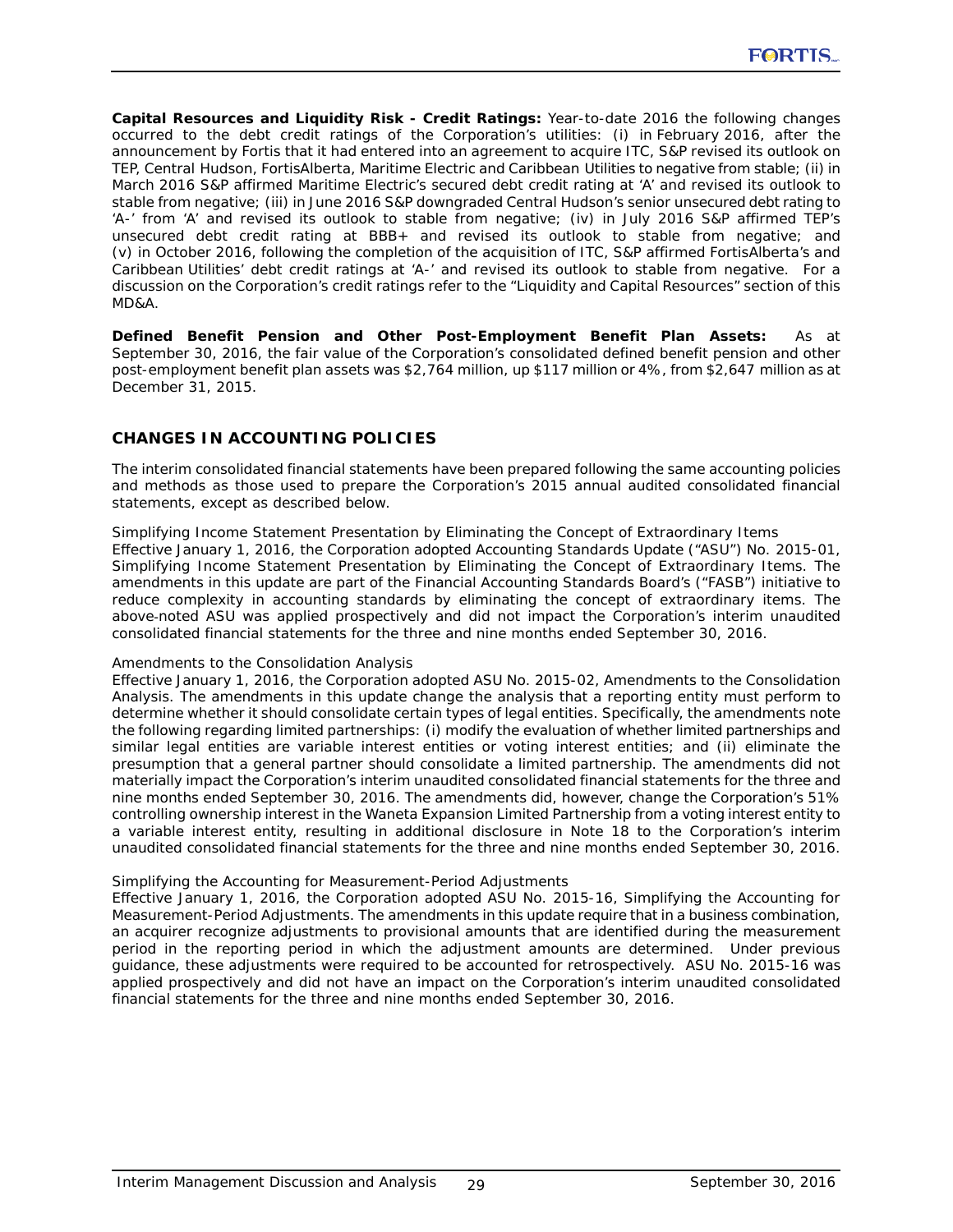# **FUTURE ACCOUNTING PRONOUNCEMENTS**

The Corporation considers the applicability and impact of all ASUs issued by FASB. The following updates have been issued by FASB, but have not yet been adopted by Fortis. Any ASUs not included below were assessed and determined to be either not applicable to the Corporation or are not expected to have a material impact on its consolidated financial statements.

## **Revenue from Contracts with Customers**

ASU No. 2014-09 was issued in May 2014 and the amendments in this update create Accounting Standards Codification ("ASC") Topic 606, *Revenue from Contracts with Customers*, and supersede the revenue recognition requirements in ASC Topic 605, *Revenue Recognition*, including most industry-specific revenue recognition guidance throughout the codification. This standard clarifies the principles for recognizing revenue and can be applied consistently across various transactions, industries and capital markets. This standard was originally effective for annual and interim periods beginning after December 15, 2016 and is to be applied on a full retrospective or modified retrospective basis. ASU No. 2015-14 was issued in August 2015 and the amendments in this update defer the effective date of ASU No. 2014-09 by one year to annual and interim periods beginning after December 15, 2017. Early adoption is permitted as of the original effective date.

ASU No. 2016-08, *Principal versus Agent Considerations*, was issued in March 2016, ASU 2016-10, *Identifying Performance Obligations and Licensing*, was issued in April 2016 and ASU No. 2016-12, *Narrow-Scope Improvements and Practical Expedients*, was issued in May 2016. The above-noted ASUs clarify implementation guidance in ASC Topic 606. The effective date and transition requirements of these updates are the same as ASU No. 2014-09.

The majority of the Corporation's revenue is generated from energy sales to retail customers based on published tariff rates, as approved by the respective regulators, and is considered to be in the scope of ASU No. 2014-09. Fortis does not expect that the adoption of this standard, and all related ASUs, will have a material impact on the measurement of revenue generated from energy sales to retail customers. The Corporation has not yet selected a transition method and is assessing the impact that the adoption of this standard, and all related ASUs, will have on its other revenue streams, and all related disclosures. Fortis plans to have this assessment substantially completed by the end of 2016.

## **Recognition and Measurement of Financial Assets and Financial Liabilities**

ASU No. 2016-01, *Recognition and Measurement of Financial Assets and Financial Liabilities*, was issued in January 2016 and the amendments in this update address certain aspects of recognition, measurement, presentation and disclosure of financial instruments. Most notably, the amendments require the following: (i) equity investments in unconsolidated entities (other than those accounted for using the equity method of accounting) to be measured at fair value through earnings; however, entities will be able to elect to record equity investments without readily determinable fair values at cost, less impairment, and plus or minus subsequent adjustments for observable price changes; and (ii) financial assets and financial liabilities to be presented separately in the notes to the consolidated financial statements, grouped by measurement category and form of financial asset. This update is effective for annual and interim periods beginning after December 15, 2017. Fortis is assessing the impact that the adoption of this update will have on its consolidated financial statements and related disclosures.

#### **Leases**

ASU No. 2016-02 was issued in February 2016 and the amendments in this update create ASC Topic 842, *Leases*, and supersede lease requirements in ASC Topic 840, *Leases*. The main provision of ASC Topic 842 is the recognition of lease assets and lease liabilities on the balance sheet by lessees for those leases that were previously classified as operating leases. For operating leases, a lessee is required to do the following: (i) recognize a right-of-use asset and a lease liability, initially measured at the present value of the lease payments, on the balance sheet; (ii) recognize a single lease cost, calculated so that the cost of the lease is allocated over the lease term on a generally straight-line basis; and (iii) classify all cash payments within operating activities in the statement of cash flows. These amendments also require qualitative disclosures along with specific quantitative disclosures. This update is effective for annual and interim periods beginning after December 15, 2018 and is to be applied using a modified retrospective approach with practical expedient options. Early adoption is permitted. Fortis is assessing the impact that the adoption of this update will have on its consolidated financial statements and related disclosures.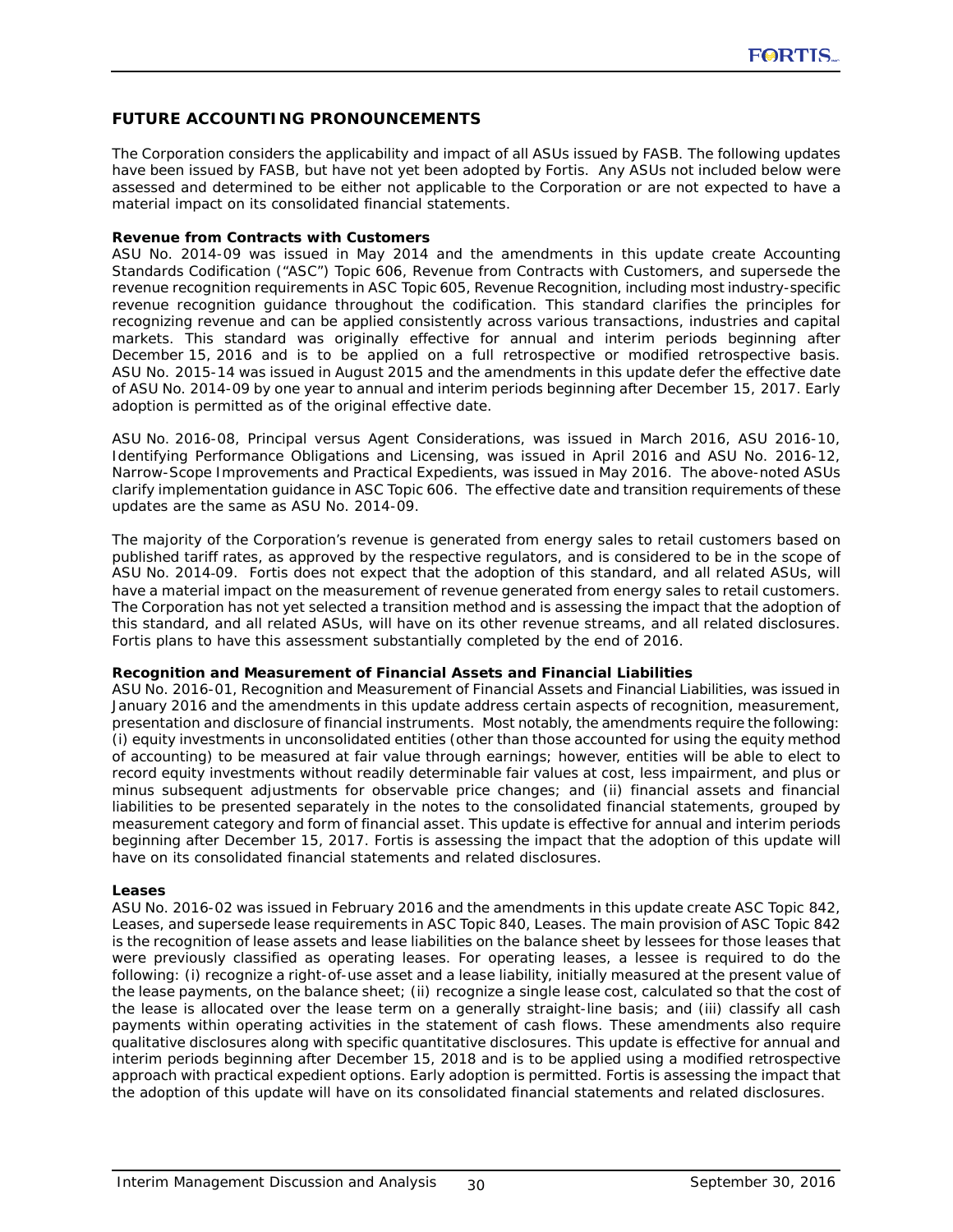## **Improvements to Employee Share-Based Payment Accounting**

ASU No. 2016-09, *Improvements to Employee Share-Based Payment Accounting,* was issued in March 2016 as part of FASB's simplification initiative. The areas for simplification in this update involve several aspects of accounting for share-based payment transactions, including income tax consequences, classification of awards as either equity or liabilities, and classification on the statement of cash flows. This update is effective for annual and interim periods beginning after December 15, 2016. Early adoption is permitted, however, an entity that elects early adoption must adopt all the amendments in the same period. Fortis expects to early adopt this standard in the fourth quarter of 2016, with an effective date of January 1, 2016, and is in the process of determining the impact that the early adoption of this standard will have on its consolidated financial statements and related disclosures.

#### **Measurement of Credit Losses on Financial Instruments**

ASU No. 2016-13, *Measurement of Credit Losses on Financial Instruments*, was issued in June 2016 and the amendments in this update require entities to use an expected credit loss methodology and to consider a broader range of reasonable and supportable information to inform credit loss estimates. This update is effective for annual and interim periods beginning after December 15, 2019 and is to be applied on a modified retrospective basis. Early adoption is permitted for annual and interim periods beginning after December 15, 2018. Fortis is assessing the impact that the adoption of this update will have on its consolidated financial statements and related disclosures.

## **Classification of Certain Cash Receipts and Cash Payments**

ASU No. 2016-15, *Classification of Certain Cash Receipts and Cash Payments*, was issued in August 2016 and the amendments in this update address diversity in practice on how eight specific cash receipts and cash payments are presented in the statement of cash flows. This update is effective for annual and interim periods beginning after December 15, 2017 and is to be applied on a retrospective basis for each period presented. Early adoption is permitted. Fortis does not expect that the adoption of this update will have a material impact on its consolidated financial statements or related disclosures.

## **CRITICAL ACCOUNTING ESTIMATES**

The preparation of the Corporation's interim unaudited consolidated financial statements in accordance with US GAAP requires management to make estimates and judgments that affect the reported amounts of assets and liabilities and the disclosure of contingent assets and liabilities at the date of the consolidated financial statements, and the reported amounts of revenue and expenses during the reporting periods. Estimates and judgments are based on historical experience, current conditions and various other assumptions believed to be reasonable under the circumstances. Additionally, certain estimates and judgments are necessary since the regulatory environments in which the Corporation's regulated utilities operate often require amounts to be recognized at estimated values until these amounts are finalized pursuant to regulatory decisions or other regulatory proceedings. Due to changes in facts and circumstances, and the inherent uncertainty involved in making estimates, actual results may differ significantly from current estimates. Estimates and judgments are reviewed periodically and, as adjustments become necessary, are recognized in earnings in the period in which they become known. In the event that a regulatory decision is received after the balance sheet date but before the consolidated financial statements are issued, the facts and circumstances are reviewed to determine whether or not it is a recognized subsequent event.

Interim financial statements may also employ a greater use of estimates than the annual financial statements. There were no material changes in the nature of the Corporation's critical accounting estimates during the nine months ended September 30, 2016 from those disclosed in the 2015 Annual MD&A.

**Contingencies:** The Corporation and its subsidiaries are subject to various legal proceedings and claims associated with the ordinary course of business operations. Management believes that the amount of liability, if any, from these actions would not have a material adverse effect on the Corporation's consolidated financial position, results of operations or cash flows. There were no material changes in the Corporation's contingencies from those disclosed in the 2015 Annual MD&A, except as described below. For complete details of legal proceedings affecting the Corporation, refer to Note 21 to the Corporation's interim unaudited consolidated financial statements.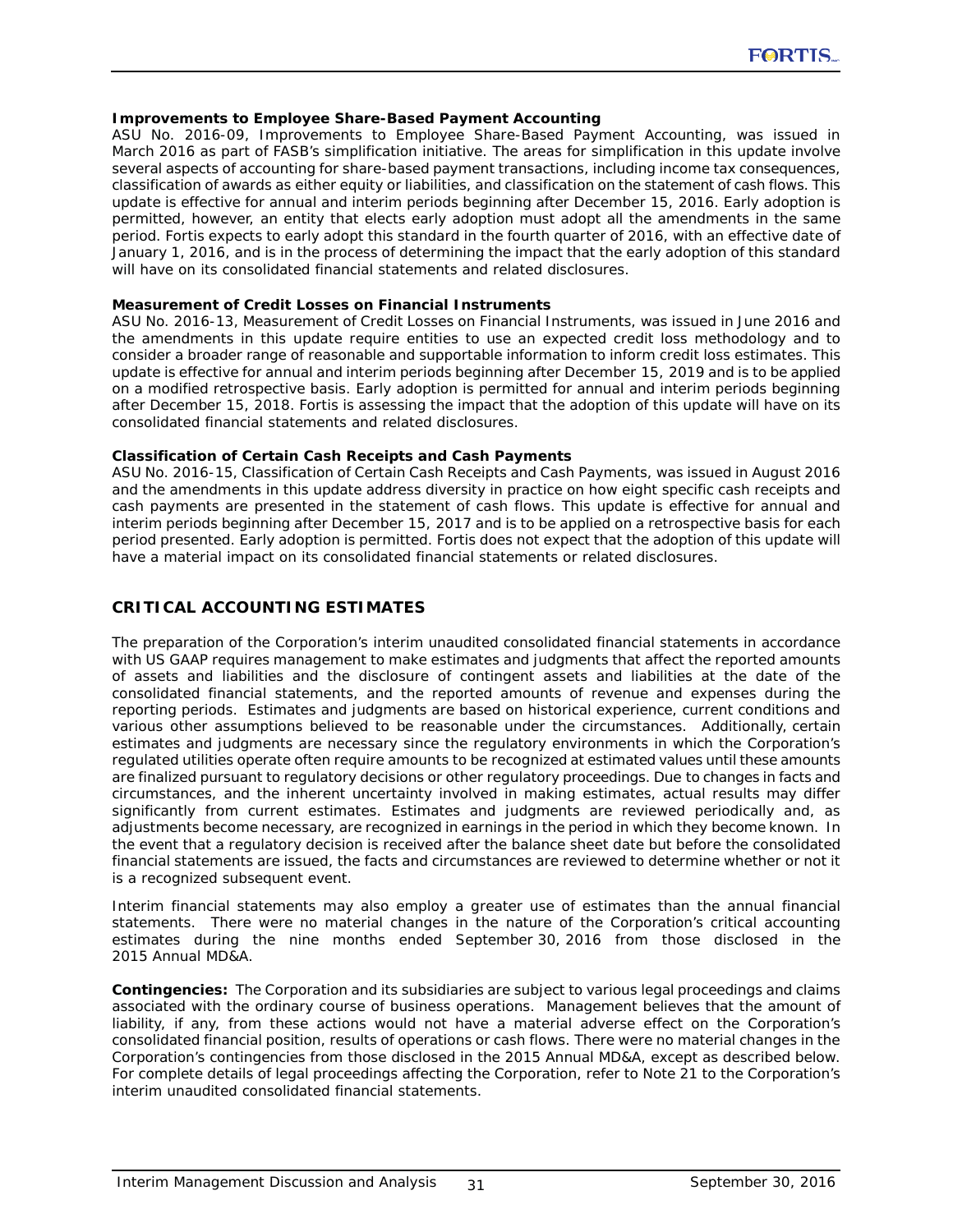## **UNS Energy**

#### *Springerville Unit 1*

In February 2016 TEP entered into an agreement with the third-party owners for the settlement and release of asserted claims and the purchase and sale of beneficial interests in Springerville Unit 1 (the "Agreement"). The Agreement provided that TEP would purchase the third-party owners' 50.5% undivided interest in Springerville Unit 1 for US\$85 million and the third-party owners would pay TEP US\$13 million for operating costs related to Springerville Unit 1 incurred on behalf of the third-party owners.

In September 2016 TEP received FERC authorization to complete the transactions contemplated in the Agreement. In accordance with the Agreement, TEP purchased the undivided interest in Springerville Unit 1 for US\$85 million, increasing TEP's total ownership interest to 100%, and TEP received US\$13 million from the third-party owners in full satisfaction of all previously unreimbursed operating costs. Following the purchase, all outstanding disputes, pending litigation and arbitration proceedings between TEP and the third-party owners were dismissed with prejudice.

## **Fortis and ITC**

Following announcement of the acquisition of ITC on February 9, 2016, complaints which named Fortis and other defendants were filed in the Oakland County Circuit Court in the State of Michigan ("Superior Court") and the United States District Court in and for the Eastern District of Michigan. The complaints generally allege, among other things, that the directors of ITC breached their fiduciary duties in connection with the merger agreement and that ITC, Fortis, FortisUS Inc. and Element Acquisition Sub Inc. aided and abetted those purported breaches. The complaints seek class action certification and a variety of relief including, among other things, unspecified rescissory and compensatory damages, and costs, including attorneys' fees and expenses. In July 2016 the federal actions were voluntarily dismissed by the federal plaintiffs. The federal plaintiffs reserved the right to make certain other claims, and ITC and the individual members of the ITC board of directors reserved the right to oppose any such claim. In June 2016 the Superior Court granted a motion for summary disposition dismissing the aiding and abetting claims asserted against Fortis, FortisUS Inc. and Element Acquisition Sub Inc. In July 2016 the Superior Court issued a scheduling order, which, among other things, requires the parties, including ITC, to complete discovery by March 2017, and set a trial date for June 2017. The outcome of these lawsuits cannot be predicted with any certainty and, accordingly, no amount has been accrued in the consolidated financial statements.

# **RELATED-PARTY TRANSACTIONS**

Related-party transactions are in the normal course of operations and are measured at the exchange amount, which is the amount of consideration established and agreed to by the related parties. There were no material changes in the nature of the Corporation's related-party transactions during the three and nine months ended September 30, 2016 from those disclosed in the 2015 Annual MD&A.

Significant related-party transactions were as follows: (i) power purchased by FortisBC Electric from the Waneta Expansion, which totalled approximately \$14 million and \$32 million for the three and nine months ended September 30, 2016, respectively; (ii) the Waneta Expansion paid FortisBC Electric for management services associated with the generating facility, which totalled approximately \$2 million and \$7 million for the three and nine months ended September 30, 2016, respectively; and (iii) gas storage capacity leased by FortisBC Energy from Aitken Creek, from the date of acquisition, which totalled approximately \$4 million and \$9 million for the three and nine months ended September 30, 2016, respectively.

From time to time, the Corporation provides short-term financing to certain of its subsidiaries to support capital expenditure programs, acquisitions and seasonal working capital requirements, bearing interest at rates that approximate the Corporation's cost of short-term borrowing. In addition, the Corporation provides long-term financing to certain of its subsidiaries, bearing interest at rates that approximate the Corporation's cost of long-term debt. As at September 30, 2016, there were no inter-segment loans outstanding (December 31, 2015 - \$48 million) and total interest charged year-to-date 2016 was less than \$1 million.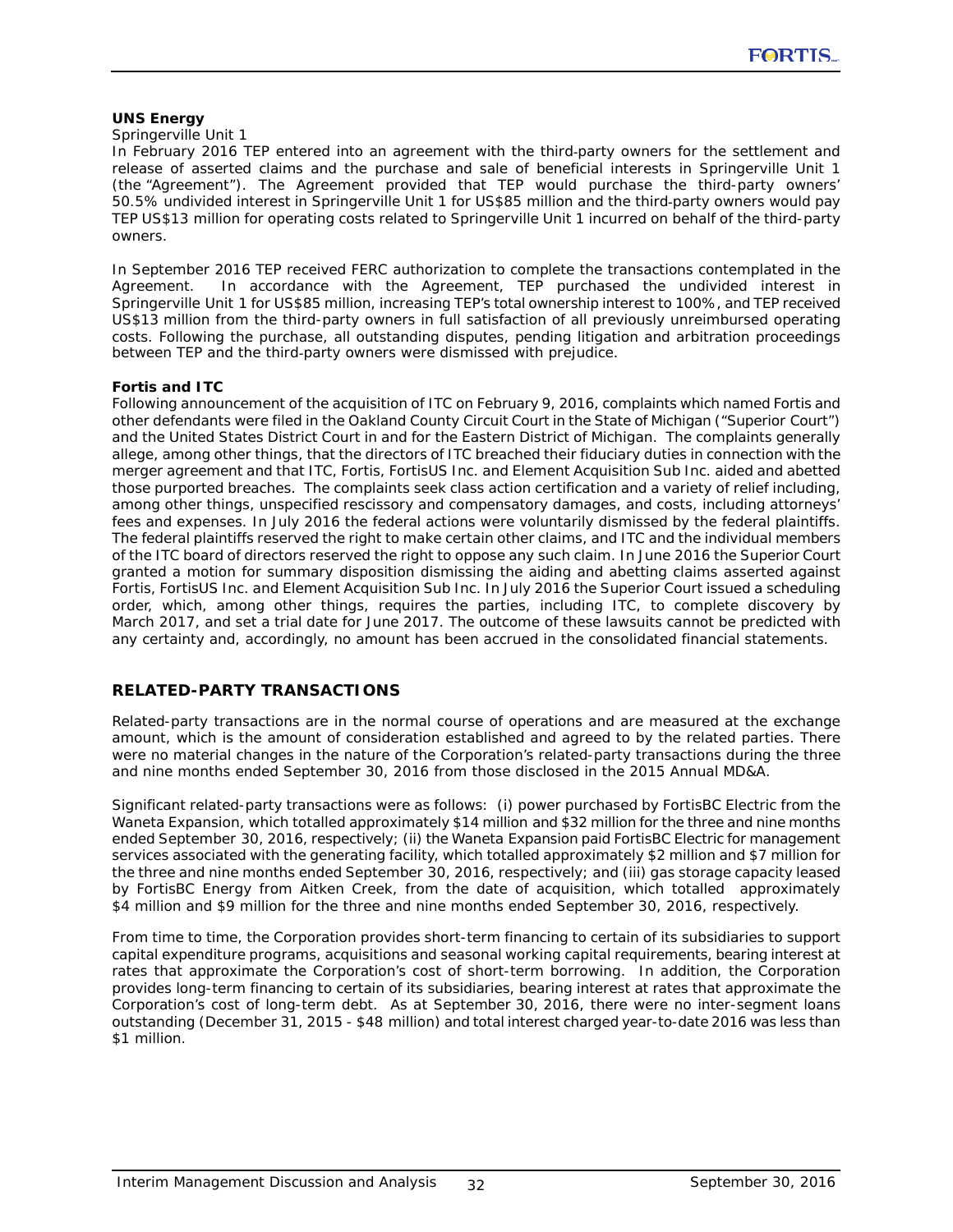# **SUMMARY OF QUARTERLY RESULTS**

The following table sets forth unaudited quarterly information for each of the eight quarters ended December 31, 2014 through September 30, 2016. The quarterly information has been obtained from the Corporation's interim unaudited consolidated financial statements. These financial results are not necessarily indicative of results for any future period and should not be relied upon to predict future performance.

| <b>Summary of Quarterly Results</b><br>(Unaudited) |                | <b>Net Earnings</b><br>Attributable to |                    |                                        |
|----------------------------------------------------|----------------|----------------------------------------|--------------------|----------------------------------------|
|                                                    |                | <b>Common Equity</b>                   |                    |                                        |
|                                                    | Revenue        |                                        |                    | Shareholders Earnings per Common Share |
| <b>Quarter Ended</b>                               | $($$ millions) | $($$ millions)                         | <b>Basic</b> $(s)$ | Diluted $(\$)$                         |
| September 30, 2016                                 | 1,510          | 127                                    | 0.45               | 0.45                                   |
| June 30, 2016                                      | 1.477          | 107                                    | 0.38               | 0.38                                   |
| March 31, 2016                                     | 1.757          | 162                                    | 0.57               | 0.57                                   |
| December 31, 2015                                  | 1,708          | 135                                    | 0.48               | 0.48                                   |
| September 30, 2015                                 | 1,566          | 151                                    | 0.54               | 0.54                                   |
| June 30, 2015                                      | 1,538          | 244                                    | 0.88               | 0.87                                   |
| March 31, 2015                                     | 1,915          | 198                                    | 0.72               | 0.71                                   |
| December 31, 2014                                  | 1,693          | 113                                    | 0.44               | 0.43                                   |

The summary of the past eight quarters reflects the Corporation's continued organic growth, growth from acquisitions and associated acquisition-related expenses, the impact of the sale of non-regulated assets, as well as the seasonality associated with its businesses. Interim results will fluctuate due to the seasonal nature of electricity and gas demand and water flows, as well as the timing and recognition of regulatory decisions. Revenue is also affected by the cost of fuel and purchased power and the cost of natural gas, which are flowed through to customers without markup. Given the diversified nature of the Corporation's subsidiaries, seasonality may vary. Most of the annual earnings of the gas utilities are realized in the first and fourth quarters. Earnings for UNS Energy and Central Hudson's electric utilities are generally highest in the second and third quarters due to the use of air conditioning and other cooling equipment.

**September 2016/September 2015:** Net earnings attributable to common equity shareholders were \$127 million, or \$0.45 per common share, for the third quarter of 2016 compared to earnings of \$151 million, or \$0.54 per common share, for the third quarter of 2015. A discussion of the quarter over quarter variance in financial results is provided in the "Financial Highlights" section of this MD&A.

**June 2016/June 2015:** Net earnings attributable to common equity shareholders were \$107 million, or \$0.38 per common share, for the second quarter of 2016 compared to earnings of \$244 million, or \$0.88 per common share, for the second quarter of 2015. The decrease in earnings was primarily due to: \$22 million in acquisition-related expenses and fees and a \$2 million unrealized loss on the mark-to-market of derivatives in the second quarter of 2016, and a net gain of \$123 million on the sale of commercial real estate, hotel and non-regulated generation assets recognized in the second quarter of 2015. Excluding these items, the \$10 million increase in earnings was mainly due to: (i) strong performance at most of the Corporation's regulated utilities; (ii) contribution of \$4 million from Aitken Creek, which was acquired in early April 2016; (iii) favourable foreign exchange associated with US dollar-denominated earnings; and (iv) the timing of quarterly earnings at FortisBC Electric compared to the second quarter of 2015. The increase was partially offset by lower earnings at FortisAlberta, due to higher operating expenses and lower average energy consumption, and the sale of commercial real estate and hotel assets in 2015.

**March 2016/March 2015:** Net earnings attributable to common equity shareholders were \$162 million, or \$0.57 per common share, for the first quarter of 2016 compared to earnings of \$198 million, or \$0.72 per common share, for the first quarter of 2015. The decrease in earnings was primarily due to: \$17 million in acquisition-related expenses and \$11 million (US\$8 million) in FERC ordered transmission refunds recognized in the first quarter of 2016, and a positive capital tracker revenue adjustment of \$10 million and a foreign exchange gain of \$9 million recognized in the first quarter of 2015. Excluding these items, the \$11 million increase in net earnings was mainly due to: (i) contribution of \$4 million from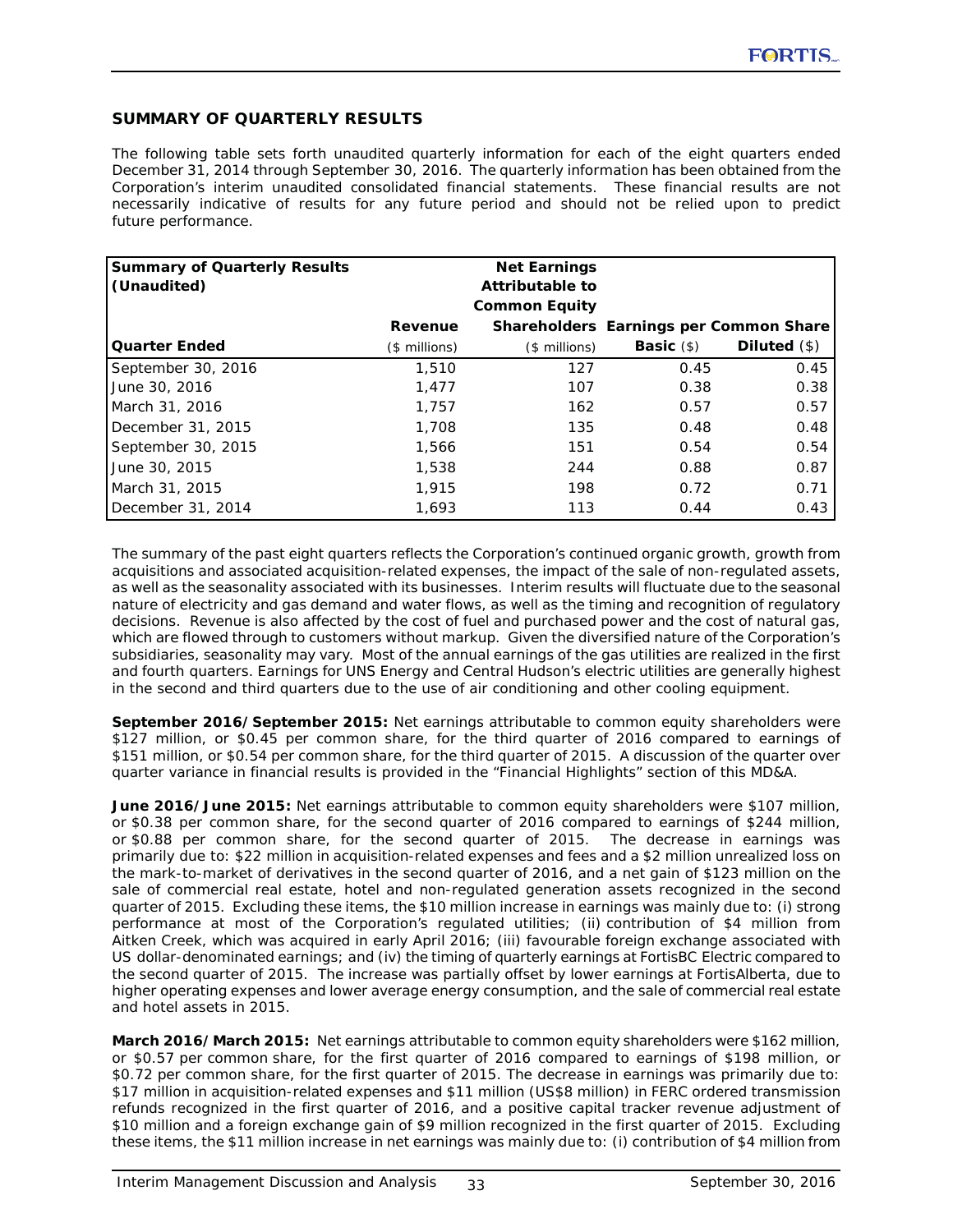the Waneta Expansion, which came online in early April 2015, and increased production in Belize due to higher rainfall; (ii) favourable foreign exchange associated with US dollar-denominated earnings; (iii) a higher AFUDC at FortisBC Energy; and (iv) strong performance from the utilities in the Caribbean. The increase was partially offset by the timing of quarterly earnings at FortisBC Electric compared to the first quarter of 2015, and higher Corporate and Other expenses.

**December 2015/December 2014:** Net earnings attributable to common equity shareholders were \$135 million, or \$0.48 per common share, for the fourth quarter of 2015 compared to earnings of \$113 million, or \$0.44 per common share, for the fourth quarter of 2014. The increase in earnings was primarily due to: (i) favourable foreign exchange impacts; (ii) an increase in base electricity rates at Central Hudson effective July 1, 2015, combined with the impact of storm restoration and other non-recurring expenses recognized in the fourth quarter of 2014; (iii) earnings contribution of approximately \$6 million from the Waneta Expansion; (iv) rate base growth associated with capital expenditures and growth in the number of customers at FortisAlberta; and (v) a higher AFUDC at FortisBC Energy, partially offset by higher operating expenses. The timing of regulatory deferral mechanisms had a favourable impact on FortisBC Energy's earnings for the fourth quarter of 2015 and an unfavourable impact on FortisBC Electric. The increase in earnings was partially offset by lower earnings contribution due to the sale of commercial real estate and hotel assets and higher Corporate and Other expenses. Corporate and Other expenses included \$7 million in acquisition-related expenses in the fourth quarter of 2015 and in the fourth quarter of 2014 included \$4 million in interest expense associated with the convertible debentures and a \$3 million foreign exchange gain. Excluding these items, the increase in Corporate and Other expenses was mainly due to a lower income tax recovery and lower related-party interest income.

# **OUTLOOK**

The Corporation's business continues to grow in 2016 and results for 2017 will benefit from the impact of ITC, the expected outcome of the TEP general rate case and continued growth of the underlying business. Over the long term, Fortis is well positioned to enhance value for shareholders through the execution of its capital plan, the balance and strength of its diversified portfolio of businesses, as well as growth opportunities within its franchise regions.

Over the five-year period through 2021, including ITC, the Corporation's capital program is expected to be approximately \$13 billion. This investment in energy infrastructure is expected to increase rate base to almost \$30 billion in 2021. Fortis expects long-term sustainable growth in rate base, resulting from investment in its existing utility operations and strategic utility acquisitions, to support continuing growth in earnings and dividends.

Fortis extended its targeted average annual dividend growth of approximately 6% through 2021. This dividend guidance takes into account many factors, including the expectation of reasonable outcomes for regulatory proceedings at the Corporation's utilities, the successful execution of the five-year capital expenditure program, and management's continued confidence in the strength of the Corporation's diversified portfolio of utilities and record of operational excellence.

# **SUBSEQUENT EVENT**

On October 14, 2016, Fortis and GIC acquired all of the outstanding common shares of ITC for an aggregate purchase price of approximately US\$11.8 billion on closing, including approximately US\$4.8 billion of ITC consolidated indebtedness at fair value. ITC is now a subsidiary of Fortis, with an affiliate of GIC owning a 19.9% minority interest in ITC.

On October 4, 2016 Fortis issued US\$2.0 billion unsecured notes, comprised of 5-year US\$500 million notes at 2.100% and 10-year US\$1.5 billion notes at 3.055%. The net proceeds were used to finance a portion of the cash purchase price of the acquisition of ITC.

On October 14, 2016, approximately 114.4 million common shares of Fortis were issued to shareholders of ITC, representing the portion of share consideration associated with the acquisition.

For details on the business acquisition, refer to the "Significant Items" section of this MD&A.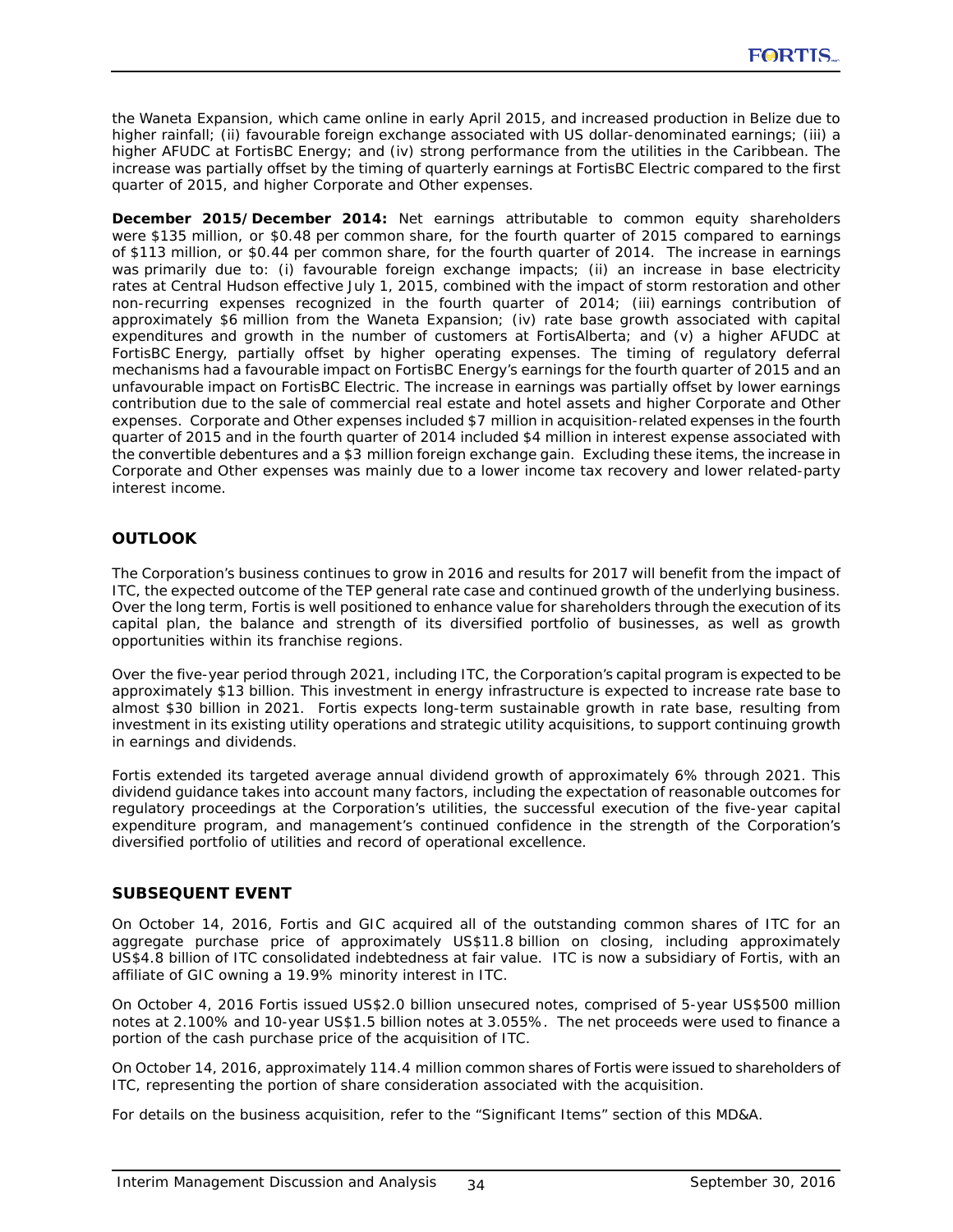# **OUTSTANDING SHARE DATA**

As at November 3, 2016, the Corporation had issued and outstanding approximately 399.8 million common shares; 5.0 million First Preference Shares, Series F; 9.2 million First Preference Shares, Series G; 7.0 million First Preference Shares, Series H; 3.0 million First Preference Shares, Series I; 8.0 million First Preference Shares, Series J; 10.0 million First Preference Shares, Series K; and 24.0 million First Preference Shares, Series M. Only the common shares of the Corporation have voting rights. The Corporation's First Preference Shares do not have voting rights unless and until Fortis fails to pay eight quarterly dividends, whether or not consecutive and whether or not such dividends have been declared.

The number of common shares of Fortis that would be issued if all outstanding stock options were converted as at November 3, 2016 is approximately 4.2 million.

Additional information can be accessed at [www.fortisinc.com,](http://www.fortisinc.com) [www.sedar.com, or](http://www.sedar.com) [www.sec.gov.](http://www.sec.gov)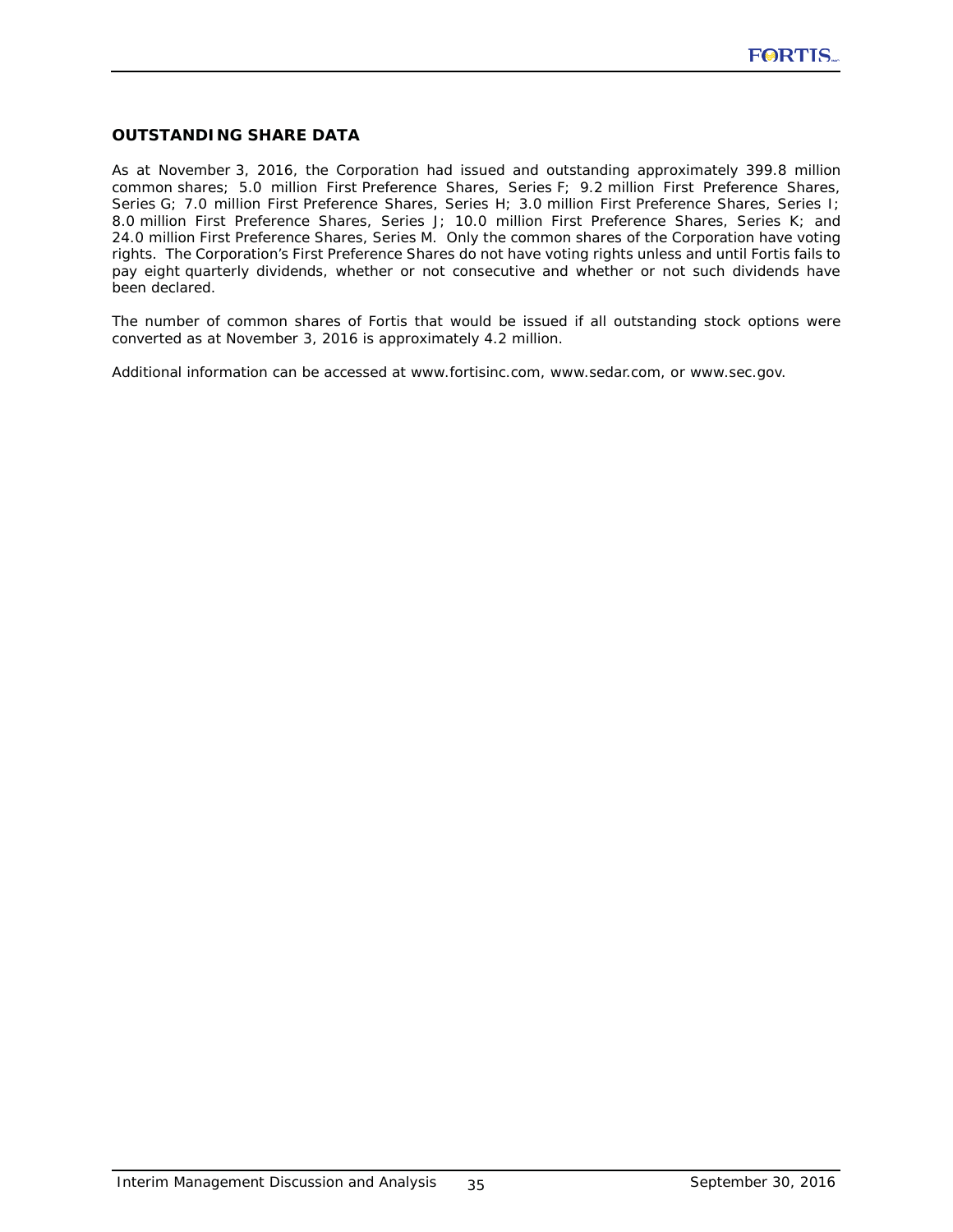# **FORTIS INC.**

Interim Consolidated Financial Statements For the three and nine months ended September 30, 2016 and 2015 (Unaudited)

Prepared in accordance with accounting principles generally accepted in the United States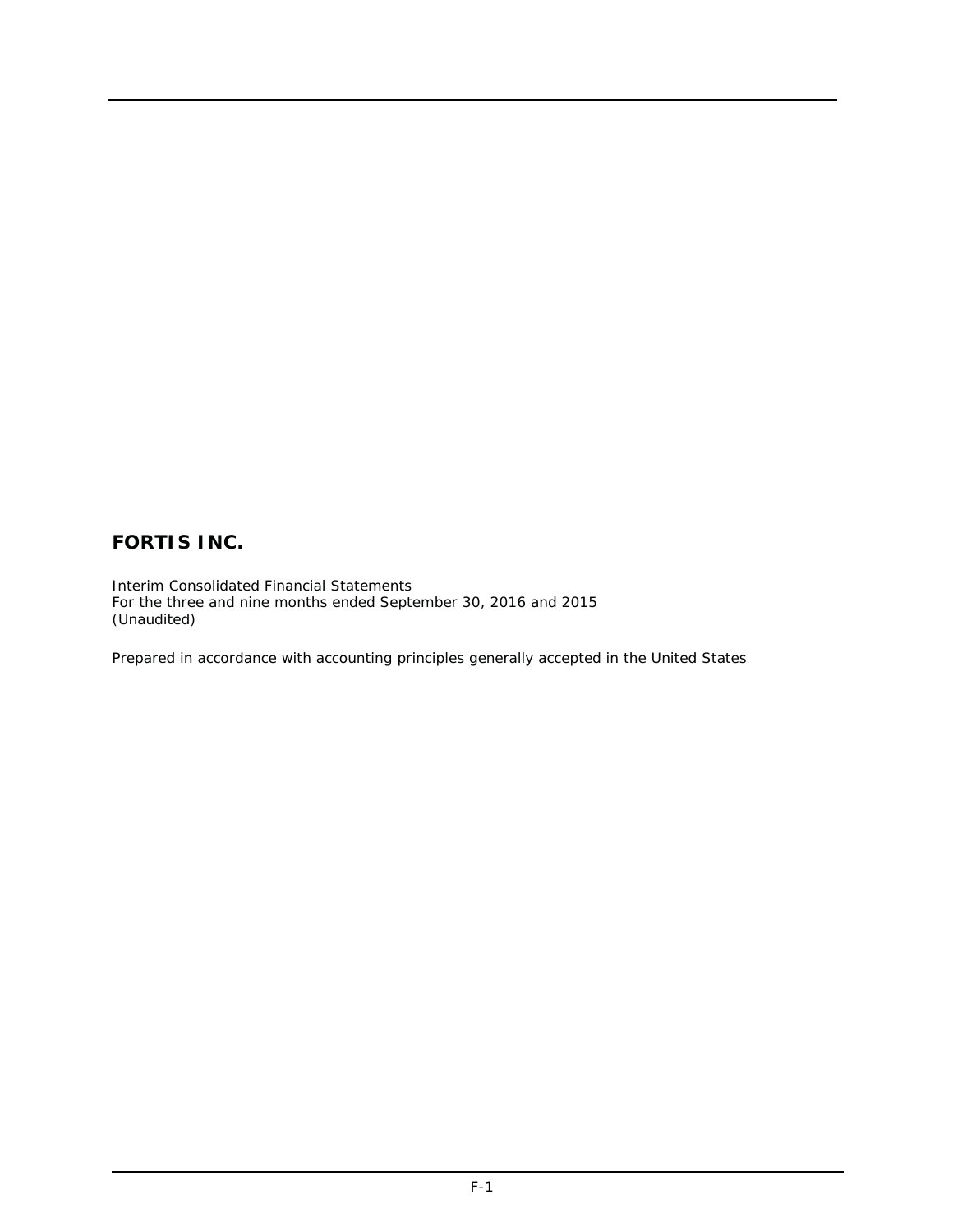# **Fortis Inc. Consolidated Balance Sheets (Unaudited) As at**

(in millions of Canadian dollars)

 $\sim$   $\sim$ 

|                                                               | September 30,<br>2016 | December 31,<br>2015 |
|---------------------------------------------------------------|-----------------------|----------------------|
| <b>ASSETS</b>                                                 |                       |                      |
| <b>Current assets</b>                                         |                       |                      |
| Cash and cash equivalents                                     | 301                   | 242<br>\$            |
| Accounts receivable and other current assets                  | 837                   | 964                  |
| Prepaid expenses                                              | 101                   | 68                   |
| Inventories                                                   | 337                   | 337                  |
| Regulatory assets (Note 5)                                    | 209                   | 246                  |
|                                                               | 1,785                 | 1,857                |
| Other assets                                                  | 308                   | 352                  |
| <b>Regulatory assets (Note 5)</b>                             | 2,286                 | 2,286                |
| <b>Utility capital assets</b>                                 | 20,205                | 19,595               |
| <b>Intangible assets</b>                                      | 549                   | 541                  |
| Goodwill                                                      | 4,058                 | 4,173                |
|                                                               | \$<br>29,191          | \$<br>28,804         |
| LIABILITIES AND SHAREHOLDERS' EQUITY                          |                       |                      |
| <b>Current liabilities</b>                                    |                       |                      |
| Short-term borrowings (Note 19)                               | 423                   | 511<br>\$            |
| Accounts payable and other current liabilities                | 1,438                 | 1,419                |
| Regulatory liabilities (Note 5)                               | 312                   | 298                  |
| Current installments of long-term debt (Note 6)               | 118                   | 384                  |
| Current installments of capital lease and finance obligations | 27                    | 26                   |
|                                                               | 2,318                 | 2,638                |
| <b>Other liabilities</b>                                      | 1,126                 | 1,152                |
| <b>Regulatory liabilities (Note 5)</b>                        | 1,319                 | 1,340                |
| Deferred income taxes                                         | 2,203                 | 2,050                |
| Long-term debt (Note 6)                                       | 11,624                | 10,784               |
| Capital lease and finance obligations                         | 465                   | 487                  |
|                                                               | 19,055                | 18,451               |
| Shareholders' equity                                          |                       |                      |
| Common Shares (1) (Note 7)                                    | 6,012                 | 5,867                |
| Preference shares (Note 8)                                    | 1,623                 | 1,820                |
| Additional paid-in capital                                    | 12                    | 14                   |
| Accumulated other comprehensive income                        | 565                   | 791                  |
| Retained earnings                                             | 1,456                 | 1,388                |
| Total Fortis Inc. shareholders' equity                        | 9,668                 | 9,880                |
| Non-controlling interests                                     | 468                   | 473                  |
|                                                               | 10,136<br>\$          | 10,353               |
|                                                               | 29,191                | \$<br>28,804         |

*(1) No par value. Unlimited authorized shares; 285.5 million and 281.6 million issued and outstanding as at September 30, 2016 and December 31, 2015, respectively*

Commitments and Contingencies (Note 20 and Note 21, respectively) See accompanying Notes to Interim Consolidated Financial Statements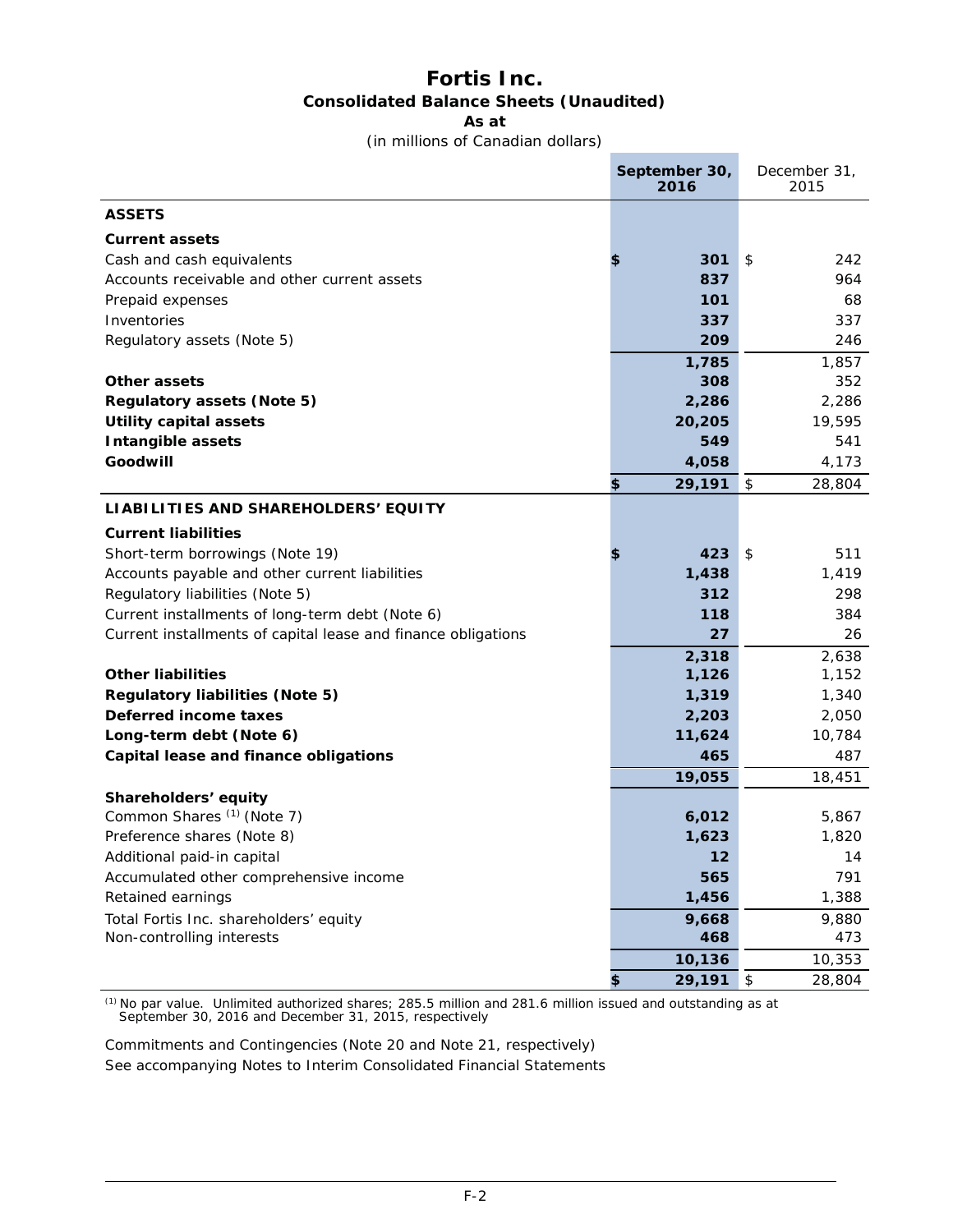# **Fortis Inc. Consolidated Statements of Earnings (Unaudited) For the periods ended September 30**

(in millions of Canadian dollars, except per share amounts)

|                                        | <b>Quarter Ended</b> |             | <b>Nine Months Ended</b> |             |
|----------------------------------------|----------------------|-------------|--------------------------|-------------|
|                                        | 2016                 | 2015        | 2016                     | 2015        |
| Revenue                                | \$<br>1,510          | \$<br>1,566 | \$<br>4,744              | \$<br>5,019 |
| <b>Expenses</b>                        |                      |             |                          |             |
| Energy supply costs                    | 485                  | 533         | 1,657                    | 1,897       |
| Operating                              | 439                  | 461         | 1,367                    | 1,392       |
| Depreciation and amortization          | 234                  | 217         | 700                      | 652         |
|                                        | 1,158                | 1,211       | 3,724                    | 3,941       |
| <b>Operating income</b>                | 352                  | 355         | 1,020                    | 1,078       |
| Other income (expenses), net (Note 11) | 10                   | 5           | 35                       | 188         |
| Finance charges (Note 12)              | 164                  | 141         | 457                      | 416         |
| Earnings before income taxes           | 198                  | 219         | 598                      | 850         |
| Income tax expense (Note 13)           | 40                   | 40          | 110                      | 173         |
| <b>Net earnings</b>                    | 158                  | \$<br>179   | \$<br>488                | \$<br>677   |
| Net earnings attributable to:          |                      |             |                          |             |
| Non-controlling interests              | 9                    | \$<br>9     | \$<br>33                 | \$<br>26    |
| Preference equity shareholders         | 22                   | 19          | 59                       | 58          |
| Common equity shareholders             | 127                  | 151         | 396                      | 593         |
|                                        | 158                  | \$<br>179   | \$<br>488                | \$<br>677   |
| Earnings per common share (Note 14)    |                      |             |                          |             |
| Basic                                  | 0.45                 | \$<br>0.54  | \$<br>1.40               | \$<br>2.13  |
| <b>Diluted</b>                         | 0.45                 | \$<br>0.54  | \$<br>1.39               | \$<br>2.11  |

See accompanying Notes to Interim Consolidated Financial Statements

# **Fortis Inc. Consolidated Statements of Comprehensive Income (Unaudited) For the periods ended September 30**

(in millions of Canadian dollars)

|                                                                                                                                     |      | <b>Quarter Ended</b> | <b>Nine Months Ended</b> |     |       |
|-------------------------------------------------------------------------------------------------------------------------------------|------|----------------------|--------------------------|-----|-------|
|                                                                                                                                     | 2016 | 2015                 | 2016                     |     | 2015  |
| Net earnings                                                                                                                        | 158  | 179<br>\$            | \$<br>488                | \$  | 677   |
| Other comprehensive income (loss)                                                                                                   |      |                      |                          |     |       |
| Unrealized foreign currency translation gains (losses),<br>net of hedging activities and tax                                        | 58   | 253                  | (229)                    |     | 502   |
| Reclassification to earnings of foreign currency<br>translation loss on disposal of investment in foreign<br>operations, net of tax |      |                      |                          |     | 2     |
| Unrealized gains (losses) on available-for-sale<br>investment, net of tax (Note 17)                                                 | 4    |                      | 6                        |     | (1)   |
| Net change in fair value of cash flow hedges,<br>net of tax (Note 17)                                                               | (3)  |                      | (3)                      |     |       |
|                                                                                                                                     | 59   | 255                  | (226)                    |     | 504   |
| Comprehensive income                                                                                                                | 217  | 434<br>\$.           | \$<br>262                | \$. | 1,181 |
| Comprehensive income attributable to:                                                                                               |      |                      |                          |     |       |
| Non-controlling interests                                                                                                           | 9    | 9<br>\$              | 33                       | \$  | 26    |
| Preference equity shareholders                                                                                                      | 22   | 19                   | 59                       |     | 58    |
| Common equity shareholders                                                                                                          | 186  | 406                  | 170                      |     | 1,097 |
|                                                                                                                                     | 217  | 434                  | \$<br>262                | \$  | 1,181 |

See accompanying Notes to Interim Consolidated Financial Statements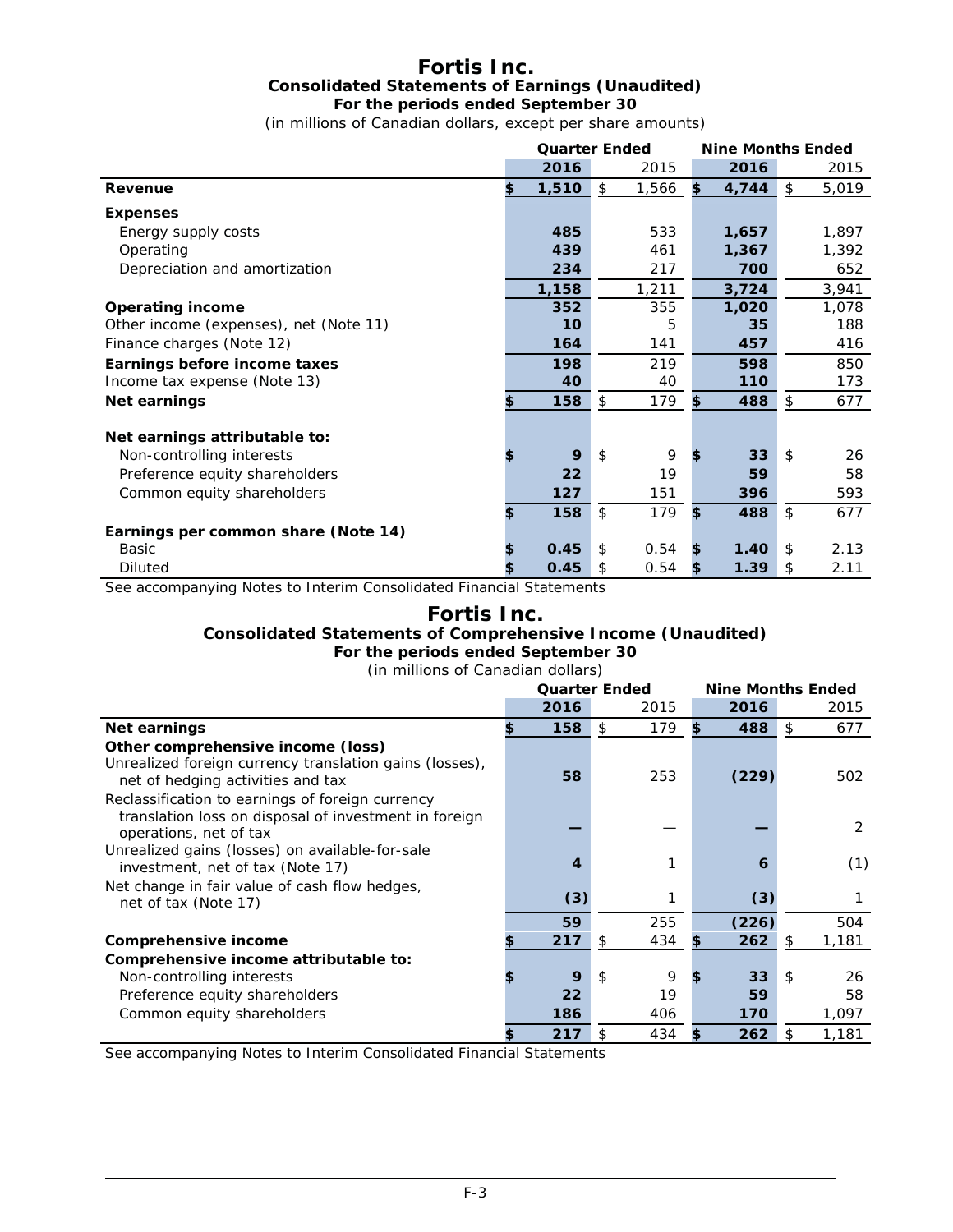# **Fortis Inc. Consolidated Statements of Cash Flows (Unaudited) For the periods ended September 30**

(in millions of Canadian dollars)

|                                                                               |           | <b>Quarter Ended</b>       |                |                | <b>Nine Months Ended</b> |
|-------------------------------------------------------------------------------|-----------|----------------------------|----------------|----------------|--------------------------|
|                                                                               | 2016      |                            | 2015           | 2016           | 2015                     |
| <b>Operating activities</b>                                                   |           |                            |                |                |                          |
| Net earnings                                                                  | \$<br>158 | \$                         | 179            | \$<br>488      | \$<br>677                |
| Adjustments to reconcile net earnings to net cash                             |           |                            |                |                |                          |
| provided by operating activities:                                             |           |                            |                |                |                          |
| Depreciation - capital assets                                                 | 210       |                            | 195            | 626            | 586                      |
| Amortization - intangible assets                                              | 17        |                            | 16             | 52             | 48                       |
| Amortization - other                                                          | 7         |                            | 6              | 22             | 18                       |
| Deferred income tax expense                                                   | 29        |                            | 65             | 59             | 104                      |
| Accrued employee future benefits                                              | 1         |                            | (38)           | 23             | (24)                     |
| Equity component of allowance for funds used during<br>construction (Note 11) | (7)       |                            | (6)            | (20)           | (15)                     |
| Loss (gain) on sale of non-utility capital assets (Note 11)                   |           |                            | $\overline{c}$ |                | (131)                    |
| Gain on sale of non-regulated generation assets (Note 11)                     |           |                            | (5)            |                | (62)                     |
| Other                                                                         | 6         |                            | 39             | 60             | 67                       |
| Change in long-term regulatory assets and liabilities                         | (6)       |                            | 5              | (38)           | (71)                     |
| Change in non-cash operating working capital (Note 15)                        | 63        |                            | (100)          | 137            | 79                       |
|                                                                               | 478       |                            | 358            | 1,409          | 1,276                    |
| <b>Investing activities</b>                                                   |           |                            |                |                |                          |
| Change in other assets and other liabilities                                  | (23)      |                            | 34             | (49)           | (22)                     |
| Capital expenditures - utility capital assets                                 | (498)     |                            | (487)          | (1, 315)       | (1, 595)                 |
| Capital expenditures - non-utility capital assets                             |           |                            |                |                | (9)                      |
| Capital expenditures - intangible assets                                      | (24)      |                            | (25)           | (66)           | (79)                     |
| Purchase of assets held for sale                                              |           |                            | (4)            |                | (31)                     |
| Contributions in aid of construction                                          | 15        |                            | 17             | 33             | 45                       |
| Proceeds on sale of assets (Note 11)                                          | 1         |                            | 19             | 11             | 557                      |
| Business acquisition, net of cash acquired (Note 16)                          |           |                            |                | (318)          |                          |
|                                                                               | (529)     |                            | (446)          | (1, 704)       | (1, 134)                 |
| <b>Financing activities</b>                                                   |           |                            |                |                |                          |
| Change in short-term borrowings and other financing<br>activities             | 252       |                            | 236            | (23)           | 35                       |
| Proceeds from long-term debt, net of issue costs                              | 223       |                            | 387            | 579            | 1,005                    |
| Repayments of long-term debt and capital lease and finance                    |           |                            |                |                |                          |
| obligations                                                                   | (215)     |                            | (353)          | (324)          | (589)                    |
| Net borrowings (repayments) under committed credit facilities                 | 83        |                            | (586)          | 596            | (324)                    |
| Advances from non-controlling interests                                       | 1         |                            |                | $\overline{2}$ | 19                       |
| Issue of common shares, net of costs and dividends<br>reinvested              | 13        |                            | 5              | 40             | 25                       |
| Redemption of preference shares (Note 8)<br><b>Dividends</b>                  | (200)     |                            |                | (200)          |                          |
| Common shares, net of dividends reinvested                                    | (69)      |                            | (56)           | (216)          | (171)                    |
| Preference shares                                                             | (19)      |                            | (19)           | (56)           | (58)                     |
| Subsidiary dividends paid to non-controlling interests                        | (18)      |                            | (2)            | (33)           | (8)                      |
|                                                                               | 51        |                            | (388)          | 365            | (66)                     |
| Effect of exchange rate changes on cash and cash equivalents                  | 5         |                            | 24             | (11)           | 41                       |
| Change in cash and cash equivalents                                           | 5         |                            | (452)          | 59             | 117                      |
| Change in cash associated with assets held for sale                           |           |                            | 2              |                |                          |
| Cash and cash equivalents, beginning of period                                | 296       |                            | 797            | 242            | 230                      |
| Cash and cash equivalents, end of period                                      | \$<br>301 | $\boldsymbol{\mathsf{\$}}$ | 347            | \$<br>301      | \$<br>347                |

Supplementary Information to Consolidated Statements of Cash Flows (Note 15) See accompanying Notes to Interim Consolidated Financial Statements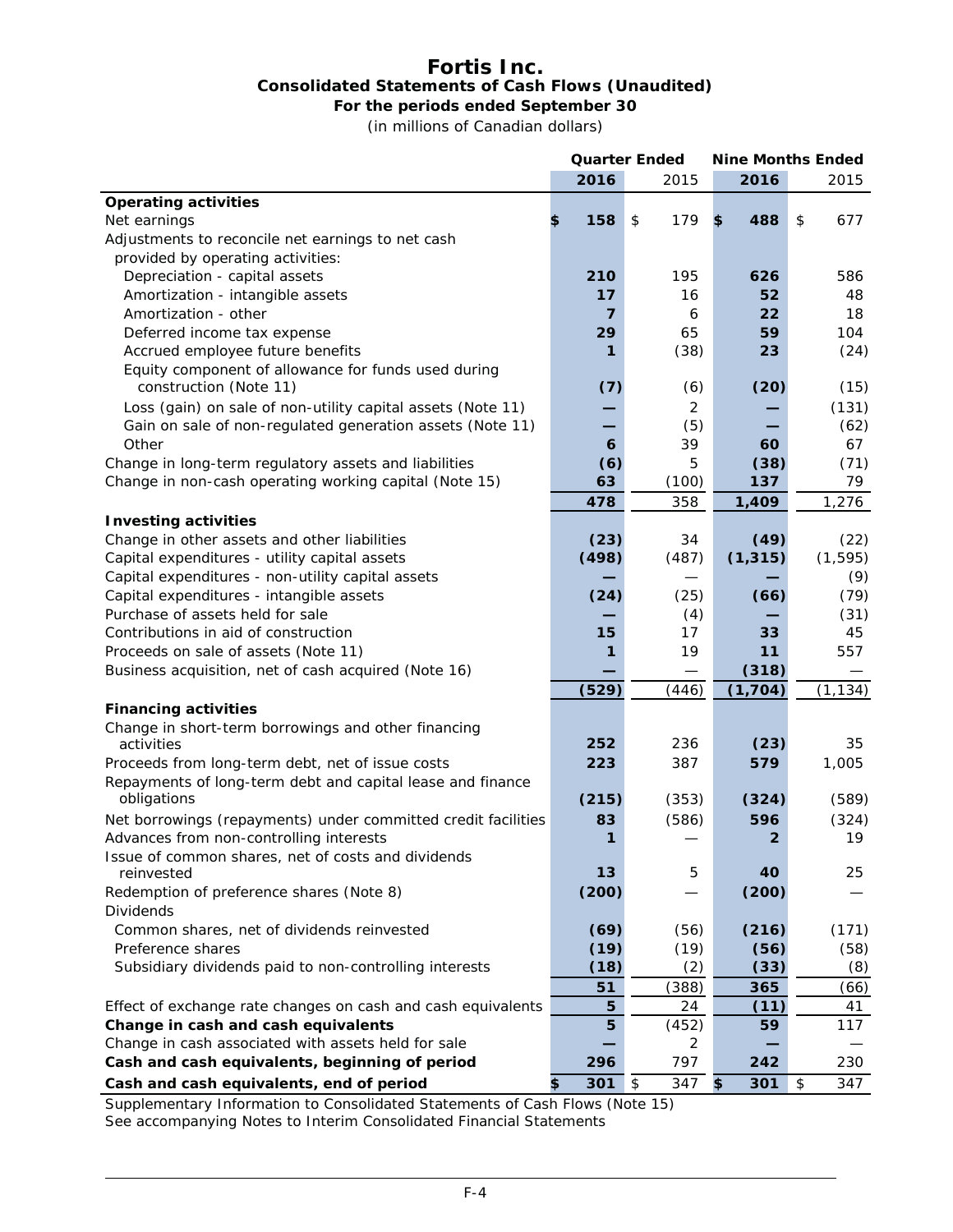Fortis Inc. **Fortis Inc.**

# Consolidated Statements of Changes in Equity (Unaudited)<br>For the periods ended September 30<br>(in millions of Canadian dollars) **Consolidated Statements of Changes in Equity (Unaudited) For the periods ended September 30** (in millions of Canadian dollars)

|                                                        |                         | Common<br><b>Shares</b> |                       | Preference<br><b>Shares</b> | Additiona<br>Paid-in<br>Capital |                                               | Comprehensive<br>Income (Loss)<br>Accumulated<br>Other | Retained<br>Earnings   |                                 | Controlling<br>Interests<br>Non- |          | Equity<br>Total   |
|--------------------------------------------------------|-------------------------|-------------------------|-----------------------|-----------------------------|---------------------------------|-----------------------------------------------|--------------------------------------------------------|------------------------|---------------------------------|----------------------------------|----------|-------------------|
|                                                        |                         | (Note 7)                |                       | (Note 8)                    |                                 |                                               |                                                        |                        |                                 |                                  |          |                   |
| As at January 1, 2016                                  | ₩                       | 5,867                   | ₩                     | 1,820                       | ₩                               | ₩<br>$\overline{4}$                           | 791                                                    | ₩                      | ₩<br>,388                       | 473                              | \$10,353 |                   |
| Net earnings                                           |                         |                         |                       |                             |                                 |                                               |                                                        |                        | 455                             | 33                               |          | 488               |
| Other comprehensive loss                               |                         |                         |                       |                             |                                 |                                               | (226)                                                  |                        |                                 |                                  |          | (226)             |
| Common share issues                                    |                         | 45                      |                       |                             |                                 | <u>न</u>                                      |                                                        |                        |                                 |                                  |          | 141               |
| Stock-based compensation                               |                         |                         |                       |                             |                                 | $\mathbf 2$                                   |                                                        |                        |                                 |                                  |          |                   |
| Advances from non-controlling interests                |                         |                         |                       |                             |                                 |                                               |                                                        |                        |                                 | $\mathbf{\Omega}$                |          | $\mathbf{\Omega}$ |
| Foreign currency translation impacts                   |                         |                         |                       |                             |                                 |                                               |                                                        |                        |                                 | C)                               |          | C)                |
| Subsidiary dividends paid to non-controlling interests |                         |                         |                       |                             |                                 |                                               |                                                        |                        |                                 | (33)                             |          | (33)              |
| Redemption of preference shares                        |                         |                         |                       | (197)                       |                                 |                                               |                                                        |                        |                                 |                                  |          | (197)             |
| Dividends declared on common shares (\$1.15 per share) |                         |                         |                       |                             |                                 |                                               |                                                        |                        | (328)                           |                                  |          | (328)             |
| Dividends declared on preference shares                |                         |                         |                       |                             |                                 |                                               |                                                        |                        | (59)                            |                                  |          | (59)              |
| As at September 30, 2016                               | $\overline{\mathbf{r}}$ | 6,012                   | $\boldsymbol{\theta}$ | .623                        | $\boldsymbol{\theta}$           | $\boldsymbol{\vartheta}$<br>$\mathbf{\Omega}$ | 565                                                    | $\boldsymbol{\theta}$  | $\boldsymbol{\theta}$<br>,456   | 468                              | $\theta$ | 10,136            |
| As at January 1, 2015                                  | ↮                       | 5,667                   | ↮                     | 1,820                       | ↮                               | ↮<br>ഥ                                        | 129                                                    | ↮                      | ↮<br>1,060                      | 421                              | ↮        | 9,112             |
| Net earnings                                           |                         |                         |                       |                             |                                 |                                               |                                                        |                        | 651                             | 26                               |          | 677               |
| Other comprehensive income                             |                         |                         |                       |                             |                                 |                                               | 504                                                    |                        |                                 |                                  |          | 504               |
| Common share issues                                    |                         | 140                     |                       |                             |                                 | $\widehat{\Omega}$                            |                                                        |                        |                                 |                                  |          | 138               |
| Stock-based compensation                               |                         |                         |                       |                             |                                 | $\mathbf 2$                                   |                                                        |                        |                                 |                                  |          |                   |
| Advances from non-controlling interests                |                         |                         |                       |                             |                                 |                                               |                                                        |                        |                                 | $\frac{6}{1}$                    |          | $\frac{1}{2}$     |
| Foreign currency translation impacts                   |                         |                         |                       |                             |                                 |                                               |                                                        |                        |                                 | $\frac{6}{1}$                    |          | $\frac{6}{2}$     |
| Subsidiary dividends paid to non-controlling interests |                         |                         |                       |                             |                                 |                                               |                                                        |                        |                                 | ම                                |          | ම                 |
| Dividends declared on common shares (\$1.06 per share) |                         |                         |                       |                             |                                 |                                               |                                                        |                        | (294)                           |                                  |          | (294)             |
| Dividends declared on preference shares                |                         |                         |                       |                             |                                 |                                               |                                                        |                        | (58)                            |                                  |          | (58)              |
| As at September 30, 2015                               | $\theta$                | 5,807                   | ↮                     | 1,820                       | $\boldsymbol{\varphi}$          | ↮<br>$\frac{5}{3}$                            | 633                                                    | $\boldsymbol{\varphi}$ | $\boldsymbol{\varphi}$<br>1,359 | 474                              | ↮        | 10,108            |

See accompanying Notes to Interim Consolidated Financial Statements See accompanying Notes to Interim Consolidated Financial Statements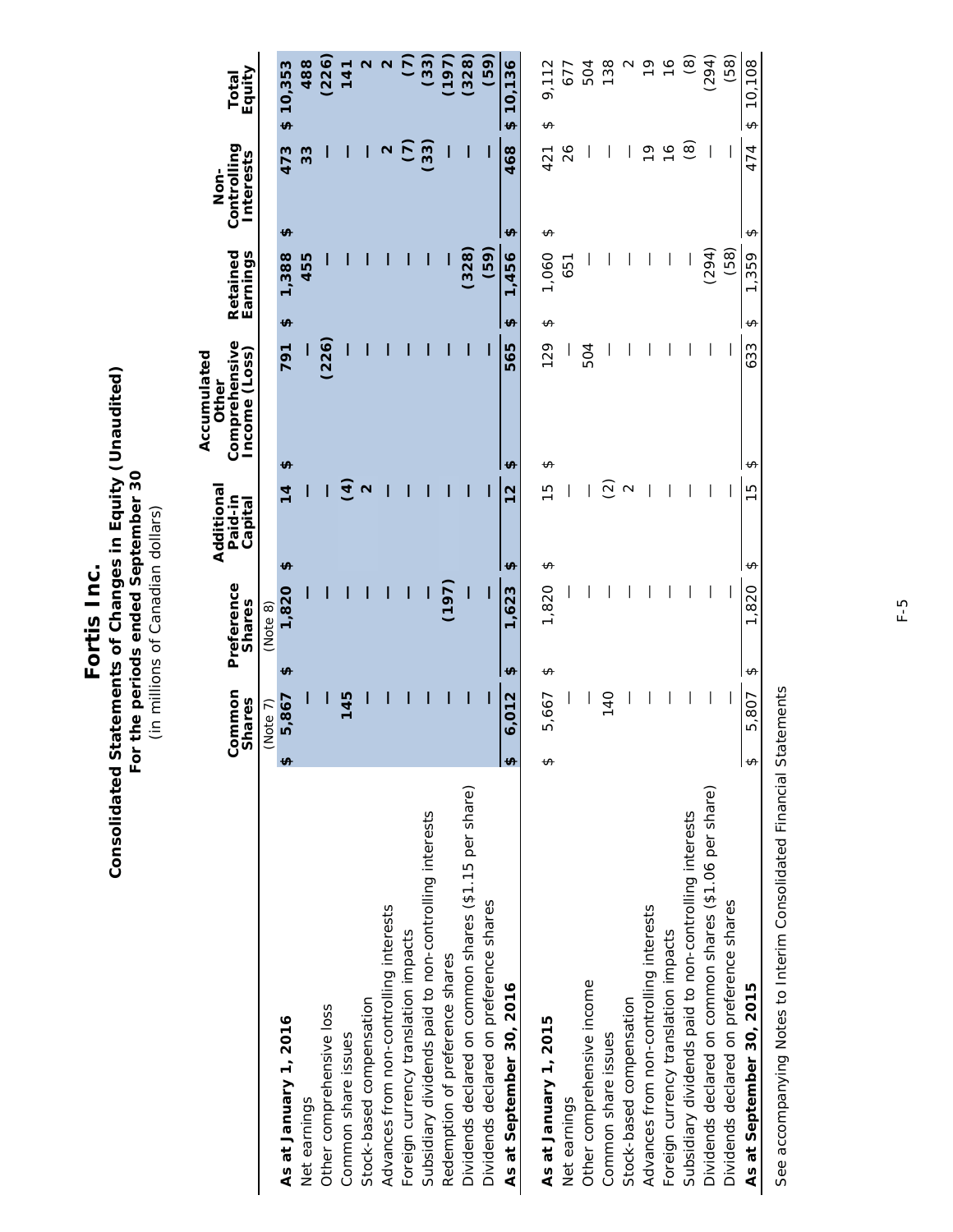For the three and nine months ended September 30, 2016 and 2015 (unless otherwise stated)

(Unaudited)

# **1. DESCRIPTION OF BUSINESS**

## **NATURE OF OPERATIONS**

Fortis Inc. ("Fortis" or the "Corporation") is principally an international electric and gas utility holding company. Fortis segments its utility operations by franchise area and, depending on regulatory requirements, by the nature of the assets. Fortis also holds investments in non-regulated energy infrastructure, which is treated as a separate segment. The Corporation's reporting segments allow senior management to evaluate the operational performance and assess the overall contribution of each segment to the long-term objectives of Fortis. Each entity within the reporting segments operates with substantial autonomy, assumes profit and loss responsibility and is accountable for its own resource allocation.

The following outlines each of the Corporation's reportable segments and is consistent with the basis of segmentation as disclosed in the Corporation's 2015 annual audited consolidated financial statements.

## **REGULATED UTILITIES**

The Corporation's interests in regulated electric and gas utilities are as follows:

- a. *Regulated Electric & Gas Utilities United States:* Comprised of UNS Energy, which primarily includes Tucson Electric Power Company ("TEP"), UNS Electric, Inc. ("UNS Electric") and UNS Gas, Inc. ("UNS Gas"), and Central Hudson Gas & Electric Corporation ("Central Hudson").
- b. *Regulated Gas Utility Canadian:* Primarily includes FortisBC Energy Inc. ("FortisBC Energy").
- c. *Regulated Electric Utilities Canadian:* Comprised of FortisAlberta Inc. ("FortisAlberta"), FortisBC Inc. ("FortisBC Electric"), and Eastern Canadian Electric Utilities. Eastern Canadian Electric Utilities is comprised of Newfoundland Power Inc. ("Newfoundland Power"), Maritime Electric Company, Limited<br>("Maritime Electric") and FortisOntario Inc. ("FortisOntario"). FortisOntario mainly includes ("Maritime Electric") and FortisOntario Inc. ("FortisOntario"). Canadian Niagara Power Inc., Cornwall Street Railway, Light and Power Company, Limited and Algoma Power Inc.
- d. *Regulated Electric Utilities Caribbean:* Comprised of Caribbean Utilities Company, Ltd. ("Caribbean Utilities"), in which Fortis holds an approximate 60% controlling interest, two wholly owned utilities in the Turks and Caicos Islands, FortisTCI Limited and Turks and Caicos Utilities Limited (collectively "Fortis Turks and Caicos"), and also includes the Corporation's 33% equity investment in Belize Electricity Limited ("Belize Electricity").

## **NON-REGULATED – ENERGY INFRASTRUCTURE**

Non-Regulated - Energy Infrastructure is primarily comprised of long-term contracted generation assets in British Columbia and Belize, and the Aitken Creek natural gas storage facility ("Aitken Creek") in British Columbia. Aitken Creek was acquired by Fortis on April 1, 2016 and the financial results are included in this segment from the date of acquisition (Note 16). In February 2016 the Corporation sold its Walden hydroelectric generating facility in British Columbia for gross proceeds of approximately \$9 million.

## **NON-REGULATED - NON-UTILITY**

The Non-Utility segment previously included Fortis Properties Corporation ("Fortis Properties"). Fortis Properties completed the sale of its commercial real estate and hotel assets in June 2015 and October 2015, respectively (Note 11).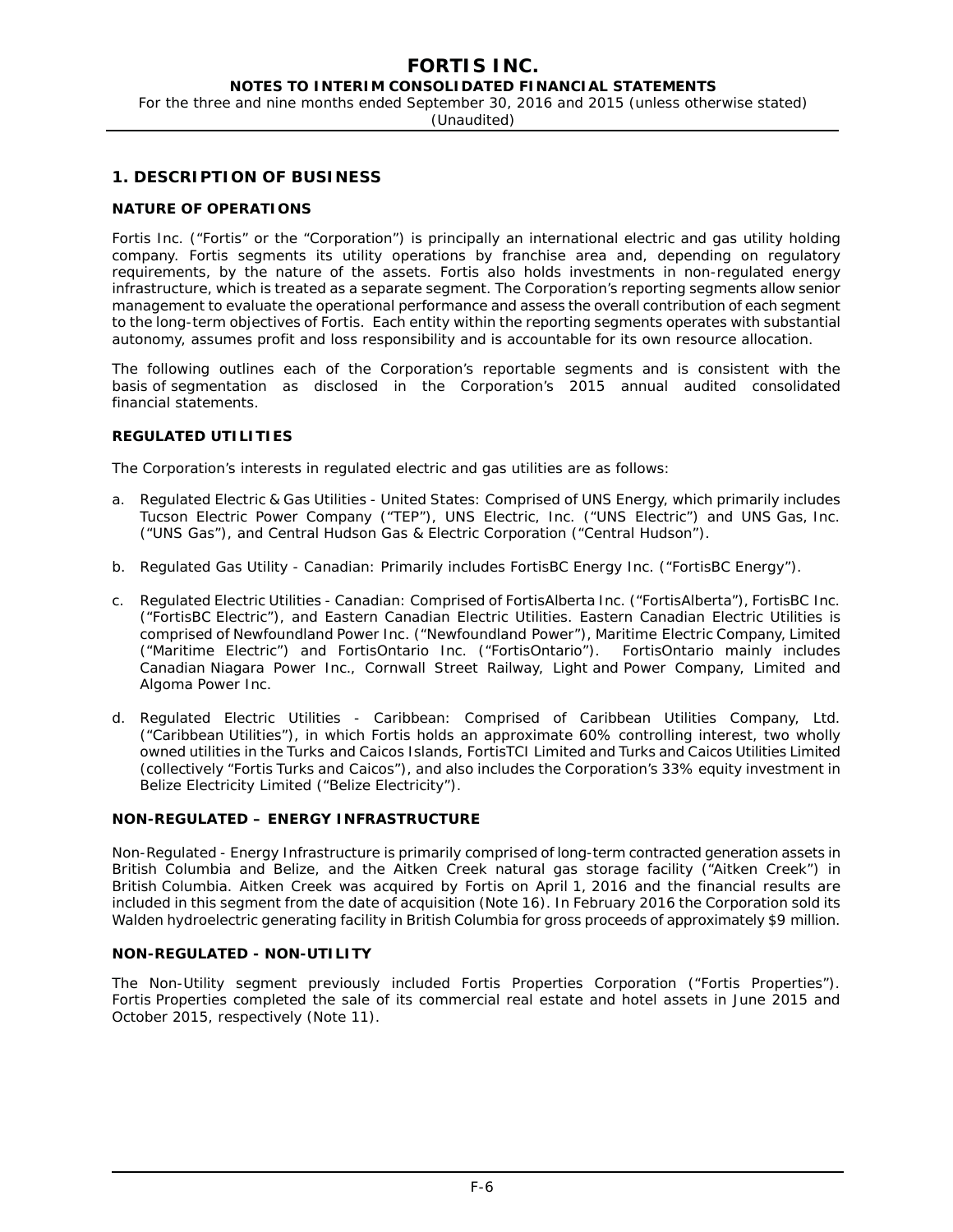# **FORTIS INC.**

## **NOTES TO INTERIM CONSOLIDATED FINANCIAL STATEMENTS**

For the three and nine months ended September 30, 2016 and 2015 (unless otherwise stated)

(Unaudited)

## **CORPORATE AND OTHER**

The Corporate and Other segment captures expense and revenue items not specifically related to any reportable segment and those business operations that are below the required threshold for reporting as separate segments.

The Corporate and Other segment includes net corporate expenses of Fortis and non-regulated holding company expenses of FortisBC Holdings Inc. ("FHI"), CH Energy Group, Inc. and UNS Energy Corporation. Also included in the Corporate and Other segment are the financial results of FortisBC Alternative Energy Services Inc. ("FAES"). FAES is a wholly owned subsidiary of FHI that provides alternative energy solutions, including thermal-energy and geo-exchange systems.

# **ACQUISITION OF ITC HOLDINGS CORP.**

On October 14, 2016, Fortis and GIC Private Limited ("GIC") acquired all of the outstanding common shares of ITC Holdings Corp. ("ITC") for an aggregate purchase price of approximately US\$11.8 billion on closing, including approximately US\$4.8 billion of ITC consolidated indebtedness at fair value. ITC is now a subsidiary of Fortis, with an affiliate of GIC owning a 19.9% minority interest in ITC. For details on the business acquisition refer to Note 16.

# **2. SUMMARY OF SIGNIFICANT ACCOUNTING POLICIES**

These interim consolidated financial statements have been prepared in accordance with accounting principles generally accepted in the United States ("US GAAP") for interim financial statements. As a result, these interim consolidated financial statements do not include all of the information and disclosures required in the annual consolidated financial statements and should be read in conjunction with the Corporation's 2015 annual audited consolidated financial statements. In management's opinion, the interim consolidated financial statements include all adjustments that are of a recurring nature and necessary to present fairly the consolidated financial position of the Corporation.

Interim results will fluctuate due to the seasonal nature of electricity and gas demand and water flows, as well as the timing and recognition of regulatory decisions. Given the diversified group of companies, seasonality may vary. Most of the annual earnings of the gas utilities are realized in the first and fourth quarters. Earnings for UNS Energy and Central Hudson's electric utilities are generally highest in the second and third quarters due to the use of air conditioning and other cooling equipment.

The preparation of the consolidated financial statements in accordance with US GAAP requires management to make estimates and judgments that affect the reported amounts of assets and liabilities and the disclosure of contingent assets and liabilities at the date of the consolidated financial statements, and the reported amounts of revenue and expenses during the reporting periods. Estimates and judgments are based on historical experience, current conditions and various other assumptions believed to be reasonable under the circumstances.

Additionally, certain estimates and judgments are necessary since the regulatory environments in which the Corporation's regulated utilities operate often require amounts to be recognized at estimated values until these amounts are finalized pursuant to regulatory decisions or other regulatory proceedings. Due to changes in facts and circumstances, and the inherent uncertainty involved in making estimates, actual results may differ significantly from current estimates. Estimates and judgments are reviewed periodically and, as adjustments become necessary, are recognized in earnings in the period in which they become known. In the event that a regulatory decision is received after the balance sheet date but before the consolidated financial statements are issued, the facts and circumstances are reviewed to determine whether or not it is a recognized subsequent event.

Interim financial statements may also employ a greater use of estimates than the annual financial statements. There were no material changes in the nature of the Corporation's critical accounting estimates during the three and nine months ended September 30, 2016.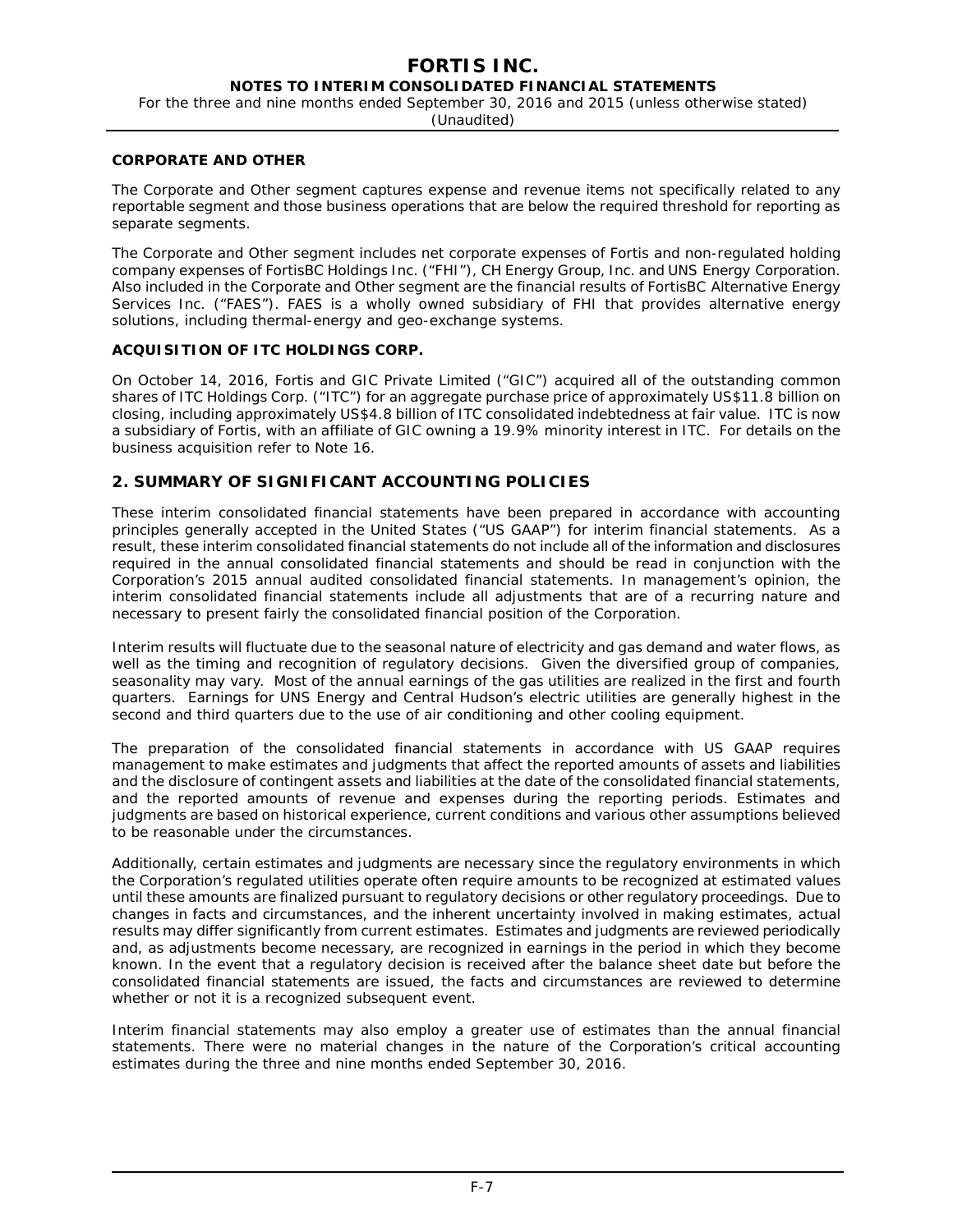For the three and nine months ended September 30, 2016 and 2015 (unless otherwise stated)

(Unaudited)

An evaluation of subsequent events through November 3, 2016, the date these interim consolidated financial statements were approved by the Audit Committee of the Board of Directors, was completed to determine whether circumstances warranted recognition and disclosure of events or transactions in the interim consolidated financial statements as at September 30, 2016 (Note 22).

All amounts are presented in Canadian dollars unless otherwise stated.

These interim consolidated financial statements are comprised of the accounts of Fortis and its wholly owned subsidiaries and controlling ownership interests. All significant intercompany balances and transactions have been eliminated on consolidation.

These interim consolidated financial statements have been prepared following the same accounting policies and methods as those used to prepare the Corporation's 2015 annual audited consolidated financial statements, except as described below.

## **New Accounting Policies**

*Simplifying Income Statement Presentation by Eliminating the Concept of Extraordinary Items*  Effective January 1, 2016, the Corporation adopted Accounting Standards Update ("ASU") No. 2015-01, *Simplifying Income Statement Presentation by Eliminating the Concept of Extraordinary Items*. The amendments in this update are part of the Financial Accounting Standards Board's ("FASB") initiative to reduce complexity in accounting standards by eliminating the concept of extraordinary items. The above-noted ASU was applied prospectively and did not impact the Corporation's interim unaudited consolidated financial statements for the three and nine months ended September 30, 2016.

## *Amendments to the Consolidation Analysis*

Effective January 1, 2016, the Corporation adopted ASU No. 2015-02, *Amendments to the Consolidation Analysis*. The amendments in this update change the analysis that a reporting entity must perform to determine whether it should consolidate certain types of legal entities. Specifically, the amendments note the following regarding limited partnerships: (i) modify the evaluation of whether limited partnerships and similar legal entities are variable interest entities or voting interest entities; and (ii) eliminate the presumption that a general partner should consolidate a limited partnership. The amendments did not materially impact the Corporation's interim unaudited consolidated financial statements for the three and nine months ended September 30, 2016. The amendments did, however, change the Corporation's 51% controlling ownership interest in the Waneta Expansion Limited Partnership ("Waneta Partnership") from a voting interest entity to a variable interest entity, resulting in additional disclosure (Note 18).

## *Simplifying the Accounting for Measurement-Period Adjustments*

Effective January 1, 2016, the Corporation adopted ASU No. 2015-16, *Simplifying the Accounting for Measurement-Period Adjustments*. The amendments in this update require that in a business combination, an acquirer recognize adjustments to provisional amounts that are identified during the measurement period in the reporting period in which the adjustment amounts are determined. Under previous guidance, these adjustments were required to be accounted for retrospectively. ASU No. 2015-16 was applied prospectively and did not have an impact on the Corporation's interim unaudited consolidated financial statements for the three and nine months ended September 30, 2016.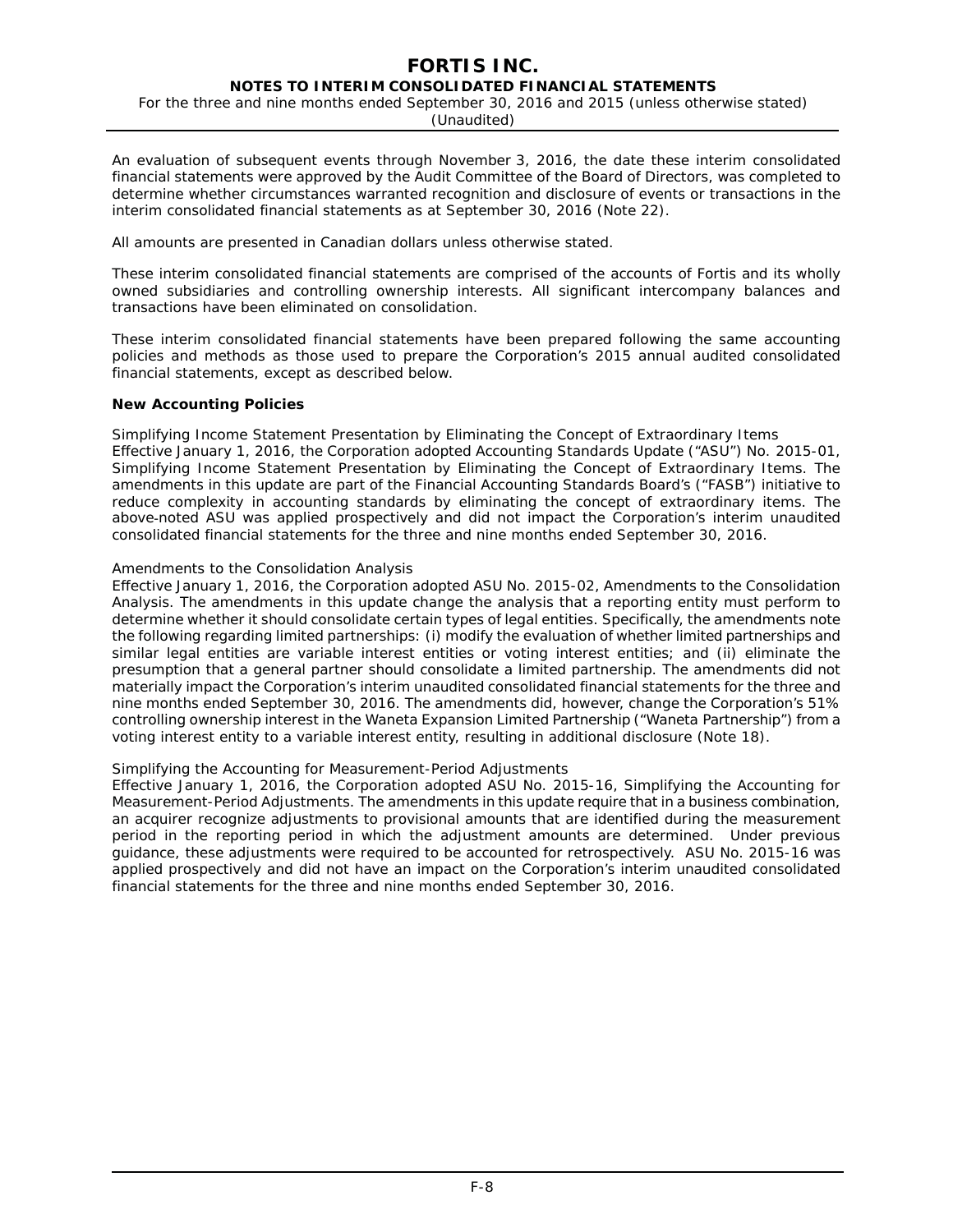For the three and nine months ended September 30, 2016 and 2015 (unless otherwise stated)

(Unaudited)

## **3. FUTURE ACCOUNTING PRONOUNCEMENTS**

The Corporation considers the applicability and impact of all ASUs issued by FASB. The following updates have been issued by FASB, but have not yet been adopted by Fortis. Any ASUs not included below were assessed and determined to be either not applicable to the Corporation or are not expected to have a material impact on its consolidated financial statements.

## **Revenue from Contracts with Customers**

ASU No. 2014-09 was issued in May 2014 and the amendments in this update create Accounting Standards Codification ("ASC") Topic 606, *Revenue from Contracts with Customers*, and supersede the revenue recognition requirements in ASC Topic 605, *Revenue Recognition*, including most industry-specific revenue recognition guidance throughout the codification. This standard clarifies the principles for recognizing revenue and can be applied consistently across various transactions, industries and capital markets. This standard was originally effective for annual and interim periods beginning after December 15, 2016 and is to be applied on a full retrospective or modified retrospective basis. ASU No. 2015-14 was issued in August 2015 and the amendments in this update defer the effective date of ASU No. 2014-09 by one year to annual and interim periods beginning after December 15, 2017. Early adoption is permitted as of the original effective date.

ASU No. 2016-08, *Principal versus Agent Considerations*, was issued in March 2016, ASU 2016-10, *Identifying Performance Obligations and Licensing*, was issued in April 2016 and ASU No. 2016-12, *Narrow-Scope Improvements and Practical Expedients*, was issued in May 2016. The above-noted ASUs clarify implementation guidance in ASC Topic 606. The effective date and transition requirements of these updates are the same as ASU No. 2014-09.

The majority of the Corporation's revenue is generated from energy sales to retail customers based on published tariff rates, as approved by the respective regulators, and is considered to be in the scope of ASU No. 2014-09. Fortis does not expect that the adoption of this standard, and all related ASUs, will have a material impact on the measurement of revenue generated from energy sales to retail customers. The Corporation has not yet selected a transition method and is assessing the impact that the adoption of this standard, and all related ASUs, will have on its other revenue streams, and all related disclosures. Fortis plans to have this assessment substantially completed by the end of 2016.

## **Recognition and Measurement of Financial Assets and Financial Liabilities**

ASU No. 2016-01, *Recognition and Measurement of Financial Assets and Financial Liabilities*, was issued in January 2016 and the amendments in this update address certain aspects of recognition, measurement, presentation and disclosure of financial instruments. Most notably, the amendments require the following: (i) equity investments in unconsolidated entities (other than those accounted for using the equity method of accounting) to be measured at fair value through earnings; however, entities will be able to elect to record equity investments without readily determinable fair values at cost, less impairment, and plus or minus subsequent adjustments for observable price changes; and (ii) financial assets and financial liabilities to be presented separately in the notes to the consolidated financial statements, grouped by measurement category and form of financial asset. This update is effective for annual and interim periods beginning after December 15, 2017. Fortis is assessing the impact that the adoption of this update will have on its consolidated financial statements and related disclosures.

## **Leases**

ASU No. 2016-02 was issued in February 2016 and the amendments in this update create ASC Topic 842, *Leases*, and supersede lease requirements in ASC Topic 840, *Leases*. The main provision of ASC Topic 842 is the recognition of lease assets and lease liabilities on the balance sheet by lessees for those leases that were previously classified as operating leases. For operating leases, a lessee is required to do the following: (i) recognize a right-of-use asset and a lease liability, initially measured at the present value of the lease payments, on the balance sheet; (ii) recognize a single lease cost, calculated so that the cost of the lease is allocated over the lease term on a generally straight-line basis; and (iii) classify all cash payments within operating activities in the statement of cash flows. These amendments also require qualitative disclosures along with specific quantitative disclosures. This update is effective for annual and interim periods beginning after December 15, 2018 and is to be applied using a modified retrospective approach with practical expedient options. Early adoption is permitted. Fortis is assessing the impact that the adoption of this update will have on its consolidated financial statements and related disclosures.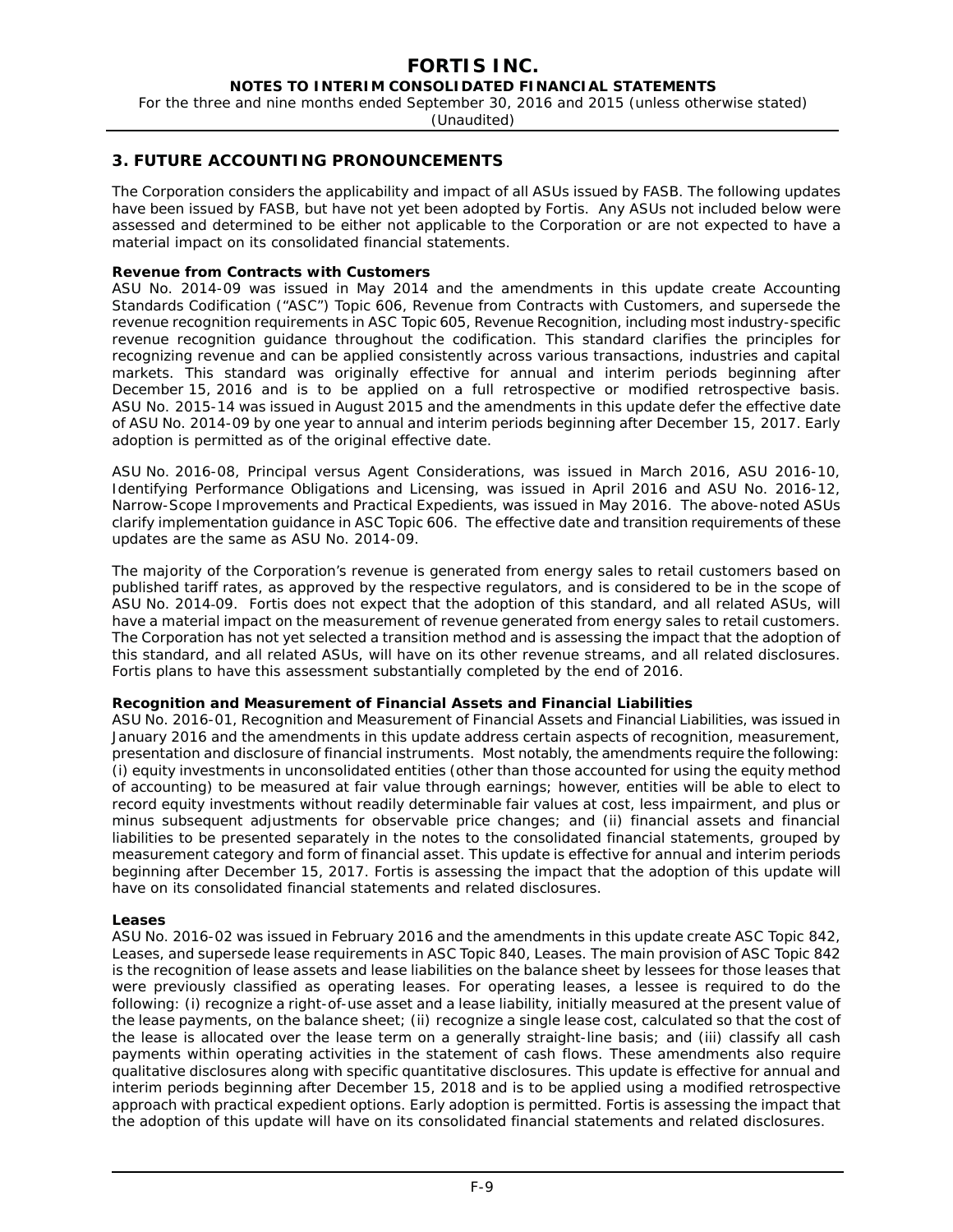# **FORTIS INC.**

**NOTES TO INTERIM CONSOLIDATED FINANCIAL STATEMENTS**

For the three and nine months ended September 30, 2016 and 2015 (unless otherwise stated)

(Unaudited)

## **Improvements to Employee Share-Based Payment Accounting**

ASU No. 2016-09, *Improvements to Employee Share-Based Payment Accounting,* was issued in March 2016 as part of FASB's simplification initiative. The areas for simplification in this update involve several aspects of accounting for share-based payment transactions, including income tax consequences, classification of awards as either equity or liabilities, and classification on the statement of cash flows. This update is effective for annual and interim periods beginning after December 15, 2016. Early adoption is permitted, however, an entity that elects early adoption must adopt all the amendments in the same period. Fortis expects to early adopt this standard in the fourth quarter of 2016, with an effective date of January 1, 2016, and is in the process of determining the impact that the early adoption of this standard will have on its consolidated financial statements and related disclosures.

## **Measurement of Credit Losses on Financial Instruments**

ASU No. 2016-13, *Measurement of Credit Losses on Financial Instruments*, was issued in June 2016 and the amendments in this update require entities to use an expected credit loss methodology and to consider a broader range of reasonable and supportable information to inform credit loss estimates. This update is effective for annual and interim periods beginning after December 15, 2019 and is to be applied on a modified retrospective basis. Early adoption is permitted for annual and interim periods beginning after December 15, 2018. Fortis is assessing the impact that the adoption of this update will have on its consolidated financial statements and related disclosures.

## **Classification of Certain Cash Receipts and Cash Payments**

ASU No. 2016-15, *Classification of Certain Cash Receipts and Cash Payments*, was issued in August 2016 and the amendments in this update address diversity in practice on how eight specific cash receipts and cash payments are presented in the statement of cash flows. This update is effective for annual and interim periods beginning after December 15, 2017 and is to be applied on a retrospective basis for each period presented. Early adoption is permitted. Fortis does not expect that the adoption of this update will have a material impact on its consolidated financial statements or related disclosures.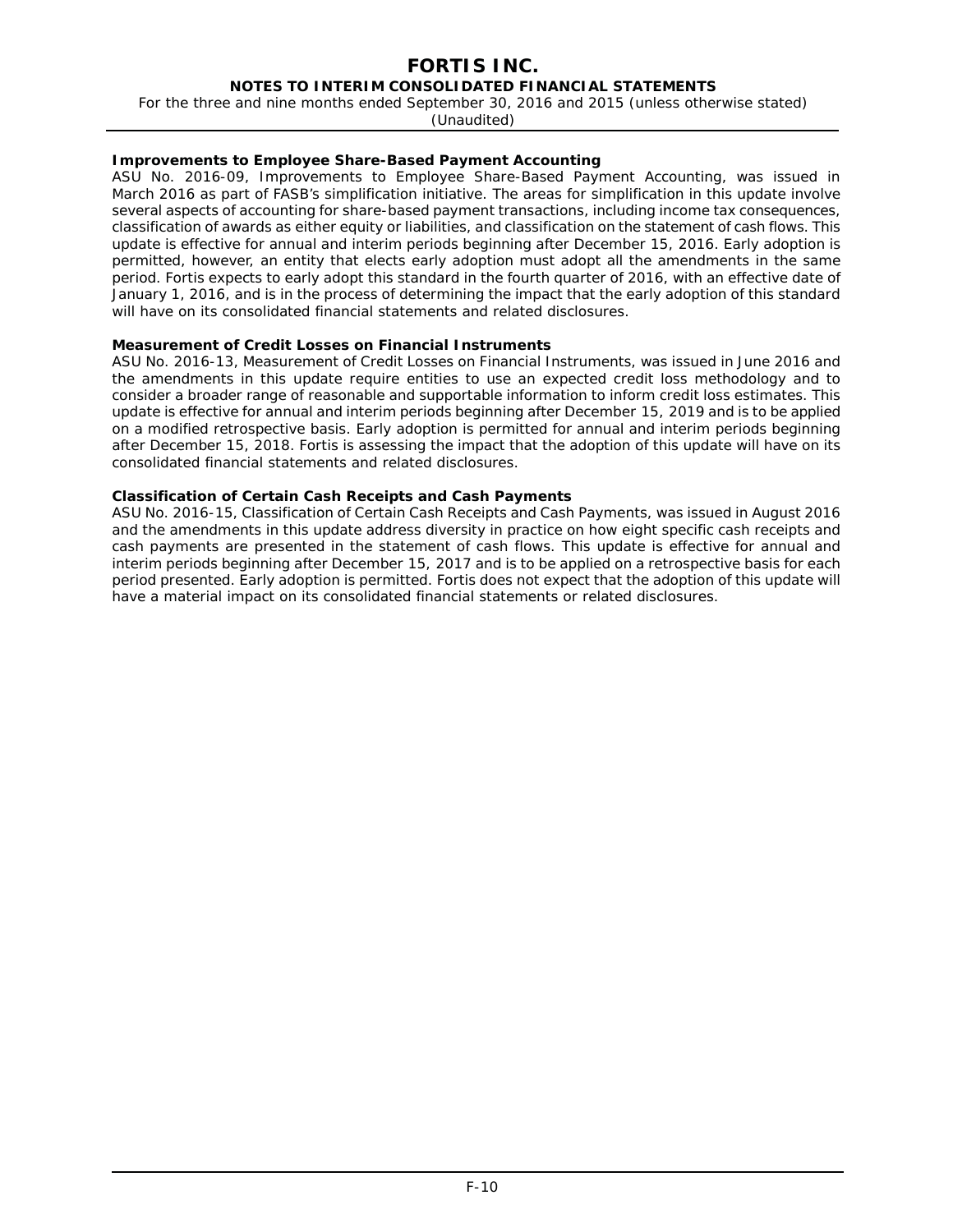FORTIS INC.<br>For the three and nine months ended September 30, 2016 and 2015 (unless otherwise stated)<br>(Unauditied) For the three and nine months ended September 30, 2016 and 2015 (unless otherwise stated) **NOTES TO INTERIM CONSOLIDATED FINANCIAL STATEMENTS FORTIS INC.**

(Unaudited)

# 4. SEGMENTED INFORMATION **4. SEGMENTED INFORMATION**

Information by reportable segment is as follows: Information by reportable segment is as follows:

|                                                                   |                      |                      |              |                    | EGULATED<br>$\alpha$ |                      |                                 |                 |                        | NON-REGULATED            |                    |                        |                         |                 |
|-------------------------------------------------------------------|----------------------|----------------------|--------------|--------------------|----------------------|----------------------|---------------------------------|-----------------|------------------------|--------------------------|--------------------|------------------------|-------------------------|-----------------|
|                                                                   |                      | <b>United States</b> |              |                    |                      | Canada               |                                 |                 |                        |                          |                    |                        |                         |                 |
| Quarter Ended                                                     |                      | Electric & Gas       |              | Gas                |                      | Electric             |                                 |                 |                        |                          |                    |                        | Inter-                  |                 |
| September 30, 2016<br>$($ \$ millions $)$                         | Energy<br><b>UNS</b> | Central<br>Hudson    | Total        | FortisBC<br>Energy | Alberta<br>Fortis    | FortisBC<br>Electric | Canadian<br>Eastern             | Total           | Caribbean<br>Electric  | Energy<br>Infrastructure | Non-<br>Utility    | Corporate<br>and Other | eliminations<br>segment | Total           |
| Revenue                                                           | 604                  | 208                  | 812          | 151                | 143                  | $_{88}$              | 211                             | 593             | 79                     | $\frac{4}{4}$            |                    | $\mathbf{\Omega}$      | (20)                    | 1,510           |
| Energy supply costs                                               | 214                  | 66                   | 280          | 29                 |                      | 32                   | 123                             | 184             | 35                     | w                        |                    |                        | (17)                    | 485             |
| Operating expenses                                                | 148                  | 96                   | 244          | 69                 | 46                   | 20                   | 32                              | 167             | $\overline{1}$         | 12                       |                    | $\infty$               | $\widehat{c}$           | 439             |
| Depreciation and amortization                                     | 65                   | 15                   | 80           | 49                 | 45                   | 15                   | 23                              | 132             | 13                     | $\infty$                 |                    | $\overline{ }$         |                         | 234             |
| Operating income                                                  | 177                  | $\overline{31}$      | 208          | 4                  | 52                   | $\overline{21}$      | 33                              | 110             | $\overline{20}$        | $\overline{2}$           | L                  | E                      |                         | 352             |
| Other income (expenses), net                                      | $\mathbf{\Omega}$    |                      | S            | 4                  |                      |                      |                                 | ю               |                        |                          |                    | $\blacktriangledown$   |                         | $\overline{10}$ |
| Finance charges                                                   | 24                   | $\overline{10}$      | 34           | 33                 | $\overline{21}$      | $\sigma$             | $\frac{5}{1}$                   | 78              | 4                      | ٣                        |                    | 47                     |                         | 164             |
| Income tax expense (recovery)                                     | 53                   | $\infty$             | $\mathbf{5}$ | $\odot$            | $\overline{ }$       | $\sim$               | 4                               | $\mathbf{\tau}$ |                        |                          |                    | (22)                   |                         | 40              |
| Net earnings (loss)                                               | 102                  | 14                   | 116          | (19)               | 30                   | $\Xi$                | $\overline{1}$                  | 36              | $\overline{1}$         | 20                       | L                  | (31)                   |                         | 158             |
| Non-controlling interests                                         |                      |                      |              |                    |                      |                      |                                 |                 | 4                      | rU                       |                    |                        |                         | o               |
| Preference share dividends                                        |                      |                      |              |                    |                      |                      |                                 |                 |                        |                          |                    | 22                     |                         | 22              |
| Net earnings (loss) attributable to<br>common equity shareholders | 102                  | $\overline{1}$       | 116          | (19)               | $\frac{8}{3}$        | $\Xi$                | 14                              | 36              | 13                     | 15                       |                    | (53)                   |                         | <b>127</b>      |
| Goodwill                                                          | 1,812                | 591                  | 2,403        | 913                | 227                  | 235                  | 57                              | 1,442           | 186                    | $\overline{27}$          | ı                  |                        |                         | 4,058           |
| Identifiable assets                                               | 6,826                | 2,479                | 9,305        | 5,089              | 3,789                | 1,899                | .255<br>$\overline{\mathsf{C}}$ | 13,032          | , 137                  | ,465<br>᠆                |                    | 280                    | (86)                    | 25,133          |
| Total assets                                                      | 8,638                | 3,070                | 11,708       | 6,002              | 4,016                | 2,134                | 2,322                           | 4,474           | , 323                  | 492                      | ı                  | 280                    | (86)                    | 29,191          |
| Gross capital expenditures                                        | 198                  | 59                   | 257          | 86                 | 94                   | 15                   | 50                              | 245             | $\frac{6}{1}$          | ٣                        | T                  | T                      |                         | 522             |
| Quarter Ended                                                     |                      |                      |              |                    |                      |                      |                                 |                 |                        |                          |                    |                        |                         |                 |
| September 30, 2015                                                |                      |                      |              |                    |                      |                      |                                 |                 |                        |                          |                    |                        |                         |                 |
| $($$ millions)                                                    |                      |                      |              |                    |                      |                      |                                 |                 |                        |                          |                    |                        |                         |                 |
| Revenue                                                           | 623                  | 193                  | 816          | 168                | $\frac{14}{1}$       | 85                   | 206                             | 800             | 55                     | 29                       | 47                 | ೲ                      | (21)                    | 1,566           |
| Energy supply costs                                               | 242                  | 59                   | 301          | 47                 |                      | 30                   | 122                             | 199             | 46                     |                          |                    |                        | (13)                    | 533             |
| Operating expenses                                                | 146                  | $\overline{94}$      | 240          | 69                 | 44                   | $\overline{21}$      | 33                              | 167             | $\mathbf{r}$           | 4                        | 34                 | œ                      | $\odot$                 | 461             |
| Depreciation and amortization                                     | $\overline{6}$       | $\frac{4}{3}$        | 75           | 47                 | 42                   | $\frac{4}{3}$        | $\overline{2}$                  | 124             | $\frac{2}{3}$          | ۰                        |                    |                        |                         | 217             |
| Operating income                                                  | 174                  | 26                   | <b>200</b>   | 5<br>2<br>2        | 55                   | 20                   | 30                              | $\frac{1}{2}$   | ٩                      | ٩P                       | 13                 |                        | ⊕                       | 355             |
| Other income (expenses), net                                      |                      | $\sim$               | N            |                    | $\overline{ }$       |                      | $\overline{ }$                  | 4               |                        | Ю                        | $\widehat{\Omega}$ | £                      |                         | ю               |
| Finance charges                                                   | 25                   | $\overline{C}$       | 35           | 34                 | 20                   | ᡡ                    | $\frac{4}{4}$                   | 77              | ω                      | ٣                        | ۱Ω                 | 25                     | ල                       | 141             |
| Income tax expense (recovery)                                     | 52                   | $\overline{ }$       | 59           | $\widehat{C}$      | $\widehat{\tau}$     | S                    | 4                               | Ξ               |                        |                          | ම                  | (13)                   |                         | $\overline{a}$  |
| Net earnings (loss)                                               | 56                   |                      | 108          | (20)               | 57                   | ∞                    | 13                              | 38              | r                      | 23                       | $\mathbf{r}$       | <u>(१</u>              |                         | 179             |
| Non-controlling interests                                         |                      |                      |              |                    |                      |                      |                                 |                 | 4                      | ю                        |                    |                        |                         | ۰               |
| Preference share dividends                                        |                      |                      |              |                    |                      |                      |                                 |                 |                        |                          |                    | $\frac{6}{1}$          |                         | $\overline{1}$  |
| Net earnings (loss) attributable to<br>common equity shareholders | 5                    | $\overline{1}$       | 108          | (20)               | 57                   | ∞                    | S<br>$\overline{ }$             | 38              | $\mathbf{r}$           | $\frac{8}{1}$            | $\mathbf{r}$       | (35)                   |                         | 151             |
| Goodwill                                                          | 1,842                | 602                  | 2,444        | 913                | 227                  | 235                  | 57                              | 1,442           | 189                    |                          |                    |                        |                         | 4,075           |
| Identifiable assets                                               | 6,699                | 2,407                | 9,106        | 4,960              | 3,501                | 1,855                | 2,162                           | 12,478          | 1,050                  | 1,025                    | 381                | 613                    | (410)                   | 24,243          |
| Total assets                                                      | 8,541                | 3,009                | 11,550       | 5,873<br>125       | 3,728                | 2,090                | 2,229                           | 13,920          | ,239<br>$\overline{ }$ | 1,025                    | 381                | 613                    | (410)                   | 28,318          |
| Gross capital expenditures                                        | $\frac{1}{103}$      | 56                   | 159          |                    | 99                   | 23                   | $^{42}$                         | 289             | 57                     | $\frac{2}{3}$            |                    | ٣                      |                         | 512             |

F-11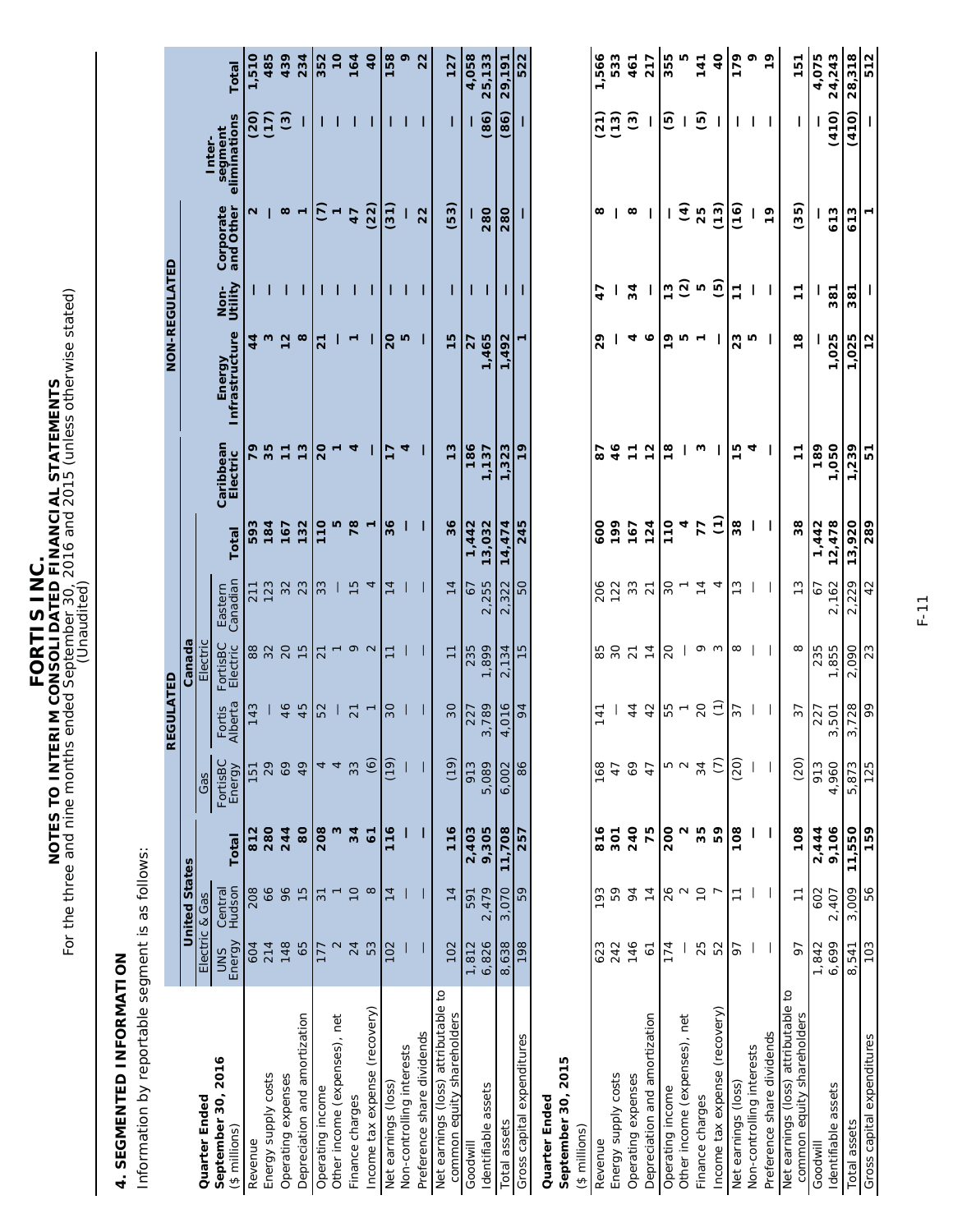FORTIS INC.<br>For the three and nine months ended September 30, 2016 and 2015 (unless otherwise stated) For the three and nine months ended September 30, 2016 and 2015 (unless otherwise stated) **NOTES TO INTERIM CONSOLIDATED FINANCIAL STATEMENTS FORTIS INC.**

| Ĩ,<br>י<br>י<br>ì<br>$\tilde{\zeta}$<br>٦<br>į<br>י<br>ג |               |  |
|----------------------------------------------------------|---------------|--|
|                                                          | ว<br>ง        |  |
|                                                          |               |  |
|                                                          | $\frac{2}{2}$ |  |
|                                                          | ζ             |  |
|                                                          |               |  |

|                                                                   |                |                      |          |                    | REGULATED         |                      |                     |               |                       |                          | NON-REGULATED   |                        |                         |        |
|-------------------------------------------------------------------|----------------|----------------------|----------|--------------------|-------------------|----------------------|---------------------|---------------|-----------------------|--------------------------|-----------------|------------------------|-------------------------|--------|
|                                                                   |                | <b>United States</b> |          |                    |                   | Canada               |                     |               |                       |                          |                 |                        |                         |        |
| Year-to-Date                                                      |                | Electric & Gas       |          | Gas                |                   | Electric             |                     |               |                       |                          |                 |                        | Inter-                  |        |
| September 30, 2016<br>$($ \$ millions $)$                         | Energy<br>UNS  | Central<br>Hudson    | Total    | FortisBC<br>Energy | Alberta<br>Fortis | FortisBC<br>Electric | Eastern<br>Canadian | Total         | Caribbean<br>Electric | Energy<br>Infrastructure | Non-<br>Utility | Corporate<br>and Other | segment<br>eliminations | Tota   |
| Revenue                                                           | 1,534          | 642                  | 2,176    | 758                | 429               | 275                  | 785                 | 2,247         | 225                   | 139                      |                 | r                      | (50)                    | 4,744  |
| Energy supply costs                                               | 570            | 199                  | 769      | 204                |                   | 93                   | 511                 | 808           | $\overline{10}$       | 20                       |                 |                        | (41)                    | 1,657  |
| Operating expenses                                                | 447            | 289                  | 736      | 209                | 142               | 63                   | 101                 | 515           | 35                    | 28                       |                 | $\overline{6}$         | $\circledg$             | 1,367  |
| Depreciation and amortization                                     | 197            | 46                   | 243      | 149                | 134               | 43                   | 68                  | 394           | 39                    | $\overline{2}$           |                 | w                      |                         | 700    |
| Operating income                                                  | 320            | 108                  | 428      | 196                | 153               | 76                   | 105                 | 530           | 50                    | ನ                        |                 | (57)                   | Ξ                       | 020    |
| Other income (expenses), net                                      | $\mathsf{o}$   | $\mathfrak{S}$       | o        | $\overline{1}$     | $\mathbf{\Omega}$ | $\overline{ }$       |                     | 15            | w                     | $\overline{ }$           |                 | ю                      | П                       | 35     |
| Finance charges                                                   | 75             | 30                   | 105      | 56                 | 63                | 28                   | 43                  | 231           | $\overline{c}$        | <u>ო —</u>               |                 | 109                    | $\widehat{c}$           | 457    |
| Income tax expense (recovery)                                     | $\overline{8}$ | $\overline{3}$       | 112      | 29                 | $\overline{ }$    | $\infty$             | 15                  | 53            |                       |                          |                 | (56)                   |                         | 110    |
| Net earnings (loss)                                               | 170            | 50                   | 220      | $\overline{8}$     | 5                 | $\frac{1}{4}$        | 48                  | 261           | 45                    | 67                       | ı               | (105)                  | ı                       | 488    |
| Non-controlling interests                                         |                |                      |          |                    |                   |                      |                     |               | $\overline{1}$        | 22                       |                 |                        |                         | 33     |
| Preference share dividends                                        |                |                      | ı        |                    |                   |                      |                     |               |                       |                          |                 | 59                     |                         | 59     |
| Net earnings (loss) attributable to<br>common equity shareholders | 170            | 50                   | 220      | $\overline{8}$     | ᡖ                 | $\overline{4}$       | 48                  | 261           | 34                    | 45                       | I               | (164)                  | I                       | 396    |
| Goodwill                                                          | 1,812          | 591                  | 2,403    | 913                | 227               | 235                  | 67                  | 1,442         | 186                   | $\overline{27}$          | I               |                        |                         | 4,058  |
| Identifiable assets                                               | 6,826          | 2,479                | 9,305    | 5,089              | 3,789             | 899                  | 255<br>$\sim$       | 3,032         | 737                   | ,465                     |                 | 280                    | (86)                    | 25,133 |
| Total assets                                                      | 8,638          | 3,070                | 11,708   | 6,002              | 4,016             | 2,134                | 2,322               | 4,474         | , 323                 | 492                      | L               | 280                    | (86)                    | 29,191 |
| Gross capital expenditures                                        | 416            | 177                  | 593      | 252                | 260               | 53                   | 113                 | 678           | 83                    | $\overline{1}$           |                 | $\frac{1}{2}$          |                         | 1,381  |
| Year-to-Date                                                      |                |                      |          |                    |                   |                      |                     |               |                       |                          |                 |                        |                         |        |
| September 30, 2015                                                |                |                      |          |                    |                   |                      |                     |               |                       |                          |                 |                        |                         |        |
| $($ \$ millions $)$                                               |                |                      |          |                    |                   |                      |                     |               |                       |                          |                 |                        |                         |        |
| Revenue                                                           | 1,552          | 678                  | 2,230    | 884                | 423               | 261                  | 760                 | 2,328         | 239                   | 77                       | 165             | 22                     | $\widetilde{a}$         | 5,019  |
| Energy supply costs                                               | 626            | 257                  | 883      | 337                |                   | 76                   | 489                 | 902           | 127                   |                          |                 |                        | (16)                    | 1,897  |
| Operating expenses                                                | 418            | 284                  | 702      | 205                | 133               | 65                   | 106                 | 509           | 34                    | $\frac{2}{3}$            | $\frac{1}{2}$   | 25                     | $\widehat{\mathcal{E}}$ | 1,392  |
| Depreciation and amortization                                     | 178            | 42                   | 220      | 143                | 125               | 43                   | 62                  | 373           | 34                    | $\frac{3}{2}$            | $\mathbf{r}$    | ٣                      |                         | 652    |
| Operating income                                                  | 330            | 95                   | 425      | 199                | 165               | 77                   | 103                 | 544           | 44                    | 51                       | 35              | E                      | (17)                    | 1,078  |
| Other income (expenses), net                                      | $\sim$         | $\circ$              | $\infty$ |                    | $\sim$            |                      |                     | $\frac{1}{2}$ |                       | 57                       | 109             | 4                      | $\widehat{\epsilon}$    | 188    |
| Finance charges                                                   | 73             | 29                   | 102      | 102                | 59                | 28                   | 42                  | 231           | $\ddot{ }$            | N                        | $\frac{8}{1}$   | 70                     | (18)                    | 416    |
| Income tax expense (recovery)                                     | $\overline{6}$ | 29                   | 119      | 28                 | Э                 | $\overline{ }$       | $\frac{1}{2}$       | $\frac{6}{4}$ |                       | $\overline{2}$           | $\frac{3}{2}$   | (32)                   |                         | 173    |
| Net earnings (loss)                                               | 169            | 43                   | 212      | 76                 | 109               | 42                   | 47                  | 274           | 34                    | 82                       | 113             | (38)                   | ı                       | 677    |
| Non-controlling interests                                         |                |                      |          | $\overline{ }$     |                   |                      |                     |               | ۰                     | $\frac{6}{2}$            |                 |                        |                         | 26     |
| Preference share dividends                                        |                |                      |          |                    |                   |                      |                     |               |                       |                          |                 | 58                     |                         | 58     |
| Net earnings (loss) attributable to<br>common equity shareholders | 169            | 43                   | 212      | 75                 | 109               | 42                   | 47                  | 273           | 25                    | 99                       | 113             | (96)                   | I                       | 593    |
| Goodwill                                                          | 1,842          | 602                  | 2,444    | 913                | 227               | 235                  | 57                  | 1,442         | 189                   |                          |                 |                        |                         | 4,075  |
| Identifiable assets                                               | 6,699          | 2,407                | 9,106    | 4,960              | 501<br>ω          | 855                  | 2,162               | 2,478         | ,050<br>٣             | ,025                     | 381             | 613                    | (410)                   | 24,243 |
| Total assets                                                      | 8,541          | 3,009                | 11,550   | 5,873              | 3,728             | 2,090                | .229<br>$\sim$      | 13,920        | 1,239                 | 1,025                    | 381             | 613                    | (410)                   | 28,318 |
| Gross capital expenditures                                        | 552            | 123                  | 675      | 364                | 306               | 83                   | 115                 | 868           | 95                    | $\overline{3}$           |                 | Ю                      |                         | 1,683  |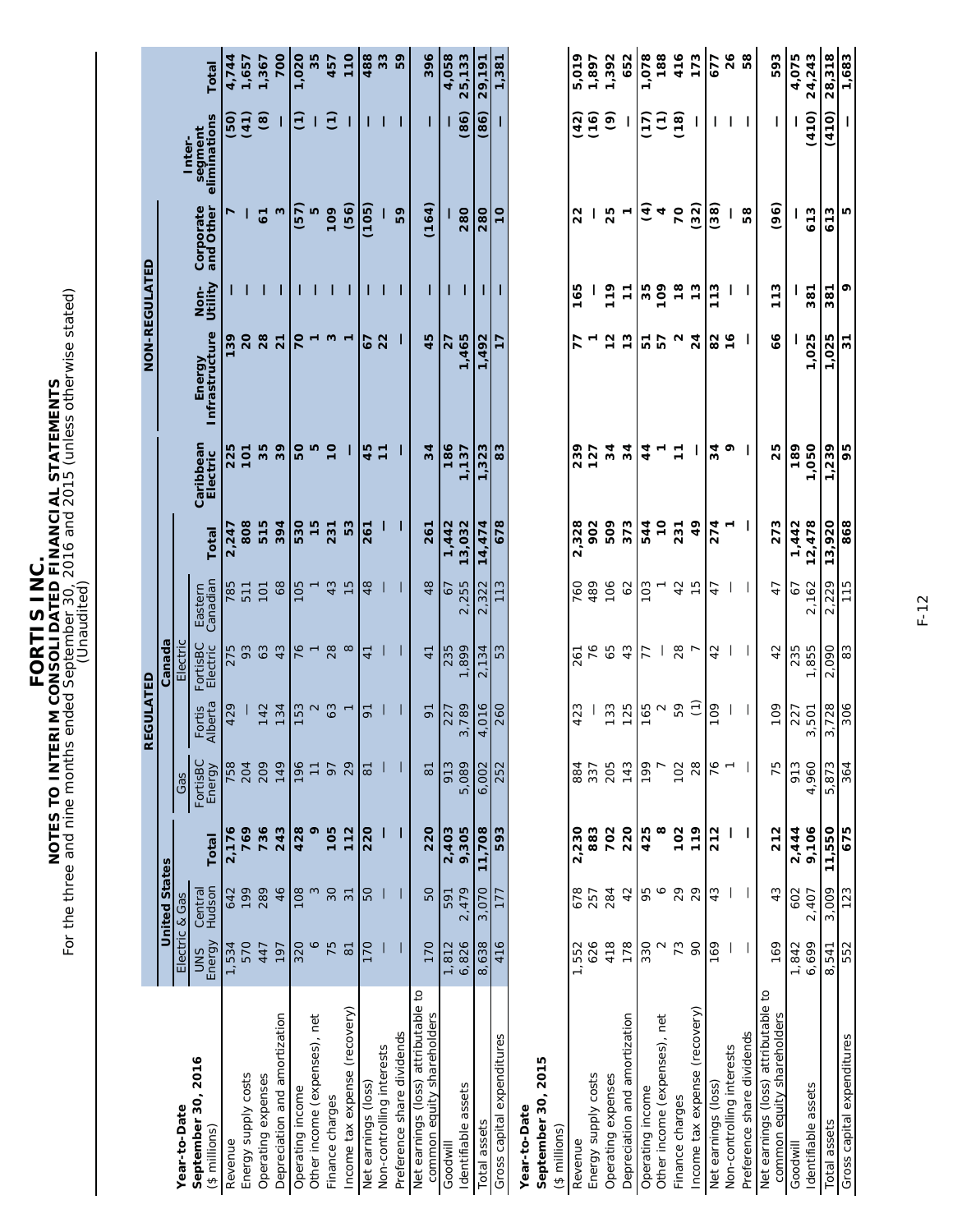For the three and nine months ended September 30, 2016 and 2015 (unless otherwise stated)

(Unaudited)

Related party transactions are in the normal course of operations and are measured at the exchange amount, which is the amount of consideration established and agreed to by the related parties. The significant related party inter-segment transactions for the three and nine months ended September 30, 2016 and 2015 were as follows:

| <b>Significant Related Party Inter-Segment Transactions</b> | <b>Quarter Ended</b> |      | Year-to-Date |      |
|-------------------------------------------------------------|----------------------|------|--------------|------|
|                                                             | September 30         |      | September 30 |      |
| $($$ millions)                                              | 2016                 | 2015 | 2016         | 2015 |
| Sales from Non-Regulated Energy Infrastructure to Regulated |                      |      |              |      |
| Electric Utilities - Canadian                               | 14                   | 12   | 33           | 15   |
| Sales from Non-Regulated Energy Infrastructure to Regulated |                      |      |              |      |
| Gas Utilities - Canadian                                    | 4                    |      | 9            |      |
| Revenue from Regulated Electric Utilities - Canadian to     |                      |      |              |      |
| Non-Regulated Energy Infrastructure                         | $\mathbf{2}$         | 3    |              | 3    |
| Sales from Regulated Electric Utilities - Canadian to       |                      |      |              |      |
| Non-Utility                                                 |                      |      |              | 4    |
| Inter-segment finance charges on lending from:              |                      |      |              |      |
| Corporate to Non-Utility                                    |                      | 5    |              | 17   |

The significant related party inter-segment asset balances were as follows:

| <b>Significant Related Party Inter-Segment Assets</b>                      |      | As at<br>September 30 |
|----------------------------------------------------------------------------|------|-----------------------|
| $($$ millions)                                                             | 2016 | 2015                  |
| Inter-segment lending from:                                                |      |                       |
| Non-Regulated Energy Infrastructure to Eastern Canadian Electric Utilities | 20   | 20                    |
| Corporate to Non-Utility                                                   |      | 364                   |
| Other inter-segment assets                                                 | 66   | 26                    |
| Total inter-segment eliminations                                           | 86   | 410                   |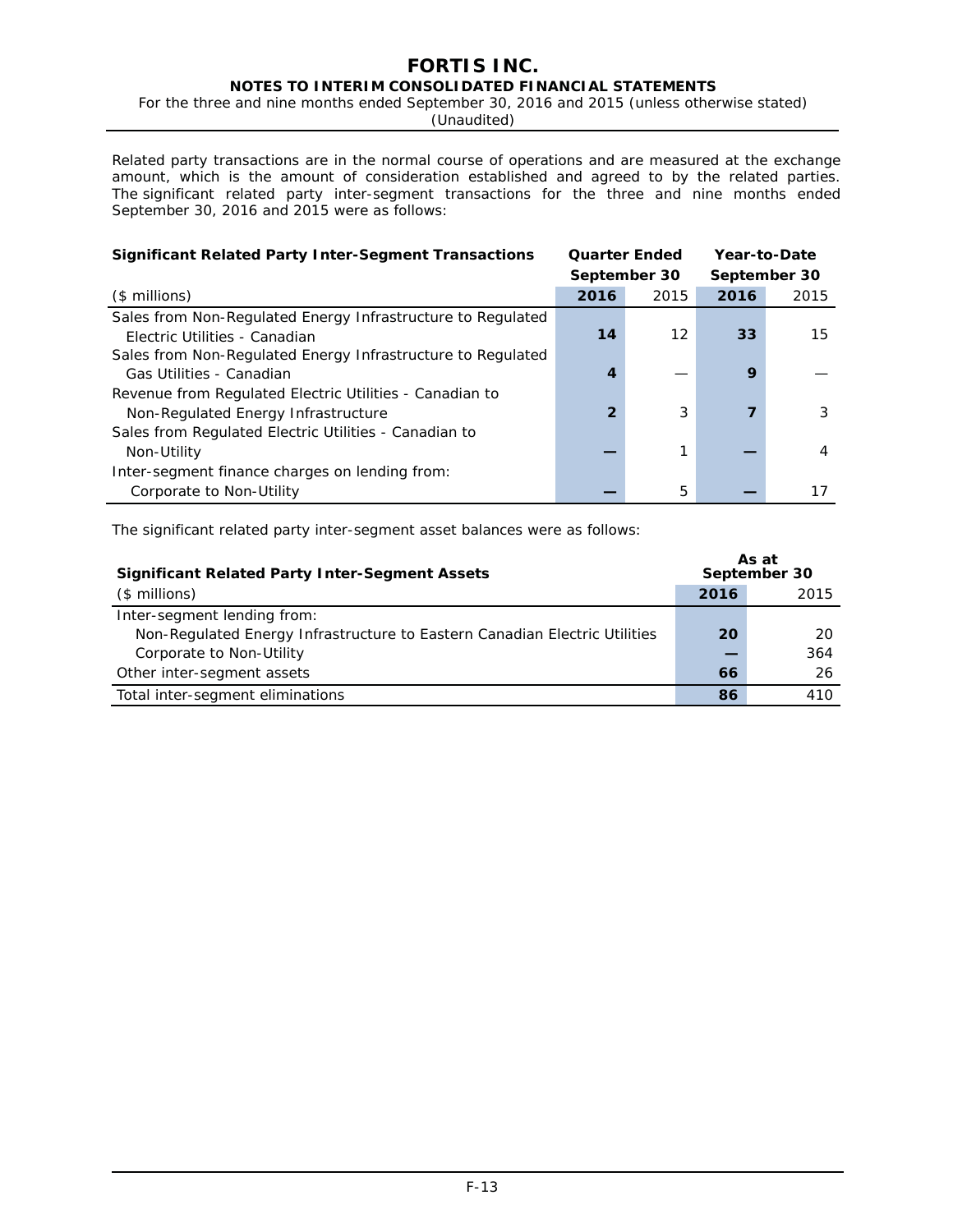For the three and nine months ended September 30, 2016 and 2015 (unless otherwise stated)

(Unaudited)

# **5. REGULATORY ASSETS AND LIABILITIES**

A summary of the Corporation's regulatory assets and liabilities is provided below. For a detailed description of the nature of the Corporation's regulatory assets and liabilities, refer to Note 8 to the Corporation's 2015 annual audited consolidated financial statements.

|                                                                    | As at                      |       |
|--------------------------------------------------------------------|----------------------------|-------|
|                                                                    | September 30, December 31, |       |
| $($$ millions)                                                     | 2016                       | 2015  |
| <b>Regulatory assets</b>                                           |                            |       |
| Deferred income taxes                                              | 990                        | 936   |
| Employee future benefits                                           | 562                        | 627   |
| Deferred energy management costs                                   | 159                        | 145   |
| Manufactured gas plant ("MGP") site remediation deferral (Note 21) | 105                        | 121   |
| Deferred lease costs                                               | 103                        | 90    |
| Rate stabilization accounts                                        | 97                         | 119   |
| Deferred operating overhead costs                                  | 75                         | 66    |
| Natural gas for transportation incentives                          | <b>40</b>                  | 25    |
| Final mine reclamation and retiree health care costs (Note 21)     | 39                         | 39    |
| Deferred net losses on disposal of utility capital assets          |                            |       |
| and intangible assets                                              | 30                         | 33    |
| Property tax deferrals                                             | 30                         | 30    |
| Derivative instruments (Note 17)                                   | 28                         | 74    |
| Springerville Unit 1 unamortized leasehold improvements            | 23                         | 30    |
| Other regulatory assets                                            | 214                        | 197   |
| <b>Total regulatory assets</b>                                     | 2,495                      | 2,532 |
| Less: current portion                                              | (209)                      | (246) |
| Long-term regulatory assets                                        | 2,286                      | 2,286 |

|                                                        | As at                      |       |  |  |
|--------------------------------------------------------|----------------------------|-------|--|--|
|                                                        | September 30, December 31, |       |  |  |
| $($$ millions)                                         | 2016                       | 2015  |  |  |
| <b>Regulatory liabilities</b>                          |                            |       |  |  |
| Non-asset retirement obligation removal cost provision | 1,073                      | 1,060 |  |  |
| Rate stabilization accounts                            | 190                        | 212   |  |  |
| Electric and gas moderator account                     | 72                         | 88    |  |  |
| Renewable energy surcharge                             | 48                         | 47    |  |  |
| Energy efficiency liability                            | 48                         | 20    |  |  |
| Employee future benefits                               | 36                         | 44    |  |  |
| Customer and community benefits obligation             | 25                         | 32    |  |  |
| Other regulatory liabilities                           | 139                        | 135   |  |  |
| <b>Total regulatory liabilities</b>                    | 1,631                      | 1,638 |  |  |
| Less: current portion                                  | (312)                      | (298) |  |  |
| Long-term regulatory liabilities                       | 1,319                      | 1,340 |  |  |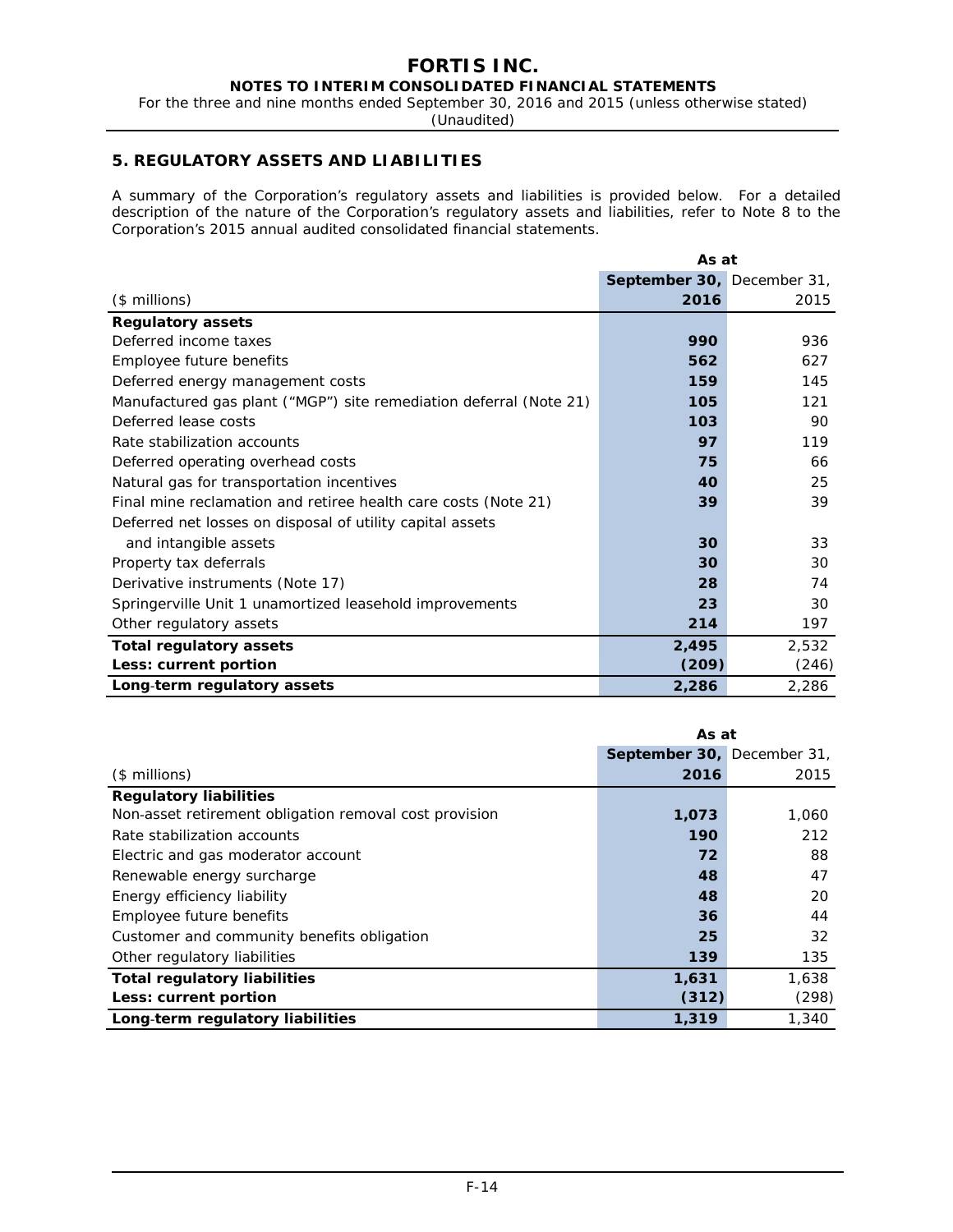For the three and nine months ended September 30, 2016 and 2015 (unless otherwise stated)

(Unaudited)

# **6. LONG-TERM DEBT**

|                                                                  | As at                      |        |  |
|------------------------------------------------------------------|----------------------------|--------|--|
|                                                                  | September 30, December 31, |        |  |
| $($$ millions $)$                                                | 2016                       | 2015   |  |
| Long-term debt                                                   | 10,697                     | 10,689 |  |
| Long-term classification of credit facility borrowings (Note 19) | 1,119                      | 551    |  |
| Total long-term debt (Note 17)                                   | 11,816                     | 11,240 |  |
| Less: Deferred financing costs                                   | (74)                       | (72)   |  |
| Less: Current installments of long-term debt                     | (118)                      | (384)  |  |
|                                                                  | 11,624                     | 10.784 |  |

In April 2016 FortisBC Energy issued \$300 million of unsecured debentures in a dual tranche of 10-year \$150 million unsecured debentures at 2.58% and 30-year \$150 million unsecured debentures at 3.67%. The net proceeds were used to repay short-term borrowings and to finance capital expenditures.

In May and September 2016, Fortis Turks and Caicos issued 15-year US\$45 million unsecured notes, in a dual tranche of US\$22.5 million at 5.14% and 5.29%, respectively. In July 2016 Fortis Turks and Caicos issued 15-year US\$5 million unsecured bonds at 5.14%. The net proceeds were used to finance capital expenditures and for general corporate purposes.

In June 2016 Central Hudson issued 4-year US\$24 million unsecured notes at 2.16%. The net proceeds were used to finance capital expenditures and for general corporate purposes.

In August 2016 Maritime Electric issued 40-year \$40 million secured first mortgage bonds at 3.657%. The net proceeds were primarily used to repay long-term debt and short-term borrowings.

In September 2016 FortisAlberta issued 30-year \$150 million unsecured debentures at 3.34%. The net proceeds were used to repay credit facility borrowings, to finance capital expenditures and for general corporate purposes.

In October 2016 the Corporation issued 5-year US\$500 million unsecured notes at 2.100% and 10-year US\$1.5 billion unsecured notes at 3.055%. The net proceeds were used to finance a portion of the cash purchase price of the acquisition of ITC (Note 16).

# **7. COMMON SHARES**

Common shares issued during the period were as follows:

|                              | <b>Quarter Ended</b> |                | Year-to-Date       |                |  |  |
|------------------------------|----------------------|----------------|--------------------|----------------|--|--|
|                              | September 30, 2016   |                | September 30, 2016 |                |  |  |
|                              | <b>Number of</b>     |                | <b>Number of</b>   |                |  |  |
|                              | <b>Shares</b>        | Amount         | <b>Shares</b>      | Amount         |  |  |
|                              | (in thousands)       | $($$ millions) | (in thousands)     | $($$ millions) |  |  |
| Balance, beginning of period | 284,187              | 5,962          | 281,562            | 5,867          |  |  |
| Dividend Reinvestment Plan   | 909                  | 37             | 2,600              | 103            |  |  |
| Consumer Share Purchase Plan | 6                    |                | 21                 |                |  |  |
| Employee Share Purchase Plan | 67                   | 3              | 288                | 11             |  |  |
| <b>Stock Option Plans</b>    | 293                  | 10             | 989                | 30             |  |  |
| Conversion of convertible    |                      |                |                    |                |  |  |
| debentures                   | 8                    |                | 10                 |                |  |  |
| Balance, end of period (1)   | 285,470              | 6,012          | 285,470            | 6,012          |  |  |

*(1)*On October 14, 2016, approximately 114.4 million common shares of Fortis were issued to shareholders of ITC, representing share consideration of approximately US\$3.6 billion, based on the closing share price of Fortis common shares of \$40.96 and the closing foreign exchange rate of 1.32 on October 13, 2016 (Note 16).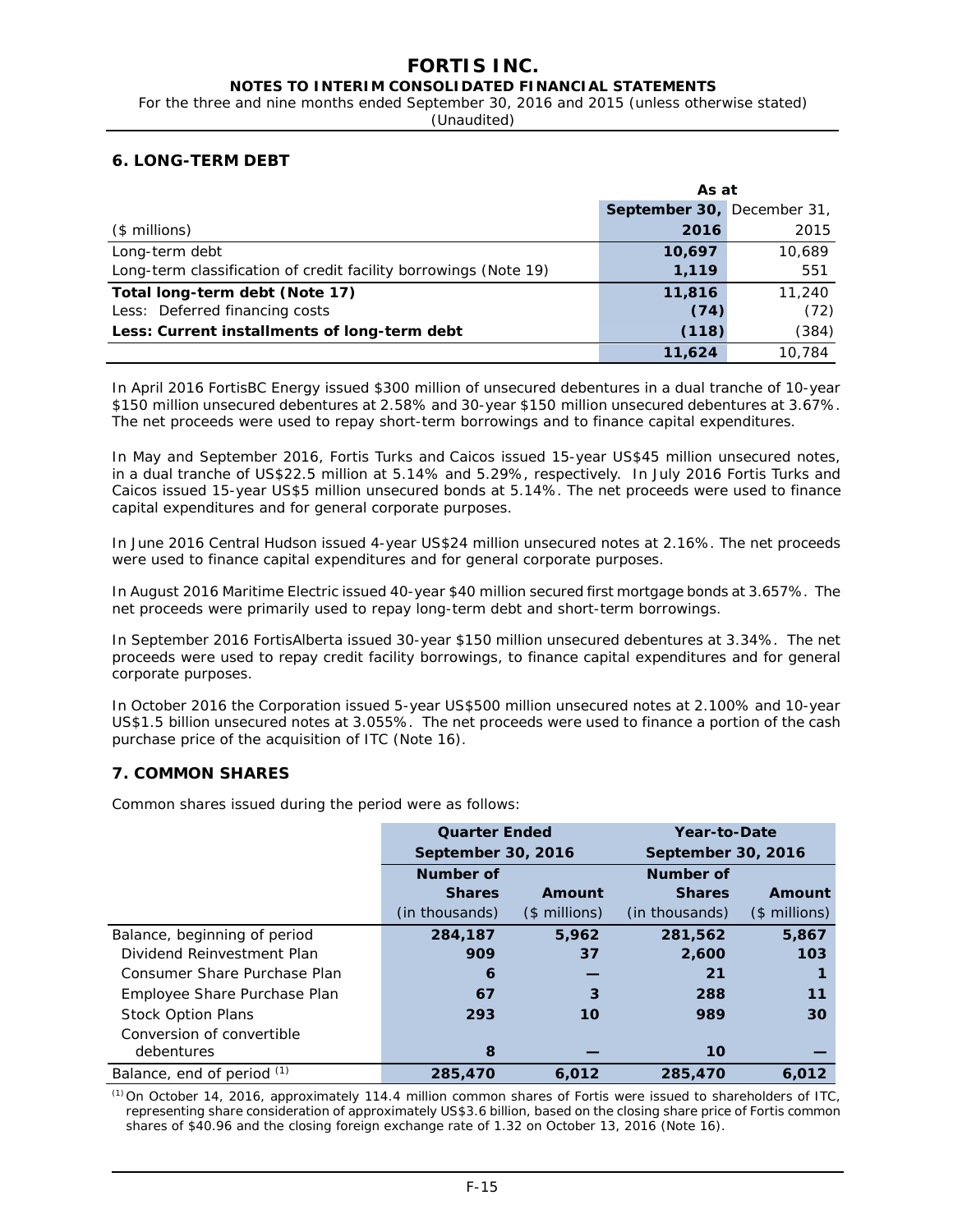For the three and nine months ended September 30, 2016 and 2015 (unless otherwise stated)

(Unaudited)

## **8. PREFERENCE SHARES**

In September 2016 the Corporation redeemed all of the issued and outstanding \$200 million 4.9% First Preference Shares, Series E at a redemption price of \$25.3063 per share, being equal to \$25.00 plus the amount of accrued and unpaid dividends per share. Upon redemption, approximately \$3 million of after-tax issuance costs associated with the First Preference Shares, Series E were recognized in net earnings attributable to preference equity shareholders.

# **9. STOCK-BASED COMPENSATION PLANS**

## **Stock Options**

In February 2016 the Corporation granted 788,188 options to purchase common shares under its 2012 Stock Option Plan ("2012 Plan") at the five-day volume weighted average trading price immediately preceding the date of grant of \$37.30. The options granted under the 2012 Plan are exercisable for a period not to exceed ten years from the date of grant, expire no later than three years after the termination, death or retirement of the optionee and vest evenly over a four-year period on each anniversary of the date of grant. Directors are not eligible to receive grants of options under the 2012 Plan.

The fair value of each option granted was \$2.41 per option. The fair value was estimated at the date of grant using the Black-Scholes fair value option-pricing model and the following assumptions:

| Dividend yield (%)                     | 3.9  |
|----------------------------------------|------|
| Expected volatility (%)                | 16.4 |
| Risk-free interest rate (%)            | 0 7  |
| Weighted average expected life (years) | 5.5  |

## **Directors' Deferred Share Unit Plan**

In January 2016, 8,085 Deferred Share Units ("DSUs") were granted to the Corporation's Board of Directors, representing the first quarter equity component of the Directors' annual compensation and, where opted, their first quarter component of annual retainers in lieu of cash. Each DSU represents a unit with an underlying value equivalent to the value of one common share of the Corporation and is entitled to accrue notional common share dividends equivalent to those declared by the Corporation's Board of Directors. The DSUs are fully vested at the date of grant.

In April 2016, 6,537 DSUs were granted to the Corporation's Board of Directors, representing the second quarter equity component of the Directors' annual compensation and, where opted, their second quarter component of annual retainers in lieu of cash.

In July 2016, 7,703 DSUs were granted to the Corporation's Board of Directors, representing the third quarter equity component of the Directors' annual compensation and, where opted, their third quarter component of annual retainers in lieu of cash.

## **Performance Share Unit Plans**

Year-to-date 2016, the Corporation granted 351,737 Performance Share Units ("PSUs") under the 2015 PSU Plan to senior management of the Corporation and its subsidiaries. The Corporation's PSU Plans represent a component of long-term compensation awarded to senior management of the Corporation and its subsidiaries. Each PSU represents a unit with an underlying value equivalent to the value of one common share of the Corporation and is subject to a three-year vesting and performance period, at which time a cash payment may be made. Each PSU is entitled to accrue notional common share dividends equivalent to those declared by the Corporation's Board of Directors. As at September 30, 2016, the estimated payout percentages for the grants under the 2013 and 2015 PSU Plans ranged from 78% to 113%.

In the second quarter of 2016, 145,736 PSUs were paid out to senior management of the Corporation and its subsidiaries at \$37.72 per PSU, for a total of approximately \$5 million. The payout was made in respect of the PSUs granted in 2013 at a payout percentage of 96% based on the Corporation's performance over the three-year period, as determined by the Human Resources Committee of the Board of Directors.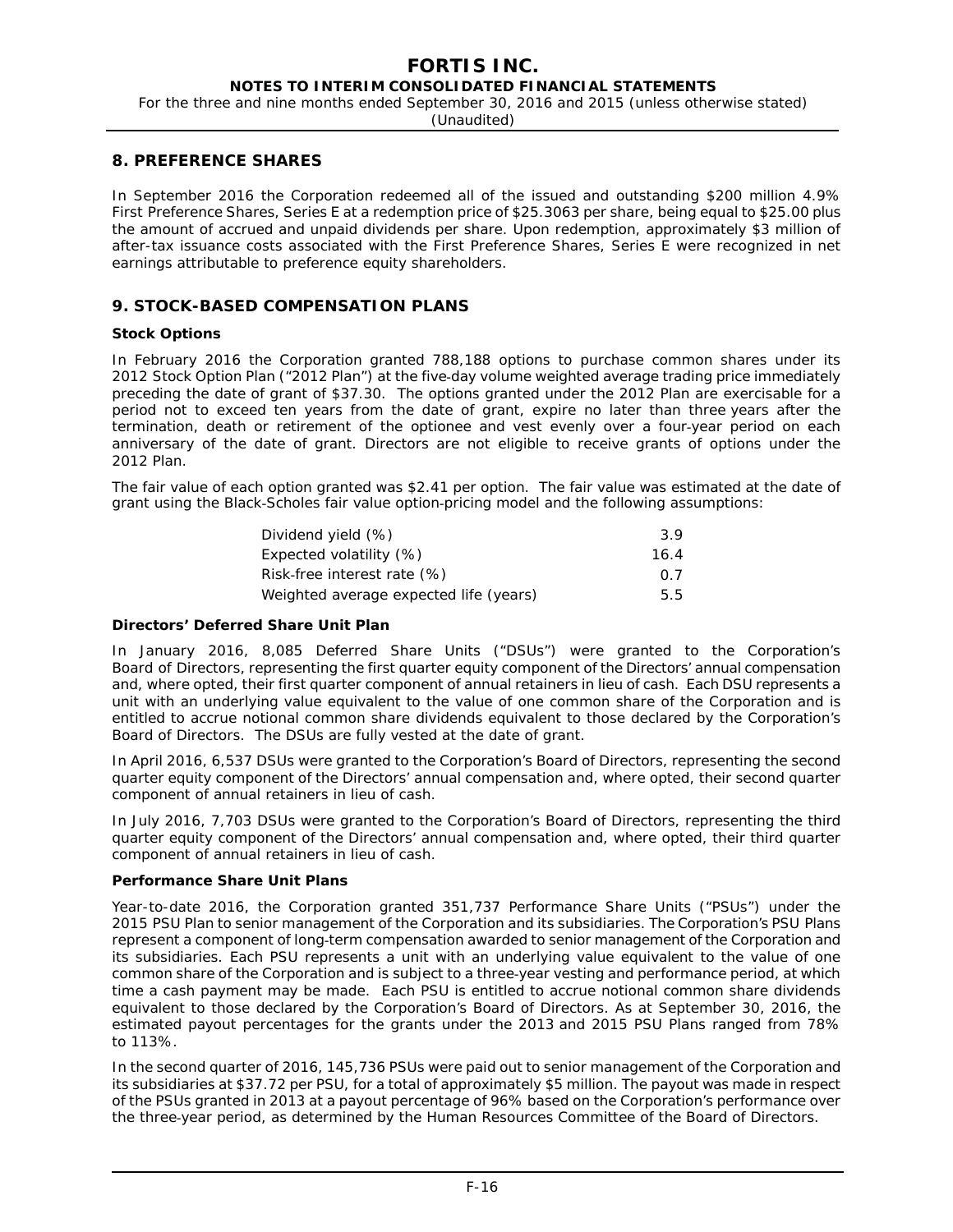For the three and nine months ended September 30, 2016 and 2015 (unless otherwise stated)

(Unaudited)

## **Restricted Share Unit Plans**

Year-to-date 2016, the Corporation granted 70,393 Restricted Share Units ("RSUs") under the 2015 RSU Plan to senior management of the Corporation and its subsidiaries. The Corporation's RSU Plan represents a component of long-term compensation awarded to senior management of the Corporation and its subsidiaries. Each RSU represents a unit with an underlying value equivalent to the value of one common share of the Corporation and is subject to a three-year vesting period, at which time a cash payment may be made. Each RSU is entitled to accrue notional common share dividends equivalent to those declared by the Corporation's Board of Directors.

For the three and nine months ended September 30, 2016, stock-based compensation expense of approximately \$3 million and \$18 million, respectively, was recognized (\$5 million and \$13 million for the three and nine months ended September 30, 2015, respectively).

# **10. EMPLOYEE FUTURE BENEFITS**

The Corporation and its subsidiaries each maintain one or a combination of defined benefit pension plans and defined contribution pension plans, including group Registered Retirement Savings Plans and group 401(k) plans, for employees. The Corporation and certain subsidiaries also offer other post-employment benefit ("OPEB") plans for qualifying employees. The net benefit cost of providing the defined benefit pension and OPEB plans is detailed in the following tables.

|                                      |                      | <b>Quarter Ended September 30</b><br><b>Defined Benefit</b> |      |                   |
|--------------------------------------|----------------------|-------------------------------------------------------------|------|-------------------|
|                                      | <b>Pension Plans</b> |                                                             |      | <b>OPEB Plans</b> |
| $($$ millions)                       | 2016                 | 2015                                                        | 2016 | 2015              |
| Components of net benefit cost:      |                      |                                                             |      |                   |
| Service costs                        | 16                   | 17                                                          | 5    |                   |
| Interest costs                       | 28                   | 28                                                          | 5    | 6                 |
| Expected return on plan assets       | (36)                 | (37)                                                        | (4)  | (4)               |
| Amortization of actuarial losses     | 12                   | 16                                                          |      |                   |
| Amortization of past service credits |                      |                                                             | (3)  | (2)               |
| Regulatory adjustments               |                      |                                                             | 2    |                   |
| Net benefit cost                     | 22                   | 25                                                          | 5    | 6                 |

|                                              | Year-to-Date September 30                 |       |      |      |  |  |
|----------------------------------------------|-------------------------------------------|-------|------|------|--|--|
|                                              | <b>Defined Benefit</b>                    |       |      |      |  |  |
|                                              | <b>Pension Plans</b><br><b>OPEB Plans</b> |       |      |      |  |  |
| $($$ millions)                               | 2016                                      | 2015  | 2016 | 2015 |  |  |
| Components of net benefit cost:              |                                           |       |      |      |  |  |
| Service costs                                | 48                                        | 51    | 12   | 12   |  |  |
| Interest costs                               | 83                                        | 82    | 16   | 17   |  |  |
| Expected return on plan assets               | (107)                                     | (106) | (10) | (9)  |  |  |
| Amortization of actuarial losses             | 35                                        | 44    |      | 3    |  |  |
| Amortization of past service costs (credits) |                                           |       | (9)  | (8)  |  |  |
| Regulatory adjustments                       | 5                                         |       |      | 5    |  |  |
| Net benefit cost                             | 65                                        | 72    | 17   | 20   |  |  |

For the three and nine months ended September 30, 2016, the Corporation expensed \$7 million and \$22 million, respectively (\$8 million and \$22 million for the three and nine months ended September 30, 2015), related to defined contribution pension plans.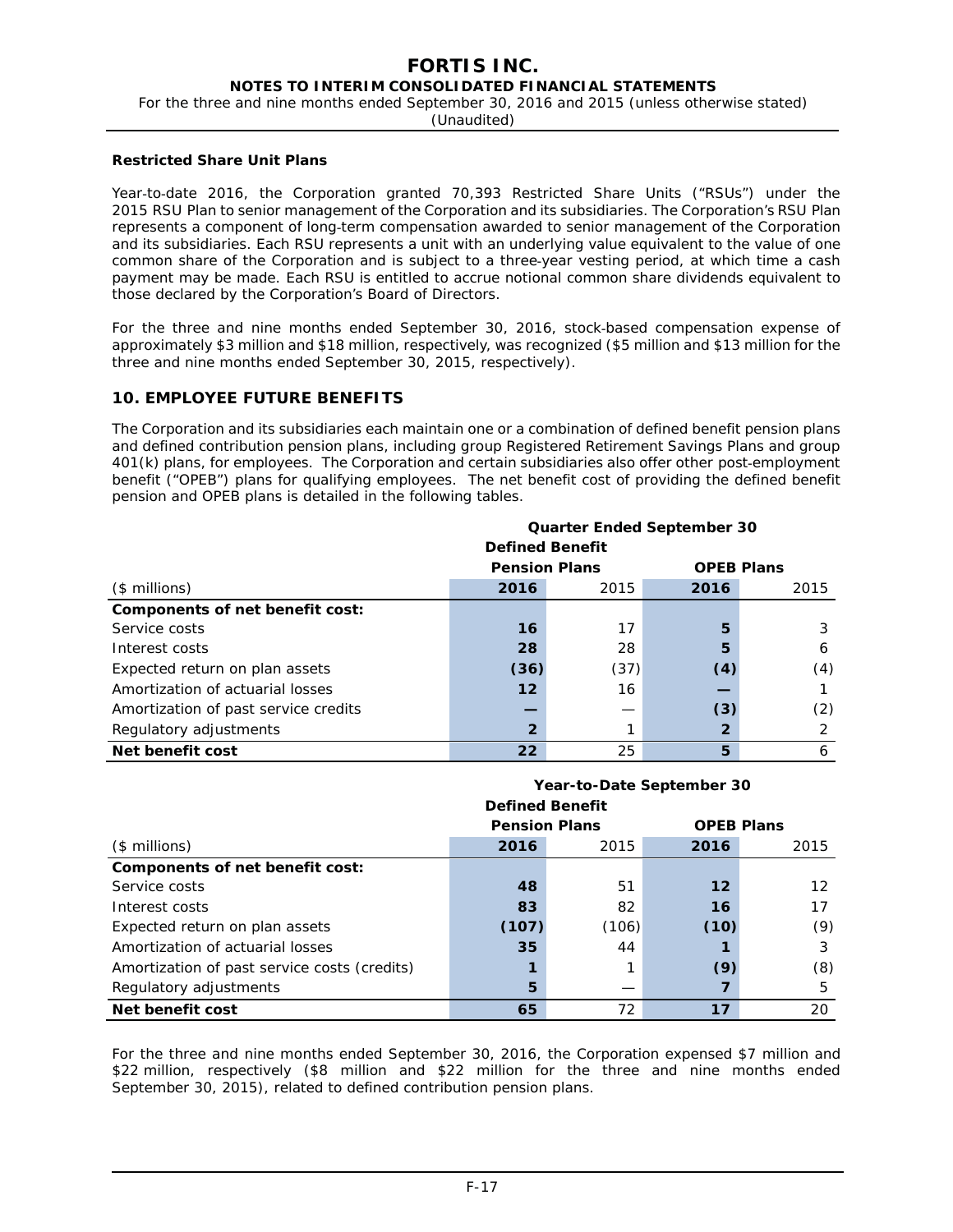For the three and nine months ended September 30, 2016 and 2015 (unless otherwise stated)

(Unaudited)

|                                                                               | <b>Quarter Ended</b> |              |              | Year-to-Date |
|-------------------------------------------------------------------------------|----------------------|--------------|--------------|--------------|
|                                                                               |                      | September 30 | September 30 |              |
| $($$ millions)                                                                | 2016                 | 2015         | 2016         | 2015         |
| Equity component of allowance for funds<br>used during construction ("AFUDC") |                      | 6            | 20           | 15           |
| Net (loss) gain on sale of commercial real estate<br>and hotel assets $(1)$   |                      | (2)          |              | 109          |
| Gain on sale of non-regulated generation assets (2)                           |                      | 5            |              | 56           |
| Equity income - Belize Electricity                                            |                      |              |              |              |
| Interest income                                                               |                      |              | 5            | 6            |
| Net foreign exchange gain                                                     |                      | 5            |              | 13           |
| Loss on settlement of expropriation matters                                   |                      | (9)          |              | (9)          |
| Other income (expenses), net                                                  |                      | (2)          | 6            | (2)          |
|                                                                               | 10                   | 5            | 35           | 188          |

# **11. OTHER INCOME (EXPENSES), NET**

*(1)* Net of \$23 million of expenses associated with the sale and a \$14 million impairment loss on the hotel assets *(2)* Net of \$6 million of expenses and foreign exchange impacts associated with the sale

In June 2015 the Corporation completed the sale of the commercial real estate assets of Fortis Properties for gross proceeds of \$430 million. As a result of the sale, the Corporation recognized a gain on sale of \$129 million (\$109 million after tax), net of expenses, in the second quarter of 2015. In October 2015 the Corporation completed the sale of the hotel assets of Fortis Properties for gross proceeds of \$365 million. As a result of the sale, the Corporation recognized a loss of approximately \$20 million (\$8 million after tax), which reflected an impairment loss and expenses associated with the sale transaction, in the second and third quarters of 2015.

In June 2015 the Corporation sold its non-regulated generation assets in Upstate New York for gross proceeds of approximately \$77 million (US\$63 million). As a result of the sale, the Corporation recognized a gain on sale of \$51 million (US\$41 million) (\$27 million (US\$22 million) after tax), net of expenses and foreign exchange impacts, in the second quarter of 2015. In July 2015 the Corporation sold its non-regulated generation assets in Ontario for gross proceeds of approximately \$16 million. As a result of the sale, the Corporation recognized a gain on sale of \$5 million (\$5 million after tax) in the third quarter of 2015.

The net foreign exchange gain relates to the translation into Canadian dollars of the Corporation's previous US dollar-denominated long-term other asset, representing the book value of the Corporation's expropriated investment in Belize Electricity, up to the date of settlement of expropriation matters in August 2015. As a result of the settlement, the Corporation recognized an approximate \$9 million loss in the third quarter of 2015. Unrealized foreign exchange gains and losses associated with the Corporation's 33% equity investment in Belize Electricity are recognized on the balance sheet in accumulated other comprehensive income.

# **12. FINANCE CHARGES**

|                                                          | <b>Quarter Ended</b><br>September 30 |      |      | Year-to-Date<br>September 30 |  |  |
|----------------------------------------------------------|--------------------------------------|------|------|------------------------------|--|--|
| $($$ millions)                                           | 2016                                 | 2015 | 2016 | 2015                         |  |  |
| Interest:                                                |                                      |      |      |                              |  |  |
| Long-term debt and capital lease and finance obligations | 147                                  | 145  | 436  | 428                          |  |  |
| Short-term borrowings                                    |                                      |      | 5    | 6                            |  |  |
| Acquisition credit facilities (Notes 16 and 19) (1)      | 21                                   |      | 35   |                              |  |  |
| Debt component of AFUDC                                  | (5)                                  | (5)  | (19) | (18)                         |  |  |
|                                                          | 164                                  | 141  | 457  | 416                          |  |  |

*(1)* Includes \$4 million (US\$3 million) of hedge ineffectiveness associated with the Corporation's forward-starting deal-contingent interest-rate swap contracts (Note 17).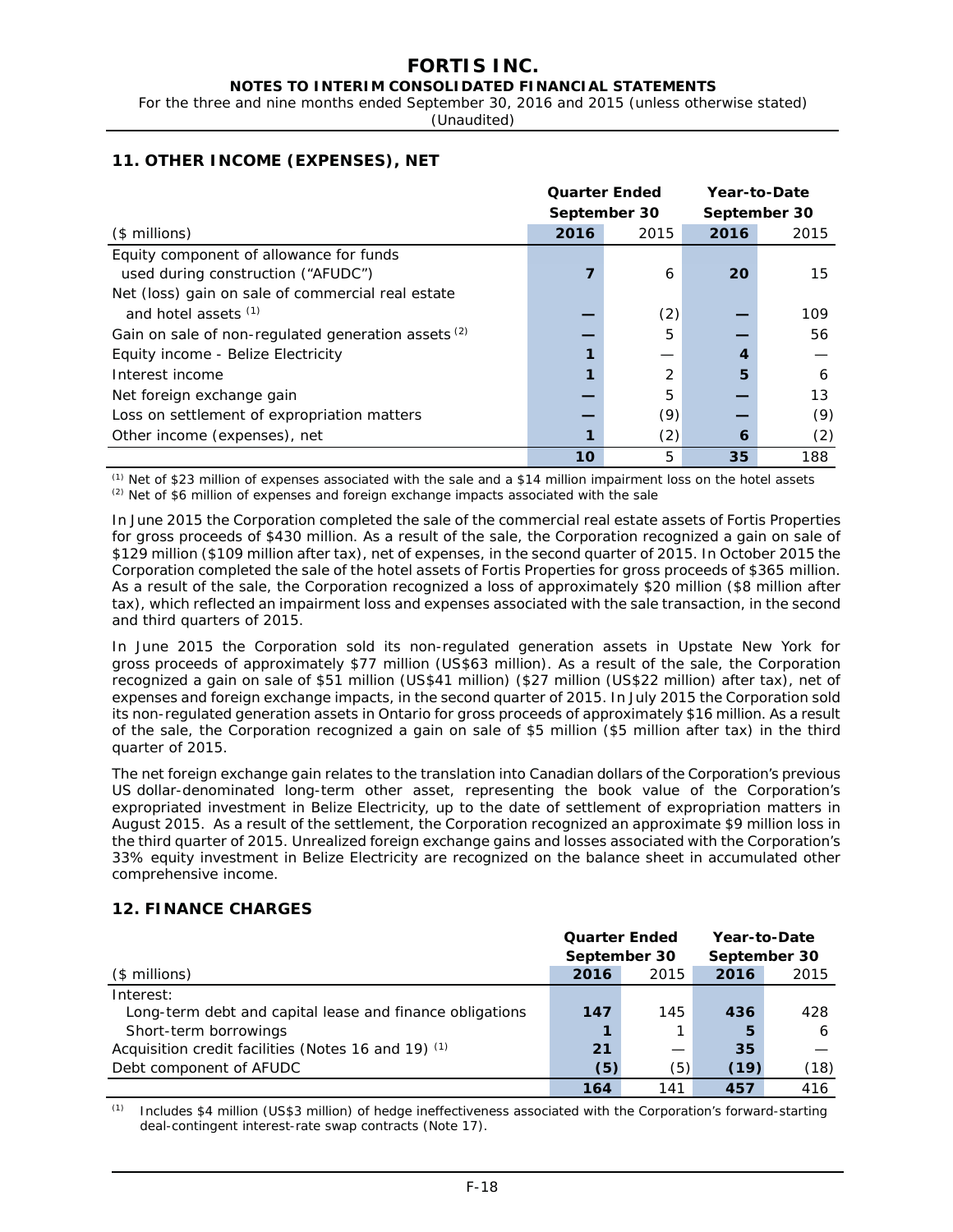For the three and nine months ended September 30, 2016 and 2015 (unless otherwise stated)

(Unaudited)

# **13. INCOME TAXES**

Income taxes differ from the amount that would be expected to be generated by applying the enacted combined Canadian federal statutory and provincial income tax rate to earnings before income taxes. The following is a reconciliation of consolidated statutory income taxes to consolidated effective income taxes.

|                                                                                                                             | <b>Quarter Ended</b> |       | Year-to-Date |       |
|-----------------------------------------------------------------------------------------------------------------------------|----------------------|-------|--------------|-------|
|                                                                                                                             | September 30         |       | September 30 |       |
| (\$ millions, except as noted)                                                                                              | 2016                 | 2015  | 2016         | 2015  |
| Combined Canadian federal and provincial statutory<br>income tax rate                                                       | 28.0%                | 29.0% | 28.0%        | 29.0% |
| Statutory income tax rate applied to earnings before<br>income taxes                                                        | 55                   | 64    | 167          | 247   |
| Difference between Canadian statutory rate and rates<br>applicable to foreign subsidiaries                                  | (2)                  | (4)   | (15)         | (5)   |
| Difference between Canadian provincial statutory rates<br>applicable to subsidiaries in different Canadian<br>jurisdictions | 1                    |       | (2)          | (8)   |
| Items capitalized for accounting purposes but expensed<br>for income tax purposes                                           | (7)                  | (9)   | (26)         | (29)  |
| Difference between gain on sale of assets for<br>accounting and amounts calculated for tax purposes                         |                      | (8)   |              | (21)  |
| Other                                                                                                                       | (7)                  | (3)   | (14)         | (11)  |
| Income tax expense                                                                                                          | 40                   | 40    | 110          | 173   |
| Effective income tax rate                                                                                                   | 20.2%                | 18.3% | 18.4%        | 20.4% |

# **14. EARNINGS PER COMMON SHARE**

The Corporation calculates earnings per common share ("EPS") on the weighted average number of common shares outstanding. Diluted EPS is calculated using the treasury stock method for options and the "if-converted" method for convertible securities.

EPS was as follows:

|                              | <b>Quarter Ended September 30</b> |                 |            |                      |                 |            |  |
|------------------------------|-----------------------------------|-----------------|------------|----------------------|-----------------|------------|--|
|                              |                                   | 2016            |            |                      | 2015            |            |  |
|                              | <b>Net Earnings</b>               | Weighted        |            | Net Earnings         | Weighted        |            |  |
|                              | to Common                         | Average         |            | to Common<br>Average |                 |            |  |
|                              | <b>Shareholders</b>               | <b>Shares</b>   |            | <b>Shareholders</b>  | <b>Shares</b>   |            |  |
|                              | $($$ millions)                    | $(\#$ millions) | <b>EPS</b> | $($$ millions)       | $(\#$ millions) | <b>EPS</b> |  |
| Basic EPS <sup>(1)</sup>     | 127                               | 285.0 \$ 0.45   |            | 151                  | $279.1$ \$      | 0.54       |  |
| Effect of potential dilutive |                                   |                 |            |                      |                 |            |  |
| securities:                  |                                   |                 |            |                      |                 |            |  |
| <b>Stock Options</b>         |                                   | 0.7             |            |                      | 0.8             |            |  |
| Preference Shares            | $\overline{2}$                    | 3.8             |            | 2                    | 5.4             |            |  |
| <b>Diluted EPS</b>           | 129                               | 289.5 \$ 0.45   |            | 153                  | $285.3$ \$      | 0.54       |  |

*(1)* The Corporation's Directors DSUs are considered participating securities as they participate in dividend equivalents and these securities are fully vested at the time of grant. The impact of the DSUs have been included in the weighted average number of shares outstanding for purpose of calculating EPS.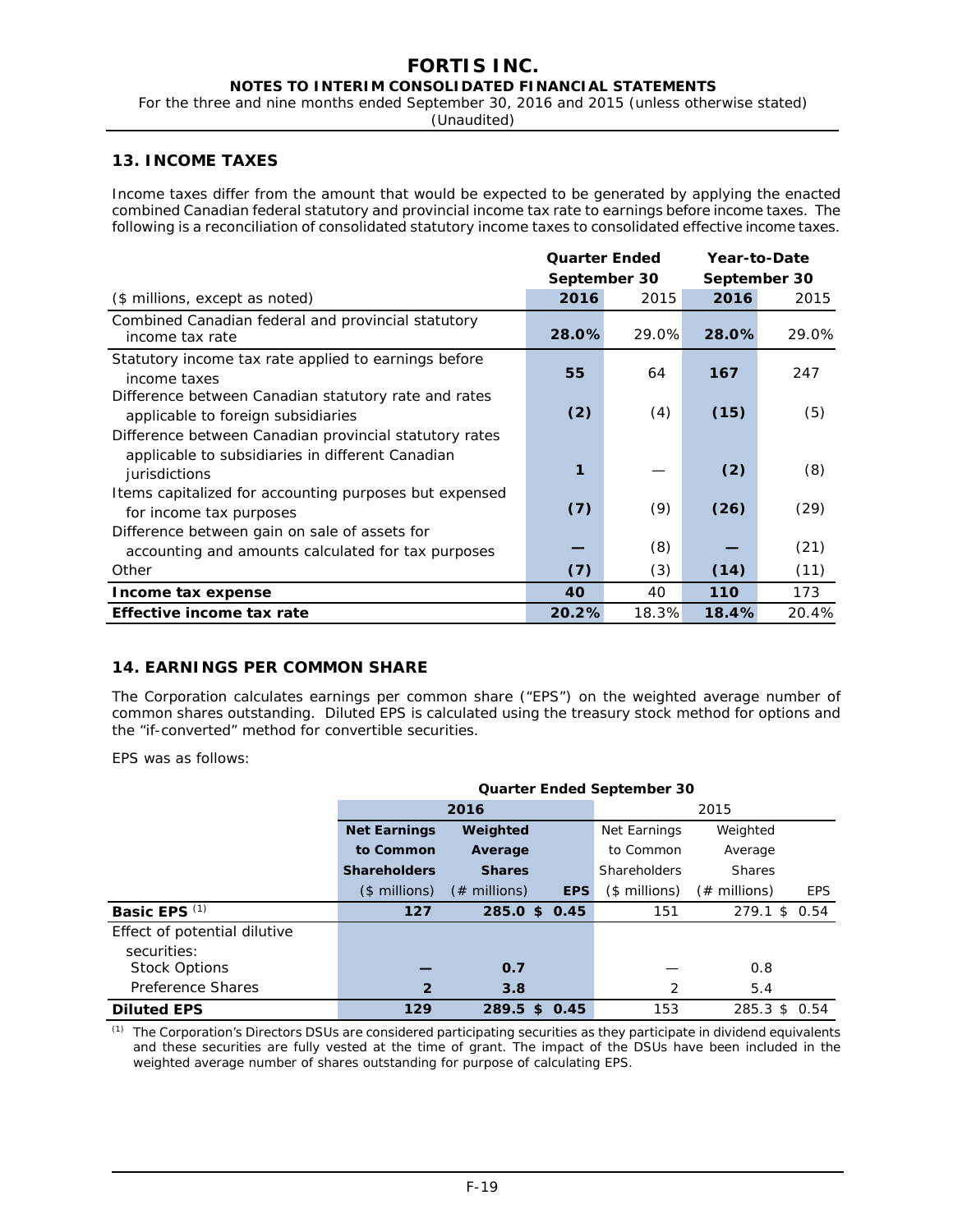# **FORTIS INC.**

# **NOTES TO INTERIM CONSOLIDATED FINANCIAL STATEMENTS**

For the three and nine months ended September 30, 2016 and 2015 (unless otherwise stated)

(Unaudited)

|                              | Year-to-Date September 30 |                 |            |               |                 |            |
|------------------------------|---------------------------|-----------------|------------|---------------|-----------------|------------|
|                              |                           | 2016            |            |               | 2015            |            |
|                              | <b>Net Earnings</b>       | Weighted        |            | Net Earnings  | Weighted        |            |
|                              | to Common                 | Average         |            | to Common     | Average         |            |
|                              | <b>Shareholders</b>       | <b>Shares</b>   |            | Shareholders  | <b>Shares</b>   |            |
|                              | $($$ millions)            | $(\#$ millions) | <b>EPS</b> | (\$ millions) | $(\#$ millions) | <b>EPS</b> |
| Basic EPS <sup>(1)</sup>     | 396                       | 283.7 \$ 1.40   |            | 593           | 277.9 \$ 2.13   |            |
| Effect of potential dilutive |                           |                 |            |               |                 |            |
| securities:                  |                           |                 |            |               |                 |            |
| Stock Options                |                           | 0.7             |            |               | 0.8             |            |
| Preference Shares            |                           | 5.0             |            | 7             | 5.4             |            |
| <b>Diluted EPS</b>           | 403                       | 289.4<br>S.     | 1.39       | 600           | 284.1<br>- \$   | 2.11       |

*(1)* The Corporation's Directors DSUs are considered participating securities as they participate in dividend equivalents and these securities are fully vested at the time of grant. The impact of the DSUs have been included in the weighted average number of shares outstanding for purpose of calculating EPS.

On October 14, 2016, approximately 114.4 million common shares of Fortis were issued to shareholders of ITC and will be included as a component of the Corporation's basic EPS and diluted EPS subsequent to this date (Note 16).

# **15. SUPPLEMENTAL INFORMATION TO CONSOLIDATED STATEMENTS OF CASH FLOWS**

|                                                                    | <b>Quarter Ended</b> |              | Year-to-Date |      |  |
|--------------------------------------------------------------------|----------------------|--------------|--------------|------|--|
|                                                                    |                      | September 30 | September 30 |      |  |
| $($$ millions)                                                     | 2016                 | 2015         | 2016         | 2015 |  |
| Change in non-cash operating working capital:                      |                      |              |              |      |  |
| Accounts receivable and other current assets                       | 43                   | 10           | 127          | 103  |  |
| Prepaid expenses                                                   | (30)                 | (42)         | (37)         | (32) |  |
| Inventories                                                        | (39)                 | (48)         | 6            | (6)  |  |
| Regulatory assets - current portion                                | 4                    | 28           | 4            | 60   |  |
| Accounts payable and other current liabilities                     | 85                   | (36)         | 21           | (38) |  |
| Regulatory liabilities - current portion                           |                      | (12)         | 16           | (8)  |  |
|                                                                    | 63                   | (100)        | 137          | 79   |  |
| Non-cash investing and financing activities:                       |                      |              |              |      |  |
| Additions to utility capital assets and intangible assets included |                      |              |              |      |  |
| in current liabilities and long-term other liabilities             | 152                  | 197          | 152          | 197  |  |
| Contributions in aid of construction included in current assets    | 6                    | 6            | 6            | 6    |  |
| Transfer of deposit on business acquisition (Note 16)              |                      |              | 38           |      |  |
| Common share dividends reinvested                                  | 37                   | 38           | 102          | 112  |  |
| Exercise of stock options into common shares                       |                      |              | 4            | 2    |  |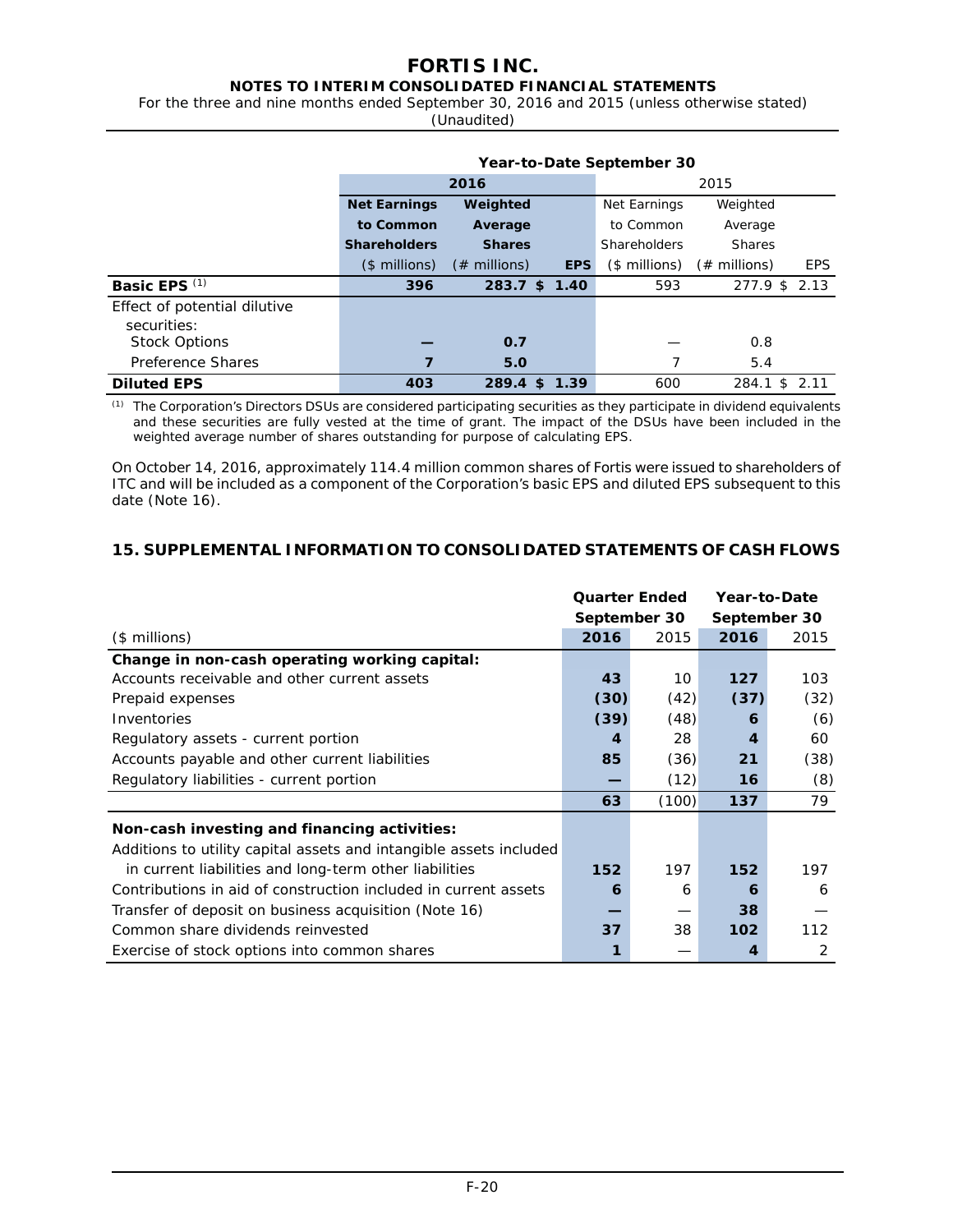For the three and nine months ended September 30, 2016 and 2015 (unless otherwise stated)

(Unaudited)

# **16. BUSINESS ACQUISITIONS**

# **AITKEN CREEK**

On April 1, 2016, Fortis acquired Aitken Creek Gas Storage ULC ("ACGS") from Chevron Canada Properties Ltd. for approximately \$349 million (US\$266 million), plus working gas inventory. The net cash purchase price was primarily financed through US dollar-denominated borrowings under the Corporation's committed revolving credit facility.

ACGS owns 93.8% of Aitken Creek, with the remaining share owned by BP Canada Energy Company. Aitken Creek is the only underground natural gas storage facility in British Columbia and has a total working gas capacity of 77 billion cubic feet. The facility is an integral part of western Canada's natural gas transmission network. ACGS also owns 100% of the North Aitken Creek gas storage site which offers future expansion potential.

Revenue at Aitken Creek is primarily generated from long-term lease storage, park and loan activities, and storage optimization activities and is generally recognized on an accrual basis over the term of the related contracts. Optimization revenue results from the purchase of natural gas and its forward sale through financial and physical trading contracts, to manage commodity price risk associated with buying and selling natural gas in future periods. The Corporation records the unrealized gains and losses on the changes in the fair value of the derivative instruments through net earnings.

The preliminary allocation of purchase consideration to the assets and liabilities acquired as at April 1, 2016, based on their fair values, resulted in the recognition of approximately \$27 million in goodwill, which is associated with deferred income tax liabilities. The purchase price allocation is preliminary pending final assessment of deferred income tax liabilities and working capital. The acquisition has been accounted for using the acquisition method, whereby financial results of the business acquired have been consolidated in the financial statements of Fortis commencing on April 1, 2016, and are included in the Non-Regulated - Energy Infrastructure reporting segment.

## **ITC HOLDINGS**

On October 14, 2016, Fortis and GIC acquired all of the outstanding common shares of ITC for an aggregate purchase price of approximately US\$11.8 billion on closing, including approximately US\$4.8 billion of ITC consolidated indebtedness at fair value. ITC is now a subsidiary of Fortis, with an affiliate of GIC owning a 19.9% minority interest in ITC.

Under the terms of the transaction, ITC shareholders received US\$22.57 in cash and 0.7520 of a Fortis common share per ITC share, representing total consideration of approximately US\$7.0 billion. The net cash consideration totalled approximately US\$3.4 billion and was financed using: (i) net proceeds from the issuance of US\$2.0 billion unsecured notes on October 4, 2016; (ii) net proceeds from GIC's US\$1.228 billion minority investment; and (iii) drawings of approximately US\$404 million (\$535 million) under the Corporation's non-revolving term senior unsecured equity bridge credit facility. On October 14, 2016, approximately 114.4 million common shares of Fortis were issued to shareholders of ITC, representing share consideration of approximately US\$3.6 billion, based on the closing price for Fortis common shares of \$40.96 and the closing foreign exchange rate of 1.32 on October 13, 2016. The financing of the acquisition has been structured to allow Fortis to maintain investment-grade credit ratings.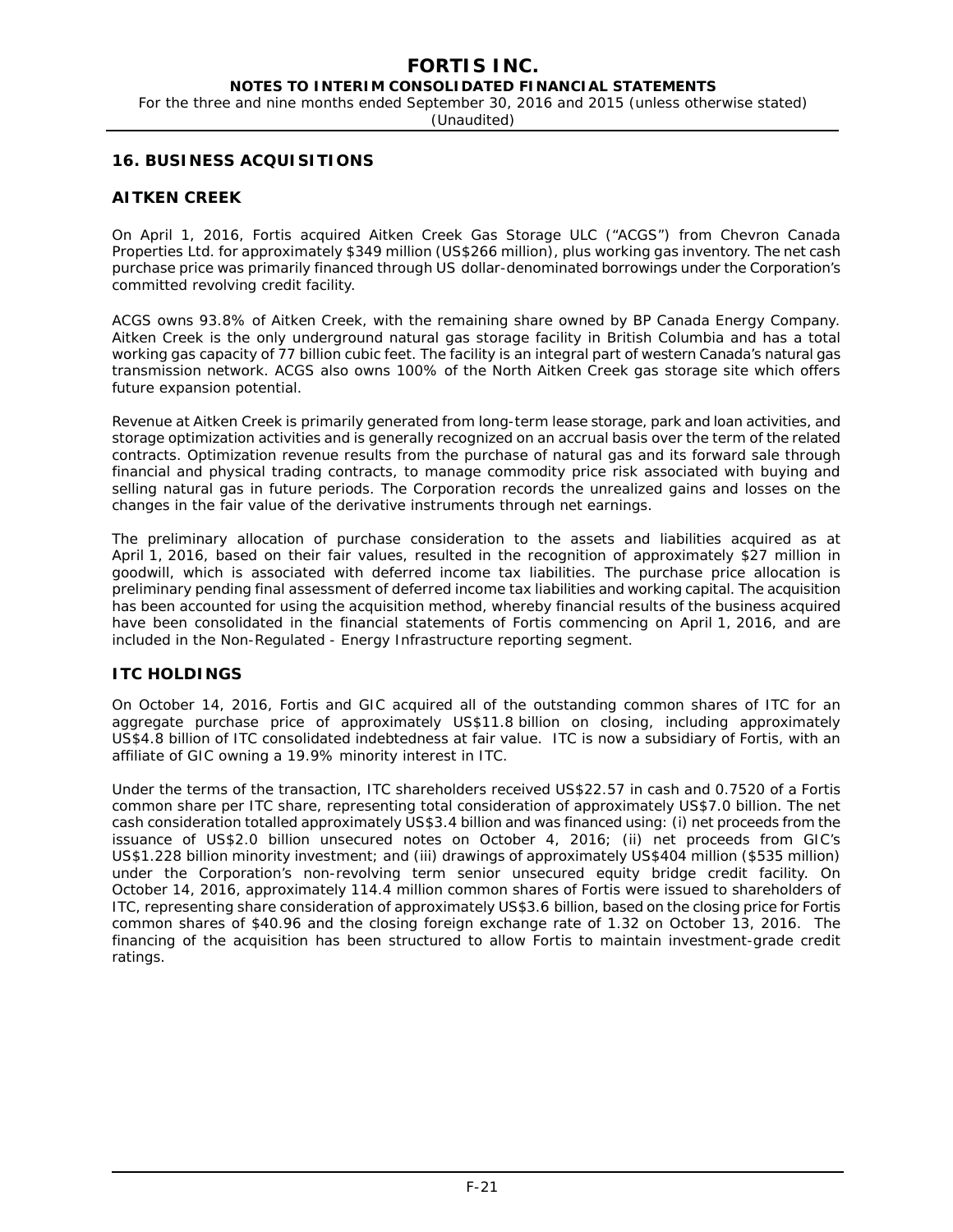For the three and nine months ended September 30, 2016 and 2015 (unless otherwise stated)

(Unaudited)

ITC is the largest independent electric transmission company in the United States. Based in Novi, Michigan, ITC invests in the electrical transmission grid to improve reliability, expand access to markets, allow new generating resources to interconnect to its transmission systems and lower the overall cost of delivered energy. Through its regulated operating subsidiaries ITC*Transmission*, Michigan Electric Transmission Company, ITC Midwest and ITC Great Plains, ITC owns and operates high-voltage transmission facilities in Michigan, Iowa, Minnesota, Illinois, Missouri, Kansas and Oklahoma, serving a combined peak load exceeding 26,000 MW along approximately 15,700 circuit miles of transmission line. In addition, ITC Midwest maintains utility status in Wisconsin.

ITC's tariff rates are regulated by the United States Federal Energy Regulatory Commission ("FERC"). As at September 30, 2016, the weighted average allowed ROEs for ITC's regulated operating subsidiaries are more than 11.00% on a 60% common equity component of capital structure. Rates are set using a forward-looking rate-setting mechanism with an annual true-up, which provides timely cost recovery and reduces regulatory lag.

Fortis and ITC shareholders approved the acquisition at shareholder meetings held in May and June 2016, respectively. All required regulatory, state and federal approvals associated with the acquisition, including, among others, those of FERC and the United States Federal Trade Commission/Department of Justice under the *Hart-Scott-Rodino Antitrust Improvements Act,* were received prior to closing.

The acquisition will be accounted for using the acquisition method, whereby financial results of the business acquired will be consolidated in the financial statements of Fortis commencing on October 14, 2016. ITC will be presented as a separate reporting segment, Regulated Transmission Utility - United States. Due to the limited amount of time since the acquisition of ITC, the initial accounting for this business combination is not yet complete.

Acquisition-related expenses totalling \$25 million (\$19 million after tax) and \$74 million (\$58 million after tax) were recognized in earnings for the three and nine months ended September 30, 2016, respectively. Acquisition-related expenses included: (i) investment banking, legal, consulting and other fees totalling approximately \$4 million (\$3 million after tax) and \$39 million (\$32 million after tax) for the three and nine months ended September 30, 2016, respectively, which were included in operating expenses; and (ii) fees associated with the Corporation's acquisition credit facilities and deal-contingent interest rate swap contracts totalling approximately \$21 million (\$16 million after tax) and \$35 million (\$26 million after tax) for the three and nine months ended September 30, 2016, respectively, which were included in finance charges (Note 12). The Corporation expects to recognize additional acquisition-related expenses in the fourth quarter of 2016.

# **17. FAIR VALUE MEASUREMENTS AND FINANCIAL INSTRUMENTS**

Fair value is the price at which a market participant could sell an asset or transfer a liability to an unrelated party. A fair value measurement is required to reflect the assumptions that market participants would use in pricing an asset or liability based on the best available information. These assumptions include the risks inherent in a particular valuation technique, such as a pricing model, and the risks inherent in the inputs to the model. A fair value hierarchy exists that prioritizes the inputs used to measure fair value.

The three levels of the fair value hierarchy are defined as follows:

- Level 1: Fair value determined using unadjusted quoted prices in active markets;
- Level 2: Fair value determined using pricing inputs that are observable; and
- Level 3: Fair value determined using unobservable inputs only when relevant observable inputs are not available.

The fair values of the Corporation's financial instruments, including derivatives, reflect point-in-time estimates based on current and relevant market information about the instruments as at the balance sheet dates. The estimates cannot be determined with precision as they involve uncertainties and matters of judgment and, therefore, may not be relevant in predicting the Corporation's future consolidated earnings or cash flows.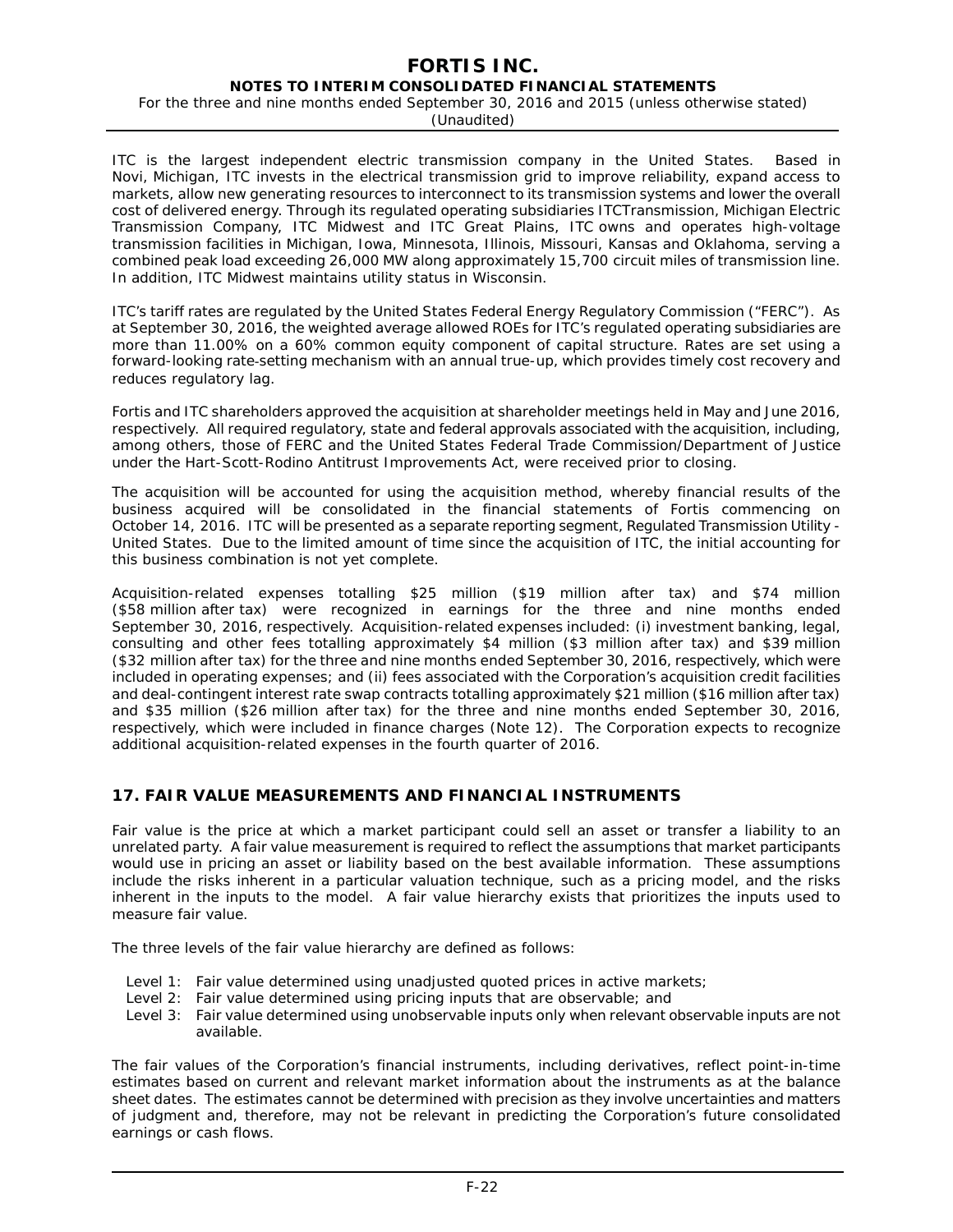For the three and nine months ended September 30, 2016 and 2015 (unless otherwise stated)

(Unaudited)

The following table presents, by level within the fair value hierarchy, the Corporation's assets and liabilities accounted for at fair value on a recurring basis. These assets and liabilities are classified based on the lowest level of input that is significant to the fair value measurement and there were no transfers between the levels in the periods presented. For derivative instruments, the Corporation has elected gross presentation for its derivative contracts under master netting agreements and collateral positions.

|                                                                | As at          |                            |                   |
|----------------------------------------------------------------|----------------|----------------------------|-------------------|
|                                                                | Fair value     | September 30, December 31, |                   |
| $($$ millions)                                                 | hierarchy      | 2016                       | 2015              |
| <b>Assets</b>                                                  |                |                            |                   |
| Energy contracts subject to regulatory deferral (1) (2) (3)    | Levels 2/3     | 9                          |                   |
| Energy contracts not subject to regulatory deferral (1) (2)    | Level 3        | 4                          |                   |
| Available-for-sale investment (4)                              | Level 1        | 40                         | 33                |
| Assets held for sale $(5)$                                     | Level 2        |                            | 9                 |
| Other investments (6)                                          | Level 1        | 10                         | $12 \overline{ }$ |
| Total gross assets                                             |                | 63                         | 63                |
| Less: Counterparty netting not offset on the balance sheet (7) |                | (8)                        | (6)               |
| <b>Total net assets</b>                                        |                | 55                         | 57                |
| Liabilities                                                    |                |                            |                   |
| Energy contracts subject to regulatory deferral (1) (2) (8)    | Levels $1/2/3$ | 35                         | 78                |
| Energy contracts not subject to regulatory deferral (1)        | Level 2        | 4                          |                   |
| Interest rate swaps - cash flow hedges (9)                     | Level 2        | 12                         | 5                 |
| <b>Total gross liabilities</b>                                 |                | 51                         | 83                |
| Less: Counterparty netting not offset on the balance sheet (7) |                | (8)                        | (6)               |
| <b>Total net liabilities</b>                                   |                | 43                         | 77                |

*(1)* The fair value of the Corporation's energy contracts is recorded in accounts receivable and other current assets, long-term other assets, accounts payable and other current liabilities and long-term other liabilities. Unrealized gains and losses arising from changes in fair value of these contracts are deferred as a regulatory asset or liability for recovery from, or refund to, customers in future rates as permitted by the regulators, with the exception of long-term wholesale trading contracts and certain gas swap contracts.

*(2)* Changes in one or more of the unobservable inputs could have a significant impact on the fair value measurement depending on the magnitude and direction of the change for each input. The impacts of changes in fair value are subject to regulatory recovery, with the exception of long-term wholesale trading contracts and certain gas swap contracts.

*(3)* As at September 30, 2016, includes \$7 million - level 2 and \$2 million - level 3 (December 31, 2015 - \$2 million level 2 and \$5 million - level 3)

*(4)* The available-for-sale investment is recorded in accounts receivable and other current assets and unrealized gains and losses arising from changes in fair value are recorded in other comprehensive income until they become realized and are reclassified to earnings.

*(5)* As at December 31, 2015, assets held for sale were associated with the Walden hydroelectric generating facility and were included in accounts receivable and other current assets on the consolidated balance sheet.

*(6)* Included in long-term other assets on the consolidated balance sheet

*(7)* Certain energy contracts are subject to legally enforceable master netting arrangements to mitigate credit risk and netted by counterparty where the intent and legal right to offset exists.

*(8)* As at September 30, 2016, includes \$21 million - level 2 and \$14 million - level 3 (December 31, 2015 - \$1 million – level 1, \$52 million - level 2 and \$25 million - level 3)

*(9)* The fair value of the Corporation's interest rate swaps is recorded in accounts payable and other current liabilities and long-term other liabilities. Unrealized gains and losses arising from changes in fair value of the cash flow hedges are recorded in other comprehensive income until they become realized and are reclassified to earnings. Any cash flow hedge ineffectiveness is recognized in earnings.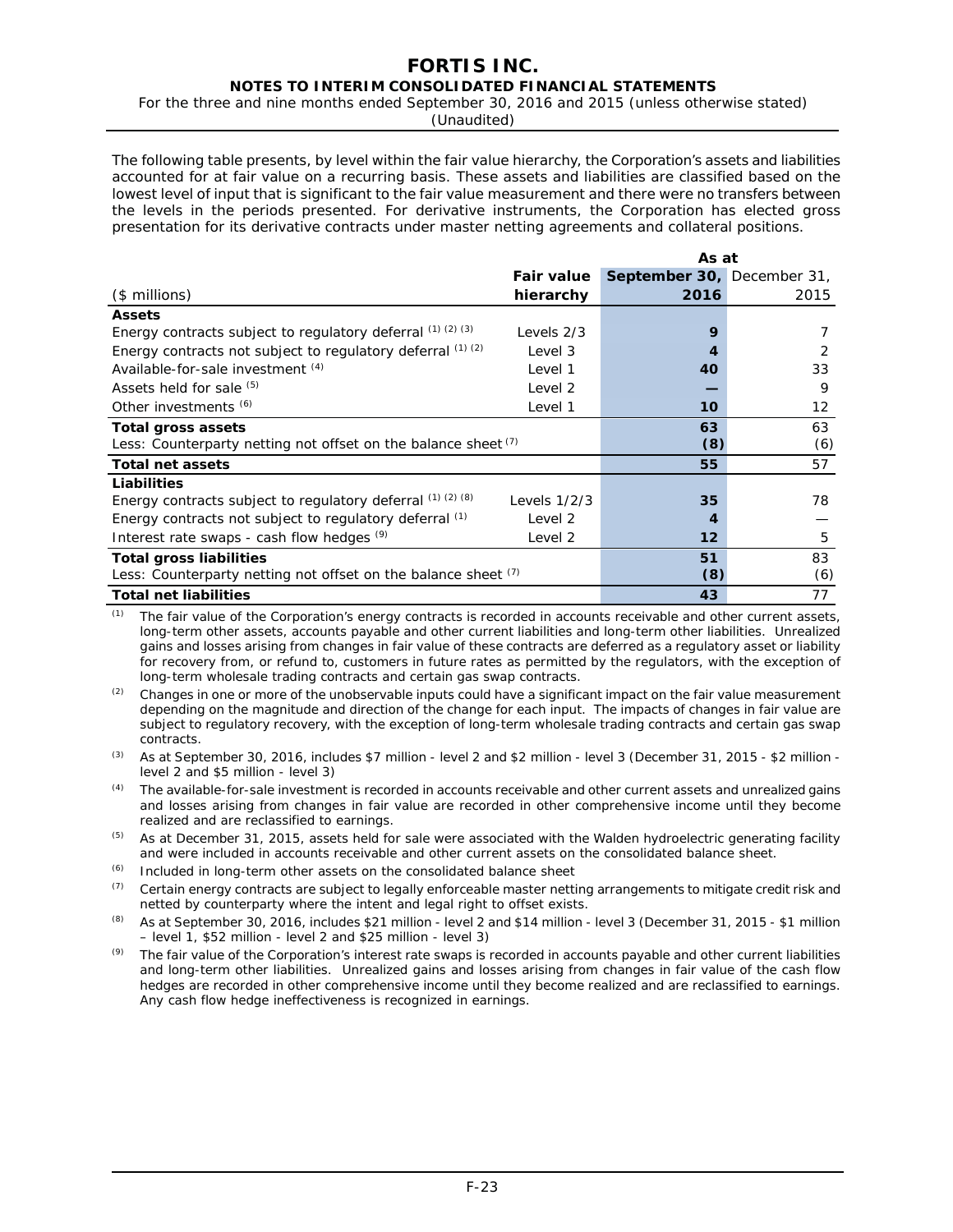# **FORTIS INC.**

**NOTES TO INTERIM CONSOLIDATED FINANCIAL STATEMENTS**

For the three and nine months ended September 30, 2016 and 2015 (unless otherwise stated)

(Unaudited)

## **Derivative Instruments**

The Corporation generally limits the use of derivative instruments to those that qualify as accounting, economic or cash flow hedges, or those that are approved for regulatory recovery. The Corporation records all derivative instruments at fair value, with certain exceptions including those derivatives that qualify for the normal purchase and normal sale exception. The fair value of derivative instruments is the estimate of the amounts that the Corporation would receive or have to pay to terminate the outstanding contracts as at the balance sheet dates.

## *Energy Contracts Subject to Regulatory Deferral*

UNS Energy holds electricity power purchase contracts and gas swap and option contracts to reduce its exposure to energy price risk associated with purchased power and gas requirements. UNS Energy primarily applies the market approach for fair value measurements using independent third-party information, where possible. When published prices are not available, adjustments are applied based on historical price curve relationships, transmission costs and line losses. The fair value of gas option contracts is estimated using a Black-Scholes option-pricing model, which includes inputs such as implied volatility, interest rates, and forward price curves. UNS Energy also considers the impact of counterparty credit risk using current and historical default and recovery rates, as well as its own credit risk using credit default swap data.

Central Hudson holds electricity swap contracts and gas swap and option contracts to minimize commodity price volatility for electricity and natural gas purchases by fixing the effective purchase price for the defined commodities. The fair value of the electricity swap contracts and gas swap and option contracts was calculated using forward pricing provided by independent third parties.

FortisBC Energy holds gas supply contract premiums to fix the effective purchase price of natural gas, as the majority of the natural gas supply contracts have floating, rather than fixed, prices. The fair value of the natural gas derivatives was calculated using the present value of cash flows based on market prices and forward curves for the cost of natural gas.

As at September 30, 2016, these energy contract derivatives were not designated as hedges; however, any unrealized gains or losses associated with changes in the fair value of the derivatives are deferred as a regulatory asset or liability for recovery from, or refund to, customers in future rates, as permitted by the regulators. These unrealized losses and gains would otherwise be recorded in earnings. As at September 30, 2016, unrealized losses of \$28 million (December 31, 2015 - \$74 million) were recognized in regulatory assets and unrealized gains of \$2 million were recognized in regulatory liabilities (December 31, 2015 - \$3 million) (Note 5).

## *Energy Contracts Not Subject to Regulatory Deferral*

UNS Energy holds long-term wholesale trading contracts that qualify as derivative instruments. The unrealized gains and losses on these derivative instruments are recorded in earnings, as they do not qualify for regulatory deferral. Ten percent of any realized gains on these contracts are shared with customers through UNS Energy's rate stabilization accounts.

Aitken Creek holds gas swap contracts to manage its exposure to changes in natural gas prices, to capture natural gas price spreads, and to manage the financial risk posed by physical transactions. The fair value of the gas swap contracts was calculated using forward pricing provided by third parties. The unrealized gains and losses on these derivative instruments are recorded in earnings. As at September 30, 2016, unrealized losses totalled \$4 million (\$3 million after tax).

## *Cash Flow Hedges*

UNS Energy holds an interest rate swap, expiring in 2020, to mitigate its exposure to volatility in variable interest rates on lease debt. The unrealized gains and losses on cash flow hedges are recorded in other comprehensive income and reclassified to earnings as they become realized. The loss expected to be reclassified to earnings within the next 12 months is estimated to be approximately \$1 million. For the three and nine months ended September 30, 2016, realized losses from cash flow hedges of less than \$1 million and \$1 million, respectively, were recognized (\$1 million for the three and nine months ended September 30, 2015).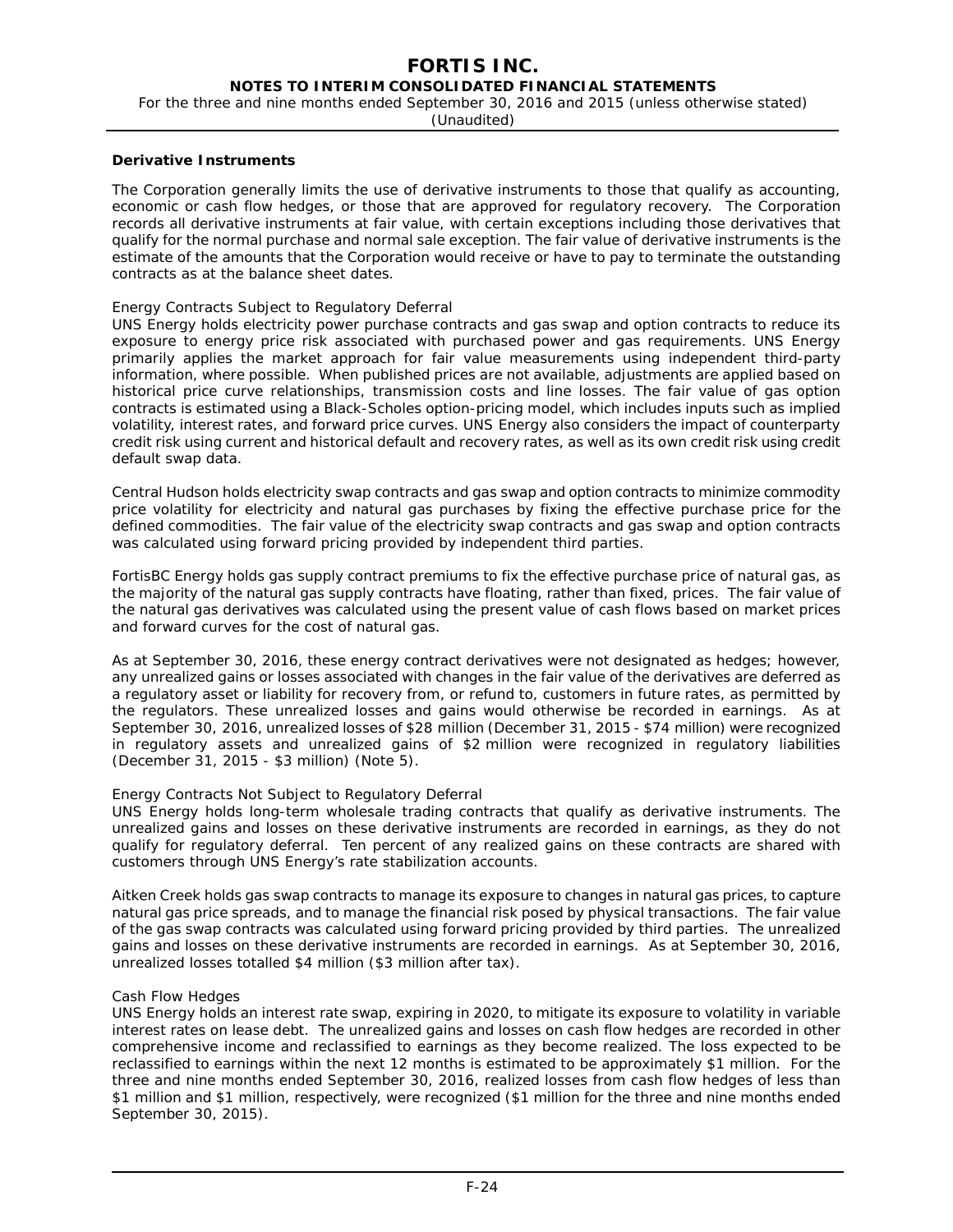For the three and nine months ended September 30, 2016 and 2015 (unless otherwise stated)

(Unaudited)

Central Hudson holds interest rate cap contracts expiring in 2017 and 2019 on bonds with a total principal amount of US\$64 million. Variations in the interest costs of the bonds, including any gains or losses associated with the interest rate cap contracts, are deferred as a regulatory asset or liability for recovery from, or refund to, customers in future rates, as permitted by the regulator and do not impact earnings.

In July 2016 the Corporation entered into forward-starting deal-contingent interest rate swap contracts with notional amounts totalling US\$1.25 billion. These derivatives were designated as a hedge of a portion of the cash flow risk associated with the expected issuance of US\$2 billion of long-term debt, which was completed on October 4, 2016, to finance a portion of the cash purchase price of the acquisition of ITC (Notes 6 and 16). As at September 30, 2016, the unrealized loss on the derivatives totalled approximately \$9 million (US\$7 million), of which \$5 million (US\$4 million) was recognized in other comprehensive income and \$4 million (US\$3 million) of hedge ineffectiveness was recognized in earnings. The derivative contracts were cancelled and settled in October 2016.

Cash flows associated with the settlement of all derivative instruments are included in operating activities on the Corporation's consolidated statement of cash flows.

## **Volume of Derivative Activity**

As at September 30, 2016, the following notional volumes related to electricity and natural gas derivatives that are expected to be settled are outlined below.

|                                                         | <b>Maturity</b> | Contracts |      |       |     |                |    | There- |
|---------------------------------------------------------|-----------------|-----------|------|-------|-----|----------------|----|--------|
| <b>Volume</b>                                           | (year)          | (#)       | 2016 | 2017  |     | 2018 2019 2020 |    | after  |
| Energy contracts subject to regulatory<br>deferral:     |                 |           |      |       |     |                |    |        |
| Electricity swap contracts $(GWh)^{(1)}$                | 2019            | 8         | 275  | 781   | 438 | 219            |    |        |
| Electricity power purchase contracts (GWh)              | 2017            | 30        | 374  | 737   |     |                |    |        |
| Gas swap and option contracts $(PJ)$ $(1)$              | 2019            | 121       | 8    | 17    | 9   | 3              |    |        |
| Gas supply contract premiums (PJ)                       | 2024            | 118       | 40   | 80    | 44  | 26             | 22 | 64     |
| Energy contracts not subject to<br>regulatory deferral: |                 |           |      |       |     |                |    |        |
| Long-term wholesale trading contracts<br>(GWh)          | 2017            | 14        | 858  | 1,688 |     |                |    |        |
| Gas swap contracts (PJ)                                 | 2017            | 541       | 4    | 13    |     |                |    |        |

*(1)* GWh means gigawatt hours and PJ means petajoules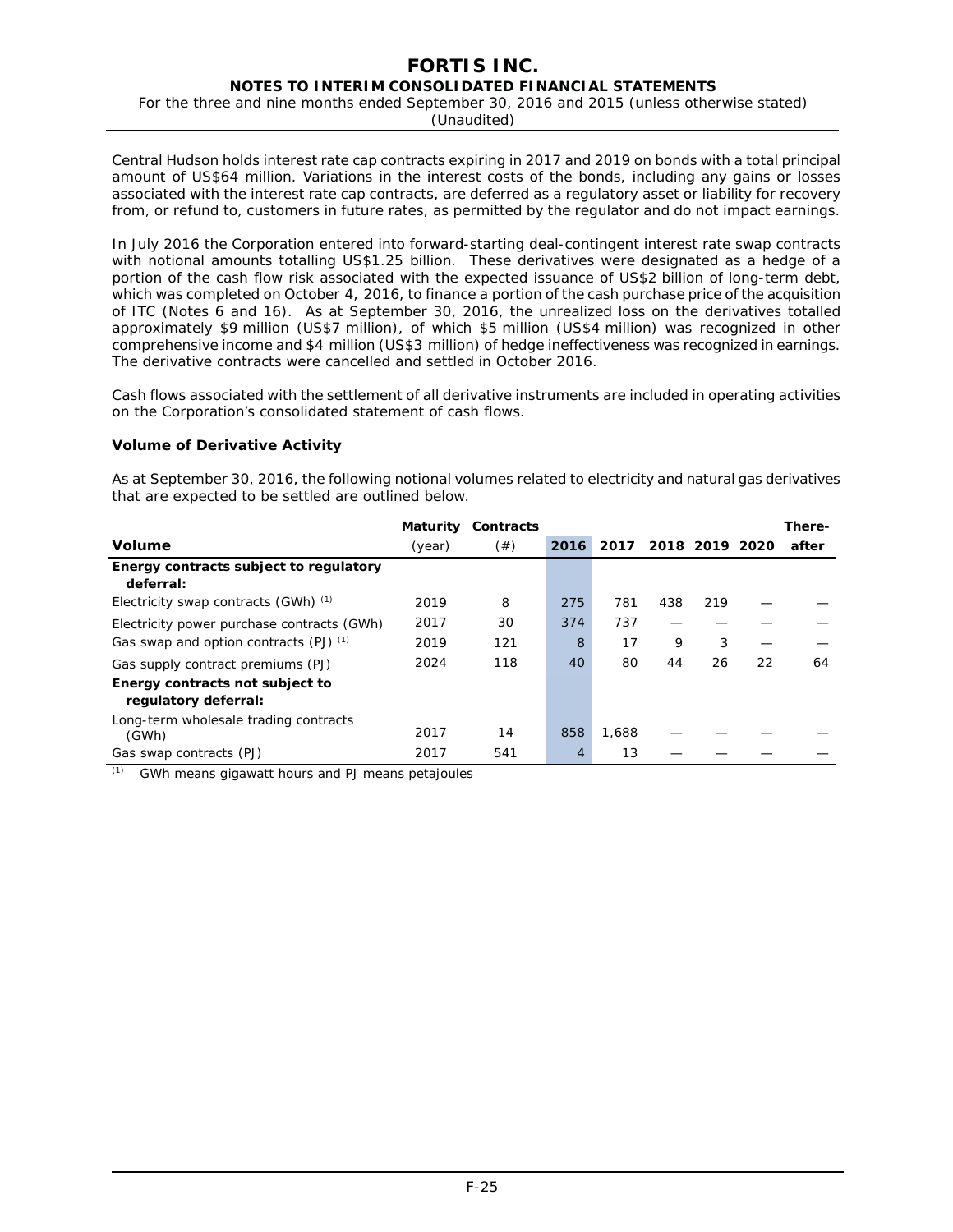For the three and nine months ended September 30, 2016 and 2015 (unless otherwise stated)

(Unaudited)

#### **Financial Instruments Not Carried At Fair Value**

The following table discloses the estimated fair value measurements of the Corporation's financial instruments not carried at fair value. The fair values were measured using Level 2 pricing inputs, except as noted. The carrying values of the Corporation's consolidated financial instruments approximate their fair values, reflecting the short-term maturity, normal trade credit terms and/or nature of these instruments, except as follows:

|                                                                   | As at                                   |                   |          |                   |
|-------------------------------------------------------------------|-----------------------------------------|-------------------|----------|-------------------|
|                                                                   | September 30, 2016<br>December 31, 2015 |                   |          |                   |
| (Liability)                                                       | Carrying                                | <b>Estimated</b>  | Carrying | Estimated         |
| $($$ millions)                                                    | <b>Value</b>                            | <b>Fair Value</b> | Value    | <b>Fair Value</b> |
| Long-term debt, including current portion (Note 6) $(1)$ (11,816) |                                         | (13,909)          | (11.240) | (12, 614)         |
| Waneta Partnership promissory note (2)                            | (58)                                    | (62)              | (56)     | (59)              |

*(1)* The Corporation's \$200 million unsecured debentures due 2039 and consolidated borrowings under credit facilities classified as long-term debt of \$1,119 million (December 31, 2015 - \$551 million) are valued using Level 1 inputs. All other long-term debt is valued using Level 2 inputs.

*(2)* Included in long-term other liabilities on the consolidated balance sheet (Note 18).

The fair value of long-term debt is calculated using quoted market prices when available. When quoted market prices are not available, as is the case with the Waneta Partnership promissory note and certain long-term debt, the fair value is determined by either: (i) discounting the future cash flows of the specific debt instrument at an estimated yield to maturity equivalent to benchmark government bonds or treasury bills with similar terms to maturity, plus a credit risk premium equal to that of issuers of similar credit quality; or (ii) obtaining from third parties indicative prices for the same or similarly rated issues of debt of the same remaining maturities. Since the Corporation does not intend to settle the long-term debt or promissory note prior to maturity, the excess of the estimated fair value above the carrying value does not represent an actual liability.

# **18. VARIABLE INTEREST ENTITY**

On adoption of ASU No. 2015-02, *Amendments to the Consolidation Analysis*, effective January 1, 2016, Fortis is required to reassess its limited partnerships under the voting interest model. As a result, the Corporation's ownership interest in the Waneta Partnership is considered to be a variable interest entity ("VIE") based on an assessment of the rights of the limited partners and the general partner. It was determined under the VIE model that the Corporation is the primary beneficiary of the Waneta Partnership and should, therefore, continue to consolidate its investment. As the primary beneficiary, the Corporation has the power to direct the activities of the partnership and the obligation to absorb losses or the right to receive benefits that could potentially be significant to the partnership, as discussed below.

The purpose of the Waneta Partnership was to construct, own and operate the Waneta Expansion hydroelectric generating facility dam ("Waneta Expansion") on the Pend d'Oreille River south of Trail, British Columbia, which was completed in April 2015. The Corporation has a 51% controlling ownership interest in the Waneta Partnership, with Columbia Power Corporation and Columbia Basin Trust ("CPC/CBT") holding the remaining 49% interest. The general partner, which is owned by the Corporation and CPC/CBT in the same proportion as the Waneta Partnership, has a 0.01% interest in the Waneta Partnership. Each partner pays its proportionate share of the costs and is entitled to a proportionate share of the net revenue and expenses. The construction of the Waneta Expansion was financed and managed by the Corporation and CPC/CBT. The Waneta Expansion is operated and maintained by a wholly owned subsidiary of the Corporation and output is sold to BC Hydro and FortisBC Electric under 40-year contracts.

The following details the Waneta Partnership assets, liabilities, revenue, expenses, and cash flow, included in the Corporation's interim unaudited consolidated financial statements.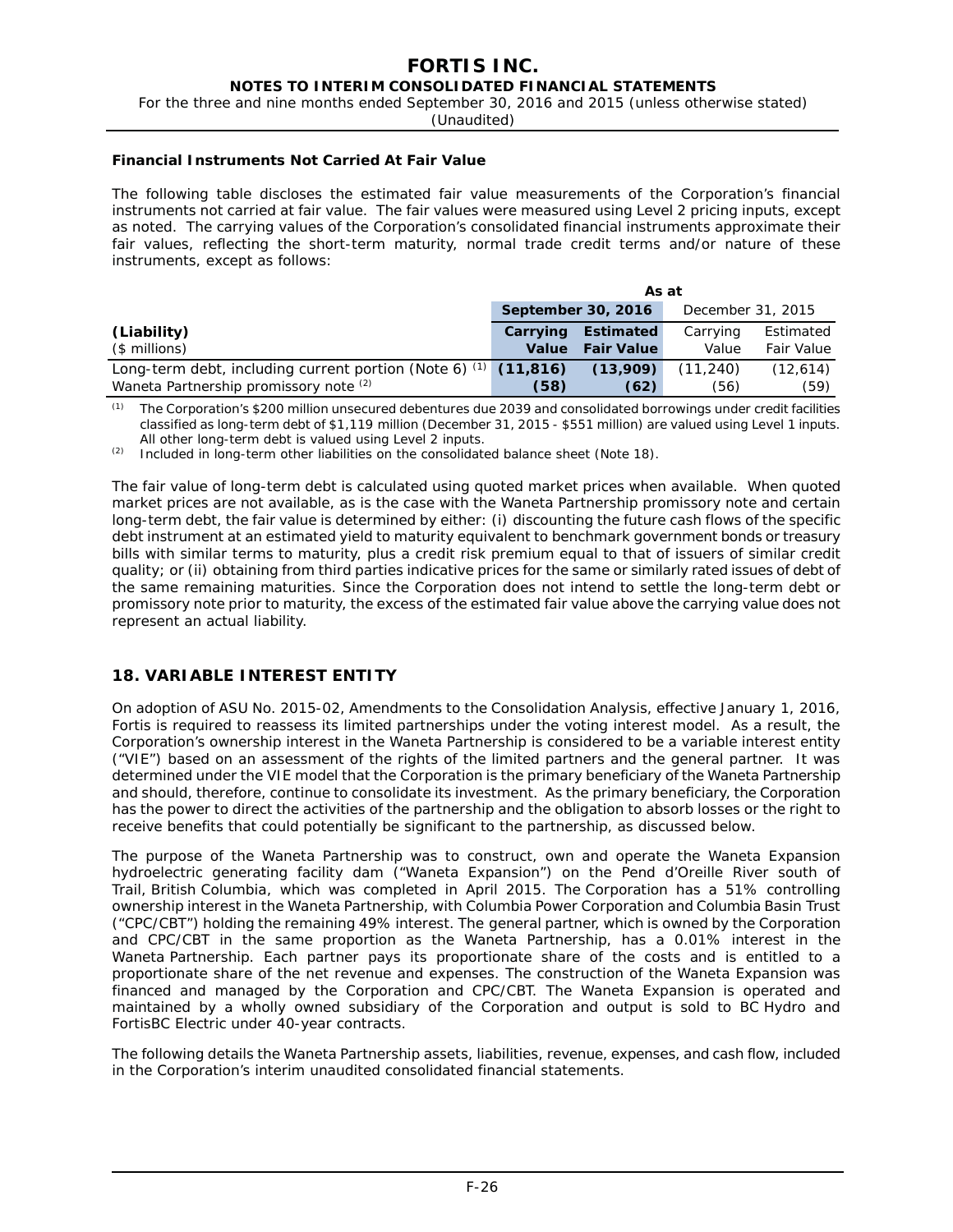# **FORTIS INC.**

# **NOTES TO INTERIM CONSOLIDATED FINANCIAL STATEMENTS**

For the three and nine months ended September 30, 2016 and 2015 (unless otherwise stated)

(Unaudited)

|                                                | As at         |              |  |
|------------------------------------------------|---------------|--------------|--|
|                                                | September 30, | December 31, |  |
| $($$ millions)                                 | 2016          | 2015         |  |
| <b>ASSETS</b>                                  |               |              |  |
| Cash and cash equivalents                      | 20            | 23           |  |
| Accounts receivable and other current assets   | 12            | 14           |  |
| Utility capital assets                         | 699           | 708          |  |
| Intangible assets                              | 29            | 30           |  |
|                                                | 760           | 775          |  |
| <b>LIABILITIES</b>                             |               |              |  |
| Accounts payable and other current liabilities | (4)           | (18)         |  |
| Other liabilities (Note 17)                    | (78)          | (74)         |  |
|                                                | (82)          | (92)         |  |
| Net assets before non-controlling interests    | 678           | 683          |  |

|                               | <b>Quarter Ended</b><br>September 30 |      | Year-to-Date<br>September 30 |      |  |
|-------------------------------|--------------------------------------|------|------------------------------|------|--|
| $($$ millions)                | 2016                                 | 2015 | 2016                         | 2015 |  |
| Revenue                       | 19                                   | 18   | 72                           | 49   |  |
| <b>Expenses</b>               |                                      |      |                              |      |  |
| Operating                     | 5                                    | 3    | 12                           | 6    |  |
| Depreciation and amortization |                                      | 5    | 13                           | a    |  |
| Finance charges               |                                      |      |                              |      |  |
|                               | 10                                   | 8    | 28                           | 16   |  |
| Net earnings                  | $\mathbf Q$                          | 10   | 44                           | 33   |  |

Cash used in investing activities at the Waneta Partnership for the three and nine months ended September 30, 2016 included capital expenditures of \$1 million and \$17 million, respectively (\$12 million and \$26 million for the three and nine months ended September 30, 2015, respectively). Cash from financing activities for the three and nine months ended September 30, 2016 included dividends paid by the Waneta Partnership to non-controlling interests of \$15 million and \$24 million, respectively (advances from non-controlling interests of \$9 million for the nine months ended September 30, 2015).

# **19. FINANCIAL RISK MANAGEMENT**

The Corporation is primarily exposed to credit risk, liquidity risk and market risk as a result of holding financial instruments in the normal course of business.

- **Credit risk** Risk that a counterparty to a financial instrument might fail to meet its obligations under the terms of the financial instrument.
- **Liquidity risk** Risk that an entity will encounter difficulty in raising funds to meet commitments associated with financial instruments.
- **Market risk** Risk that the fair value or future cash flows of a financial instrument will fluctuate due to changes in market prices. The Corporation is exposed to foreign exchange risk, interest rate risk and commodity price risk.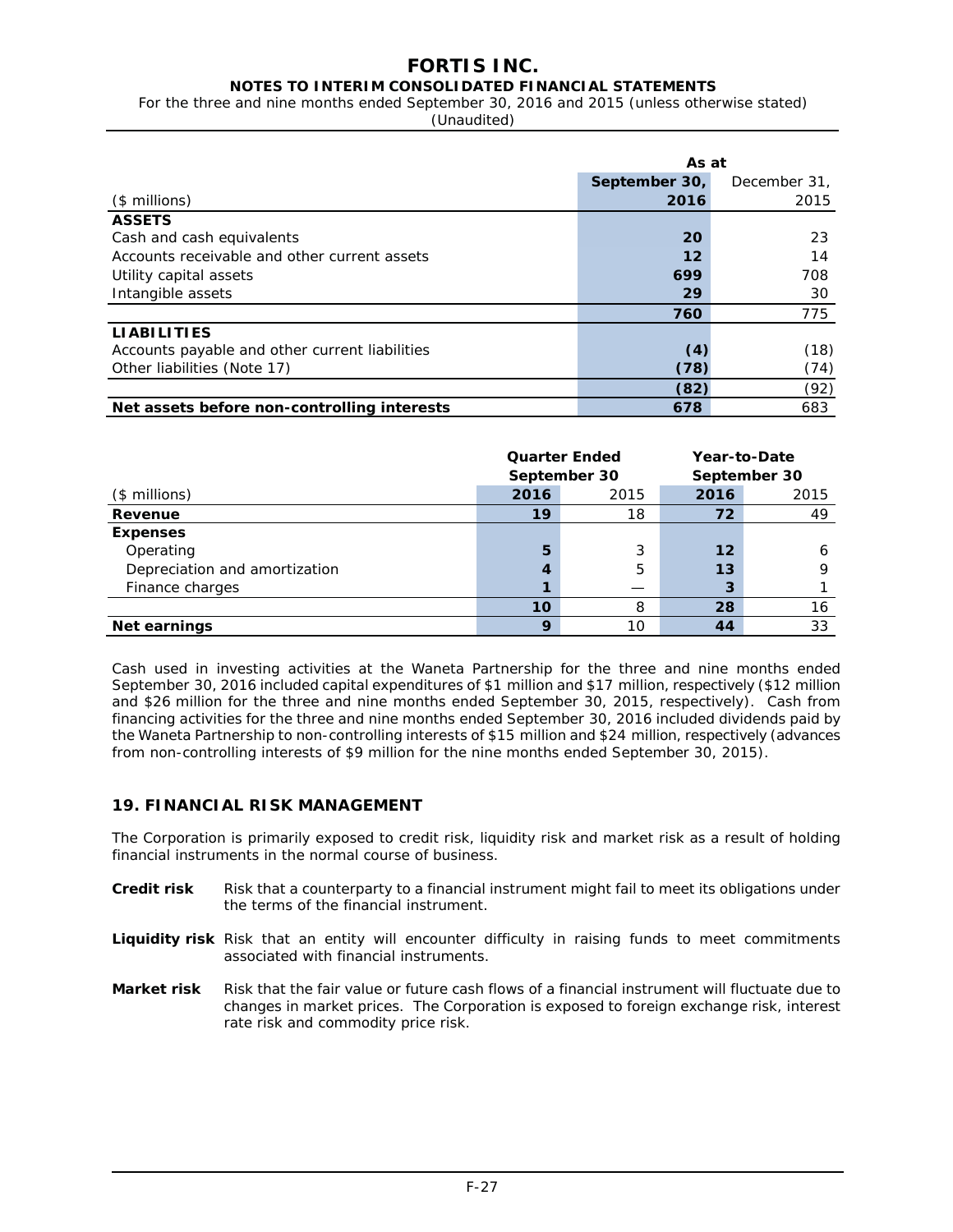For the three and nine months ended September 30, 2016 and 2015 (unless otherwise stated)

## **Credit Risk**

For cash equivalents, trade and other accounts receivable, and long-term other receivables, the Corporation's credit risk is generally limited to the carrying value on the consolidated balance sheet. The Corporation generally has a large and diversified customer base, which minimizes the concentration of credit risk. The Corporation and its subsidiaries have various policies to minimize credit risk, which include requiring customer deposits, prepayments and/or credit checks for certain customers and performing disconnections and/or using third-party collection agencies for overdue accounts.

FortisAlberta has a concentration of credit risk as a result of its distribution service billings being to a relatively small group of retailers. As at September 30, 2016, FortisAlberta's gross credit risk exposure was approximately \$125 million, representing the projected value of retailer billings over a 37-day period. The Company has reduced its exposure to \$2 million by obtaining from the retailers either a cash deposit, bond, letter of credit, an investment-grade credit rating from a major rating agency, or a financial guarantee from an entity with an investment-grade credit rating.

UNS Energy, Central Hudson, FortisBC Energy and Aitken Creek may be exposed to credit risk in the event of non-performance by counterparties to derivative instruments. The Companies use netting arrangements to reduce credit risk and net settle payments with counterparties where net settlement provisions exist. They also limit credit risk by primarily dealing with counterparties that have investment-grade credit ratings. At UNS Energy, contractual arrangements also contain certain provisions requiring counterparties to derivative instruments to post collateral under certain circumstances.

# **Liquidity Risk**

The Corporation's consolidated financial position could be adversely affected if it, or one of its subsidiaries, fails to arrange sufficient and cost-effective financing to fund, among other things, capital expenditures, acquisitions and the repayment of maturing debt. The ability to arrange sufficient and cost-effective financing is subject to numerous factors, including the results of operations and financial position of the Corporation and its subsidiaries, conditions in capital and bank credit markets, ratings assigned by rating agencies and general economic conditions.

To help mitigate liquidity risk, the Corporation and its regulated utilities have secured committed credit facilities to support short-term financing of capital expenditures and seasonal working capital requirements.

The Corporation's committed credit facility is used for interim financing of acquisitions and for general corporate purposes. Depending on the timing of cash payments from subsidiaries, borrowings under the Corporation's committed credit facility may be required from time to time to support the servicing of debt and payment of dividends. Over the next five years, average annual consolidated fixed-term debt maturities and repayments are expected to be approximately \$450 million, including an average of approximately \$210 million at ITC. The combination of available credit facilities and relatively low annual debt maturities and repayments provides the Corporation and its subsidiaries with flexibility in the timing of access to capital markets.

As at September 30, 2016, the Corporation and its subsidiaries had consolidated credit facilities of approximately \$3.8 billion, of which approximately \$2.2 billion was unused, including \$327 million unused under the Corporation's committed credit facility. The credit facilities are syndicated mostly with the seven largest Canadian banks, as well as large banks in the United States, with no one bank holding more than 20% of these facilities. Approximately \$3.6 billion of the total credit facilities are committed facilities with maturities ranging from 2019 through 2021.

<sup>(</sup>Unaudited)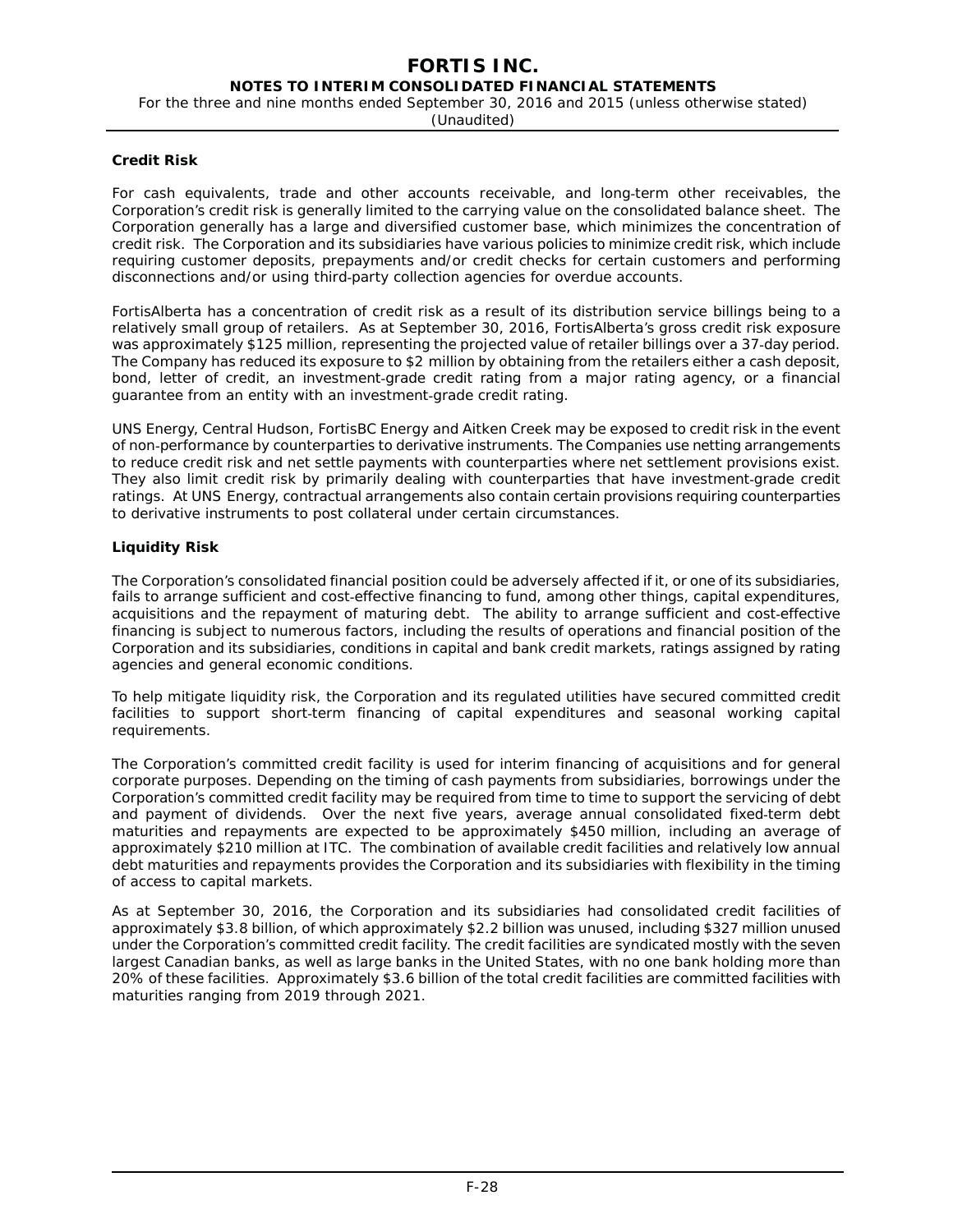For the three and nine months ended September 30, 2016 and 2015 (unless otherwise stated)

(Unaudited)

|                               |                  |           | As at                   |              |  |
|-------------------------------|------------------|-----------|-------------------------|--------------|--|
|                               | Regulated        |           | Corporate September 30, | December 31, |  |
| $($$ millions)                | <b>Utilities</b> | and Other | 2016                    | 2015         |  |
| Total credit facilities       | 2,176            | 1.647     | 3,823                   | 3,565        |  |
| Credit facilities utilized:   |                  |           |                         |              |  |
| Short-term borrowings $(1)$   | (414)            | (9)       | (423)                   | (511)        |  |
| Long-term debt (Note 6) $(2)$ | (51)             | (1,068)   | (1, 119)                | (551)        |  |
| Letters of credit outstanding | (68)             | (54)      | (122)                   | (104)        |  |
| Credit facilities unused      | 1,643            | 516       | 2,159                   | 2.399        |  |

The following summary outlines the credit facilities of the Corporation and its subsidiaries.

*(1)* The weighted average interest rate on short-term borrowings was approximately 1.1% as at September 30, 2016 (December 31, 2015 - 1.0%).

*(2)* As at September 30, 2016, credit facility borrowings classified as long-term debt included \$51 million in current installments of long-term debt on the consolidated balance sheet (December 31, 2015 - \$71 million). The weighted average interest rate on credit facility borrowings classified as long-term debt was approximately 1.7% as at September 30, 2016 (December 31, 2015 - 1.5%).

As at September 30, 2016 and December 31, 2015, certain borrowings under the Corporation's and subsidiaries' credit facilities were classified as long-term debt. These borrowings are under long-term committed credit facilities and it is management's intention to refinance these borrowings with long-term permanent financing during future periods. The significant changes in credit facilities from that disclosed in the Corporation's 2015 annual audited consolidated financial statements are as follows.

In April 2016 FortisBC Electric amended its \$150 million unsecured committed revolving credit facility to now mature in May 2019.

In April 2016 FHI amended its unsecured committed revolving credit facility resulting in an increase in the facility to \$50 million and an extension of the maturity date to April 2019.

In April 2016 the Corporation amended its \$1 billion unsecured committed revolving credit facility, resulting in an extension of the maturity date to July 2021. In August 2016 the Corporation exercised its option to increase the facility to \$1.3 billion from \$1.0 billion.

In June 2016 FortisOntario amended its \$30 million unsecured committed revolving credit facility to now mature in June 2019.

In July 2016 FortisBC Energy amended its \$700 million unsecured committed revolving credit facility to now mature in August 2021.

In July 2016 FortisAlberta amended its \$250 million unsecured committed revolving credit facility to now mature in August 2021.

In July 2016 Newfoundland Power amended its \$100 million unsecured committed revolving credit facility to now mature in August 2021.

In October 2016 UNS Energy amended its US\$500 million unsecured committed revolving credit facilities resulting in an extension of the maturity dates to October 2021.

In connection with the acquisition of ITC (Note 16), in February 2016 the Corporation obtained commitments of US\$2.0 billion from Goldman Sachs Bank USA to bridge the long-term debt financing and US\$1.7 billion from The Bank of Nova Scotia to primarily bridge the sale of the minority investment in ITC ("Equity Bridge Facilities") (Note 12). In October 2016, \$535 million (US\$404 million) was drawn on the Equity Bridge Facility to finance a portion of the cash purchase price of the acquisition of ITC and is repayable in full within one year. All remaining acquisition credit facilities have been cancelled. The credit facilities table above does not include the acquisition credit facilities.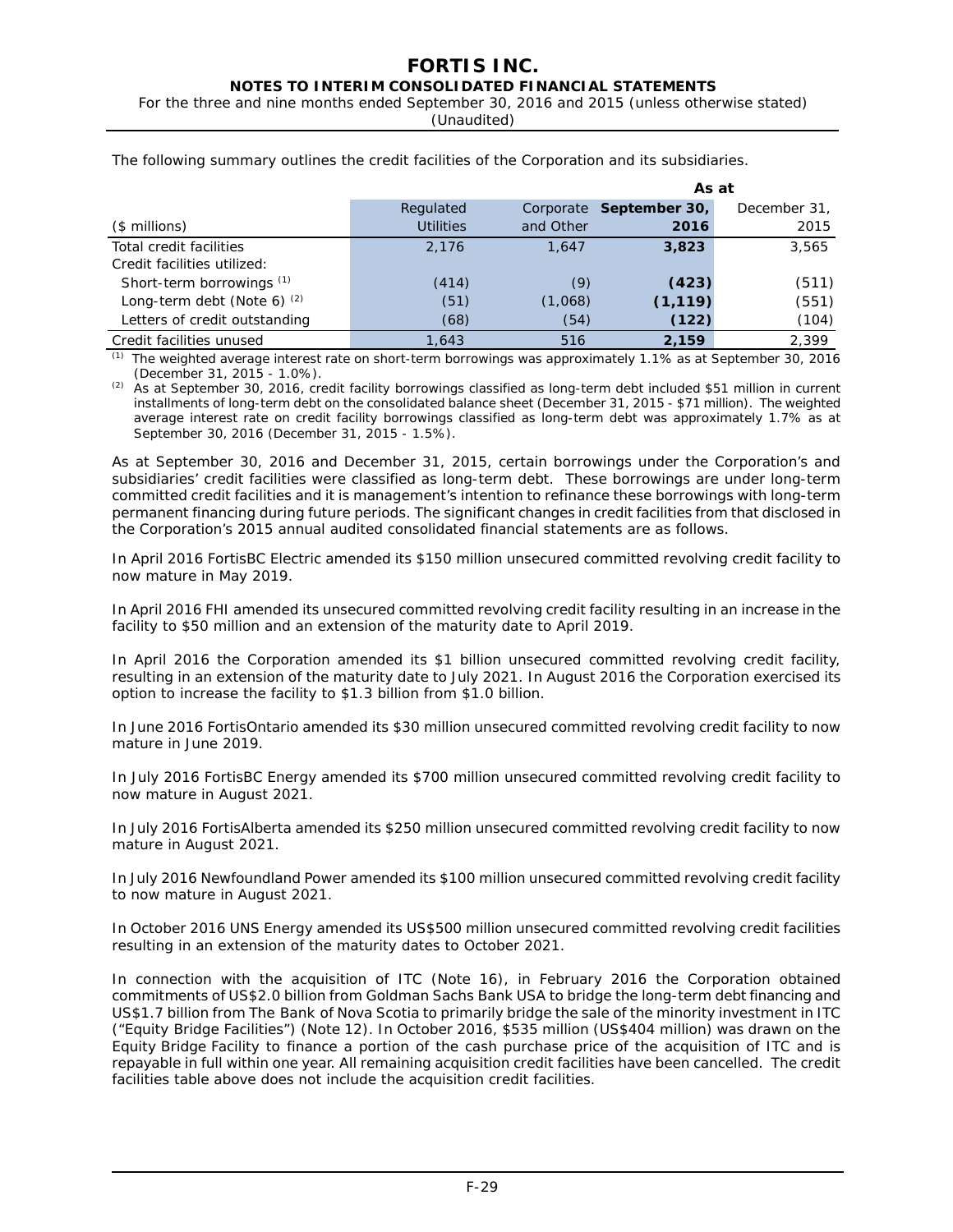For the three and nine months ended September 30, 2016 and 2015 (unless otherwise stated)

(Unaudited)

The Corporation and its currently rated utilities target investment-grade credit ratings to maintain capital market access at reasonable interest rates. The Corporation's credit ratings are as follows:

| <b>Rating Agency</b>                 | <b>Credit Rating</b> | <b>Type of Rating</b> | <b>Outlook</b> |
|--------------------------------------|----------------------|-----------------------|----------------|
| Standard & Poor's ("S&P")            | $A -$                | Corporate             | <b>Stable</b>  |
|                                      | $BBB+$               | Unsecured debt        | Stable         |
| <b>DBRS</b>                          | BBB (high)           | Unsecured debt        | Stable         |
| Moody's Investor Service ("Moody's") | Baa3                 | <b>Issuer</b>         | Stable         |
|                                      | Baa3                 | Unsecured debt        | Stable         |

The above-noted credit ratings reflect the Corporation's low business-risk profile and diversity of its operations, the stand-alone nature and financial separation of each of the regulated subsidiaries of Fortis, and the level of debt at the holding company. In February 2016, after the announcement by Fortis that it had entered into an agreement to acquire ITC, S&P affirmed the Corporation's long-term corporate credit rating at A-, revised its unsecured debt credit rating to BBB+ from A-, and revised its outlook on the Corporation to negative from stable. Similarly, in February 2016 DBRS placed the Corporation's unsecured debt credit rating under review with negative implications. In September 2016 Moody's commenced rating Fortis and assigned the Corporation an issuer credit rating of Baa3 and an unsecured debt credit rating of Baa3, both with a stable outlook. In October 2016, following the completion of the acquisition of ITC, DBRS revised the Corporation's unsecured debt credit rating to BBB (high) from A (low) and revised its outlook to stable from under review with negative implications, and S&P affirmed the Corporation's long-term corporate and unsecured debt credit ratings, as previously discussed, and revised its outlook to stable from negative.

# **Market Risk**

# *Foreign Exchange Risk*

The Corporation's earnings from, and net investments in, foreign subsidiaries are exposed to fluctuations in the US dollar-to-Canadian dollar exchange rate. The Corporation has decreased the above-noted exposure through the use of US dollar-denominated borrowings at the corporate level. The foreign exchange gain or loss on the translation of US dollar-denominated interest expense partially offsets the foreign exchange gain or loss on the translation of the Corporation's foreign subsidiaries' earnings, which are denominated in US dollars. The reporting currency of UNS Energy, Central Hudson, Caribbean Utilities, Fortis Turks and Caicos and Belize Electric Company Limited is the US dollar.

As at September 30, 2016, the Corporation's corporately issued US\$1,793 million (December 31, 2015 - US\$1,535 million) long-term debt had been designated as an effective hedge of a portion of the Corporation's foreign net investments. As at September 30, 2016, the Corporation had approximately US\$3,018 million (December 31, 2015 - US\$3,137 million) in foreign net investments remaining to be hedged. Foreign currency exchange rate fluctuations associated with the translation of the Corporation's corporately issued US dollar-denominated borrowings designated as effective hedges are recorded on the consolidated balance sheet in accumulated other comprehensive income and serve to help offset unrealized foreign currency exchange gains and losses on the net investments in foreign subsidiaries, which gains and losses are also recorded on the consolidated balance sheet in accumulated other comprehensive income.

As a result of the acquisition of ITC, consolidated earnings and cash flows of Fortis will be impacted to a greater extent by fluctuations in the US dollar-to-Canadian dollar exchange rate. On an annual basis, including ITC, it is estimated that a 5 cent increase or decrease in the US dollar relative-to-Canadian dollar exchange rate would increase or decrease earnings per common share of Fortis by approximately 7 cents. Management will continue to hedge future exchange rate fluctuations related to the Corporation's foreign net investments and US dollar-denominated earnings streams, where possible, through future US dollar-denominated borrowings, and will continue to monitor the Corporation's exposure to foreign currency fluctuations on a regular basis.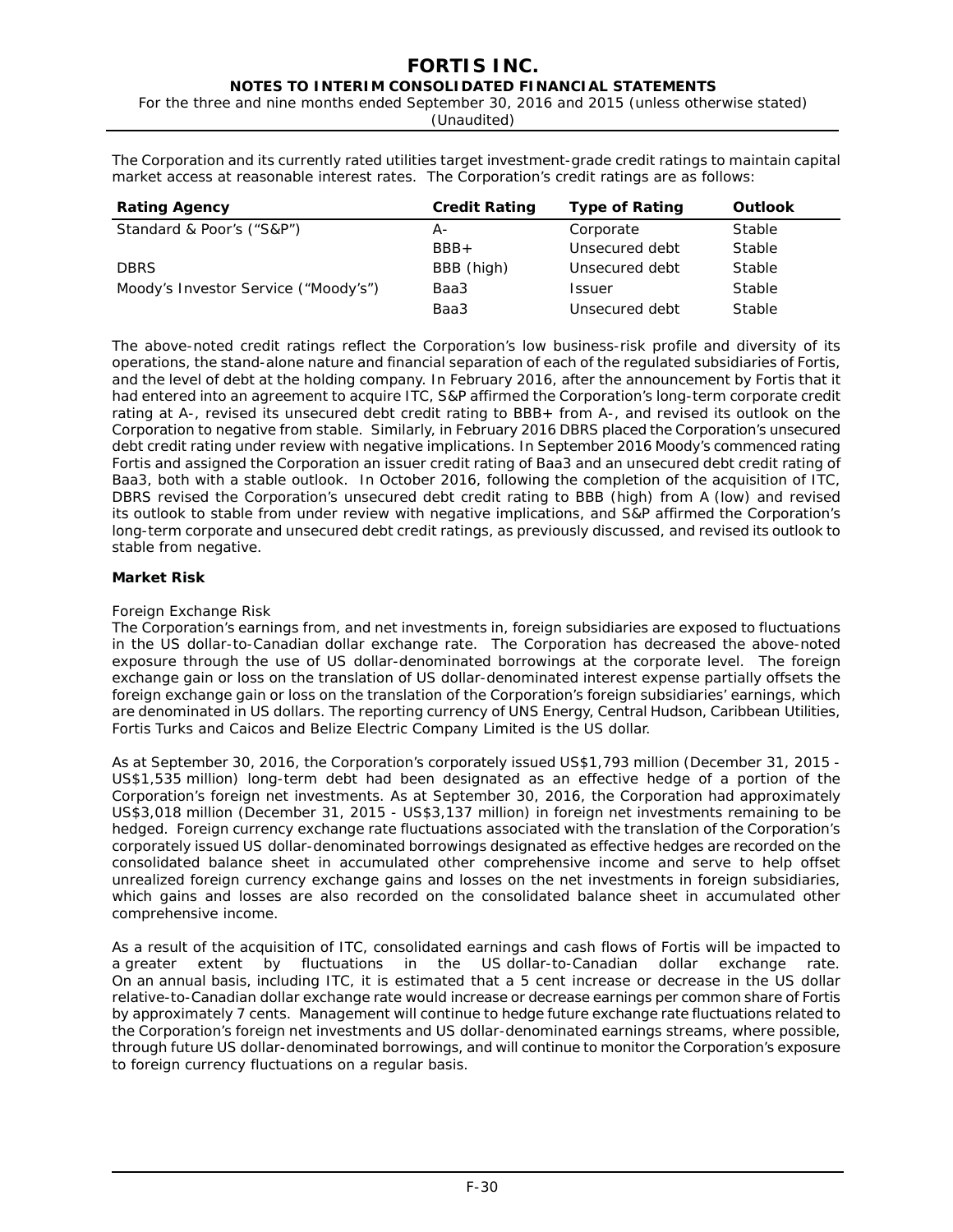For the three and nine months ended September 30, 2016 and 2015 (unless otherwise stated)

(Unaudited)

## *Interest Rate Risk*

The Corporation and most of its subsidiaries are exposed to interest rate risk associated with borrowings under variable-rate credit facilities, variable-rate long-term debt and the refinancing of long-term debt. The Corporation and its subsidiaries may enter into interest rate swap agreements to help reduce this risk (Note 17).

## *Commodity Price Risk*

UNS Energy is exposed to commodity price risk associated with changes in the market price of gas, purchased power and coal. Central Hudson is exposed to commodity price risk associated with changes in the market price of electricity and natural gas. FortisBC Energy is exposed to commodity price risk associated with changes in the market price of natural gas. The risks have been reduced by entering into derivative contracts that effectively fix the price of natural gas, power and electricity purchases. Aitken Creek is exposed to commodity price risk associated with changes in the market price of gas and enters into derivative contracts to manage the financial risk posed by physical transactions. These derivative instruments are recorded on the consolidated balance sheet at fair value and any change in the fair value is deferred as a regulatory asset or liability, as permitted by the regulators, for recovery from, or refund to, customers in future rates, except at Aitken Creek where the changes in fair value are recorded in earnings (Note 17).

# **20. COMMITMENTS**

There were no material changes in the nature and amount of the Corporation's commitments from the commitments disclosed in the Corporation's 2015 annual audited consolidated financial statements, except as follows.

In January 2016 the ownership of the San Juan generating station was restructured and a new coal supply agreement came into effect under which TEP's minimum purchase obligations are US\$137 million as at September 30, 2016.

UNS Energy is party to renewable power purchase agreements totalling approximately US\$1,236 million as at September 30, 2016, which require UNS Energy to purchase 100% of the output of certain renewable energy generation facilities that have achieved commercial operation. In March and July 2016 two of the facilities achieved commercial operation, increasing estimated future payments of renewable power purchase contracts by US\$58 million and US\$86 million, respectively, as at September 30, 2016.

# **21. CONTINGENCIES**

The Corporation and its subsidiaries are subject to various legal proceedings and claims associated with the ordinary course of business operations. Management believes that the amount of liability, if any, from these actions would not have a material adverse effect on the Corporation's consolidated financial position, results of operations or cash flows.

The following describes the nature of the Corporation's contingencies.

## **UNS Energy**

## *Springerville Unit 1*

In February 2016 TEP entered into an agreement with the third-party owners for the settlement and release of asserted claims and the purchase and sale of beneficial interests in Springerville Unit 1 (the "Agreement"). The Agreement provided that TEP would purchase the third-party owners' 50.5% undivided interest in Springerville Unit 1 for US\$85 million and the third-party owners would pay TEP US\$13 million for operating costs related to Springerville Unit 1 incurred on behalf of the third-party owners.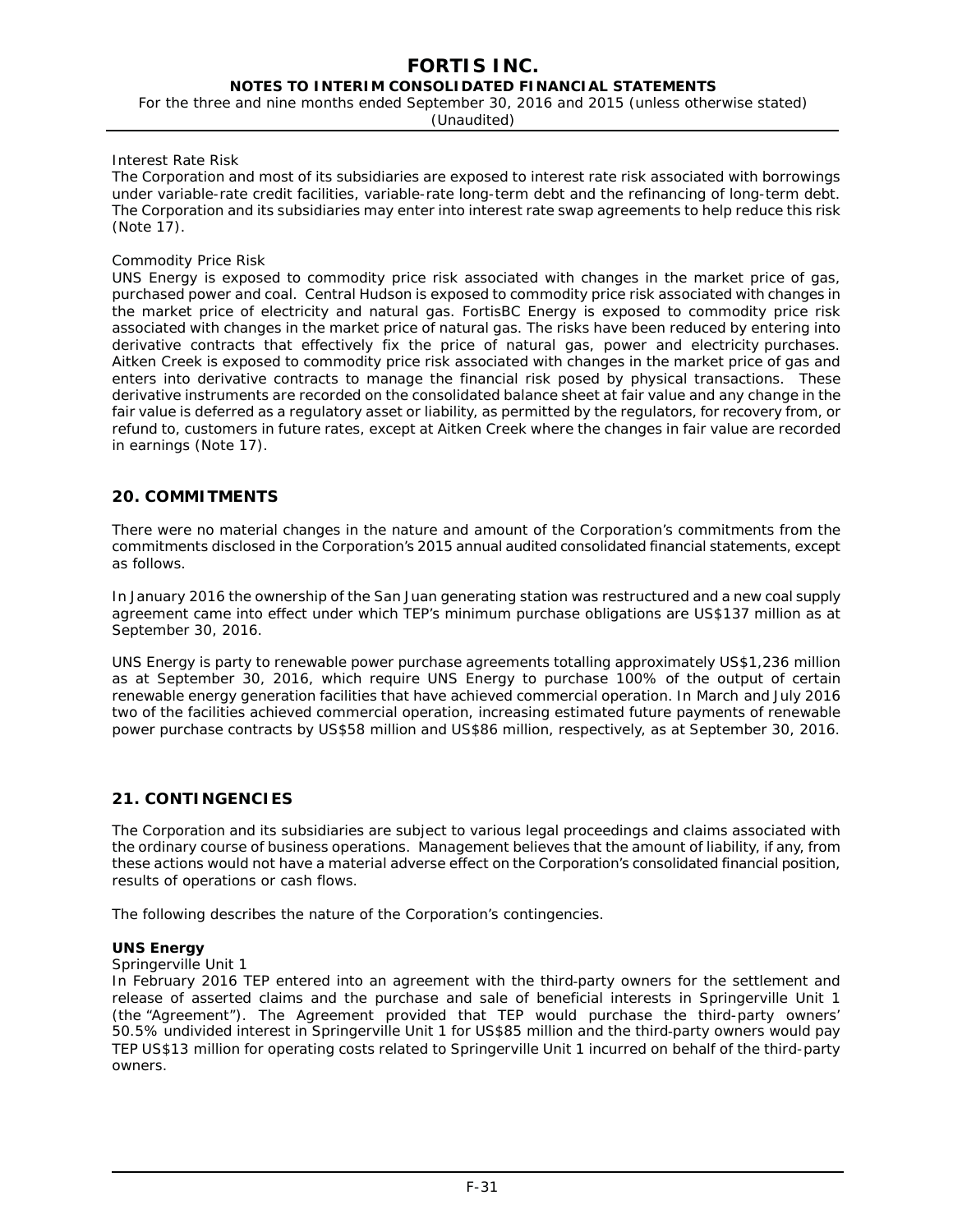For the three and nine months ended September 30, 2016 and 2015 (unless otherwise stated)

(Unaudited)

In September 2016 TEP received FERC authorization to complete the transactions contemplated in the Agreement. In accordance with the Agreement, TEP purchased the undivided interest in Springerville Unit 1 for US\$85 million, increasing TEP's total ownership interest to 100%, and TEP received US\$13 million from the third-party owners in full satisfaction of all previously unreimbursed operating costs. Following the purchase, all outstanding disputes, pending litigation and arbitration proceedings between TEP and the third-party owners were dismissed with prejudice.

## *Mine Reclamation Costs*

TEP pays ongoing reclamation costs related to coal mines that supply generating stations in which the Company has an ownership interest but does not operate. TEP is liable for a portion of final reclamation costs upon closure of the mines servicing the San Juan, Four Corners and Navajo generating stations. TEP's share of reclamation costs at all three mines is expected to be US\$42 million upon expiration of the coal supply agreements, which expire between 2019 and 2031. The mine reclamation liability recorded as at September 30, 2016 was US\$24 million (December 31, 2015 - US\$25 million) and represents the present value of the estimated future liability.

Amounts recorded for final reclamation are subject to various assumptions, such as estimations of reclamation costs, the dates when final reclamation will occur, and the expected inflation rate. As these assumptions change, TEP will prospectively adjust the expense amounts for final reclamation over the remaining coal supply agreements' terms.

TEP is permitted to fully recover these costs from retail customers and, accordingly, these costs are deferred as a regulatory asset (Note 5)*.*

## **Central Hudson**

## *Site Investigation and Remediation Program*

The New York State Department of Environmental Conservation ("DEC"), which regulates the timing and extent of remediation of MGP sites in New York State, has notified Central Hudson that it believes the Company or its predecessors at one time owned and/or operated MGPs at seven sites in Central Hudson's franchise territory. The DEC has further requested that the Company investigate and, if necessary, remediate these sites under a Consent Order, Voluntary Clean-up Agreement or Brownfield Clean-up Agreement. Central Hudson accrues for remediation costs based on the amounts that can be reasonably estimated. As at September 30, 2016, an obligation of US\$79 million (December 31, 2015 - US\$92 million) was recognized in respect of site investigation and remediation and, based upon cost model analysis completed in 2014, it is estimated, with a 90% confidence level, that total costs to remediate these sites over the next 30 years will not exceed US\$169 million.

Central Hudson has notified its insurers and intends to seek reimbursement from insurers for remediation, where coverage exists. Further, as authorized by the New York State Public Service Commission ("PSC"), Central Hudson is currently permitted to defer, for future recovery from customers, differences between actual costs for MGP site investigation and remediation and the associated rate allowances, with carrying charges to be accrued on the deferred balances at the authorized pre-tax rate of return. In the three-year rate order issued by the PSC in June 2015, a cash recovery of approximately US\$19 million during the period through June 2018 was approved, with US\$5 million recovered year-to-date 2016 (Note 5)*.*

## *Asbestos Litigation*

Prior to and after its acquisition by Fortis, various asbestos lawsuits have been brought against Central Hudson. While a total of 3,361 asbestos cases have been raised, 1,174 remained pending as at September 30, 2016. Of the cases no longer pending against Central Hudson, 2,031 have been dismissed or discontinued without payment by the Company, and Central Hudson has settled the remaining 156 cases. The Company is presently unable to assess the validity of the outstanding asbestos lawsuits; however, based on information known to Central Hudson at this time, including the Company's experience in the settlement and/or dismissal of asbestos cases, Central Hudson believes that the costs which may be incurred in connection with the remaining lawsuits will not have a material effect on its financial position, results of operations or cash flows and, accordingly, no amount has been accrued in the consolidated financial statements.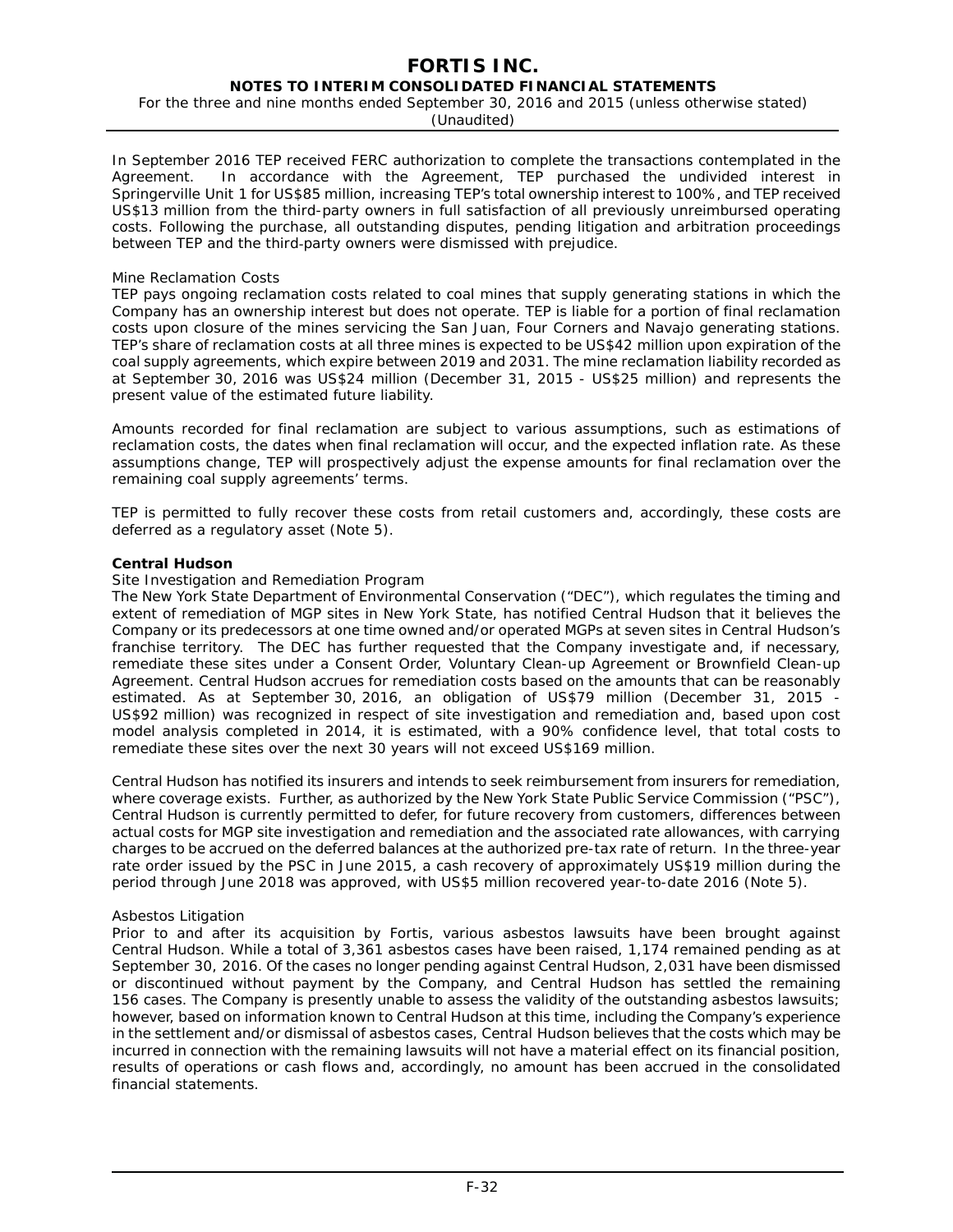For the three and nine months ended September 30, 2016 and 2015 (unless otherwise stated)

(Unaudited)

## **FortisBC Electric**

The Government of British Columbia filed a claim in the British Columbia Supreme Court in June 2012 claiming on its behalf, and on behalf of approximately 17 homeowners, damages suffered as a result of a landslide caused by a dam failure in Oliver, British Columbia in 2010. The Government of British Columbia alleges in its claim that the dam failure was caused by the defendants', which include FortisBC Electric, use of a road on top of the dam. The Government of British Columbia estimates its damages and the damages of the homeowners, on whose behalf it is claiming, to be approximately \$15 million. While FortisBC Electric has notified its insurers, it has been advised by the Government of British Columbia that a response to the claim is not required at this time. The outcome cannot be reasonably determined and estimated at this time and, accordingly, no amount has been accrued in the consolidated financial statements.

## **FHI**

In April 2013 FHI and Fortis were named as defendants in an action in the B.C. Supreme Court by the Coldwater Indian Band ("Band"). The claim is in regard to interests in a pipeline right of way on reserve lands. The pipeline on the right of way was transferred by FHI (then Terasen Inc.) to Kinder Morgan Inc. in April 2007. The Band seeks orders cancelling the right of way and claims damages for wrongful interference with the Band's use and enjoyment of reserve lands. In May 2016 the Federal Court entered a decision dismissing the Coldwater Band's application for judicial review of the ministerial consent. The Band has appealed that decision. The outcome cannot be reasonably determined and estimated at this time and, accordingly, no amount has been accrued in the consolidated financial statements.

## **Fortis and ITC**

Following announcement of the acquisition of ITC on February 9, 2016, complaints which named Fortis and other defendants were filed in the Oakland County Circuit Court in the State of Michigan ("Superior Court") and the United States District Court in and for the Eastern District of Michigan. The complaints generally allege, among other things, that the directors of ITC breached their fiduciary duties in connection with the merger agreement and that ITC, Fortis, FortisUS Inc. and Element Acquisition Sub Inc. aided and abetted those purported breaches. The complaints seek class action certification and a variety of relief including, among other things, unspecified rescissory and compensatory damages, and costs, including attorneys' fees and expenses. In July 2016 the federal actions were voluntarily dismissed by the federal plaintiffs. The federal plaintiffs reserved the right to make certain other claims, and ITC and the individual members of the ITC board of directors reserved the right to oppose any such claim. In June 2016 the Superior Court granted a motion for summary disposition dismissing the aiding and abetting claims asserted against Fortis, FortisUS Inc. and Element Acquisition Sub Inc. In July 2016 the Superior Court issued a scheduling order, which, among other things, requires the parties, including ITC, to complete discovery by March 2017, and set a trial date for June 2017. The outcome of these lawsuits cannot be predicted with any certainty and, accordingly, no amount has been accrued in the consolidated financial statements.

# **22. SUBSEQUENT EVENT**

On October 14, 2016, Fortis and GIC acquired all of the outstanding common shares of ITC for an aggregate purchase price of approximately US\$11.8 billion on closing, including approximately US\$4.8 billion of ITC consolidated indebtedness at fair value. ITC is now a subsidiary of Fortis, with an affiliate of GIC owning a 19.9% minority interest in ITC.

On October 4, 2016 Fortis issued US\$2.0 billion unsecured notes, comprised of 5-year US\$500 million notes at 2.100% and 10-year US\$1.5 billion notes at 3.055%. The net proceeds were used to finance a portion of the cash purchase price of the acquisition of ITC.

On October 14, 2016, approximately 114.4 million common shares of Fortis were issued to shareholders of ITC, representing the portion of share consideration associated with the acquisition.

For details on the business acquisition, refer to Note 16.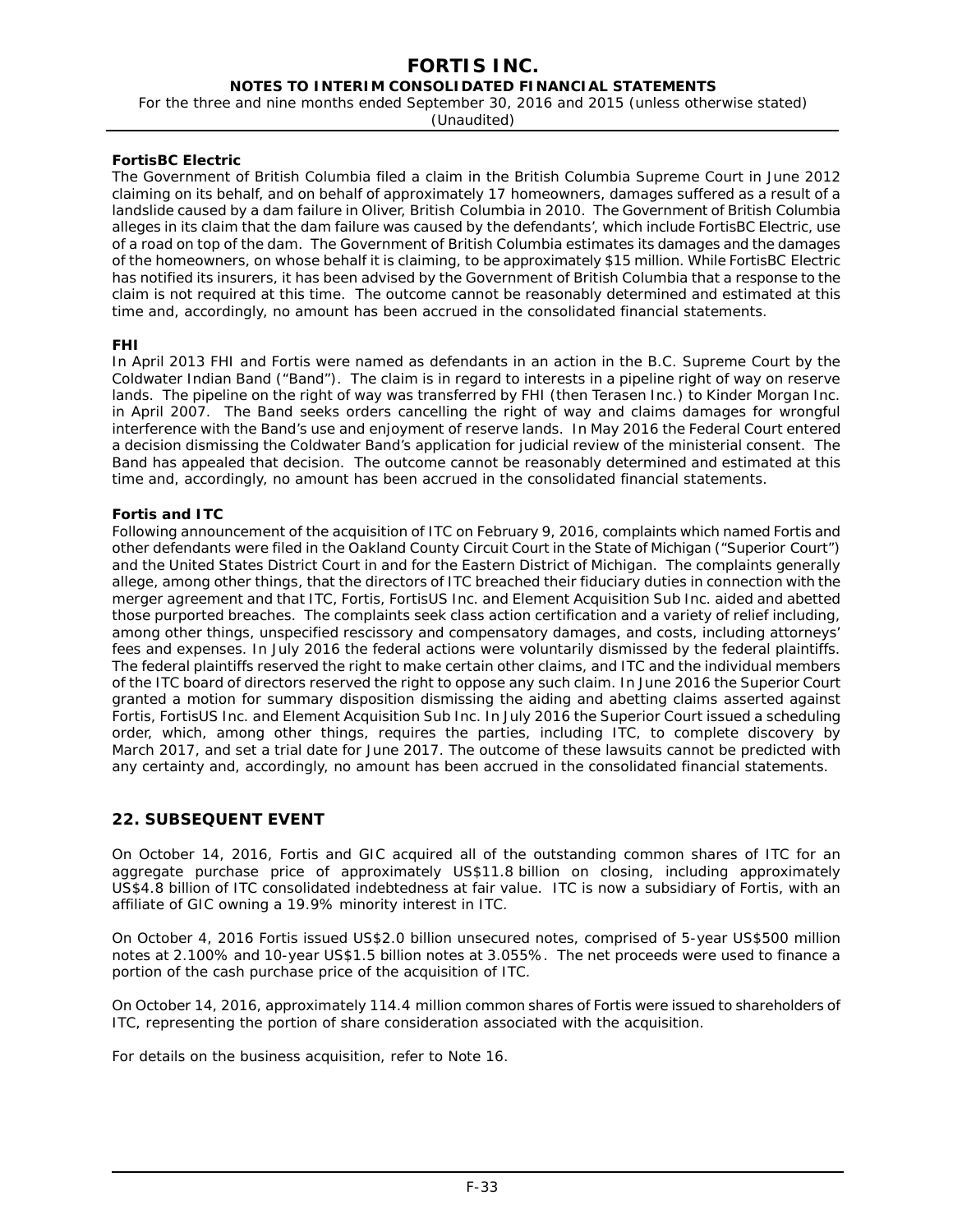#### **FORTIS INC. NOTES TO INTERIM CONSOLIDATED FINANCIAL STATEMENTS**

For the three and nine months ended September 30, 2016 and 2015 (unless otherwise stated)

(Unaudited)

#### **23. COMPARATIVE FIGURES**

Certain comparative figures have been reclassified to comply with current period presentation. Acquisition-related expenses were previously included in other income, net of expenses, on the consolidated statement of earnings and have been reclassified to operating expenses.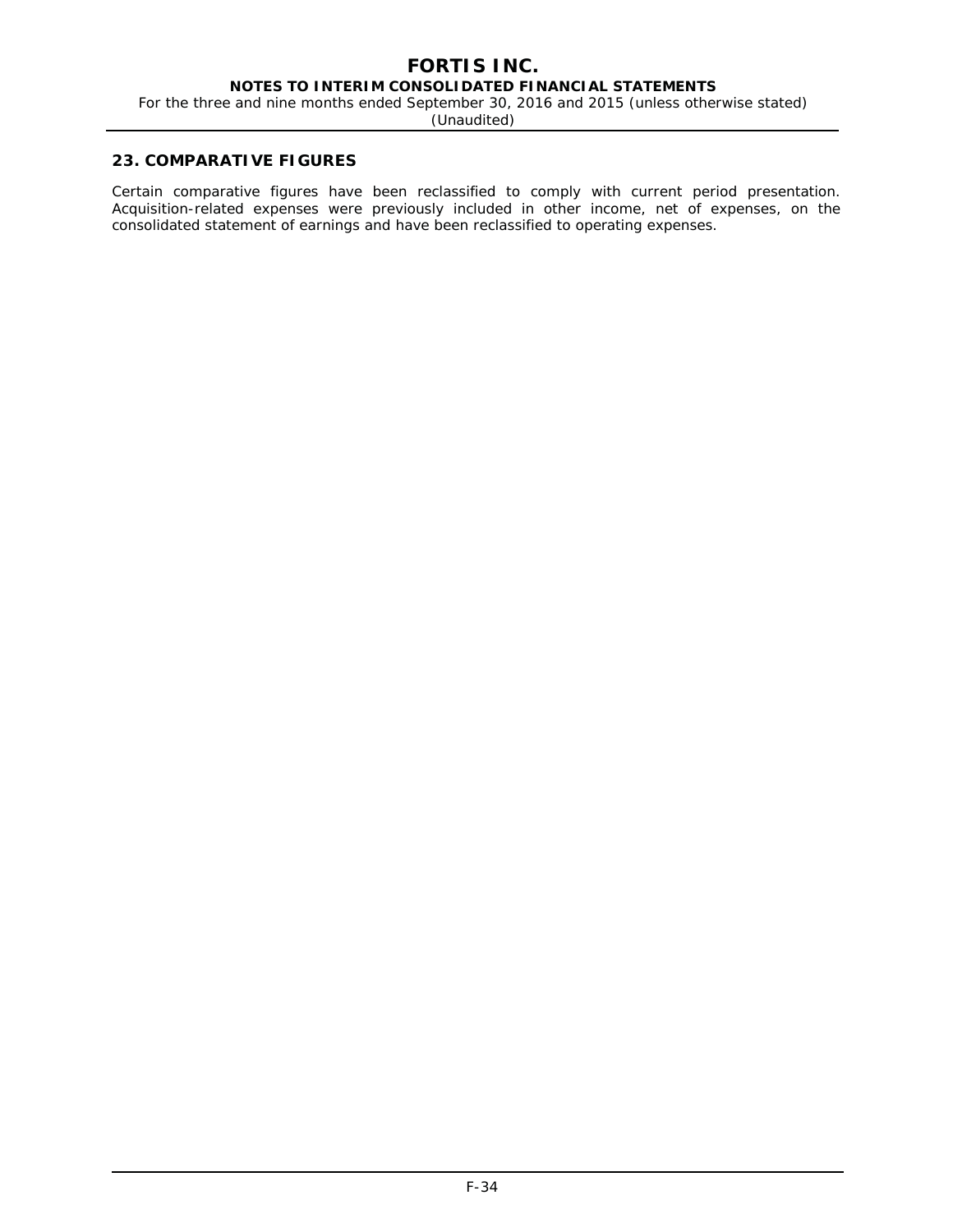## **Expected Dividend\* and Earnings Release Dates**

#### **Earnings Release Dates**

February 16, 2017 May 2, 2017 July 28, 2017 November 3, 2017

### **Dividend Record Dates**

| November 18, 2016 | February 16, 2017 |
|-------------------|-------------------|
| May 18, 2017      | August 21, 2017   |

## **Dividend Payment Dates**

December 1, 2016 March 1, 2017 June 1, 2017 September 1, 2017

*\* The setting of dividend record dates and the declaration and payment of dividends are subject to the Board of Directors' approval.* 

### **Registrar and Transfer Agent (Canada)**

Computershare Trust Company of Canada 8<sup>th</sup> Floor, 100 University Avenue Toronto, ON M5J 2Y1 T: 514-982-7555 or 1-866-586-7638 F: 416-263-9394 or 1-888-453-0330 W: [www.investorcentre.com/fortisinc](http://www.investorcentre.com/fortisinc) 

### **Co-Registrar and Co-Transfer Agent (USA)**

Computershare Trust Company N.A. Att: Stock Transfer Department *Overnight Mail Delivery:* 250 Royall Street, Canton MA 02021 *Regular Mail Delivery:* P.O. Box 43078, Providence, RI 02940-3070

## **Share Listings**

The Common Shares; First Preference Shares, Series F; First Preference Shares, Series G; First Preference Shares, Series H; First Preference Shares, Series I; First Preference Shares, Series J; First Preference Shares, Series K; and First Preference Shares, Series M of Fortis are listed on the Toronto Stock Exchange under the ticker symbols FTS, FTS.PR.F, FTS.PR.G, FTS.PR.H, FTS.PR.I, FTS.PR.J, FTS.PR.K and FTS.PR.M, respectively. The Common Shares are also listed on the New York Stock Exchange and trade under the ticker symbol FTS.

| <b>Fortis Common Shares (CDN\$)</b> |       |       |
|-------------------------------------|-------|-------|
| <b>Quarter Ended September 30</b>   |       |       |
|                                     | 2016  | 2015  |
| <b>High</b>                         | 44.87 | 38.75 |
| Low                                 | 40.32 | 34.16 |
| <b>Close</b>                        | 42.19 | 38.17 |